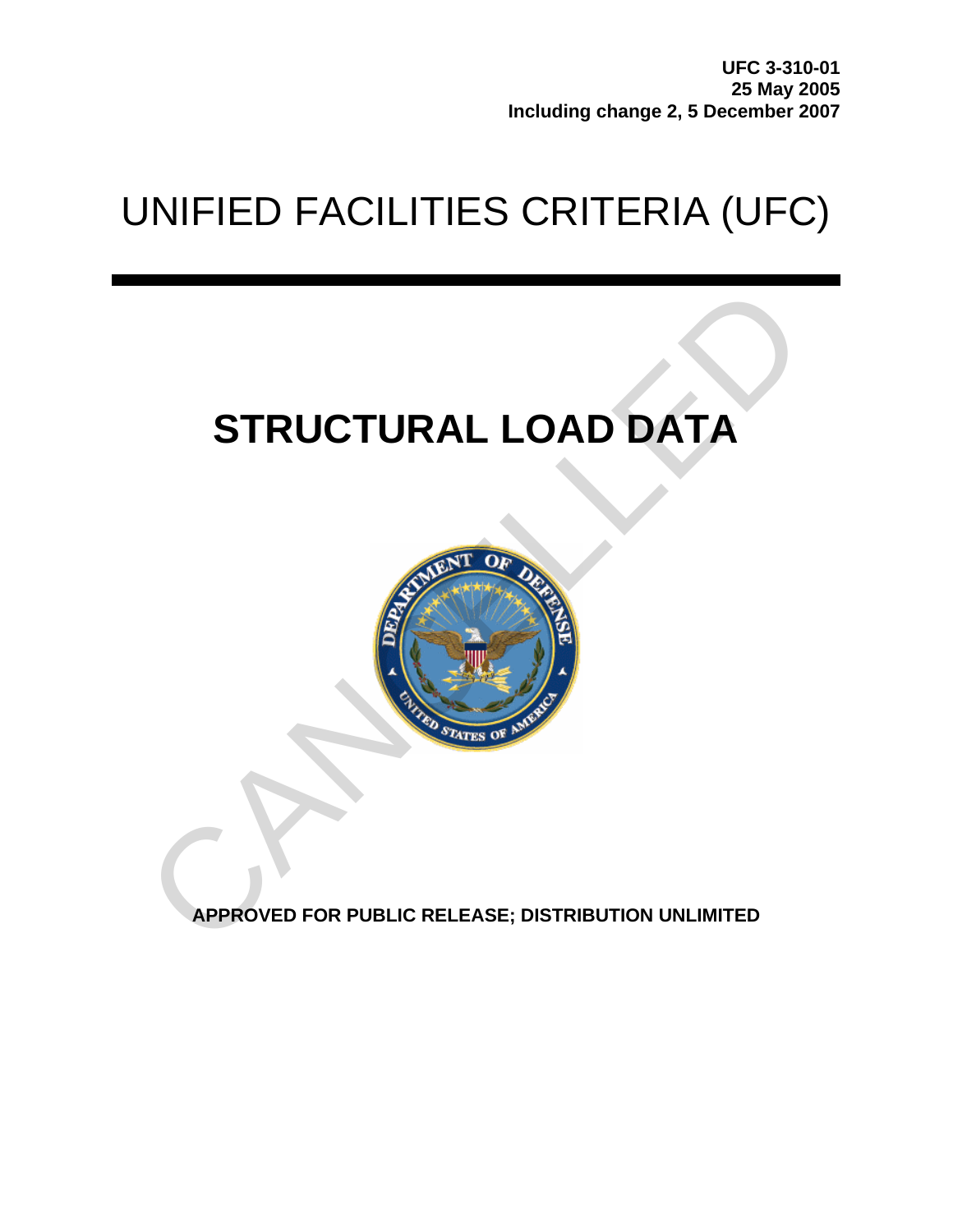#### **UNIFIED FACILITIES CRITERIA (UFC)**

## **STRUCTURAL LOAD DATA**

Any copyrighted material included in this UFC is identified at its point of use. Use of the copyrighted material apart from this UFC must have the permission of the copyright holder.

| copyright holder. |                                     | Use of the copyrighted material apart from this UFC must have the permission of the |
|-------------------|-------------------------------------|-------------------------------------------------------------------------------------|
|                   | <b>U.S. ARMY CORPS OF ENGINEERS</b> |                                                                                     |
|                   |                                     | NAVAL FACILITIES ENGINEERING COMMAND (Preparing Activity)                           |
|                   |                                     | AIR FORCE CIVIL ENGINEER SUPPORT AGENCY                                             |
|                   |                                     |                                                                                     |
|                   |                                     | Record of Changes (changes are indicated by \1\  /1/)                               |
| <b>Change No.</b> | <b>Date</b>                         | Location                                                                            |
| $\frac{1}{2}$     | Dec 2005                            | <b>FOREWORD</b>                                                                     |
|                   | 5 Dec 2007                          | Changes not indicated - see change summary                                          |
|                   |                                     |                                                                                     |
|                   |                                     |                                                                                     |

\_\_\_\_\_\_\_\_\_\_\_\_\_ **This UFC supersedes UFC 3-310-01, dated 30 June 2000.**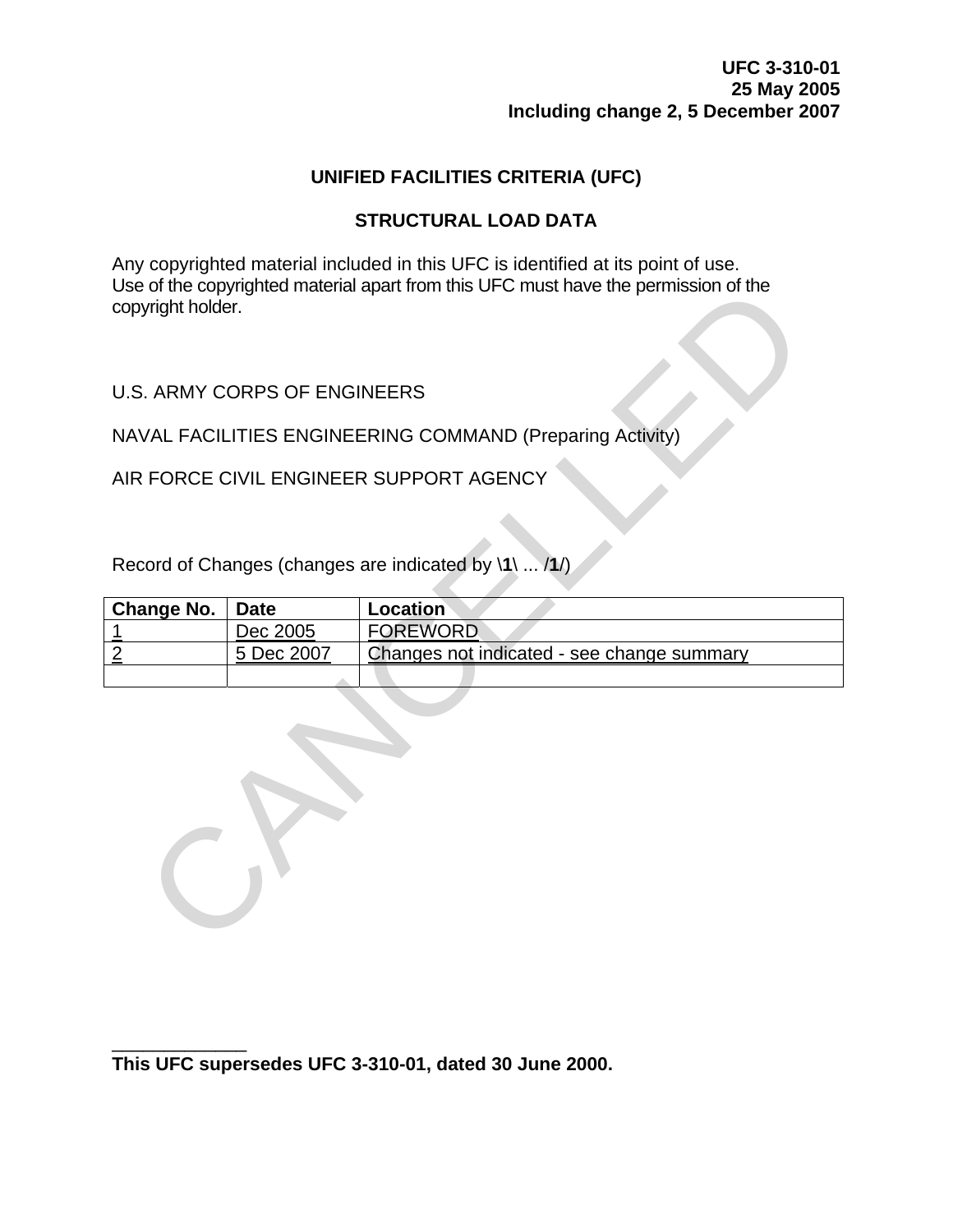#### **FOREWORD**

The Unified Facilities Criteria (UFC) system is prescribed by MIL-STD 3007 and provides planning, design, construction, sustainment, restoration, and modernization criteria, and applies to the Military Departments, the Defense Agencies, and the DoD Field Activities in accordance with USD(AT&L) Memorandum dated 29 May 2002. UFC will be used for all DoD projects and work for other customers where appropriate. All construction outside of the United States is also governed by Status of Forces Agreements (SOFA), Host Nation Funded Construction Agreements (HNFA), and in some instances, Bilateral Infrastructure Agreements (BIA.) Therefore, the acquisition team must ensure compliance with the more stringent of the UFC, the SOFA, the HNFA, and the BIA, as applicable.

UFC are living documents and will be periodically reviewed, updated, and made available to users as part of the Services' responsibility for providing technical criteria for military construction. Headquarters, U.S. Army Corps of Engineers (HQUSACE), Naval Facilities Engineering Command (NAVFAC), and Air Force Civil Engineer Support Agency (AFCESA) are responsible for administration of the UFC system. Defense agencies should contact the preparing service for document interpretation and improvements. Technical content of UFC is the responsibility of the cognizant DoD working group. Recommended changes with supporting rationale should be sent to the respective service proponent office by the following electronic form: Criteria Change Request (CCR). The form is also accessible from the Internet sites listed below. o governal by Status of Forces' Agreements (SDFA), Host Nation Funded Construction<br>eements (HNFA), and in some instances, Bilateral Infrastructure Agreements (BMA)<br>refore, the acquisition team must ensure compliance with t

UFC are effective upon issuance and are distributed only in electronic media from the following source:

• Whole Building Design Guide web site http://dod.wbdg.org/.

Hard copies of UFC printed from electronic media should be checked against the current electronic version prior to use to ensure that they are current.

AUTHORIZED BY:

\_\_\_\_\_\_\_\_\_\_\_\_\_\_\_\_\_\_\_\_\_\_\_\_\_\_\_\_\_\_\_\_\_\_\_\_\_\_

DONALD L. BASHAM, P.E. Chief, Engineering and Construction Division U.S. Army Corps of Engineers

 $\pi$  anever  $\nu$  . For your

KATHLEEN I. FERGUSON, P. The Deputy Civil Engineer DCS/Installations & Logistics Department of the Air Force

 $\frac{1}{2}$  anes  $\frac{1}{2}$ 

DR. JAMES W WRIGHT, P.E. Chief Engineer Naval Facilities Engineering Command

\_\_\_\_\_\_\_\_\_\_\_\_\_\_\_\_\_\_\_\_\_\_\_\_\_\_\_\_\_\_\_\_\_\_\_\_\_\_

Dr. GET W. MOY, P.E. Director, Installations Requirements and Management Office of the Deputy Under Secretary of Defense (Installations and Environment)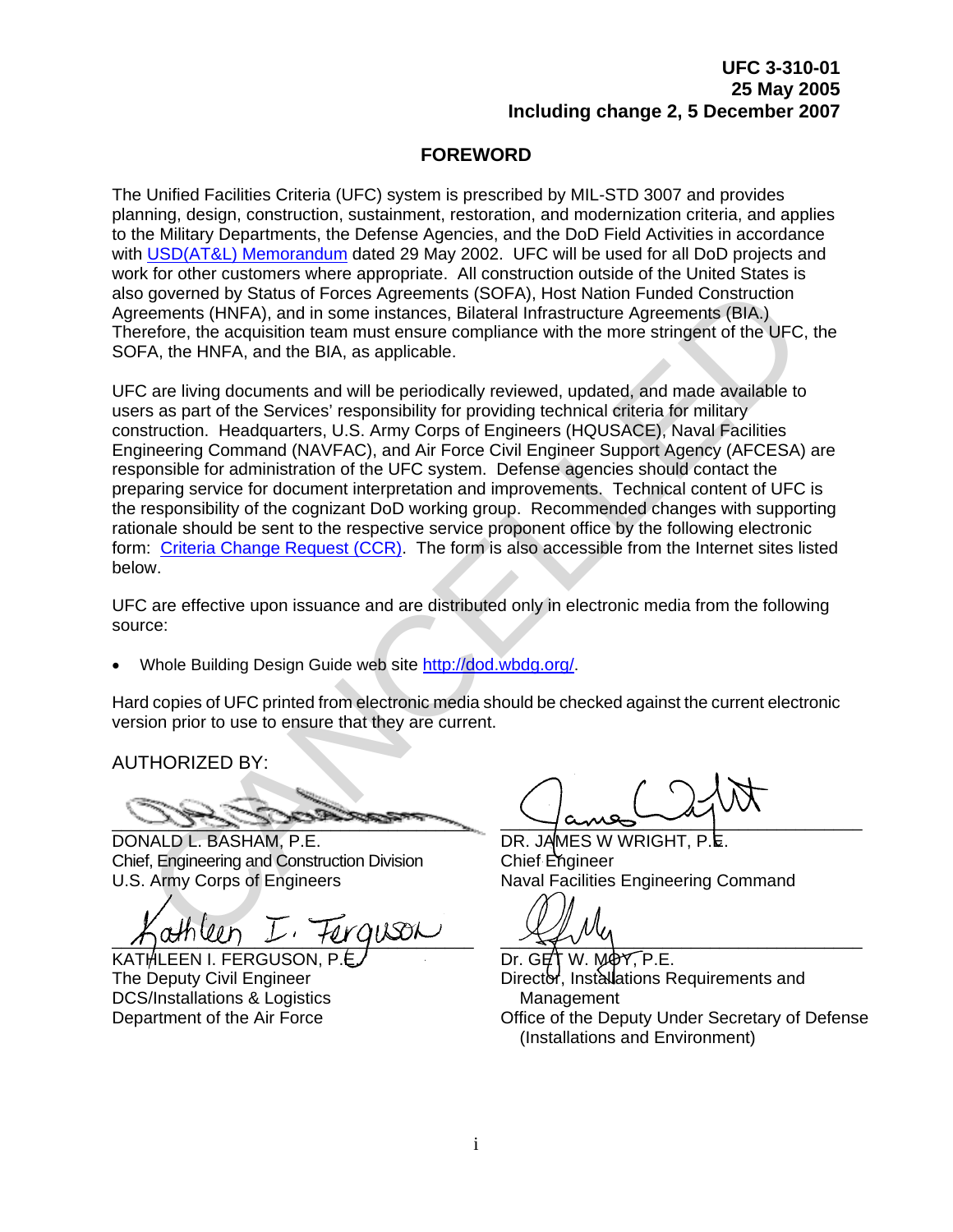#### **UNIFIED FACILITIES CRITERIA (UFC) REVISION SUMMARY SHEET**

**Document:** UFC 3-310-01, *Design: Structural Load Data, change 2* **Superseding:** UFC 3-310-01, *Design: Structural Load Data*, dated 25 May 2005

**Description of Changes:** This update to UFC 3-310-01 incorporates changes and eliminates conflicts associated with the adoption of the International Building Code (IBC) 2006 in place of the IBC 2003, as enacted by the update of UFC 1-200-01, "General Building Requirements". This update also includes the structural loading data at a small number of additional DoD locations, and revises the data at locations where more accurate information has been made available. **Scription of Changes:** This update to UFC 3-310-01 incorporates changes and<br>ninates conflicts associated with the adoption of the International Building Code (I<br>6 in place of the IBC 2003, as enacted by the update of UFC

#### **Reasons for Changes:**

- UFC 1-200-01 has been updated and adopts the IBC 2006 as the basic building code for the DoD, replacing the IBC 2003.
- A limited number of additional locations where loading information is required have been identified.
- Additional, more accurate loading information has been collected at select locations.

**Impact:** There are negligible cost impacts. However, the following benefits should be realized.

- Ensuring that the guidance in UFC 3-310-01 is consistent with the requirements of the updated UFC 1-200-01 by eliminating conflicts and inconsistencies.
- Ensuring that the locations identified and the loadings described are complete and current with the most up to date available information.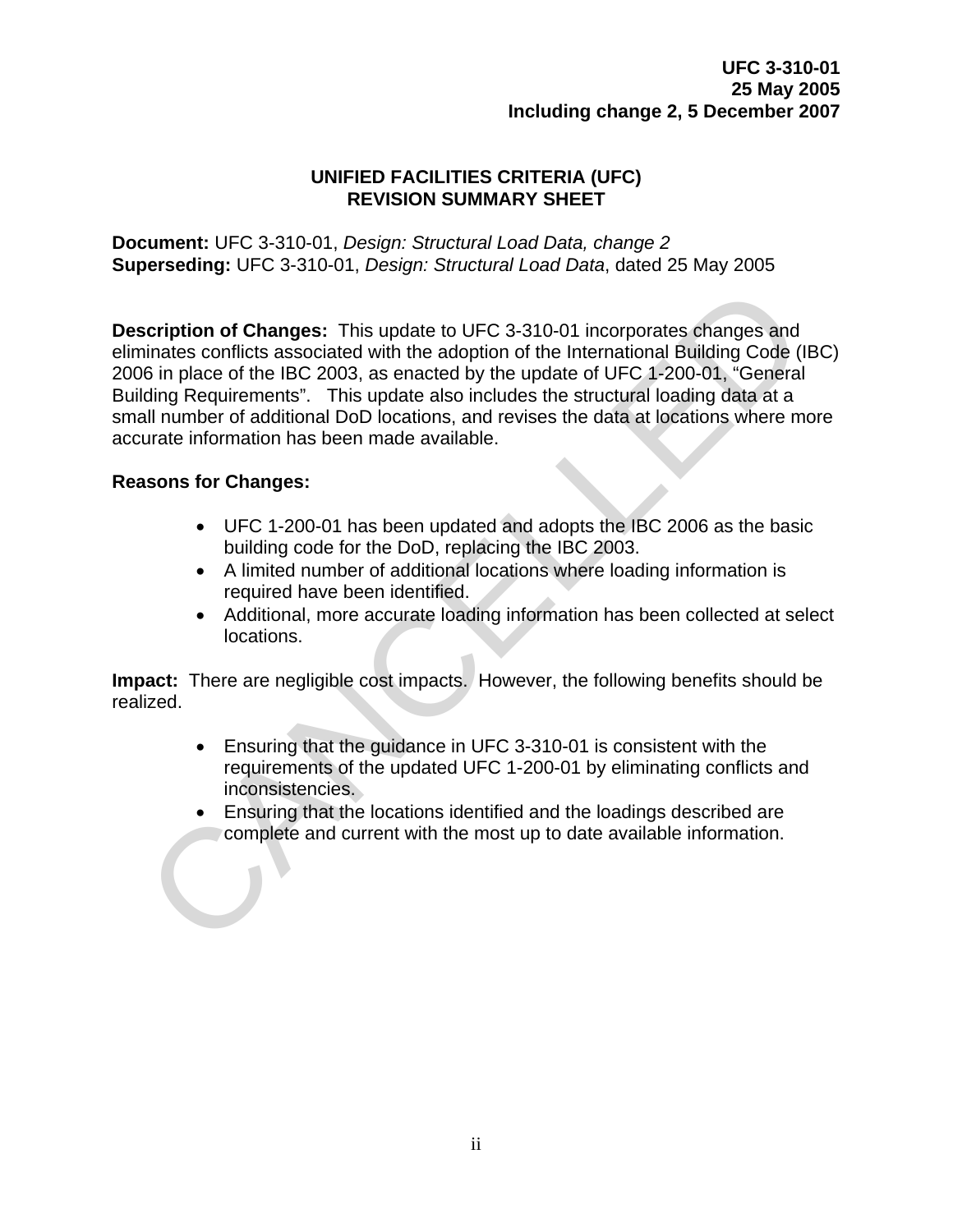## **CONTENTS**

#### INTRODUCTION

| Paragraph         | $1 - 1$<br>$1 - 2$<br>$1 - 3$<br>$1 - 4$<br>$1 - 5$<br>$1-6$<br>$1 - 6.1$<br>$1 - 6.2$<br>$1 - 6.3$<br>$1 - 6.4$<br>$1 - 6.5$<br>$1 - 6.6$<br>$1 - 7$<br>$1 - 8$ | IBC Section 1604 - GENERAL DESIGN REQUIREMENTS 1-1<br>IBC Section 1613 - EARTHQUAKE LOADS  1-6                           |  |
|-------------------|------------------------------------------------------------------------------------------------------------------------------------------------------------------|--------------------------------------------------------------------------------------------------------------------------|--|
| APPENDIX A        |                                                                                                                                                                  |                                                                                                                          |  |
| APPENDIX B        |                                                                                                                                                                  | MINIMUM UNIFORMLY DISTRIBUTED LIVE LOADS AND<br>MINIMUM CONCENTRATED LIVE LOADS  B-1                                     |  |
| <b>APPENDIX C</b> |                                                                                                                                                                  | SITE SPECIFIC STRUCTURAL LOADING DATA -<br>UNITED STATES, ITS TERRITORIES AND                                            |  |
| <b>APPENDIX D</b> |                                                                                                                                                                  | SITE SPECIFIC STRUCTURAL LOADING DATA -<br><b>OUTSIDE OF THE UNITED STATES, ITS TERRITORIES</b>                          |  |
| <b>APPENDIX E</b> |                                                                                                                                                                  | EARTHQUAKE LOADING DATA AT ADDITIONAL<br>LOCATIONS OUTSIDE OF THE UNITED STATES, ITS<br>TERRITORIES AND POSSESSIONS  E-1 |  |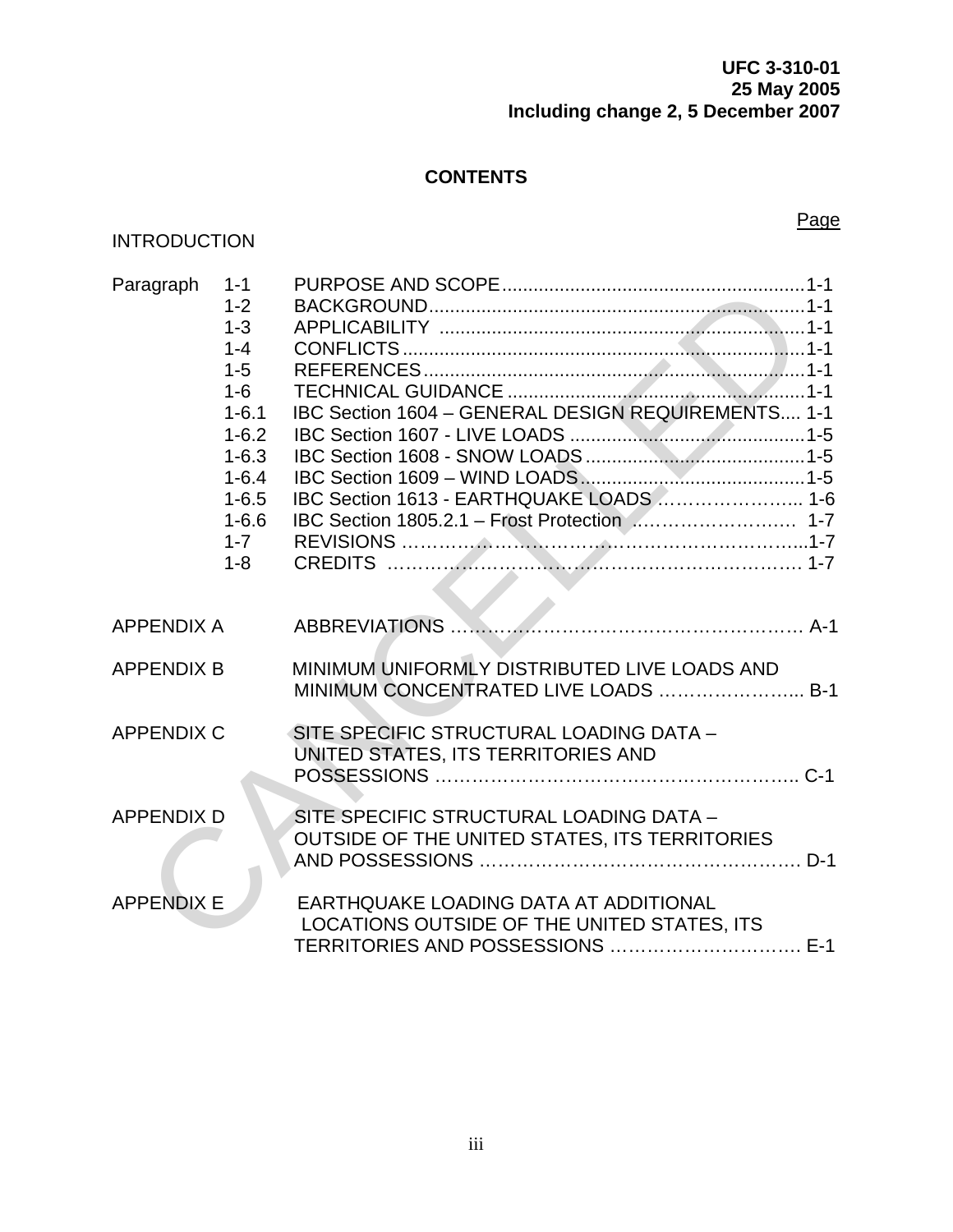## **TABLES**

| Table       | <b>Title</b>                                                                                        | Page          |
|-------------|-----------------------------------------------------------------------------------------------------|---------------|
| $\mathbf 1$ | OCCUPANCY CATEGORY OF BUILDINGS AND OTHER                                                           |               |
| $B-1$       | <b>STRUCTURES</b><br>MINIMUM UNIFORMLY DISTRIBUTED LIVE LOADS AND                                   | $1 - 3$       |
| $C-1$       | STRUCTURAL CLIMATIC LOADING DATA -                                                                  |               |
| $C-2$       | UNITED STATES, ITS TERRITORIES AND POSSESSIONS  C-1<br>EARTHQUAKE LOADING DATA - UNITED STATES, ITS |               |
|             | STRUCTURAL CLIMATIC LOADING DATA - OUTSIDE OF THE                                                   | $\ldots$ C-14 |
| $D-1$       | UNITED STATES, ITS TERRITORIES AND POSSESSIONS  D-1                                                 |               |
| $D-2$       | EARTHQUAKE LOADING DATA - OUTSIDE OF THE<br>UNITED STATES, ITS TERRITORIES AND POSSESSIONS  D-9     |               |
| $E-1$       | EARTHQUAKE LOADING DATA AT ADDITIONAL SELECTED<br>LOCATIONS OUTSIDE OF THE UNITED STATES, ITS       |               |
|             |                                                                                                     |               |
|             |                                                                                                     |               |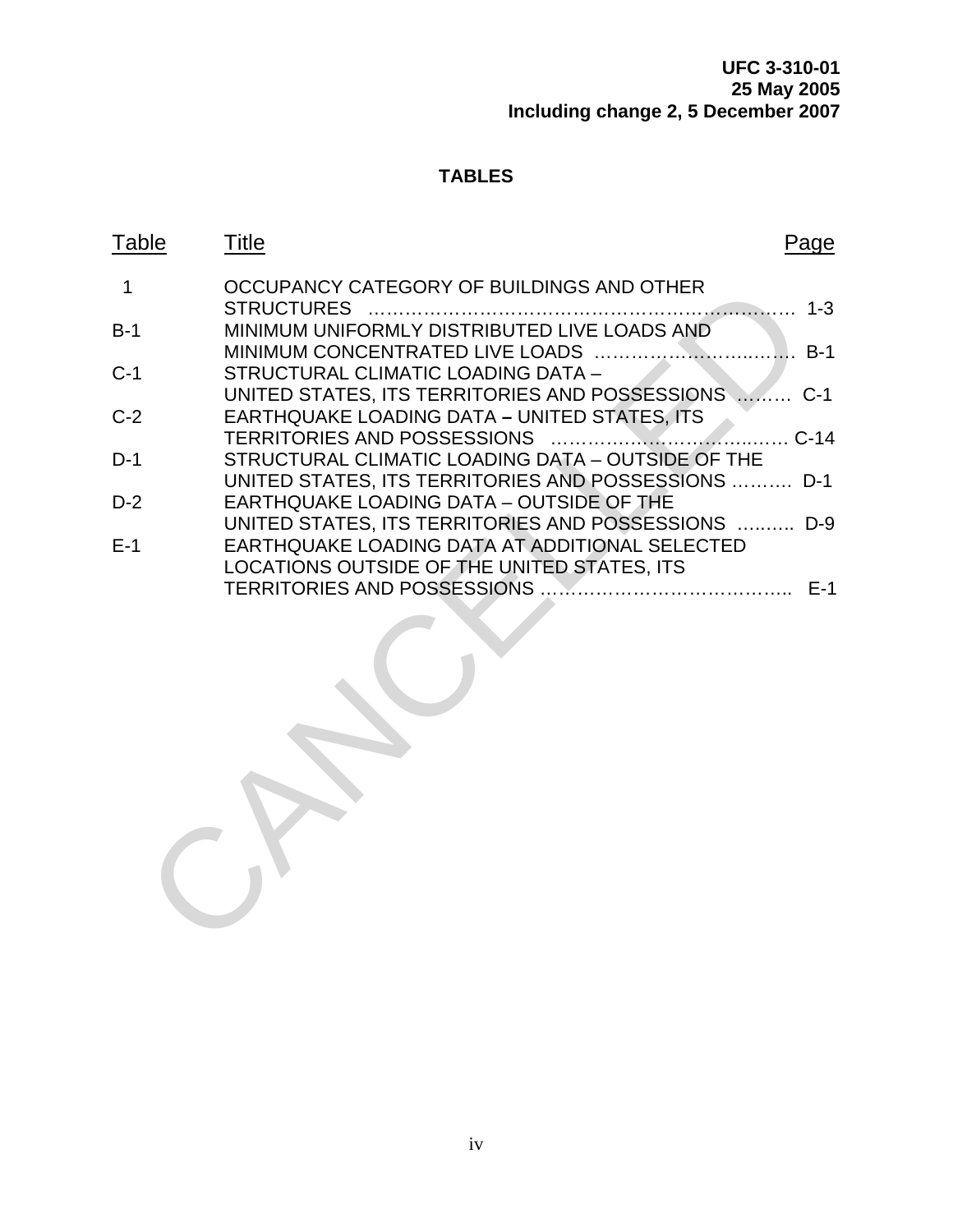## **INTRODUCTION**

1-1 **PURPOSE AND SCOPE**. This UFC provides structural loading data for the planning, design and construction of buildings for the Department of Defense (DoD). The loading data includes available site-specific ground snow load, basic wind speed, seismic spectral accelerations, and frost penetration at significant DoD installations worldwide. Also included are minimum live loadings for various facility occupancies and uses.

1-2 **BACKGROUND**. UFC 1-200-01 adopts and modifies the International Building Code (IBC) as the building code for DoD. Structural loading data including minimum live loads, ground snow load, basic wind speed, and seismic spectral accelerations, is provided for locations within the United States in chapters 1607, 1608, 1609, and 1613 of the IBC. The information included in UFC 3-310-01 is intended as a tool to assist in the consistent interpretation of the data in the IBC at significant DoD installations within the United States, and as the basis for applying the provisions of the UFC 1-200-01 to significant DoD installations outside of the United States. more. Also included are minimum live loadings for various facility occupancies<br>
S.S.<br> **BACKGROUND**. UFC 1-200-01 adopts and modifies the International<br>
lding Code (IBC) as the building code for DoD. Structural loading data

1-3 **APPLICABILITY**. This UFC applies to all service elements and contractors involved in the planning, design and construction of DoD facilities worldwide.

1-4 **CONFLICTS.** This UFC supplements the information contained in the IBC as modified by UFC 1-200-01. All sections of the IBC as modified by UFC 1-200-01 remain in effect. If any conflicts or disagreements exist, the IBC as modified by UFC 1- 200-01 will govern. Bring all apparent conflicts to the attention of the authorizing design agency for additional guidance.

## 1-5 **REFERENCES**.

- UFC 1-200-01, *DESIGN: General Building Requirements (http://dod.wbdg.org)*
- *International Building Code* (IBC), 2006 (http://www.iccsafe.org/)
- *Earthquake Ground Motion Parameters Calculator*, Version 5.0.8, United States Geological Survey (USGS), for the 2006 version of the International Building Code. (http://earthquake.usgs.gov/research/hazmaps/design/index.php)

1-6 **TECHNICAL GUIDANCE.** The provisions of the IBC, as modified by UFC 1- 200-01, govern the structural design of buildings, structures and portions thereof, with the following modifications and commentary.

## 1-6.1 **IBC Section 1604 – GENERAL DESIGN REQUIREMENTS.**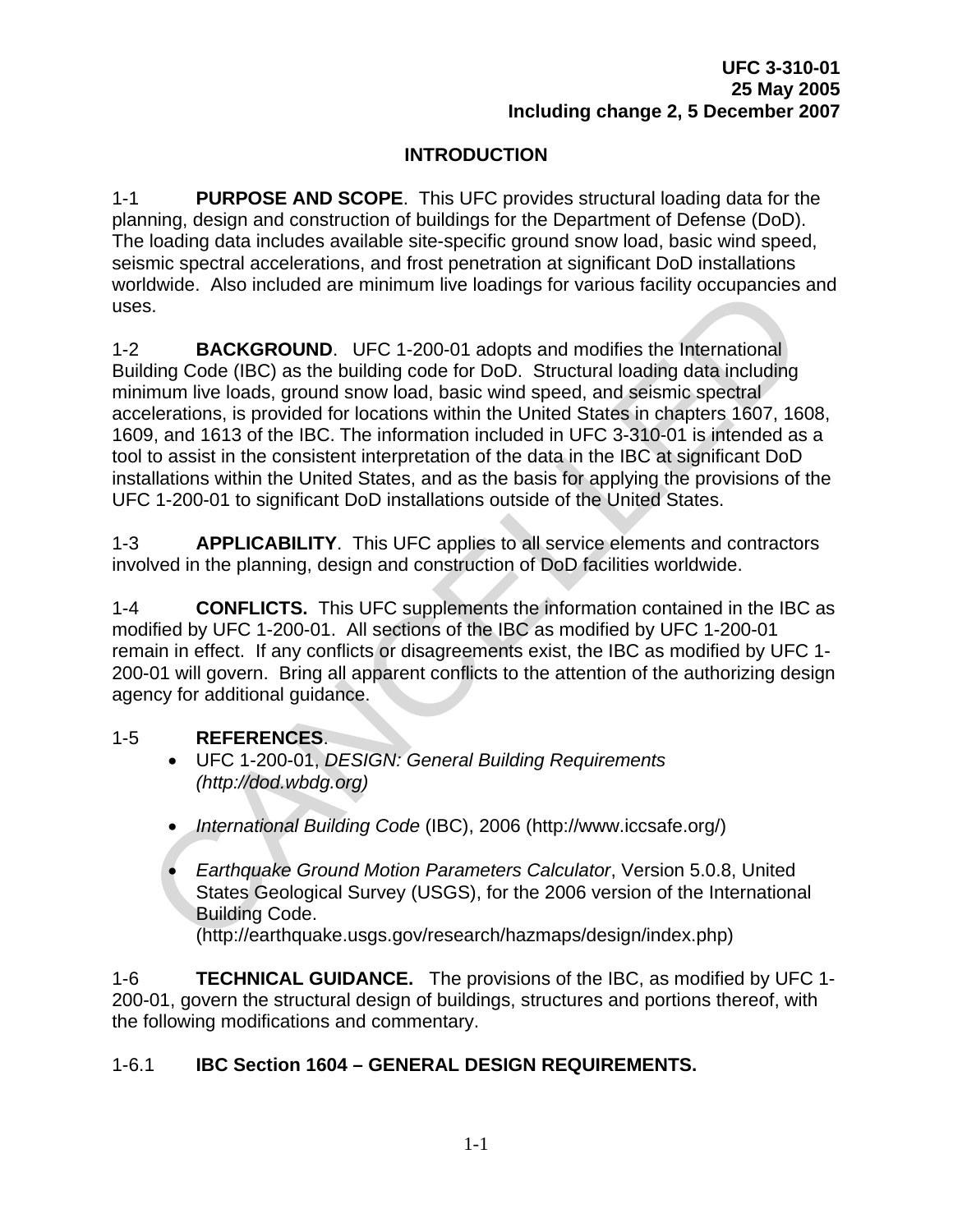#### 1-6.1.1 **Replacement.** Replace IBC section 1604.5 with the following:

**1604.5 Occupancy category.** Buildings shall be assigned an occupancy category in accordance with Table 1 of UFC 3-310-01. Importance factors for snow load, wind load and seismic load for each occupancy category are also shown in Table 1 of UFC 3-310-01.

**Note:** IBC section 1604.5.1 shall remain in effect as written.

1-6.1.2 **Replacement.** Replace Table 1604.5 of the IBC with Table 1 of this UFC. (All references in the IBC to Table 1604.5 shall be interpreted as a reference to Table 1 of this UFC.) te: IBC section 1604.5.1 shall remain in effect as written.<br>
.1.2 Replacement. Replace Table 1604.5 of the IBC with Table 1 of this UFC.<br>
references in the IBC to Table 1604.5 shall be interpreted as a reference to Table<br>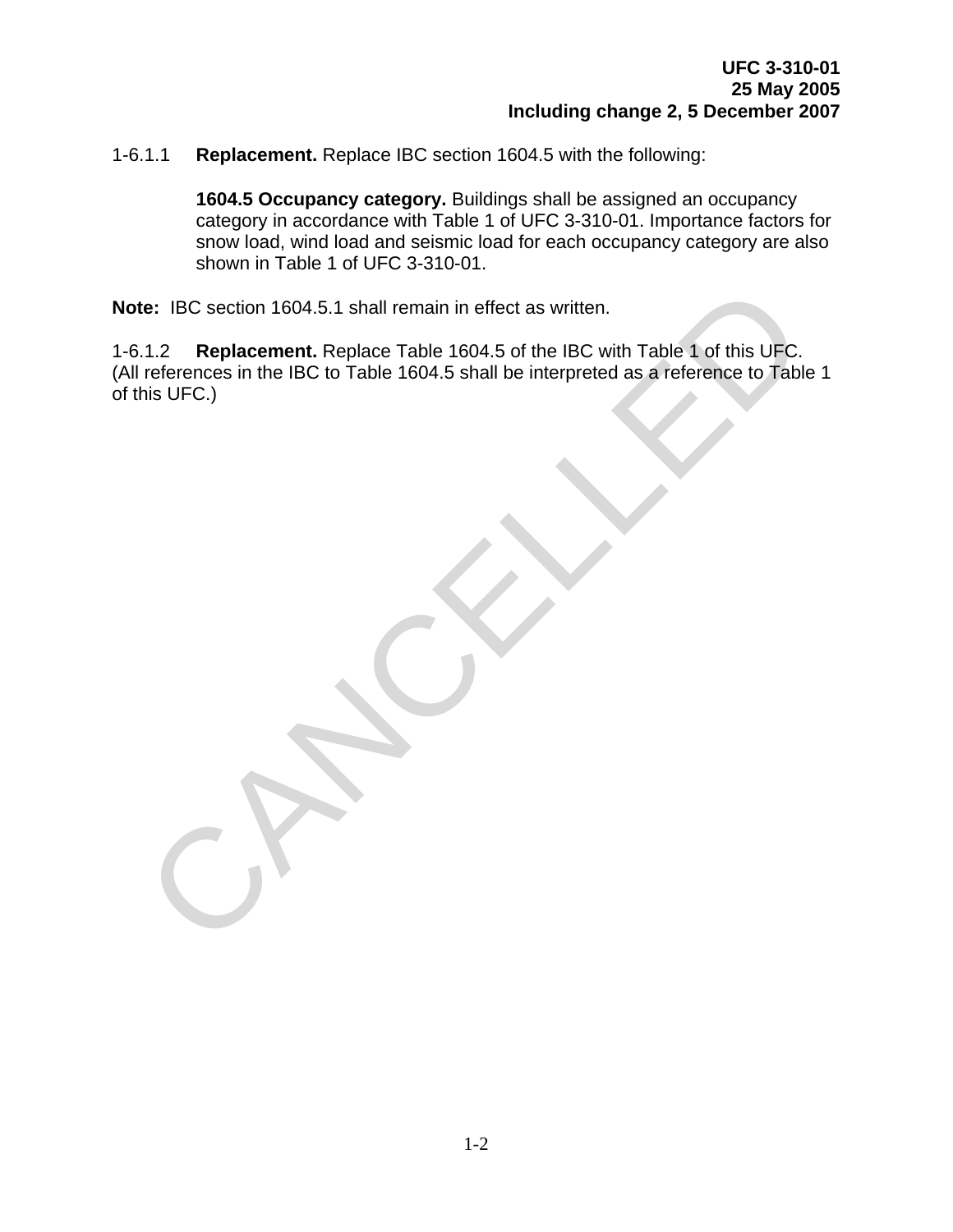## **TABLE 1 OCCUPANCY CATEGORY OF BUILDINGS AND OTHER STRUCTURES**

| <b>Occupancy</b><br>Category | <b>Nature of Occupancy</b>                                                                                                                                                                                                                                                                                                                                                                                                                                                                                                                                                                                                                                                                                                                                                                                                                                                                                                                                                                                                                                                                                                                                                                                                                                                                                                                    | <b>Seismic</b><br><b>Factor</b><br>$I_F$ | <b>Snow</b><br><b>Factor</b><br>$I_{\rm S}$ | Wind<br><b>Factor</b><br>$I_W$ |
|------------------------------|-----------------------------------------------------------------------------------------------------------------------------------------------------------------------------------------------------------------------------------------------------------------------------------------------------------------------------------------------------------------------------------------------------------------------------------------------------------------------------------------------------------------------------------------------------------------------------------------------------------------------------------------------------------------------------------------------------------------------------------------------------------------------------------------------------------------------------------------------------------------------------------------------------------------------------------------------------------------------------------------------------------------------------------------------------------------------------------------------------------------------------------------------------------------------------------------------------------------------------------------------------------------------------------------------------------------------------------------------|------------------------------------------|---------------------------------------------|--------------------------------|
|                              | Buildings and other structures that represent a low<br>hazard to human life in the event of failure,<br>including, but not limited to:<br>• Agricultural facilities<br>• Certain temporary facilities<br>• Minor storage facilities                                                                                                                                                                                                                                                                                                                                                                                                                                                                                                                                                                                                                                                                                                                                                                                                                                                                                                                                                                                                                                                                                                           | 1.00                                     | 0.8                                         | $0.87$ <sup>a</sup>            |
| $\mathbf{I}$                 | Buildings and other structures except those listed<br>in Categories I, III, IV and V                                                                                                                                                                                                                                                                                                                                                                                                                                                                                                                                                                                                                                                                                                                                                                                                                                                                                                                                                                                                                                                                                                                                                                                                                                                          | 1.00                                     | 1.00                                        | 1.00                           |
| $\mathbf{III}$               | Buildings and other structures that represent a<br>substantial hazard to human life or represent<br>significant economic loss in the event of failure,<br>including, but not limited to:<br>. Buildings and other structures where more than 300<br>people congregate in one area<br>. Buildings and other structures with elementary school,<br>secondary school, or daycare facilities with an occupant<br>load greater than 250<br>• Buildings and other structures with an occupant load<br>greater than 500<br>• Health care facilities with an occupant load of 50 or<br>more resident patients, but not having surgery or<br>emergency treatment facilities<br>· Jails and detention facilities<br>• Structures and equipment in power-generating<br>stations; water treatment facilities that are required for<br>primary treatment and disinfecting of potable water;<br>waste water treatment facilities that are required for<br>primary treatment; and other public utility facilities that<br>are not included in Categories IV and V<br>• Buildings and other structures not included in<br>Categories IV and V containing sufficient quantities of<br>toxic, flammable, or explosive substances to be<br>dangerous to the public if released<br>• Facilities having high-value equipment, as designated<br>by the using agency | 1.25                                     | 1.10                                        | 1.15                           |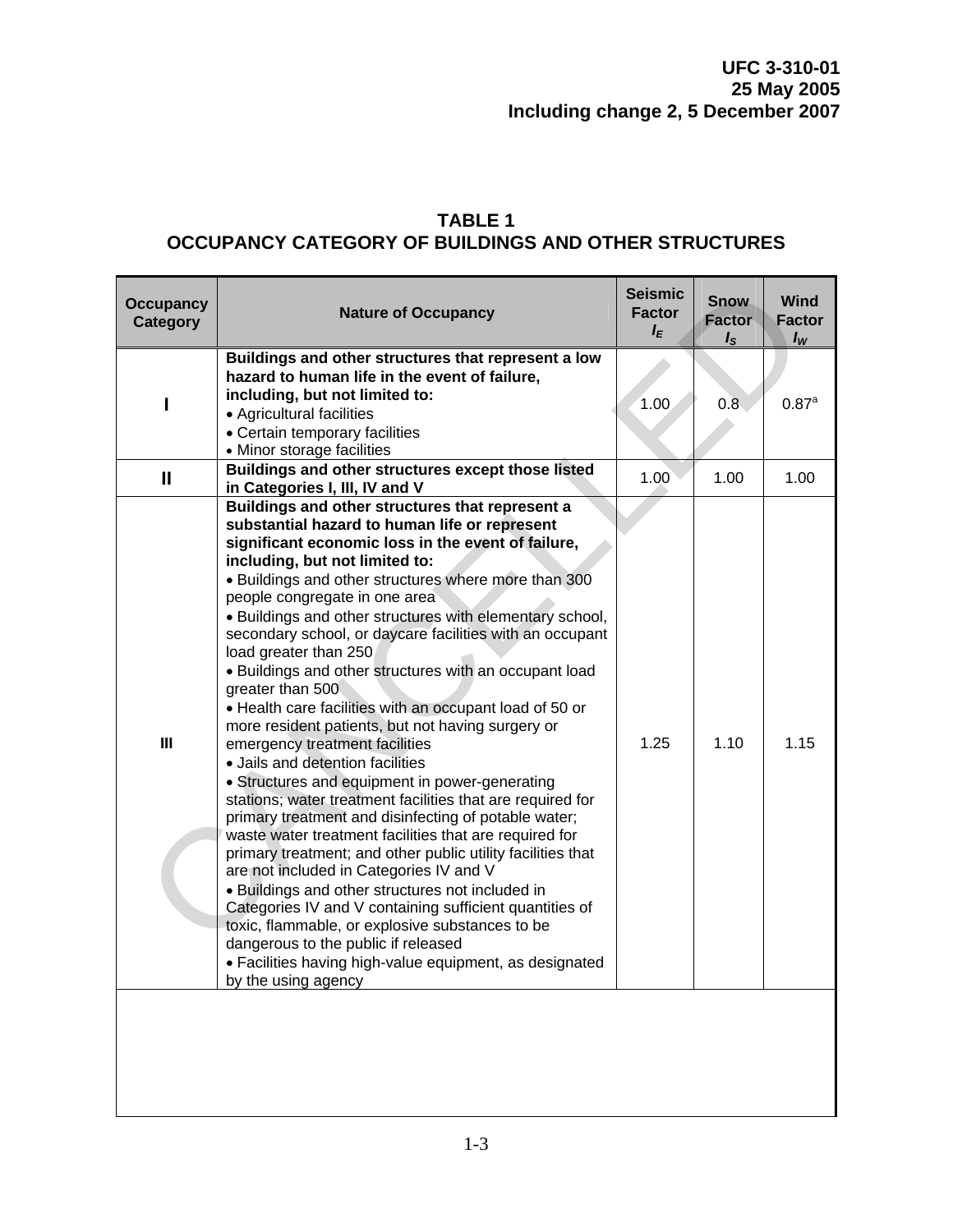| <b>Occupancy</b><br>Category | <b>Nature of Occupancy</b>                                                                                                                                                                                                                                                                                                                                                                                                                                                                                                                                                                                                                                                                                                                                                                                                                                                                                                                                                                                                                                                                                                                                                                                                                                                                                                                                                                            | <b>Seismic</b><br><b>Factor</b><br>$I_{E}$ | <b>Snow</b><br><b>Factor</b><br>$I_{\rm S}$ | <b>Wind</b><br><b>Factor</b><br>$I_W$ |
|------------------------------|-------------------------------------------------------------------------------------------------------------------------------------------------------------------------------------------------------------------------------------------------------------------------------------------------------------------------------------------------------------------------------------------------------------------------------------------------------------------------------------------------------------------------------------------------------------------------------------------------------------------------------------------------------------------------------------------------------------------------------------------------------------------------------------------------------------------------------------------------------------------------------------------------------------------------------------------------------------------------------------------------------------------------------------------------------------------------------------------------------------------------------------------------------------------------------------------------------------------------------------------------------------------------------------------------------------------------------------------------------------------------------------------------------|--------------------------------------------|---------------------------------------------|---------------------------------------|
| $\mathbf{I}$                 | Buildings and other structures designed as<br>essential facilities, including, but not limited to:<br>• Hospitals and other health care facilities having<br>surgery or emergency treatment facilities<br>• Fire, rescue, and police stations, and emergency<br>vehicle garages<br>· Designated earthquake, hurricane, or other<br>emergency shelters<br>• Designated emergency preparedness,<br>communication, and operation centers, and other<br>facilities required for emergency response<br>• Power-generating stations and other utility facilities<br>required for primary power or as emergency backup<br>facilities for Category IV structures<br>• Structures containing highly toxic materials as defined<br>by Section 307, where the quantity of material exceeds<br>the maximum allowable quantities of Table 307.7(2)<br>• Aviation control towers, air traffic control centers, and<br>emergency aircraft hangars that house aircraft required<br>for post-earthquake emergency response<br>• Buildings and other structures not included in<br>Category V, having DoD mission-essential command,<br>control, primary communications, data handling, and<br>intelligence functions that are not duplicated at<br>geographically separate locations, as designated by the<br>using agency<br>• Water treatment facilities required to maintain water<br>pressure for fire suppression | 1.50                                       | 1.20                                        | 1.15                                  |
|                              | Facilities designed as national strategic military<br>assets, including, but not limited to:<br>• Key national defense assets (e.g. National Missile<br>Defense facilities), as designated by the using agency<br>• Facilities involved in operational missile control,<br>launch, tracking, or other critical defense capabilities<br>• Emergency backup power-generating facilities<br>required for primary power for Category V structures<br>• Power-generating stations and other utility facilities<br>required for primary power for Category V structures, if<br>emergency backup power generating facilities are not<br>available<br>• Facilities involved in storage, handling, or processing<br>of nuclear, chemical, biological, or radiological<br>materials, where structural failure could have<br>widespread catastrophic consequences, as designated<br>by the using agency.                                                                                                                                                                                                                                                                                                                                                                                                                                                                                                         | $N/A^b$                                    | 1.50 <sup>b</sup>                           | 1.70 <sup>b</sup>                     |

**Notes to Table 1, "OCCUPANCY CATEGORIES OF BUILDINGS AND OTHER STRUCTURES"** 

a. In hurricane-prone regions with V>100 miles per hour,  $I_w$  shall be 0.77 for category I structures.

b. A new Category and Seismic Use Group have been added to address national strategic military assets. A Seismic Importance Factor,  $I_E$ , is not required for the design of these facilities.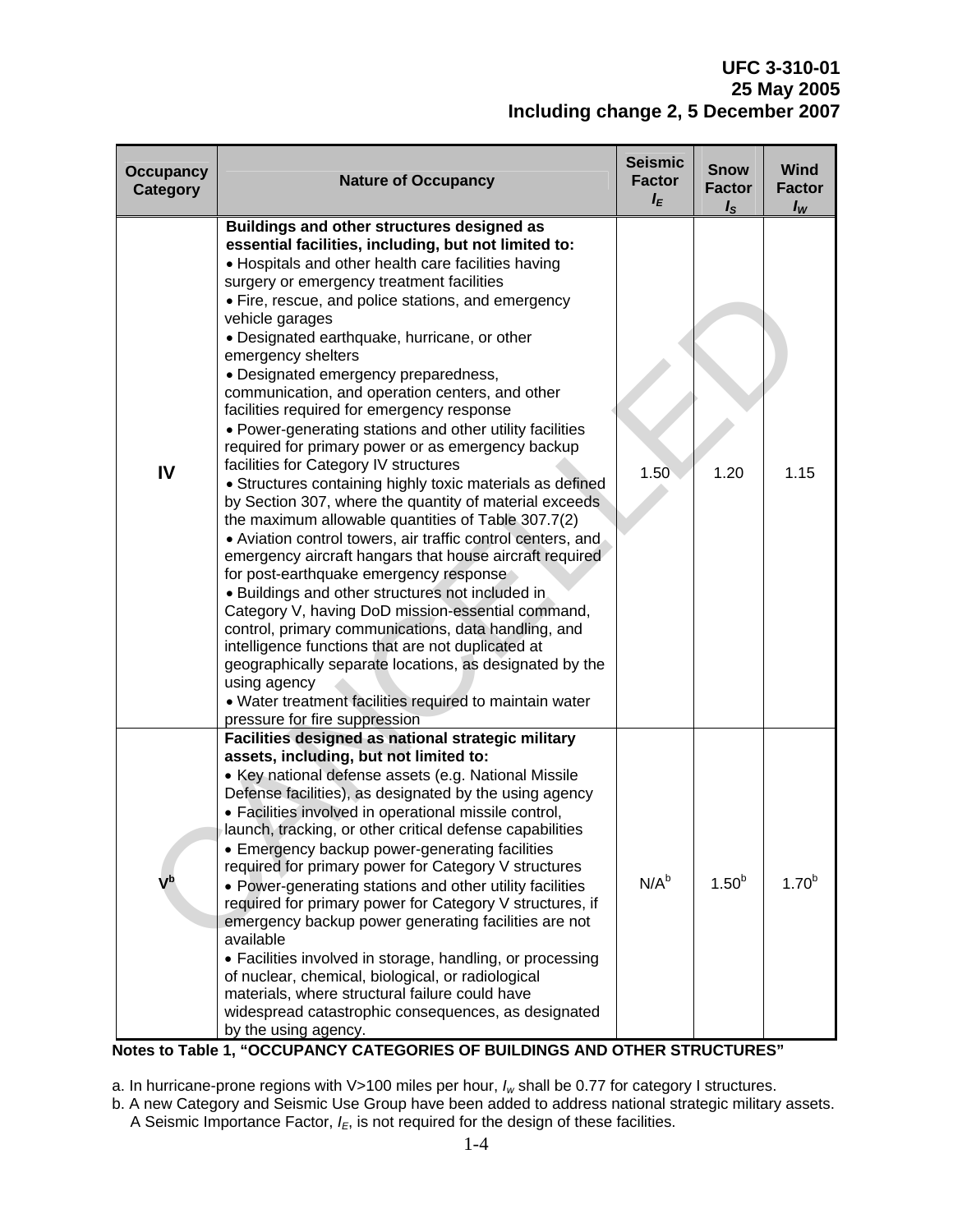#### 1-6.2 **IBC Section 1607 – LIVE LOADS.**

 Table B-1 of this UFC includes IBC Table 1607.1 with additional Occupancy or Use classifications for military facilities.The additional classifications that have been added to IBC Table 1607.1 are shown in bold italics within Table B-1.

#### 1-6.2.1 **Replacement.** Replace IBC section 1607.1 with the following:

**1607.1 General.** Live loads are those loads defined in Section 1602.1. Table B-1 of UFC 3-310-01 defines Minimum uniformly distributed live loads and minimum concentrated live loads for the design of buildings.

1-6-2.2 **Replacement.** Replace Table 1607.1 of the IBC with Table B-1 of this UFC. (All references in the IBC to Table 1607.1 shall be interpreted as a reference to Table B-1 of this UFC.)

#### 1-6.3 **IBC Section 1608 – SNOW LOADS.**

1-6.3.1 **Addition.** Add the following sections to the IBC:

**1608.3 Specific Locations Within the United States.** Ground snow loads at DoD installations within the United States, territories and possessions are identified in table C-1 of UFC 3-310-01, to facilitate consistent interpretation of the information provided in Figure 1608.2 and Table 1608.2.

**1608.4 Specific Locations Outside of the United States.** Ground snow loads at specific locations outside of the United States, territories and possessions are identified in table D-1 of UFC 3-310-01. At locations where the ground snow load is not provided, use the best available locality information. For additional guidance contact the authorizing design agency. 2.1 **Replacement.** Replace IBC section 1607.1 with the following:<br>
1607.1 **General.** Live loads are those loads defined in Section 1602.1. Ta<br>
1607.1 **General.** Live loads are those loads defined in Section 1602.1. Ta<br>
16

#### 1-6.4 **IBC Section 1609 – WIND LOADS.**

1-6.4.1 **Revision.** Change the section number of IBC section 1609.3.1 to section 1609.3.3

1-6.4.2 **Addition.** Add the following sections to the IBC:

**1609.3.1 Specific Locations Within the United States.** Basic wind speeds at DoD installations within the United States, territories and possessions are identified in table C-1 of UFC 3-310-01 to facilitate consistent interpretation of the information provided in Figure 1609.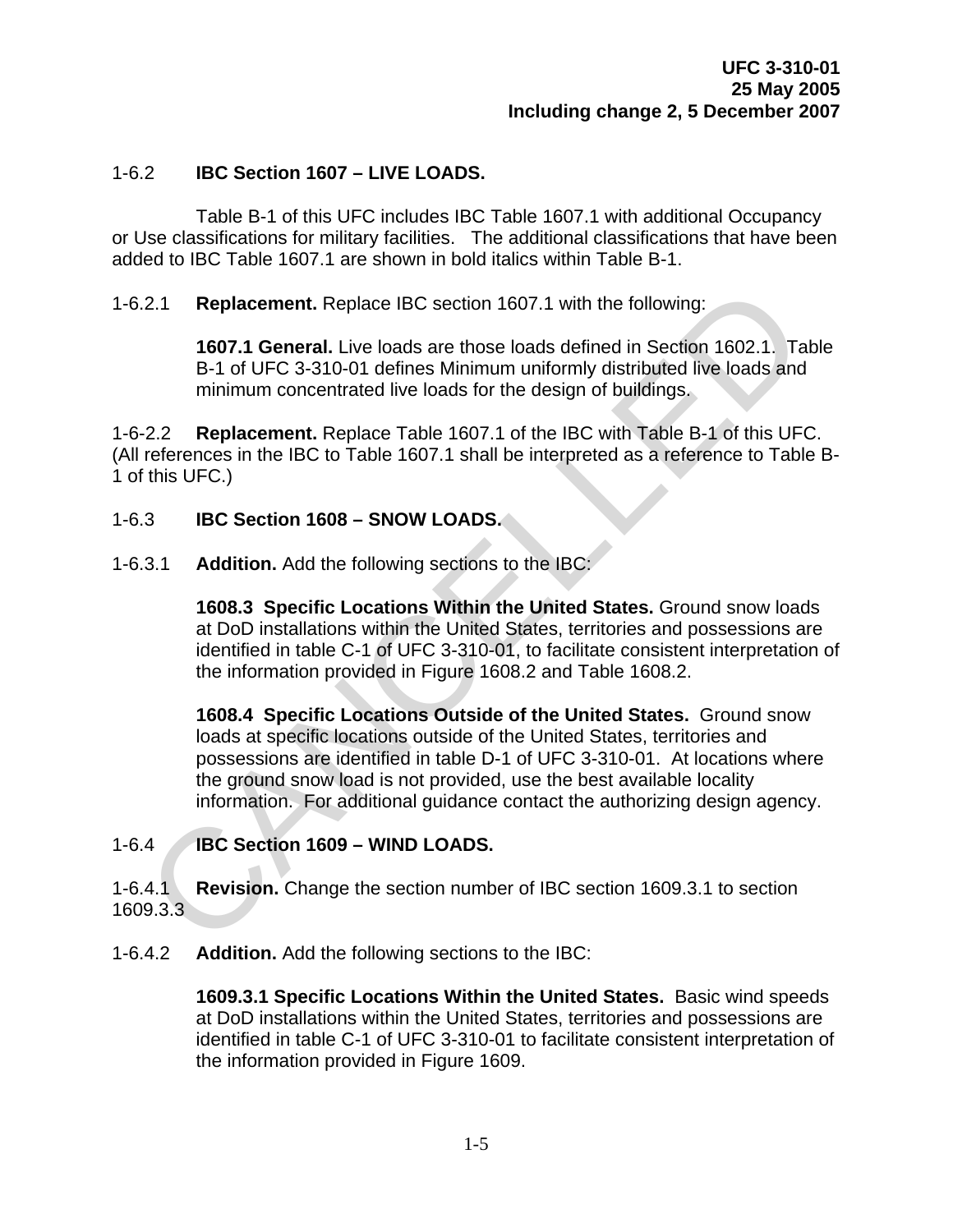**1609.3.2 Specific Locations Outside of the United States.** Basic wind speeds at specific locations outside of the United States, territories and possessions are identified in table D-1 of UFC 3-310-01. At locations where the basic wind speed is not provided, use the best available locality information. For additional guidance contact the authorizing design agency. **Use a minimum wind speed of 137 km/h (85 mph) at all locations unless a lower wind speed is approved by the authorizing design agency.**

#### 1-6.5 **IBC Section 1613 – EARTHQUAKE LOADS.**

1-6.5.1 **Addition.** Add the following sections to the IBC.

**1613.5.1.1 Specific Locations Within the United States.** Mapped seismic acceleration parameters at DoD installations within the United States, territories and possessions are identified in table C-2 of UFC 3-310-01 to facilitate consistent interpretation of the information provided in Figures 1613.5(1) through 1613.5(14).

 The values in table C-2 were determined utilizing the web based United States Geological Survey (USGS) Earthquake Ground Motion Parameters Calculator, Version 5.0.8, for the 2006 version of the International Building Code utilizing latitude and longitude data. This tool or other approved software may be used to determine seismic design data where site-specific location information is available, with the approval of the authorizing design agency.

 The mapped seismic acceleration parameters in table C-2 were typically determined at the approximate geographical centroid of the installation / city. For larger installations and where the potential seismic accelerations vary considerably over relative short distances, it may not be appropriate to use the acceleration values at the installation centroid. At select locations the maximum and minimum value of  $S_s$  and  $S_1$  within the installation is listed. Use the maximum values unless site-specific location (latitude / longitude) information is available and lesser values can be justified by the use of Figures 1613.5(1) through 1613.5(14) or by approved computerized tools for determining seismic ground motion parameters. For additional guidance contact the authorizing design agency. a lower wind speed is approved by the authorizing design agency.<br>
IBC Section 1613 – EARTHQUAKE LOADS.<br>
5.1 Addition. Add the following sections to the IBC.<br>
1613.5.1.1 Specific Locations Within the United States. Mapped s

**1613.5.1.2 Specific Locations Outside of the United States.** Seismic ground motion parameters  $S_s$  and  $S_1$  at specific locations outside of the United States, territories and possessions are identified in table D-2 and E-1 of UFC 3-310-01. For locations not shown, the best available information shall be used with the approval of the authorizing design agency.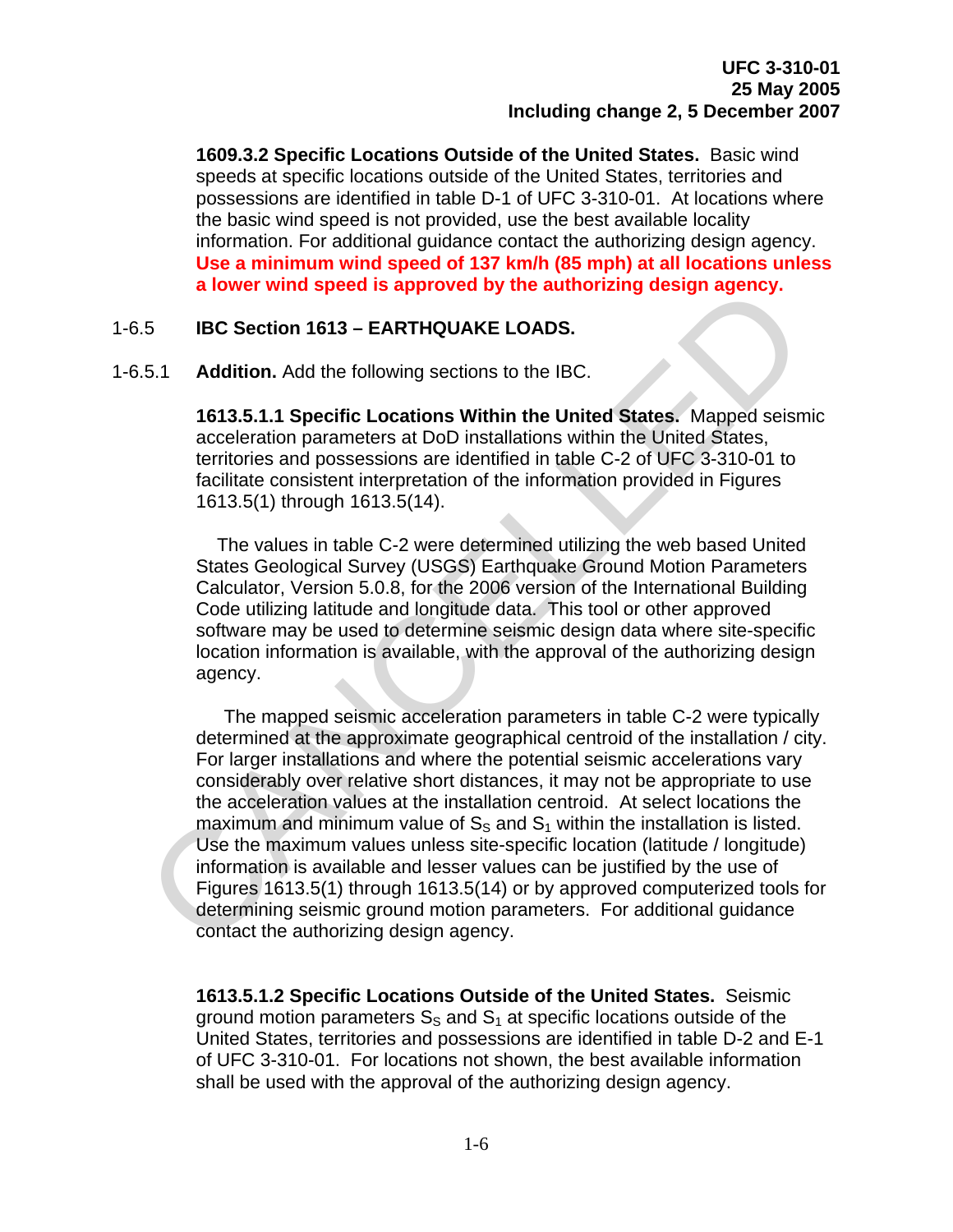#### 1-6.6 **IBC Section 1805.2.1 – Frost Protection.**

1-6.6.1 **Addition.** Add the following section to the IBC:

**1805.2.2 Frost Line Depth.** Depths to the frost line at specific locations within the United States, territories and possessions are identified in table C-1 of UFC 3-310-01. Frost line depths at specific locations outside of the United States are identified in table D-1 of UFC 3-310-01. At locations where frost depths are not provided, use the best available locality information.For additional guidance contact the authorizing design agency.

1-7 **REVISIONS.** The information in this UFC will be revised on an as needed basis as DOD installations close or new installations are added. In addition, structural load data will be revised or supplemented as new or better information comes available.

Contact a representative to the DoD Structural Discipline Working Group to recommend additions or changes.

1-8 **CREDITS.** The climatic loading data for locations within the United States, its territories and possessions is based upon figures 1608.2 and 1609 of the 2003 IBC supplemented with additional data taken from the previous edition of UFC 3-310-01 and Military Handbook 1002/2A. The International Code Council provided electronic versions of the figures from the IBC. These electronic maps greatly facilitated this effort and enhanced the accuracy of the information at individual locations. within the United States, termines and possessions are dentified in table<br>of UFC 3-310-01. Frost line depths at specific locations outside of the Uni<br>States are identified in table D-1 of UFC 3-310-01. At locations where f

 The climatic loading data for locations outside of the United States, it territories and possessions represents the best available information to date based upon the previous edition of UFC 3-310-01, and Military Handbook 1002/2A, supplemented by recommendations from regional engineers and the Pond & Company study *Structural Engineering Design Parameters for OCONUS Locations,* 21 September 2001.

 The earthquake loading data for locations within the United States, its territories and possessions was determined utilizing the web based United States Geological Survey (USGS) Earthquake Ground Motion Parameters Calculator, Version 5.0.8,, for the 2006 version of the International Building Code utilizing latitude and longitude data.

 Dr. E.V. Leyendecker of the United States Geological Survey (USGS) provided the earthquake loading data for locations outside of the United States its territories and possessions. The Global Seismic Hazard Assessment Program provided the basis for this effort.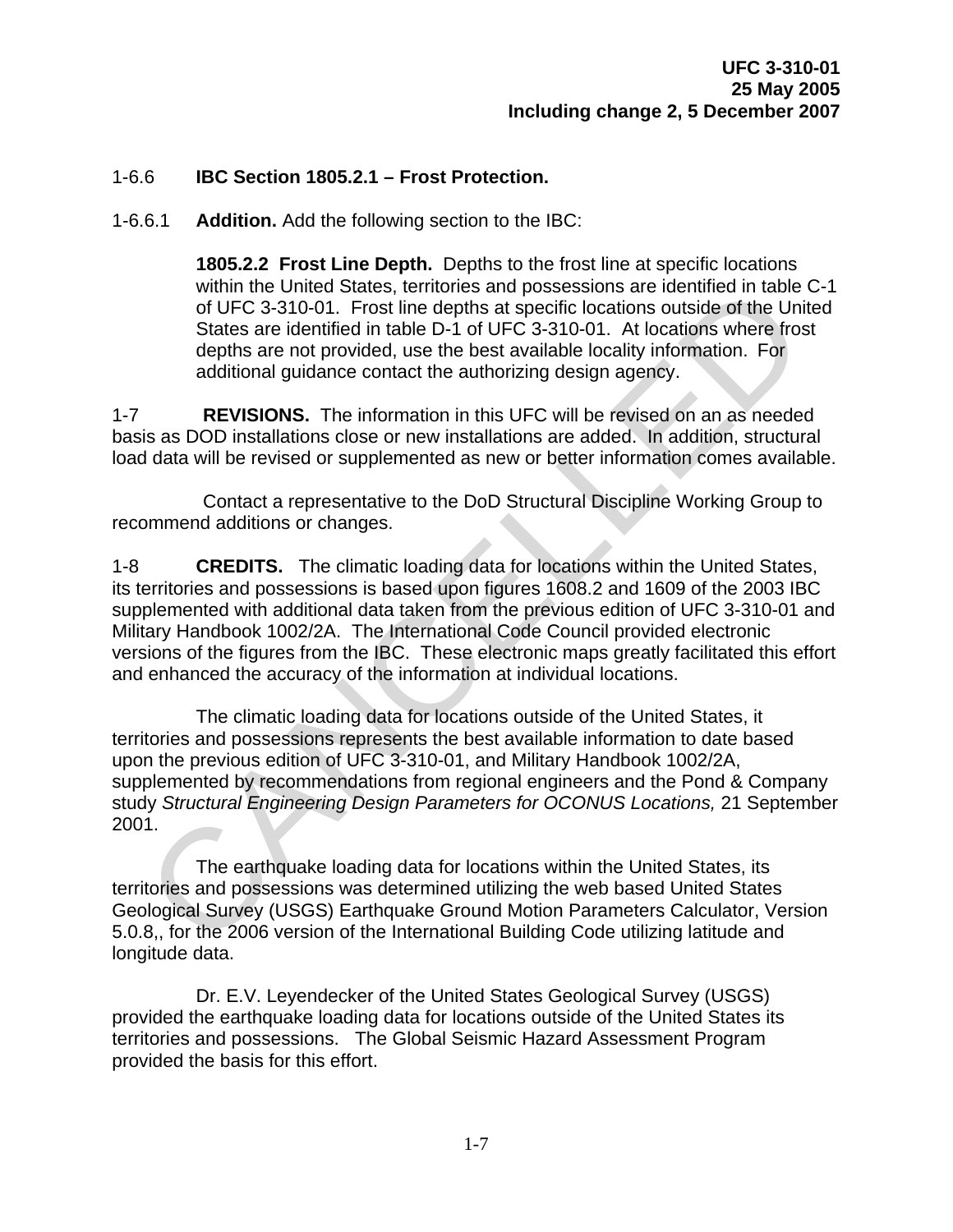## **APPENDIX A**

## **ABBREVIATIONS**

**10/50 S<sub>1</sub>.** ... Spectral acceleration of 5% damped short period (0.2 second) response corresponding to an earthquake with a 10% probability of being exceeded in 50 years

**10/50 S<sub>S</sub>.** ... Spectral acceleration of 5% damped long period (1.0 second) response corresponding to an earthquake with a 10% probability of being exceeded in 50 years **50 S<sub>5</sub>.**... Spectral acceleration of 5% damped long period (1.0 second) responsesponding to an earthquake with a 10% probability of being exceeded in 50 year<br>
............ Case Study<br>
D. ........ Department of Defense<br>
.

- **CS.** ……… Case Study
- **DOD.** ……. Department of Defense
- **%g.** ……… Percent Gravity
- **in2 .** ……… Square Inches
- **IP.** ………. Inch-Pound
- **kg/m3 .** ….. Kilogram per Cubic Meter
- **km/h.** ……. Kilometer per Hour
- **kN.** ………. Kilo Newton
- **kN/m2 .** …… Kilo Newton per Square Meter
- **kPa.** ……… Kilopascal
- **lbs.** ……… Pounds
- **mm.** ……. Millimeter
- **mm<sup>2</sup> .** ……. Square Millimeter
- **mph.** ……. Miles per Hour
- **psf.** ……… Pounds per Square Foot
- **S<sub>S</sub>.** ……… Spectral Accelerations for Short Periods as determined by IBC Section 1613.5.1
- **S1.** ……… Spectral Accelerations for 1 Second Periods as determined by IBC Section 1613.5.1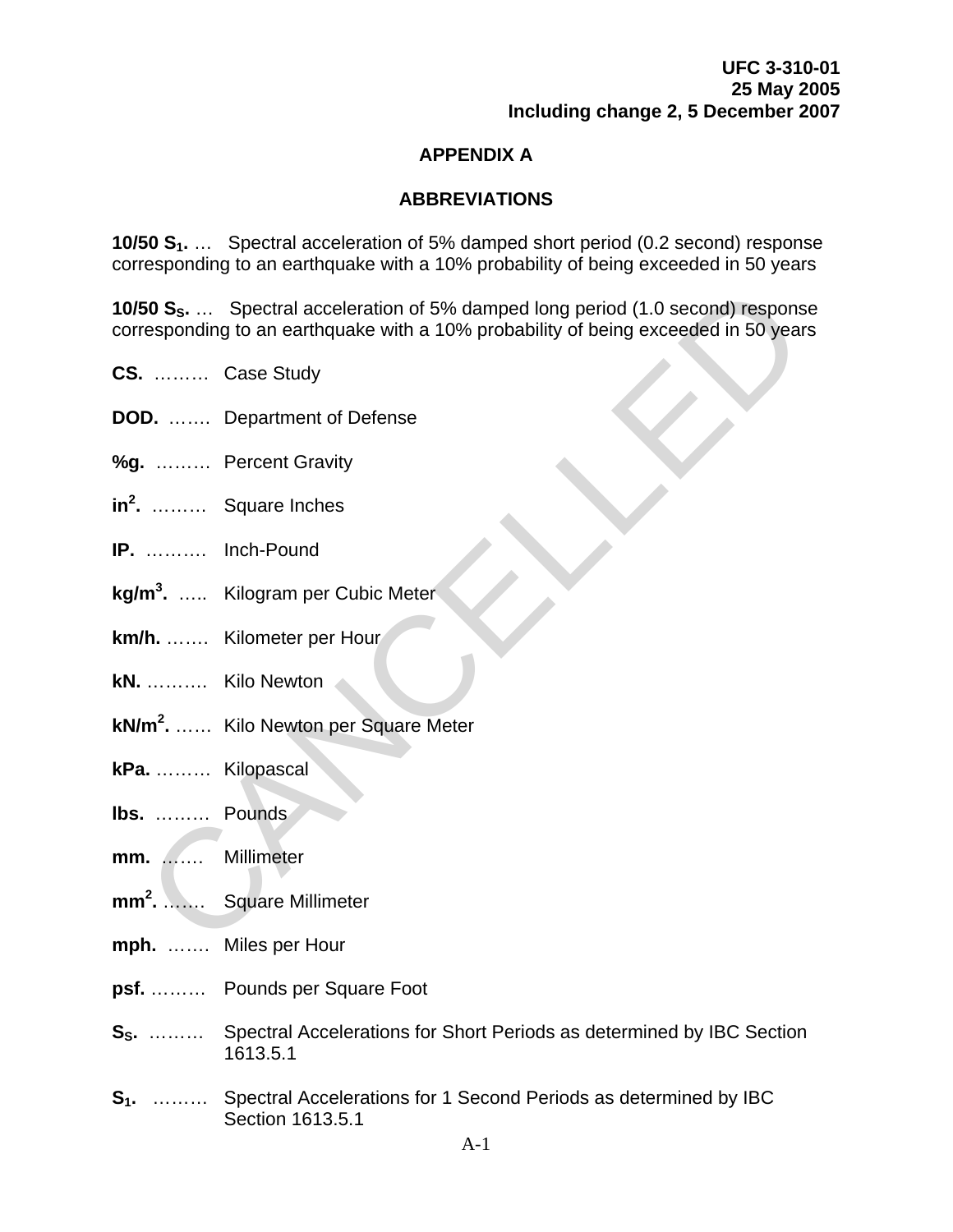## **APPENDIX B**

#### **MINIMUM UNIFORMLY DISTRIBUTED LIVE LOADS AND MINIMUM CONCENTRATED LIVE LOADS**

**B-1 REFERENCES.** All section references are to the International Building Code (IBC) 2006. Table B-1 includes the IBC 2006 Table 1607.1 with additional Occupancy or Use classification for military facilities that are shown in Bold-Italics.

#### **TABLE B-1 MINIMUM UNIFORMLY DISTRIBUTED LIVE LOADS AND MINIMUM CONCENTRATED LIVE LOADS<sup>9</sup>**

|    | <b>REFERENCES.</b> All section relefences are to the international Building<br>ode (IBC) 2006. Table B-1 includes the IBC 2006 Table 1607.1 with additional<br>ccupancy or Use classification for military facilities that are shown in Bold-Italics. |                |       |      |                     |  |  |  |
|----|-------------------------------------------------------------------------------------------------------------------------------------------------------------------------------------------------------------------------------------------------------|----------------|-------|------|---------------------|--|--|--|
|    | TABLE B-1 MINIMUM UNIFORMLY DISTRIBUTED LIVE LOADS<br>AND MINIMUM CONCENTRATED LIVE LOADS <sup>9</sup>                                                                                                                                                |                |       |      |                     |  |  |  |
|    | <b>OCCUPANCY OR USE</b>                                                                                                                                                                                                                               | <b>UNIFORM</b> |       |      | <b>CONCENTRATED</b> |  |  |  |
|    |                                                                                                                                                                                                                                                       | kPa            | (psf) | kN   | (lbs.)              |  |  |  |
|    | 1. Access floor systems                                                                                                                                                                                                                               |                |       |      |                     |  |  |  |
|    | Office use                                                                                                                                                                                                                                            | 2.4            | 50    | 8.9  | 2,000               |  |  |  |
|    | Computer use                                                                                                                                                                                                                                          | 4.8            | 100   | 8.9  | 2,000               |  |  |  |
|    | 2. Ammunition Storage                                                                                                                                                                                                                                 |                |       |      |                     |  |  |  |
|    | <b>High explosives (one story)</b>                                                                                                                                                                                                                    | 23.9           | 500   |      |                     |  |  |  |
|    | Inert explosives (one story)                                                                                                                                                                                                                          | 23.9           | 500   |      |                     |  |  |  |
|    | <b>Pyrotechnics (one story)</b>                                                                                                                                                                                                                       | 23.9           | 500   |      |                     |  |  |  |
|    | <b>Small arms (one story)</b>                                                                                                                                                                                                                         | 23.9           | 500   |      |                     |  |  |  |
|    | Torpedo (one story)                                                                                                                                                                                                                                   | 16.8           | 350   |      | ---                 |  |  |  |
|    | 3. Armories and drill rooms                                                                                                                                                                                                                           | 7.2            | 150   | ---  | ---                 |  |  |  |
|    | 4. Assembly areas and theaters<br>Fixed seats (fastened to floor)                                                                                                                                                                                     | 2.9            | 60    |      |                     |  |  |  |
|    | Follow spot, projection and                                                                                                                                                                                                                           |                |       |      |                     |  |  |  |
|    | control rooms                                                                                                                                                                                                                                         | 2.4            | 50    |      |                     |  |  |  |
|    | Lobbies                                                                                                                                                                                                                                               | 4.8            | 100   |      |                     |  |  |  |
|    | Movable seats                                                                                                                                                                                                                                         | 4.8            | 100   |      |                     |  |  |  |
|    | Stages and platforms                                                                                                                                                                                                                                  | 6.0            | 125   |      |                     |  |  |  |
|    |                                                                                                                                                                                                                                                       |                |       |      |                     |  |  |  |
|    | 5. Balconies                                                                                                                                                                                                                                          | 4.8            | 100   |      |                     |  |  |  |
|    | On one- and two-family                                                                                                                                                                                                                                |                |       |      |                     |  |  |  |
|    | residences only, and not                                                                                                                                                                                                                              |                |       |      |                     |  |  |  |
|    | exceeding $9.3m^2$ (100 ft. <sup>2</sup> )                                                                                                                                                                                                            | 2.9            | 60    | ---  | ---                 |  |  |  |
|    | 6. Battery charging room                                                                                                                                                                                                                              | 9.6            | 200   | ---  | ---                 |  |  |  |
|    | 7. Boiler houses                                                                                                                                                                                                                                      | 9.6            | 200   | ---  | ---                 |  |  |  |
|    | 8. Bowling alleys                                                                                                                                                                                                                                     | 3.6            | 75    | ---  | $\qquad \qquad -$   |  |  |  |
| 9. | Catwalks                                                                                                                                                                                                                                              | 1.9            | 40    | 1.33 | 300                 |  |  |  |
|    | 10. Cleaning gear / trash room<br>compactor                                                                                                                                                                                                           | 3.6            | 75    |      |                     |  |  |  |
|    | 11. Cold Storage (Food or                                                                                                                                                                                                                             |                |       |      |                     |  |  |  |
|    | provision freezer)                                                                                                                                                                                                                                    |                |       |      |                     |  |  |  |
|    | <b>First floor</b>                                                                                                                                                                                                                                    | 19.2           | 400   |      |                     |  |  |  |
|    | <b>Upper floors</b>                                                                                                                                                                                                                                   | 14.4           | 300   |      | ---                 |  |  |  |
|    | 12. Command Duty Officer Day                                                                                                                                                                                                                          |                |       |      |                     |  |  |  |
|    | room                                                                                                                                                                                                                                                  | 2.9            | 60    |      |                     |  |  |  |
|    | 13. Cornices                                                                                                                                                                                                                                          | 2.9            | 60    | ---  | ---                 |  |  |  |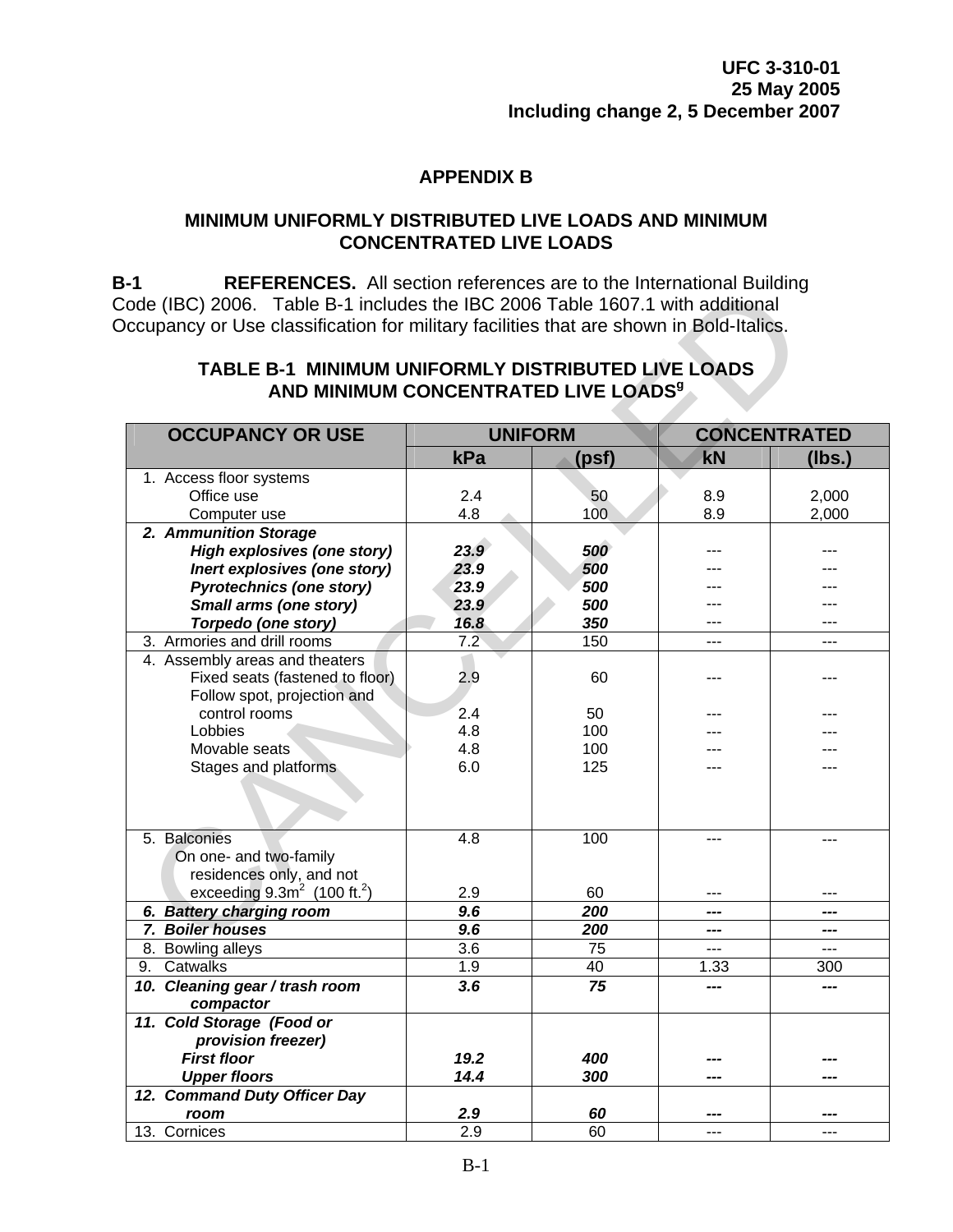| <b>OCCUPANCY OR USE</b><br><b>UNIFORM</b>                                                 | <b>CONCENTRATED</b> |              |  |
|-------------------------------------------------------------------------------------------|---------------------|--------------|--|
| kPa<br>(psf)                                                                              | kN                  | (lbs.)       |  |
| 14. Corridors, except as otherwise                                                        |                     |              |  |
| indicated<br>4.8<br>100                                                                   | ---                 |              |  |
| 3.8<br>15. Court rooms<br>80                                                              | ---                 | ---          |  |
| 16. Dance halls and ballrooms<br>4.8<br>100                                               | ---                 | ---          |  |
| 4.8<br>100<br>17. Dining rooms and restaurants                                            | ---                 | ---          |  |
| 18. Decks<br>Same as<br>Same as                                                           |                     |              |  |
| Occupancy<br>Occupancy<br>Served <sup>h</sup><br>Served <sup>h</sup>                      |                     |              |  |
| 19. Dwellings (see residential)<br>---<br>---                                             | ---                 | ---          |  |
| 20. Elevator machine room grating<br>---                                                  | 1.33                | 300          |  |
| (on area of 2600 mm <sup>2</sup> (4 in. <sup>2</sup> ))                                   |                     |              |  |
| 21. Finish light floor plate                                                              |                     |              |  |
| construction                                                                              | 0.89                | 200          |  |
| (on area of 650 mm <sup>2</sup> (1 in. <sup>2</sup> ))                                    |                     |              |  |
| 4.8<br>100<br>22. Fire escapes                                                            |                     | ---          |  |
| On single-family dwellings only<br>1.9<br>40                                              |                     |              |  |
| 23. Galleys                                                                               |                     |              |  |
| <b>Dishwashing rooms</b><br>14.4<br>300                                                   |                     |              |  |
| 12.0<br>General kitchen area<br>250                                                       |                     |              |  |
| <b>Provision storage (not</b><br>9.6<br>200                                               |                     |              |  |
| refrigerated)<br><b>Preparation room</b>                                                  |                     |              |  |
| <b>Meat</b><br>12.0<br>250                                                                |                     |              |  |
| Vegetable<br>100<br>4.8                                                                   |                     |              |  |
| 1.9<br>$\overline{40}$<br>24. Garages (passenger vehicles                                 | Note a              | Note a       |  |
| See Section<br>See Section<br>only)                                                       | See Section         | See Section  |  |
| Trucks & buses<br>1607.6 - IBC<br>1607.6 - IBC                                            | 1607.6 - IBC        | 1607.6 - IBC |  |
| 25. Generator rooms<br>9.6<br>200                                                         | ---                 | ---          |  |
| 26. Grandstands (see stadium and                                                          |                     |              |  |
| arena bleachers)                                                                          |                     |              |  |
| 27. Guard House<br>3.6<br>75                                                              | ---                 | ---          |  |
| 28. Gymnasiums, main floors and<br>4.8<br>100                                             | ---                 |              |  |
| balconies                                                                                 | Section             | Section      |  |
| 29. Handrails, guards and grab bars<br>Section<br>Section<br>1607.7 - IBC<br>1607.7 - IBC | 1607.7 - IBC        | 1607.7 - IBC |  |
| 30. Hospitals                                                                             |                     |              |  |
| Corridors above first floor<br>3.8<br>80                                                  | 4.45                | 1,000        |  |
| 2.9<br>60<br>Operating rooms, laboratories                                                | 4.45                | 1,000        |  |
| 1.9<br>Private rooms<br>40                                                                | 4.45                | 1,000        |  |
|                                                                                           |                     |              |  |
| 31. Hotels (see residential)<br>$---$<br>$---$                                            | ---                 | ---          |  |
| 32. Incinerators; charging room<br>7.2<br>150                                             | ---                 | ---          |  |
| 33. Laboratories, normal scientific<br>6.0<br>125                                         |                     | ---          |  |
| equipment                                                                                 |                     |              |  |
| 34. Latrines / Heads / Toilets /<br>3.6<br>75                                             | ---                 | ---          |  |
| Washroom                                                                                  |                     |              |  |
| 35. Libraries<br>60<br>Reading rooms<br>2.9                                               | 4.45                | 1,000        |  |
| 7.2 <sup>b</sup><br>150 <sup>b</sup><br>Stack rooms                                       | 4.45                | 1,000        |  |
| Corridors above first floor<br>3.8<br>80                                                  | 4.45                | 1,000        |  |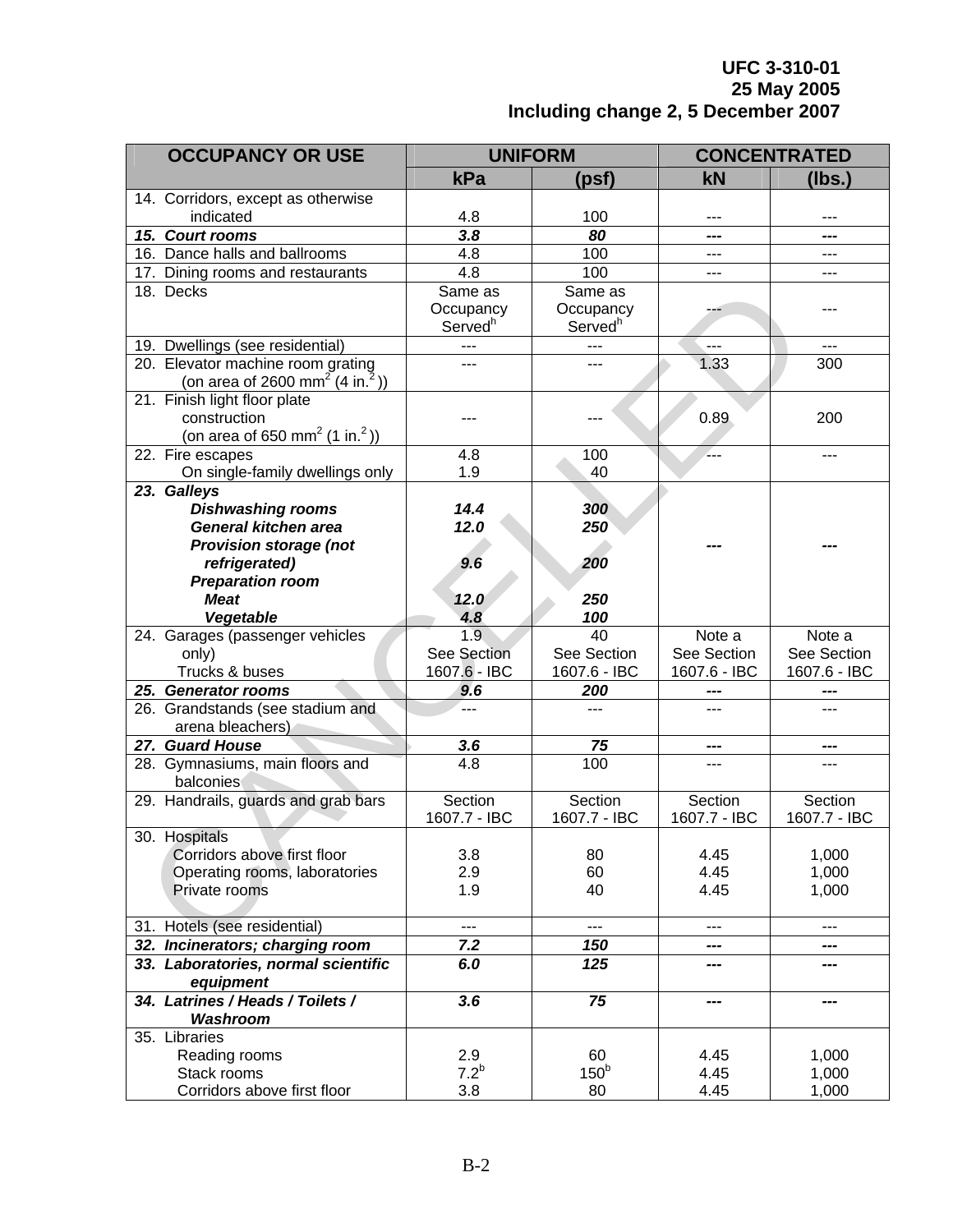| <b>OCCUPANCY OR USE</b>         | <b>UNIFORM</b>   |       | <b>CONCENTRATED</b> |        |  |
|---------------------------------|------------------|-------|---------------------|--------|--|
|                                 | kPa              | (psf) | <b>kN</b>           | (lbs.) |  |
| 36. Manufacturing               |                  |       |                     |        |  |
| Light                           | 6.0              | 125   | 8.9                 | 2,000  |  |
| Heavy                           | 12.0             | 250   | 13.34               | 3,000  |  |
| 37. Marquees and canopies       | $\overline{3.6}$ | 75    | $\overline{a}$      | $---$  |  |
| 38. Mechanical equipment room   |                  |       |                     |        |  |
| (general)                       | 4.8              | 100   |                     |        |  |
| 39. Mechanical room (HVAC)      | 6.0              | 125   |                     |        |  |
| 40. Mechanical telephone and    |                  |       |                     |        |  |
| radio equipment room            | 7.2              | 150   |                     |        |  |
| 41. Morgue                      | $\overline{4.8}$ | 100   |                     |        |  |
| 42. Office buildings            |                  |       |                     |        |  |
| File and computer rooms shall   |                  |       |                     |        |  |
| be designed for heavier         |                  |       |                     |        |  |
| loads based on anticipated      |                  |       |                     |        |  |
| occupancy                       |                  |       |                     |        |  |
| Lobbies and first floor         | 4.8              | 100   | 8.9                 | 2,000  |  |
| corridors                       |                  |       |                     |        |  |
| Offices                         | 2.4              | 50    | 8.9                 | 2,000  |  |
| Corridors above first floor     | 3.8              | 80    | 8.9                 | 2,000  |  |
| 43. Penal Institutions          |                  |       |                     |        |  |
| Cell blocks                     | 1.9              | 40    |                     |        |  |
| Corridors                       | 4.8              | 100   |                     |        |  |
| 44. Post offices                |                  |       |                     |        |  |
| <b>General area</b>             | 4.8              | 100   |                     |        |  |
| <b>Work rooms</b>               | 6.0              | 125   |                     |        |  |
| 45. Power plants                | 9.6              | 200   | ---                 | ---    |  |
| 46. Projection booths           | 4.8              | 100   | ---                 | ---    |  |
| 47. Promenade roof              | 2.9              | 60    | ---                 | ---    |  |
| 48. Pump houses                 | 4.8              | 100   | ---                 | ---    |  |
| 49. Recreation room             | 4.8              | 100   | ---                 | ---    |  |
| 50. Receiving rooms (radio)     |                  |       |                     |        |  |
| including roof areas            | 7.2              | 150   |                     |        |  |
| supporting antennas and         |                  |       |                     |        |  |
| electronic equipment            |                  |       |                     |        |  |
| 51. Refrigeration storage rooms |                  |       |                     |        |  |
| <b>Dairy</b>                    | 9.6              | 200   |                     |        |  |
| <b>Meat</b>                     | 12.0             | 250   |                     |        |  |
| Vegetable                       | 13.2             | 275   |                     |        |  |
|                                 |                  |       |                     |        |  |
|                                 |                  |       |                     |        |  |
|                                 |                  |       |                     |        |  |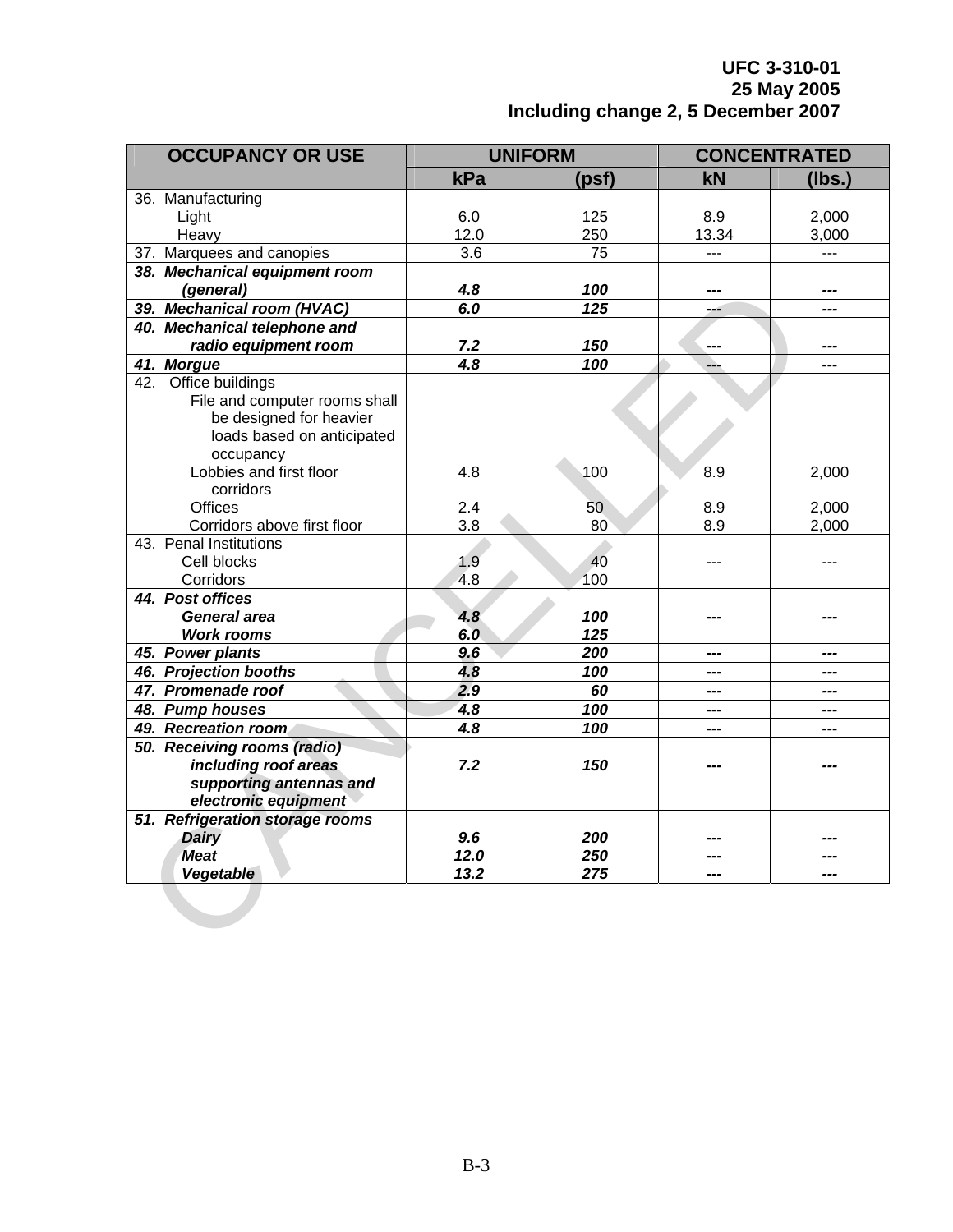| <b>OCCUPANCY OR USE</b>                                     | <b>UNIFORM</b> |               | <b>CONCENTRATED</b> |        |
|-------------------------------------------------------------|----------------|---------------|---------------------|--------|
|                                                             | kPa            | (psf)         | kN                  | (lbs.) |
| 52. Residential                                             |                |               |                     |        |
| One & two family dwellings                                  |                |               |                     |        |
| Uninhabitable attics                                        |                |               |                     |        |
| without storage <sup>1</sup>                                | 0.5            | 10            |                     |        |
| Uninhabitable attics with                                   |                |               |                     |        |
| limited storagei,j,k                                        | 1.0            | 20            |                     |        |
| Habitable attics and                                        |                |               |                     |        |
| sleeping areas                                              | 1.4            | 30            |                     |        |
| All other areas except<br>balconies and decks               | 1.9            | 40            |                     |        |
| Hotels and multifamily dwellings                            |                |               |                     |        |
| Private rooms & corridors                                   |                |               |                     |        |
| serving them                                                | 1.9            | 40            |                     |        |
| Public rooms and                                            |                |               |                     |        |
| corridors serving them                                      | 4.8            | 100           |                     |        |
| 53. Reviewing stands, grandstands                           | Note c         | Note c        | Note c              | Note c |
| and bleachers                                               |                |               |                     |        |
| 54. Roofs                                                   |                |               |                     |        |
| All roof surfaces subject to                                |                |               | 1.33                | 300    |
| maintenance workers                                         |                |               |                     |        |
| Awnings and canopies                                        |                |               |                     |        |
| Fabric construction supported                               | 0.23           | 5             |                     |        |
| by a light weight rigid                                     | Nonreduceable  | Nonreduceable |                     |        |
| skeleton structure                                          |                |               |                     |        |
| All other construction                                      | 1.0            | 20            |                     |        |
| Ordinary flat, pitched, and curved                          | 1.0            | 20            |                     |        |
| roofs                                                       |                |               |                     |        |
| Primary roof members, exposed                               |                |               |                     |        |
| to a work floor:                                            |                |               |                     |        |
| Single panel point of lower<br>chord of roof trusses or any |                |               |                     |        |
| point along primary                                         |                |               |                     |        |
| structural members                                          |                |               |                     |        |
| supporting roofs:                                           |                |               |                     |        |
| Over manufacturing, storage                                 |                |               | 8.9                 | 2000   |
| warehouses, and repair                                      |                |               |                     |        |
| garages                                                     |                |               |                     |        |
| All other occupancies                                       |                |               | 1.33                | 300    |
| Roofs used for special purposes                             | Note I         | Note I        | Note I              | Note I |
| Roofs used for promenade                                    | 2.9            | 60            | ---                 | ---    |
| purposes                                                    |                |               |                     |        |
| Roofs used for roof gardens or                              | 4.8            | 100           |                     |        |
| assembly purposes                                           | ---            |               |                     |        |
|                                                             |                |               |                     |        |
| 55. Schools                                                 |                |               |                     |        |
| Classrooms                                                  | 1.9            | 40            | 4.45                | 1,000  |
| Corridors above first floor                                 | 3.8            | 80            | 4.45                | 1,000  |
| First floor corridors                                       | 4.8            | 100           | 4.45                | 1,000  |
| 56. Scuttles, skylight ribs, and                            |                |               |                     |        |
| accessible ceilings                                         | ---            | ---           | 0.89                | 200    |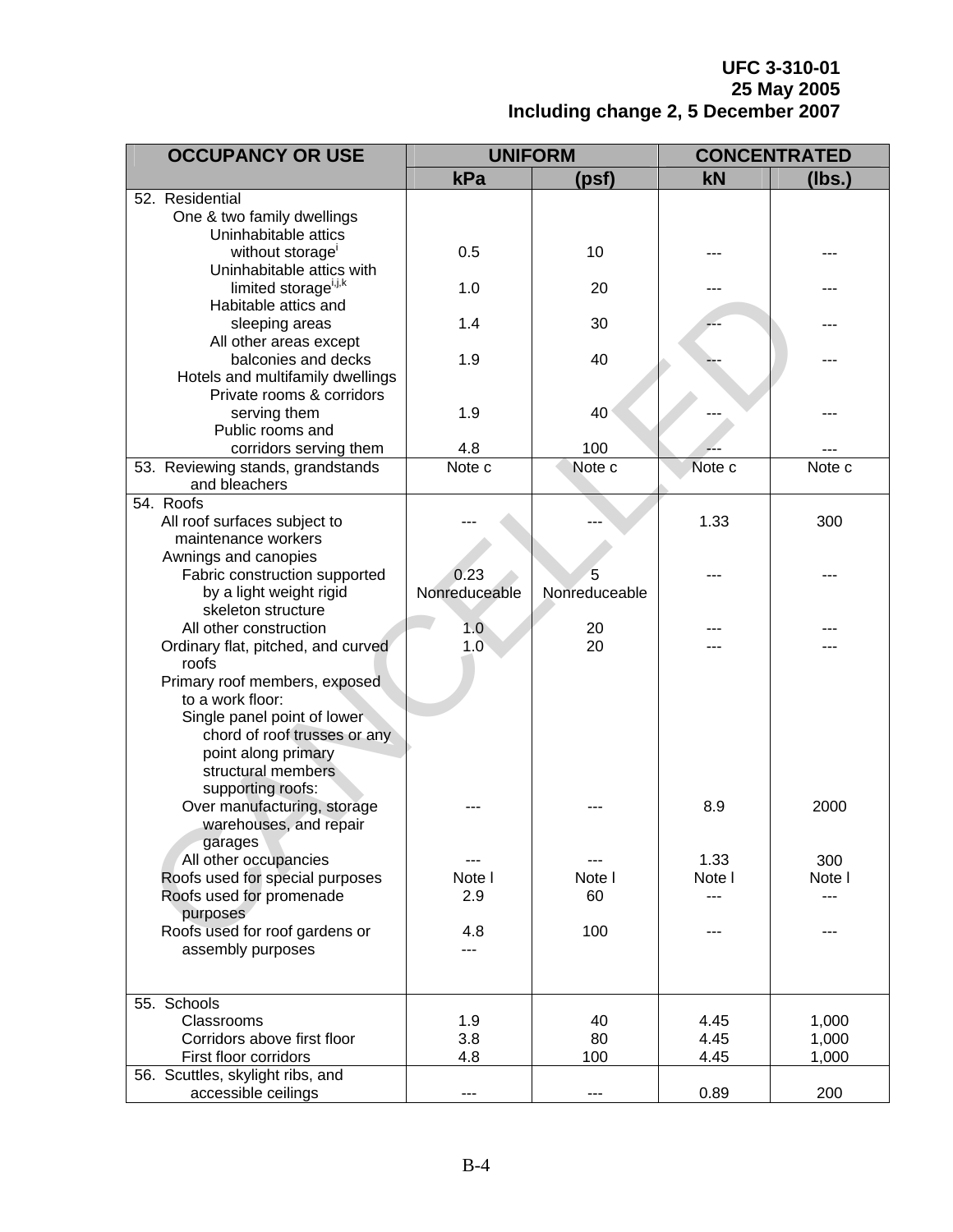| <b>OCCUPANCY OR USE</b>                                              | <b>UNIFORM</b>            |                           | <b>CONCENTRATED</b>   |                           |  |
|----------------------------------------------------------------------|---------------------------|---------------------------|-----------------------|---------------------------|--|
|                                                                      | kPa                       | (psf)                     | kN                    | (lbs.)                    |  |
| 57. Shops: Manufacturing and                                         |                           |                           |                       |                           |  |
| <b>Industrial</b>                                                    |                           |                           |                       |                           |  |
| <b>Aircraft utility</b>                                              | 9.6                       | 200                       |                       |                           |  |
| <b>Assembly and repair</b>                                           | 12.0                      | 250                       |                       |                           |  |
| <b>Bombsite (w/o shielding)</b>                                      | 6.0                       | 125                       |                       |                           |  |
| <b>Carpenter</b>                                                     | 6.0                       | 125                       |                       |                           |  |
| <b>Electrical</b>                                                    | 14.4                      | 300                       |                       |                           |  |
| <b>Engine overhaul</b>                                               | 14.4                      | 300                       |                       |                           |  |
| 58. Sidewalks, vehicular driveways<br>and yards, subject to trucking | 12.0 <sup>d</sup>         | 250 <sup>d</sup>          | 35.6 <sup>e</sup>     | $8,000^e$                 |  |
| 59. Skating rinks                                                    | 4.8                       | 100                       | ∴.                    | ---                       |  |
| 60. Stadiums and arenas                                              |                           |                           |                       |                           |  |
| <b>Bleachers</b>                                                     | $4.8^\circ$               | 100 <sup>c</sup>          |                       |                           |  |
| Fixed seats (fastened to floor)                                      | $2.9^\circ$               | 60 <sup>c</sup>           |                       |                           |  |
| 61. Stairs and exits                                                 |                           |                           |                       |                           |  |
| One- and two-family dwellings                                        | 1.9                       | 40                        | Note f                | Note f                    |  |
| All other                                                            | 4.8                       | 100                       |                       |                           |  |
| 62. Storage warehouses (shall be                                     |                           |                           |                       |                           |  |
| designed for heavier loads if                                        |                           |                           |                       |                           |  |
| required for anticipate storage)                                     |                           |                           |                       |                           |  |
| General                                                              |                           |                           |                       |                           |  |
| Light                                                                | 6.0                       | 125                       |                       |                           |  |
| Heavy                                                                | 11.97                     | 250                       |                       |                           |  |
| <b>Aircraft</b>                                                      | 9.58                      | 200                       |                       |                           |  |
| <b>Building Materials</b>                                            | 11.97                     | 250                       |                       |                           |  |
| Drugs, paint, oil                                                    | 9.58                      | 200                       |                       |                           |  |
| <b>Dry Provisions</b>                                                | 14.36                     | 300                       |                       |                           |  |
| Groceries, wine, Liquor                                              | 14.36                     | 300                       |                       |                           |  |
| <b>Light Tools</b>                                                   | 7.2                       | 150                       |                       |                           |  |
| Pipe & metal                                                         | 47.88                     | 1000                      |                       |                           |  |
| <b>Paint and oil (one story)</b>                                     | 23.94                     | 500                       |                       |                           |  |
| <b>Hardware</b>                                                      | 14.36                     | 300                       |                       |                           |  |
| 63. Stores                                                           |                           |                           |                       |                           |  |
| Retail                                                               |                           |                           |                       |                           |  |
| First floor                                                          | 4.8                       | 100                       | 4.45                  | 1,000                     |  |
| <b>Upper floors</b>                                                  | 3.6                       | 75                        | 4.45                  | 1,000                     |  |
| Wholesale, all floors                                                | 6.0                       | 125                       | 4.45                  | 1,000                     |  |
| 64. Tailor shop                                                      | 3.6                       | 75                        | ---                   | ---                       |  |
| 65. Telephone exchange rooms                                         |                           |                           |                       |                           |  |
| and central computer IT                                              | 7.2                       | 150                       | 8.9                   | 2000                      |  |
| server spaces                                                        |                           |                           |                       |                           |  |
| 66. Vehicle barriers                                                 | Section<br>1607.7.3 - IBC | Section<br>1607.7.3 - IBC | Section<br>1607.7.3 - | Section<br>1607.7.3 - IBC |  |
|                                                                      |                           |                           | <b>IBC</b>            |                           |  |
| 67. Walkways and elevated platforms                                  |                           |                           |                       |                           |  |
| (other than exit ways)                                               | 2.9                       | 60                        |                       |                           |  |
| 68. Yards and terraces, pedestrian                                   | 4.8                       | 100                       | ---                   | ---                       |  |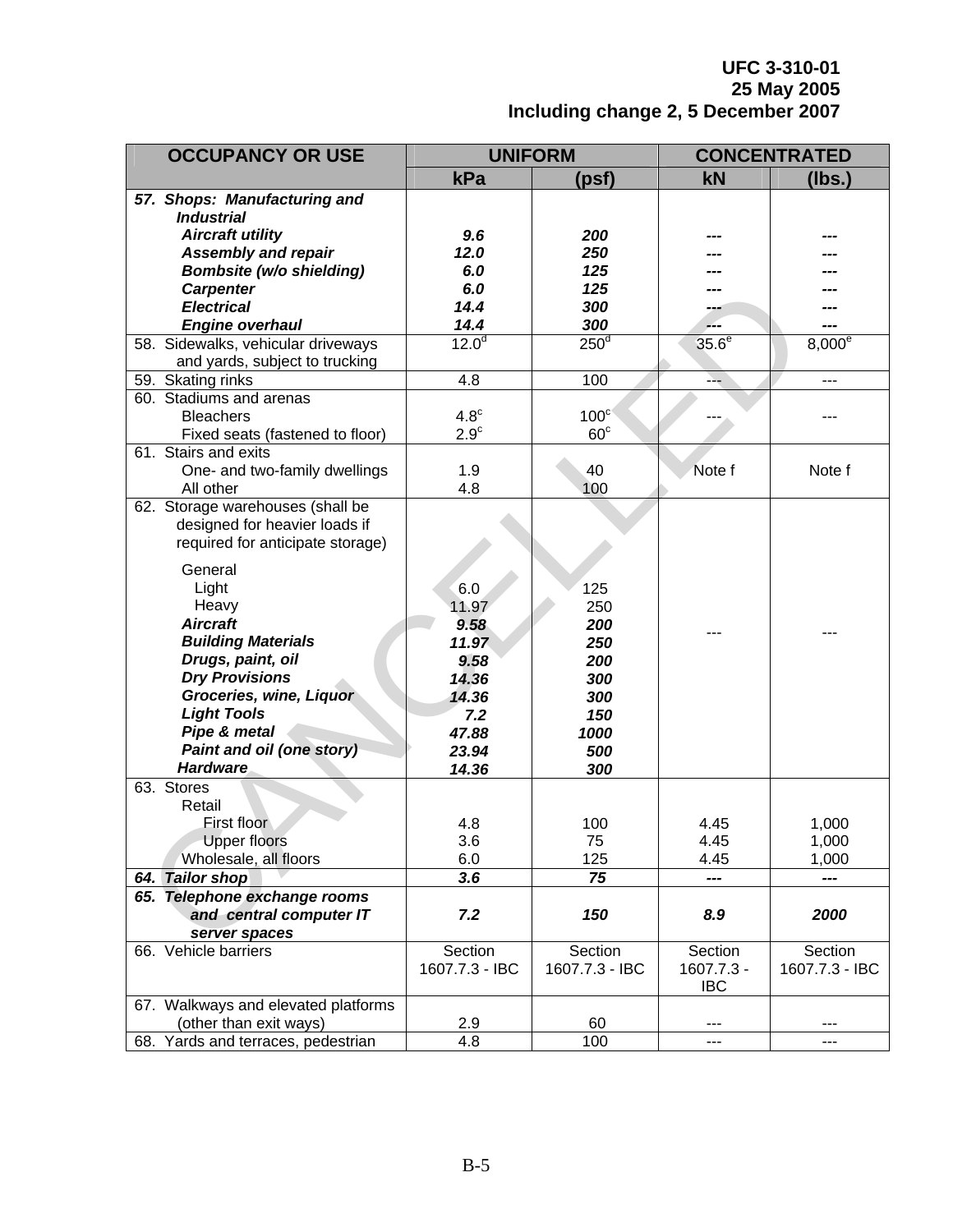#### **Notes to Table B-1, "MINIMUM UNIFORMLY DISTRIBUTED LIVE LOADS AND MINIMUM CONCENTRATED LIVE LOADS"**

For SI: 1 square inch =  $645.16$  mm<sup>2</sup>, 1 pound per square foot =  $0.0479$  kN/m<sup>2</sup> =  $0.0479$  $kPa$ , 1 pound = 0.004448 kN, 1 pound per cubic foot = 16 kg/m<sup>3</sup>.

- a. Floors in garages or portions of building used for the storage of motor vehicles shall be designed for the uniformly distributed live loads shown or the following concentrated loads: (1) for passenger cars accommodating not more than nine passengers, 13.34 kN (3,000 pounds) acting on an area of 114 mm x 114 mm (4.5 inches x 4.5 inches); (2) for mechanical parking structures without slab or deck which are used for storing passenger vehicles only, 10.0 kN (2,250 pounds) per wheel. be designed of the diminimity dismibuted the deal of the following<br>concentrated loads: (1) for passenger cars accommodating not more than nine<br>passengers, 13.34 kN (3,000 pounds) acting in on a race of 114 mm x 114 mm (4)<br>
- b. The loading applies to stack room floors that support non-mobile, double-faced library book stacks, subject to the following limitations:
	- 1) The nominal book stack unit height shall not exceed 2,290mm (90 inches).
	- 2) The nominal shelf depth shall not exceed 305mm (12 inches) for each face; and
	- 3) Parallel rows of double-faced book stacks shall be separated by aisles not less than 915 mm (36 inches) wide.
- c. Design in accordance with the ICC *Standard on Bleachers, Folding and Telescoping Seating and Grandstands*.
- d. Other uniform loads in accordance with an approved method which contains provisions for truck loadings shall also be considered where appropriate.
- e. The concentrated wheel load shall be applied on an area of 12,900 mm<sup>2</sup> (20 square inches).
- f. Minimum concentrated load on stair treads (on area of 2,600 mm<sup>2</sup> (4 square inches)) is 1.3 kN (300 pounds).
- g. Where snow loads occur that are in excess of the design conditions, the structure shall be designed to support the loads due to the increased loads caused by drift buildup or a greater snow design determined by the building official. (See IBC Section 1608). For special-purpose roofs, see IBC Section 1607.11.2.2.
- h. See IBC Section 1604.8.3 for decks attached to exterior walls.
- i. Attics without storage are those where the maximum clear height between the joist and rafter is less than 42 inches, or where there are not two or more adjacent trusses with the same web configuration capable of containing a rectangle 42 inches high by 2 feet wide, or greater, located within the plane of the truss. For attics without storage, this live load need not be assumed to act concurrently with any other live load requirements.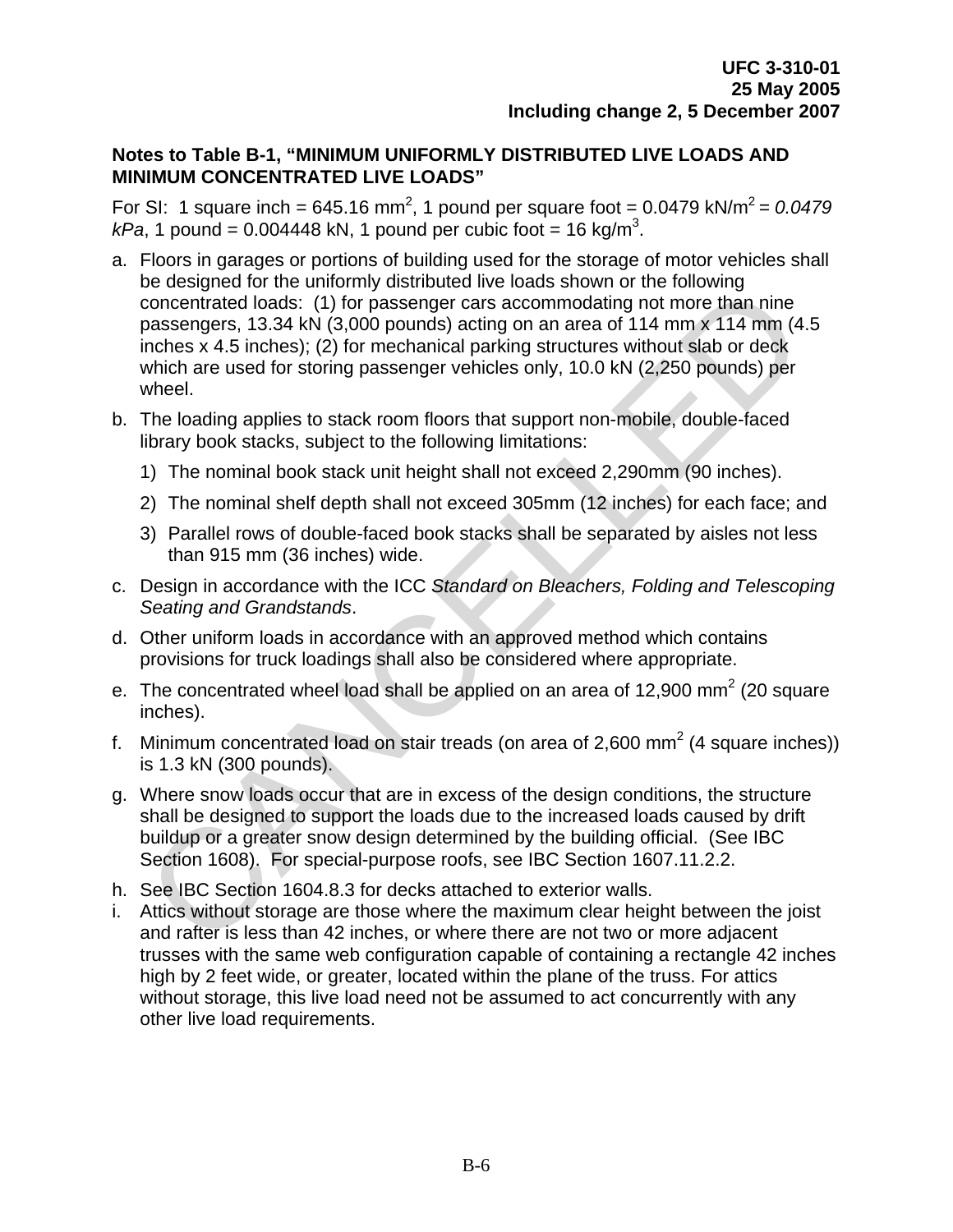- j. For attics with limited storage and constructed with trusses, this live load need only be applied to those portions of the bottom chord where there are two or more adjacent trusses with the same web configuration capable of containing a rectangle 42 inches high by 2 feet wide or greater, located within the plane of the truss. The rectangle shall fit between the top of the bottom chord and the bottom of any other truss member, provided that each of the following criteria is met:
	- 1. The attic area is accessible by a pull-down stairway or framed opening in accordance with Section 1209.2, and
	- 2. The truss shall have a bottom chord pitch less than 2:12
	- 3. Bottom chords of trusses shall be designed for the greater of actual imposed dead load or 10 psf, uniformly distributed over the entire span.
- k. Attic spaces served by a fixed stair shall be signed to support the minimum live load specified for habitable attics and sleeping rooms.
- l. Roofs used for other special purposes shall be designed for appropriate loads as approved by the building official. 1. In each care as accessione by a pull-down statiwal of irrand opening<br>accordance with Section 1209.2, and<br>2. The truss shall have a bottom chord pich less than 2:12<br>3. Bottom chords of trusses hall be designed for the gr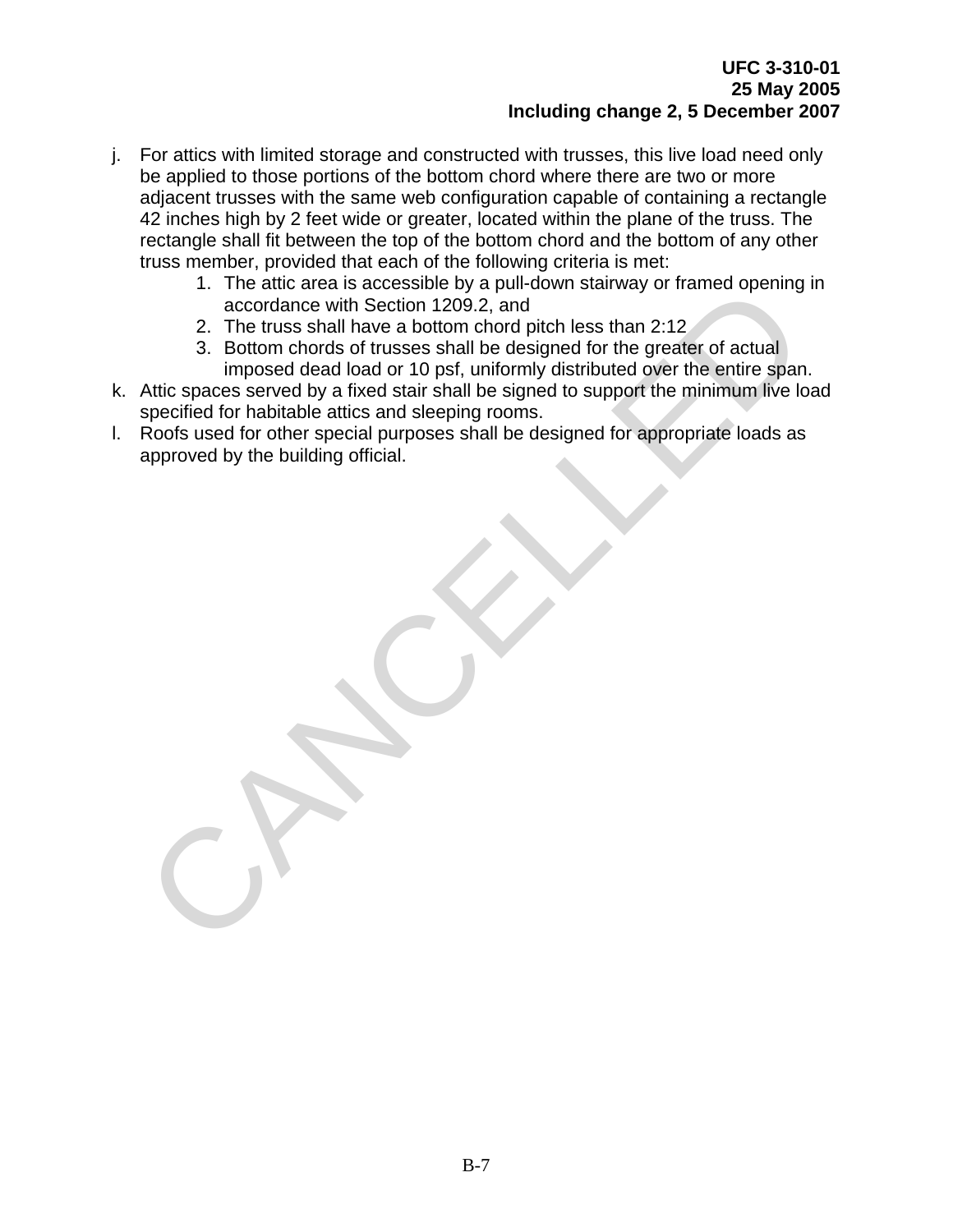## **APPENDIX C**

#### **SITE SPECIFIC STRUCTURAL LOADING DATA – UNITED STATES, ITS TERRITORIES AND POSSESSIONS**

**C-1 Climatic Loading Data Table.** Site-specific structural climatic loading data for DoD locations within the United States, its territories and possessions is provided in Table C-1.

| provided in Table C-1. | data for DoD locations within the United States, its territories and possessions is                                                                                       |                              |                      |                                    |                              |                      |                                    |
|------------------------|---------------------------------------------------------------------------------------------------------------------------------------------------------------------------|------------------------------|----------------------|------------------------------------|------------------------------|----------------------|------------------------------------|
| $C-2$<br>Table C-2.    | <b>Earthquake Loading Data Table.</b> Site-specific earthquake loading data<br>for DoD locations within the United States, its territories and possessions is provided in |                              |                      |                                    |                              |                      |                                    |
|                        | TABLE C-1 STRUCTURAL CLIMATIC LOADING DATA -<br>UNITED STATES, ITS TERRITORIES AND POSSESSIONS                                                                            |                              |                      |                                    |                              |                      |                                    |
| <b>TABLE C-1</b>       |                                                                                                                                                                           | <b>Ground</b><br><b>Snow</b> | Wind<br><b>Speed</b> | <b>Frost</b><br><b>Penetration</b> | <b>Ground</b><br><b>Snow</b> | Wind<br><b>Speed</b> | <b>Frost</b><br><b>Penetration</b> |
| <b>State</b>           | <b>Base / City</b>                                                                                                                                                        | (psf)                        | (mph)                | (inches)                           | kPa                          | km/h                 | mm                                 |
| Alabama                | <b>Anniston Army</b><br>Depot                                                                                                                                             | 5                            | 90                   | 6                                  | 0.24                         | 145                  | 152                                |
|                        | Birmingham                                                                                                                                                                | 5                            | 90                   | 6                                  | 0.24                         | 145                  | 152                                |
|                        | Fort McClellan                                                                                                                                                            | 5                            | 90                   | 6                                  | 0.24                         | 145                  | 152                                |
|                        | Fort Rucker                                                                                                                                                               | $\mathbf 0$                  | 107                  | $\mathbf 0$                        | 0.00                         | 172                  | $\mathbf 0$                        |
|                        | Maxwell-Gunther<br>AFB / Montgomery                                                                                                                                       | 5                            | 97                   | 4                                  | 0.24                         | 156                  | 102                                |
|                        | <b>Mobile</b>                                                                                                                                                             | $\mathbf 0$                  | 130                  | $\mathbf{0}$                       | 0.00                         | 209                  | $\mathbf 0$                        |
|                        | Redstone Arsenal /<br><b>Huntsville</b>                                                                                                                                   | 10                           | 90                   | $\boldsymbol{9}$                   | 0.48                         | 145                  | 229                                |
| Alaska                 | <b>Clear AS</b>                                                                                                                                                           | 70                           | 90                   |                                    | 3.35                         | 145                  |                                    |
|                        | <b>Eielson AFB</b>                                                                                                                                                        | 75                           | 90                   | permafrost                         | 3.58                         | 145                  | permafrost                         |
|                        | <b>Elmendorf AFB</b>                                                                                                                                                      | 65                           | 100                  | 129                                | 3.11                         | 161                  | 3277                               |
|                        | <b>Fort Greely</b>                                                                                                                                                        | 60                           | 90                   | <b>Permafrost</b>                  | 2.87                         | 145                  | permafrost                         |
|                        | Fort Richardson                                                                                                                                                           | 65                           | 110                  | 129                                | 3.11                         | 177                  | 3277                               |
|                        | Fort Wainwright                                                                                                                                                           | 75                           | 90                   | permafrost                         | 3.58                         | 145                  | permafrost                         |
|                        | Galena AFB                                                                                                                                                                | 60                           | 100                  |                                    | 2.87                         | 161                  |                                    |
|                        | Juneau                                                                                                                                                                    | 60                           | 105                  | 86                                 | 2.87                         | 169                  | 2184                               |
|                        | Ketchikan                                                                                                                                                                 |                              | 115                  |                                    | 0.00                         | 185                  |                                    |
|                        | Kodiak                                                                                                                                                                    | 30                           | 130                  | 86                                 | 1.44                         | 209                  | 2184                               |
|                        | Sitka                                                                                                                                                                     | 50                           | 122                  | 56                                 | 2.40                         | 196                  | 1422                               |
|                        | Valdez                                                                                                                                                                    | 160                          | 100                  | 136                                | 7.66                         | 161                  | 3454                               |
| Arizona                | Davis-Monthan<br><b>AFB / Tucson AFB</b>                                                                                                                                  | $\mathbf 0$                  | 90                   | $\mathbf 0$                        | 0.00                         | 145                  | $\mathbf 0$                        |

#### **TABLE C-1 STRUCTURAL CLIMATIC LOADING DATA – UNITED STATES, ITS TERRITORIES AND POSSESSIONS**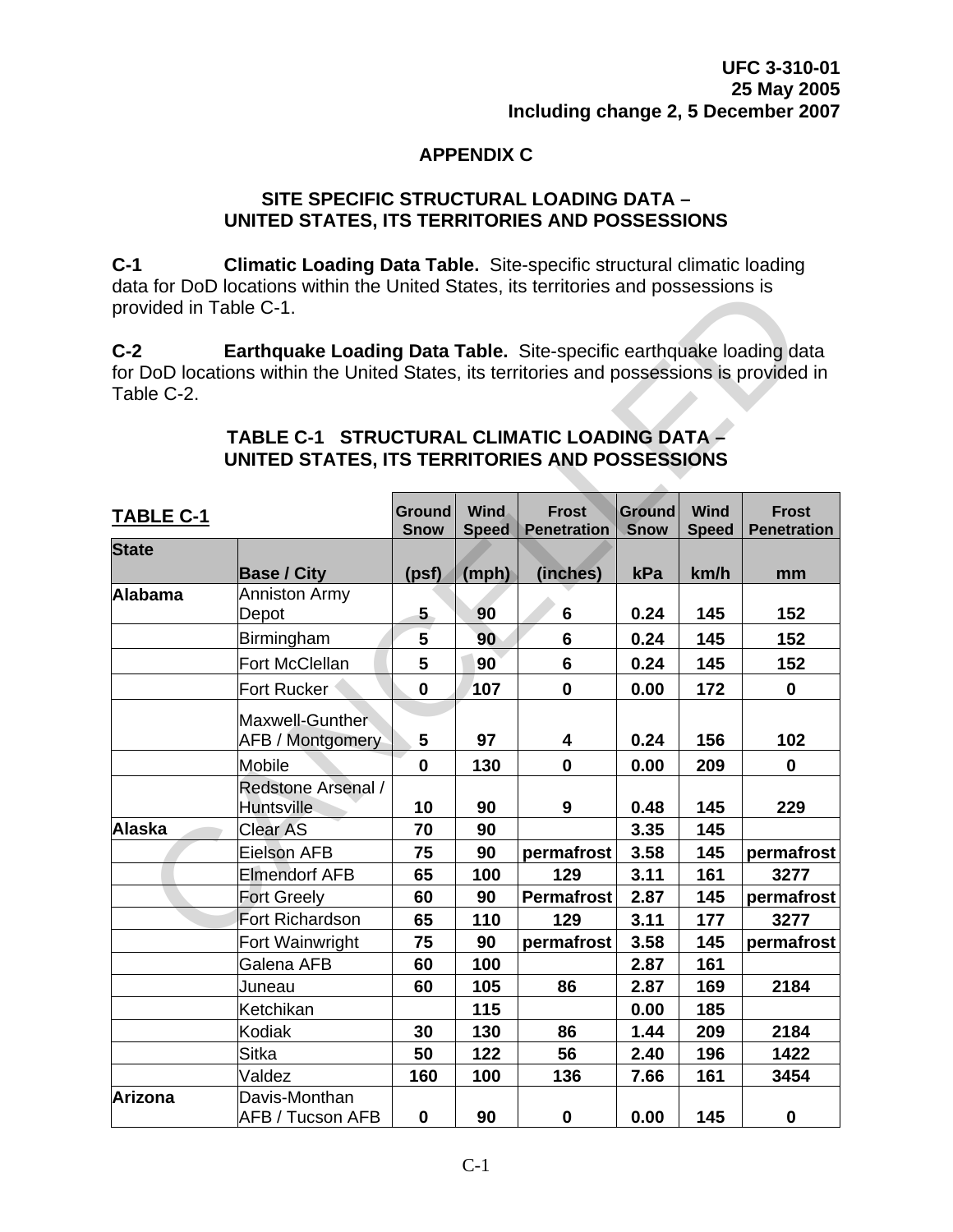| <b>TABLE C-1</b>  |                                 | <b>Ground</b><br><b>Snow</b> | <b>Wind</b><br><b>Speed</b> | <b>Frost</b><br><b>Penetration</b> | <b>Ground</b><br><b>Snow</b> | <b>Wind</b><br><b>Speed</b> | <b>Frost</b><br><b>Penetration</b> |
|-------------------|---------------------------------|------------------------------|-----------------------------|------------------------------------|------------------------------|-----------------------------|------------------------------------|
| <b>State</b>      | <b>Base / City</b>              | (psf)                        | (mph)                       | (inches)                           | kPa                          | km/h                        | mm                                 |
| <b>Arizona</b>    | Fort Huachuca                   | 10                           | 90                          | $\bf{0}$                           | 0.48                         | 145                         | $\mathbf 0$                        |
|                   | Luke Air Force<br>Base          | $\bf{0}$                     | 90                          | 5                                  | 0.00                         | 145                         | 127                                |
|                   | Phoenix                         | $\mathbf 0$                  | 90                          | $\mathbf 0$                        | 0.00                         | 145                         | $\mathbf 0$                        |
|                   | Yuma MCB                        | $\mathbf 0$                  | 90                          | $\mathbf 0$                        | 0.00                         | 145                         | 0                                  |
|                   | Yuma Proving<br>Ground          | $\mathbf 0$                  | 90                          | $\bf{0}$                           | 0.00                         | 145                         | $\mathbf{0}$                       |
| <b>Arkansas</b>   | <b>Little Rock AFB</b>          | 10                           | 90                          | 14                                 | 0.48                         | 145                         | 356                                |
|                   | <b>Pine Bluff Arsenal</b>       | 10                           | 90                          | $\boldsymbol{9}$                   | 0.48                         | 145                         | 229                                |
| <b>California</b> | Alameda                         | $\mathbf 0$                  | 85                          |                                    | 0.00                         | 137                         |                                    |
|                   | <b>MCLB Barstow</b>             | $\mathbf 0$                  | 85                          | 18                                 | 0.00                         | 137                         | 457                                |
|                   | <b>Beale AFB</b>                | $\mathbf 0$                  | 85                          |                                    | 0.00                         | 137                         |                                    |
|                   | <b>MCMTC Bridgeport</b>         | 150                          | 100                         | 36                                 | 7.19                         | 161                         | 914                                |
|                   | Camp Pendleton                  | $\mathbf 0$                  | 85                          | $\boldsymbol{4}$                   | 0.00                         | 137                         | 102                                |
|                   | <b>NWS China Lake</b>           | $\mathbf{0}$                 | 85                          | 22                                 | 0.00                         | 137                         | 559                                |
|                   | <b>NSWC Corona</b>              | $\mathbf{0}$                 | 85                          | $\mathbf 0$                        | 0.00                         | 137                         | $\mathbf 0$                        |
|                   | <b>NRTF Dixon</b>               | $\mathbf 0$                  | 85                          | $\bf{0}$                           | 0.00                         | 137                         | $\mathbf 0$                        |
|                   | Edwards AFB                     | $\mathbf 0$                  | 85<br><b>Special</b>        | 22                                 | 0.00                         | 137<br><b>Special</b>       | 559                                |
|                   | El Centro NAF                   | $\bf{0}$                     | 85                          | $\mathbf 0$                        | 0.00                         | 137                         | $\mathbf 0$                        |
|                   | Fort Irwin                      | $\bf{0}$                     | 85                          | 22                                 | 0.00                         | 137                         | 559                                |
|                   | <b>Fresno ANG</b>               | $\mathbf 0$                  | 85                          | $\bf{0}$                           | 0.00                         | 137                         | $\mathbf 0$                        |
|                   | <b>NAS Lemoore</b>              | $\mathbf 0$                  | 85                          | $\mathbf 0$                        | 0.00                         | 137                         | $\mathbf 0$                        |
|                   | Los Angeles AFB /<br>El Segundo | 0                            | 85                          | $\bf{0}$                           | 0.00                         | 137                         | $\bf{0}$                           |
|                   | Los Angeles                     | 0                            | 85                          | $\pmb{0}$                          | 0.00                         | 137                         | $\mathbf 0$                        |
|                   | March ARB                       | $\mathbf 0$                  | 85                          | $\mathbf 0$                        | 0.00                         | 137                         | $\mathbf 0$                        |
|                   | McClellan AFB /<br>Sacramento   | $\pmb{0}$                    | 85                          | 5                                  | 0.00                         | 137                         | 127                                |
|                   | <b>NWC Mohave</b><br>Range      | $\mathbf 0$                  | 85                          | 22                                 | 0.00                         | 137                         | 559                                |
|                   | Presidio of<br>Monterey         | 0                            | 85                          | 4                                  | 0.00                         | 137                         | 102                                |
|                   | Point Mugu / Port<br>Hueneme    | $\pmb{0}$                    | 85                          | $\mathbf 0$                        | 0.00                         | 137                         | $\mathbf 0$                        |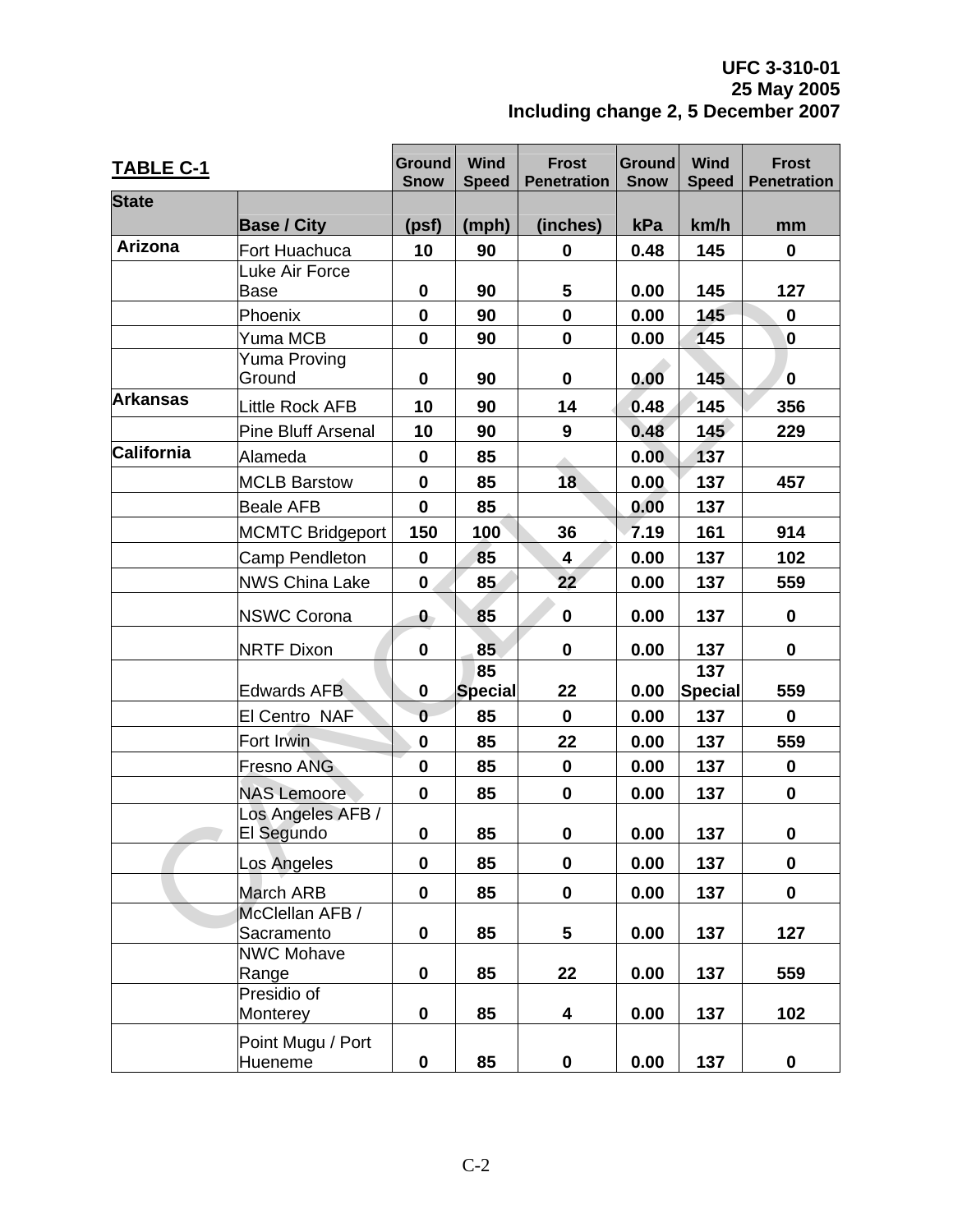| <b>TABLE C-1</b>   |                                                                                                                                                                      | <b>Ground</b><br><b>Snow</b> | <b>Wind</b><br><b>Speed</b> | <b>Frost</b><br><b>Penetration</b> | <b>Ground</b><br><b>Snow</b> | <b>Wind</b><br><b>Speed</b>  | <b>Frost</b><br><b>Penetration</b> |
|--------------------|----------------------------------------------------------------------------------------------------------------------------------------------------------------------|------------------------------|-----------------------------|------------------------------------|------------------------------|------------------------------|------------------------------------|
| <b>State</b>       |                                                                                                                                                                      |                              |                             |                                    |                              |                              |                                    |
|                    | <b>Base / City</b>                                                                                                                                                   | (psf)                        | (mph)                       | (inches)                           | kPa                          | km/h                         | mm                                 |
| California         | <b>San Diego Region</b><br><b>NAS North Island</b><br><b>NAB Coronada</b><br><b>MCRD</b><br><b>Miramar</b><br><b>Naval Medical Ctr</b><br>San Diego NS<br>Point Loma | $\mathbf 0$                  | 85                          | $\mathbf 0$                        | 0.00                         | 137                          | $\mathbf 0$                        |
|                    | Moffett Field -<br>Onizuka /<br>Sunnyvale                                                                                                                            | 0                            | 85                          | $\bf{0}$                           | 0.00                         | 137                          | $\mathbf 0$                        |
|                    | San Clemente<br><b>Island Naval</b><br>Reservation                                                                                                                   | 0                            | 85                          | $\mathbf 0$                        | 0.00                         | 137                          | $\mathbf 0$                        |
|                    | San Nicolas Island                                                                                                                                                   | 0                            | 85                          | $\mathbf 0$                        | 0.00                         | 137                          | $\mathbf 0$                        |
|                    | Seal Beach NWS<br>Seal Beach NWS -<br>Concord<br>Detachment                                                                                                          | 0<br>$\overline{\mathbf{0}}$ | 85<br>85                    | $\mathbf{0}$<br>$\mathbf 0$        | 0.00<br>0.00                 | 137<br>137                   | $\mathbf 0$<br>$\mathbf 0$         |
|                    | Sierra Army Depot /<br>Herlong                                                                                                                                       | 15                           | 85                          | 54                                 | 0.72                         | 137                          | 1372                               |
|                    | Stockton / San<br>Joaquin                                                                                                                                            | $\mathbf 0$                  | 85                          | $\overline{\mathbf{4}}$            | 0.00                         | 137                          | 102                                |
|                    | <b>Travis AFB</b>                                                                                                                                                    | $\mathbf 0$                  | 85                          | $\mathbf 0$                        | 0.00                         | 137                          | $\mathbf 0$                        |
|                    | <b>Twentynine Palms</b>                                                                                                                                              | $\mathbf 0$                  | 85                          | 5                                  | 0.00                         | 137                          | 127                                |
| <b>Colorado</b>    | Vandenberg AFB<br><b>Buckley AFB /</b><br>Aurora                                                                                                                     | $\mathbf 0$<br>20            | 85<br>90                    | $\mathbf 0$<br>52                  | 0.00<br>0.96                 | 137<br>145                   | $\mathbf 0$<br>1321                |
|                    | Denver<br>Fort Carson                                                                                                                                                | 20<br>15                     | 90<br>90<br>Special         | 52<br>38                           | 0.96<br>0.72                 | 145<br>145<br><b>Special</b> | 1321<br>965                        |
|                    | Cheyenne<br>Mountain AS /<br><b>NORAD</b>                                                                                                                            | 15                           | 90<br>Special               | 38                                 | 0.72                         | 145<br><b>Special</b>        | 965                                |
|                    | Peterson AFB /<br>Colorado Springs                                                                                                                                   | 30                           | 90                          | 38                                 | 1.44                         | 145                          | 965                                |
|                    | <b>Schriever AFB</b>                                                                                                                                                 | $\mathsf{CS}\phantom{0}$     | 90<br>90                    |                                    | $\mathsf{CS}\phantom{0}$     | 145<br>145                   |                                    |
| <b>Connecticut</b> | <b>USAF Academy</b><br>NSB New London /<br>Groton                                                                                                                    | 30<br>30                     | Special<br>120              | 38<br>38                           | 1.44<br>1.44                 | <b>Special</b><br>193        | 965<br>965                         |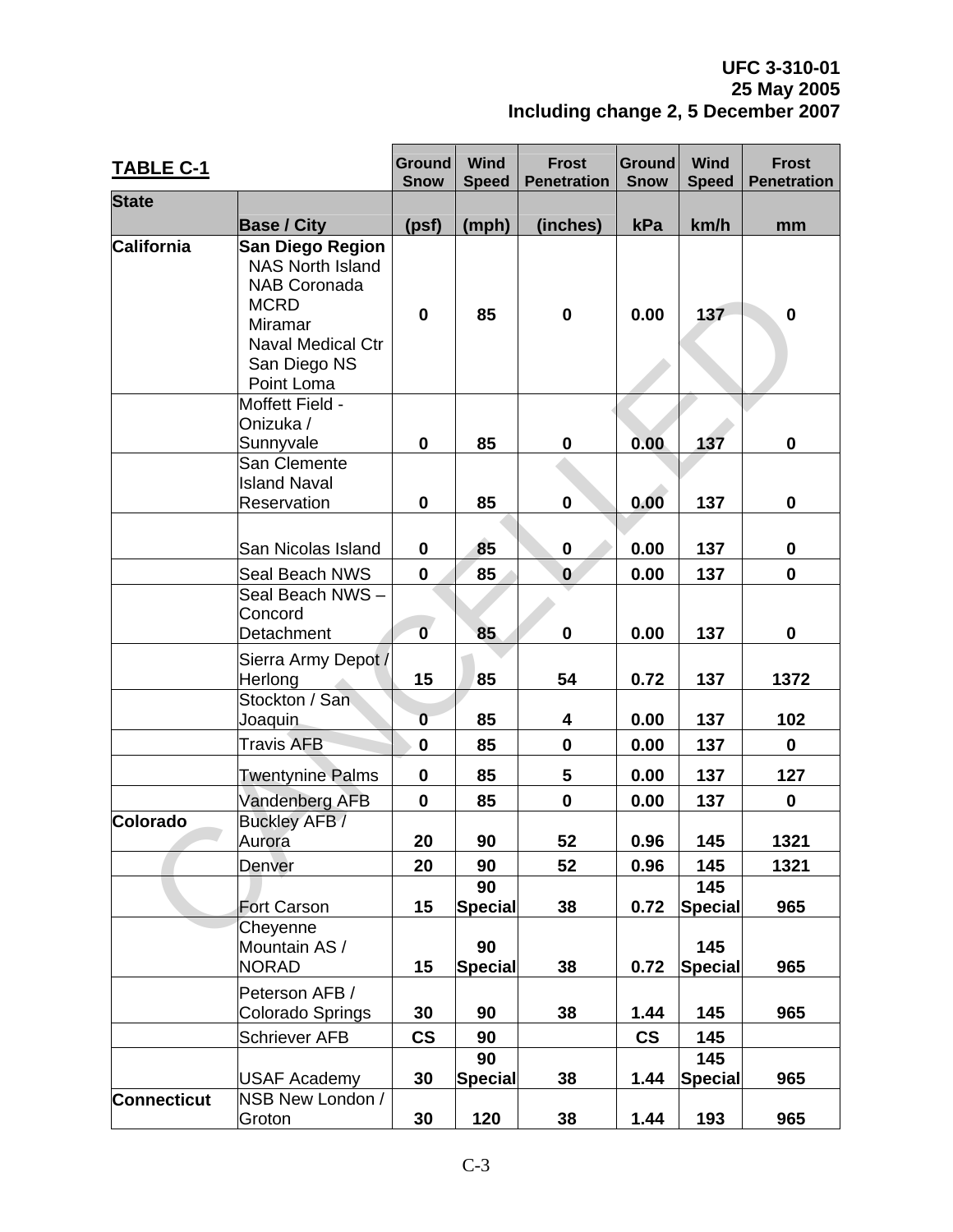| <b>TABLE C-1</b>               |                                                                                                                                                                                          | <b>Ground</b><br><b>Snow</b> | <b>Wind</b><br><b>Speed</b> | <b>Frost</b><br><b>Penetration</b> | <b>Ground</b><br><b>Snow</b> | <b>Wind</b><br><b>Speed</b> | <b>Frost</b><br><b>Penetration</b> |
|--------------------------------|------------------------------------------------------------------------------------------------------------------------------------------------------------------------------------------|------------------------------|-----------------------------|------------------------------------|------------------------------|-----------------------------|------------------------------------|
| <b>State</b>                   |                                                                                                                                                                                          |                              |                             |                                    |                              |                             |                                    |
|                                | <b>Base / City</b>                                                                                                                                                                       | (psf)                        | (mph)                       | (inches)                           | kPa                          | km/h                        | mm                                 |
| <b>Delaware</b>                | Dover AFB                                                                                                                                                                                | 25                           | 95                          | 22                                 | 1.20                         | 153                         | 559                                |
| <b>District of</b><br>Columbia | Washington<br><b>Region</b><br><b>Bolling AFB</b><br>Anacostia NS<br>Fort McNair<br><b>Marine Barracks</b><br><b>NRL Washington</b><br>NDW / Anacostia<br>Pentagon<br><b>Walter Reed</b> | 25                           | 90                          | 26                                 | 1.20                         | 145                         | 660                                |
| Florida                        | <b>Avon Park AS</b>                                                                                                                                                                      | $\mathbf 0$                  | 110                         | $\mathbf 0$                        | 0.00                         | 177                         | $\mathbf 0$                        |
|                                | Cape Canaveral<br>AFS                                                                                                                                                                    | $\mathbf 0$                  | 125                         | $\bf{0}$                           | 0.00                         | 201                         | $\mathbf 0$                        |
|                                | Eglin AFB                                                                                                                                                                                | $\mathbf 0$                  | 133                         | $\bf{0}$                           | 0.00                         | 214                         | $\mathbf 0$                        |
|                                | Homestead                                                                                                                                                                                | $\mathbf 0$                  | 150                         | $\mathbf 0$                        | 0.00                         | 241                         | $\mathbf 0$                        |
|                                | <b>Hurlburt Field</b>                                                                                                                                                                    | $\mathbf{0}$                 | 135                         |                                    | 0.00                         | 217                         |                                    |
|                                | NAS Jacksonville /<br><b>Jacksonville</b>                                                                                                                                                | $\mathbf 0$                  | 115                         | $\bf{0}$                           | 0.00                         | 185                         | $\mathbf 0$                        |
|                                | <b>NAS Key West</b>                                                                                                                                                                      | $\mathbf 0$                  | 150                         | $\bf{0}$                           | 0.00                         | 241                         | $\mathbf 0$                        |
|                                | MacDill AFB                                                                                                                                                                              | $\mathbf 0$                  | 120                         | $\bf{0}$                           | 0.00                         | 193                         | $\mathbf 0$                        |
|                                | <b>NAS Mayport</b>                                                                                                                                                                       | $\bf{0}$                     | 120                         | $\bf{0}$                           | 0.00                         | 193                         | $\mathbf 0$                        |
|                                | HQ Southcom /<br>Miami                                                                                                                                                                   | $\mathbf 0$                  | 140                         | $\bf{0}$                           | 0.00                         | 225                         | $\mathbf 0$                        |
|                                | Orlando                                                                                                                                                                                  | $\mathbf 0$                  | 108                         | $\bf{0}$                           | 0.00                         | 174                         | $\mathbf 0$                        |
|                                | <b>NAS Panama City</b>                                                                                                                                                                   | $\bf{0}$                     | 130                         | $\bf{0}$                           | 0.00                         | 209                         | $\mathbf 0$                        |
|                                | <b>Patrick AFB</b>                                                                                                                                                                       | $\pmb{0}$                    | 125                         | $\mathbf 0$                        | 0.00                         | <b>201</b>                  | $\mathbf 0$                        |
|                                | <b>NAS Pensacola</b>                                                                                                                                                                     | $\mathbf 0$                  | 140                         | $\mathbf 0$                        | 0.00                         | 225                         | $\mathbf 0$                        |
|                                | Tampa                                                                                                                                                                                    | $\pmb{0}$                    | 118                         | $\mathbf 0$                        | 0.00                         | 190                         | $\mathbf 0$                        |
|                                | <b>Tyndall AFB</b>                                                                                                                                                                       | $\mathbf 0$                  | 130                         | $\mathbf 0$                        | 0.00                         | 209                         | $\mathbf 0$                        |
|                                | NAS Whiting Field /<br><b>Milton</b>                                                                                                                                                     | $\mathbf 0$                  | 125                         | $\mathbf 0$                        | 0.00                         | 201                         | $\mathbf 0$                        |
| Georgia                        | <b>MC</b> Logistics<br>Support / Albany                                                                                                                                                  | 0                            | 98                          | $\mathbf 0$                        | 0.00                         | 158                         | $\mathbf 0$                        |
|                                | <b>Athens NCSC</b>                                                                                                                                                                       | 5                            | 90                          |                                    | 0.24                         | 145                         |                                    |
|                                | Dobbins AFB /<br>Atlanta NAS                                                                                                                                                             | 5                            | 90                          |                                    | 0.24                         | 145                         |                                    |
|                                | Fort Benning                                                                                                                                                                             | 5                            | 95                          | $\pmb{0}$                          | 0.24                         | 153                         | $\mathbf 0$                        |
|                                | Fort Gordon                                                                                                                                                                              | 10                           | 93                          | $\mathbf 0$                        | 0.48                         | 150                         | $\mathbf 0$                        |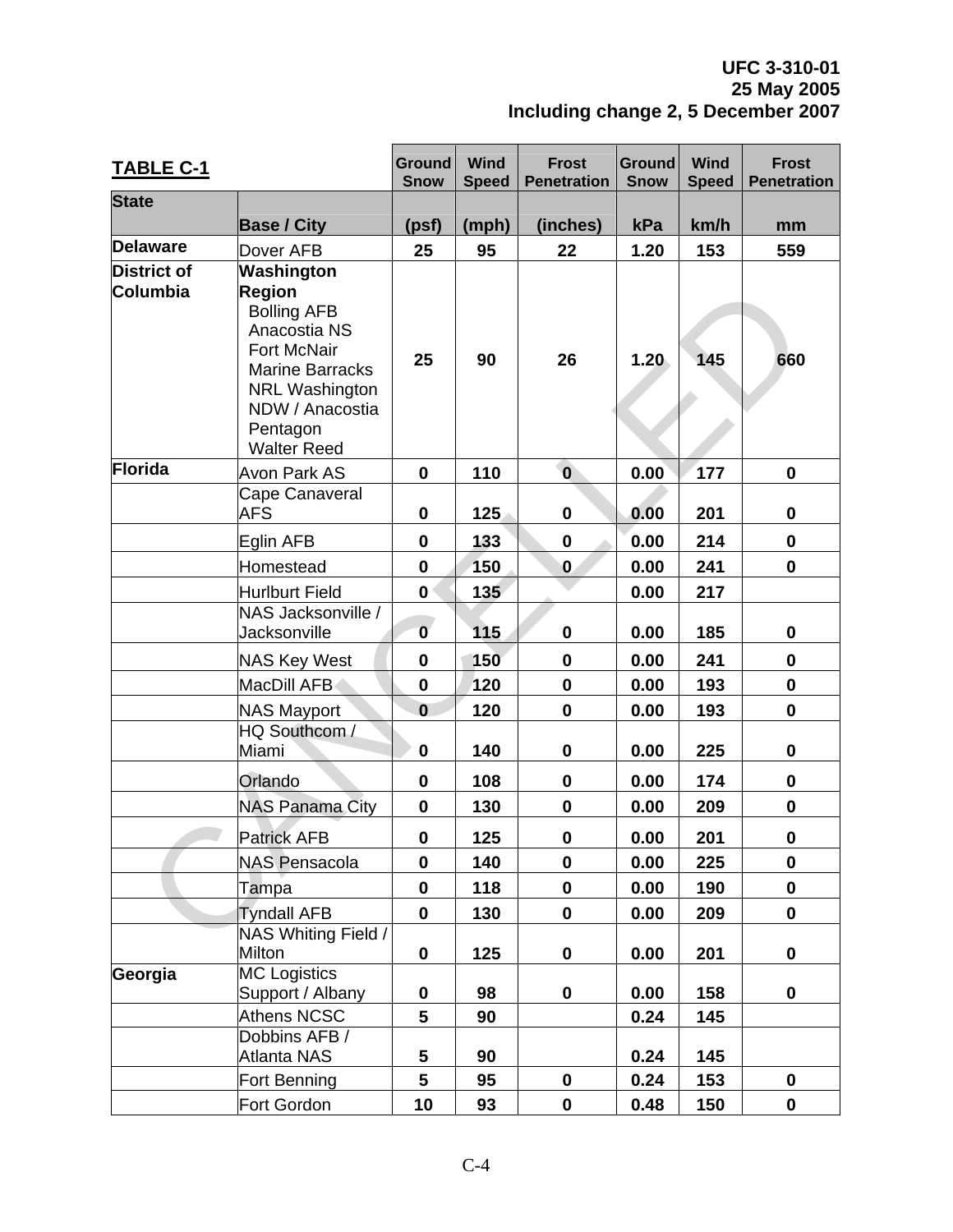| <b>TABLE C-1</b> |                                                                                                                                                   | <b>Ground</b><br><b>Snow</b> | <b>Wind</b><br><b>Speed</b> | <b>Frost</b><br><b>Penetration</b> | <b>Ground</b><br><b>Snow</b> | <b>Wind</b><br><b>Speed</b> | <b>Frost</b><br><b>Penetration</b> |
|------------------|---------------------------------------------------------------------------------------------------------------------------------------------------|------------------------------|-----------------------------|------------------------------------|------------------------------|-----------------------------|------------------------------------|
| <b>State</b>     | <b>Base / City</b>                                                                                                                                | (psf)                        | (mph)                       | (inches)                           | kPa                          | km/h                        | mm                                 |
| Georgia          | Fort McPherson /<br>Fort Gillem                                                                                                                   | 5                            | 90                          |                                    | 0.24                         | 145                         |                                    |
|                  | <b>Fort Stewart</b>                                                                                                                               | $\mathbf 0$                  | 110                         | $\mathbf 0$                        | 0.00                         | 177                         | $\mathbf 0$                        |
|                  | <b>Hunter Army</b><br>Airfield / Savannah                                                                                                         | $\mathbf 0$                  | 120                         | $\bf{0}$                           | 0.00                         | 193                         | $\mathbf{0}$                       |
|                  | <b>NSB Kings Bay</b>                                                                                                                              | $\mathbf 0$                  | 120                         | $\mathbf 0$                        | 0.00                         | 193                         | $\mathbf 0$                        |
|                  | Moody AFB                                                                                                                                         | $\mathbf 0$                  | 98                          | $\mathbf 0$                        | 0.00                         | 158                         | $\mathbf 0$                        |
|                  | <b>Robins AFB</b>                                                                                                                                 | 5                            | 92                          | $\bf{0}$                           | 0.24                         | 148                         | $\mathbf 0$                        |
| <b>Hawaii</b>    | <b>PMRF Barking</b><br>Sands, Kauai                                                                                                               | $\mathbf 0$                  | 105                         | $\boldsymbol{0}$                   | 0.00                         | 169                         | $\mathbf 0$                        |
|                  | <b>MCBH Kaneohe</b><br>Bay                                                                                                                        | $\mathbf 0$                  | 105                         | $\mathbf{0}$                       | 0.00                         | 169                         | $\mathbf 0$                        |
|                  | Pohakuloa Training<br>Area                                                                                                                        | $\mathbf 0$                  | 105                         | $\mathbf 0$                        | $\mathbf 0$                  | 169                         | $\mathbf 0$                        |
|                  | <b>Pearl Harbor</b><br><b>Region:</b><br>Camp H.M. Smith<br><b>Fort Shafter</b><br><b>Hickam AFB</b><br><b>Pearl Harbor</b><br><b>Tripler AMC</b> | $\mathbf{0}$                 | 105                         | $\bf{0}$                           | 0.00                         | 169                         | $\mathbf 0$                        |
|                  | <b>Wahiawa Region:</b><br>Lualualei<br>Wahiawa Naval<br>Reservation<br><b>Wheeler AFB</b><br><b>Schofield Barracks</b>                            | $\mathbf 0$                  | 105                         | $\bf{0}$                           | 0.00                         | 169                         | $\bf{0}$                           |
| <b>Idaho</b>     | <b>ARD Bayview</b>                                                                                                                                | 10                           | 90                          |                                    | 0.48                         | 145                         |                                    |
|                  | <b>Boise ANG</b>                                                                                                                                  | 10                           | 90                          |                                    | 0.48                         | 145                         |                                    |
|                  | <b>Mountain Home</b><br>AFB                                                                                                                       | 20                           | 90                          | 64                                 | 0.96                         | 145                         | 1626                               |
| <b>Illinois</b>  | Fort Sheridan /<br>Chicago                                                                                                                        | 25                           | 90                          | 59                                 | 1.20                         | 145                         | 1499                               |
|                  | <b>Great Lakes</b>                                                                                                                                | 25                           | 90                          | 64                                 | 1.20                         | 145                         | 1626                               |
|                  | Rock Island<br>Arsenal                                                                                                                            | 20                           | 90                          | 64                                 | 0.96                         | 145                         | 1626                               |
|                  | <b>Scott AFB</b>                                                                                                                                  | 20                           | 90                          | 38                                 | 0.96                         | 145                         | 965                                |
|                  | Springfield                                                                                                                                       | 20                           | 90                          |                                    | 0.96                         | 145                         |                                    |
| Indiana          | <b>Crane NWSC</b>                                                                                                                                 | 20                           | 90                          | 36                                 | 0.96                         | 145                         | 914                                |
|                  | <b>Grissom ARB</b>                                                                                                                                | 20                           | 90                          | 49                                 | 0.96                         | 145                         | 1245                               |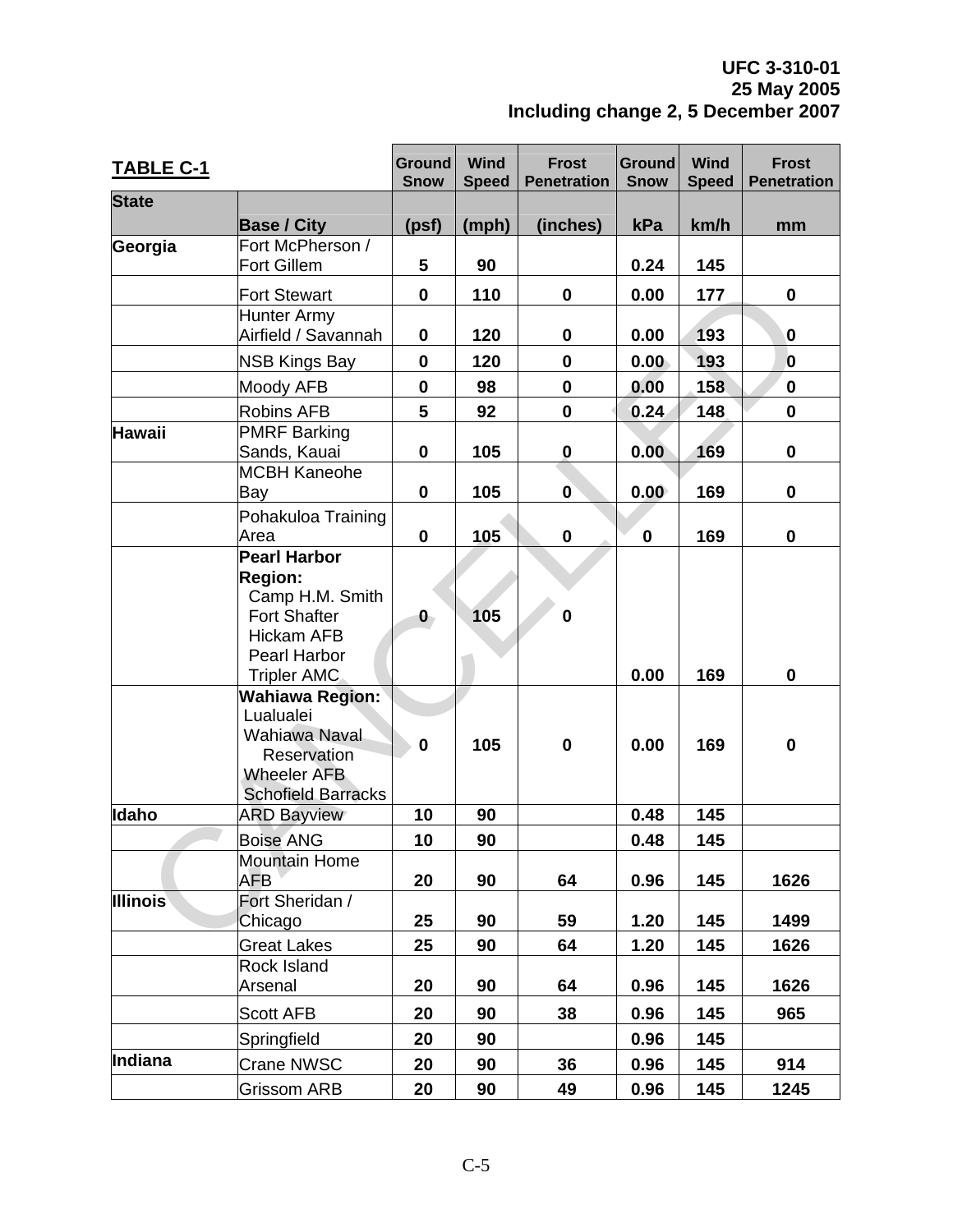| <b>TABLE C-1</b> |                                                 | <b>Ground</b><br><b>Snow</b> | <b>Wind</b><br><b>Speed</b> | <b>Frost</b><br><b>Penetration</b> | <b>Ground</b><br><b>Snow</b> | <b>Wind</b><br><b>Speed</b> | <b>Frost</b><br><b>Penetration</b> |
|------------------|-------------------------------------------------|------------------------------|-----------------------------|------------------------------------|------------------------------|-----------------------------|------------------------------------|
| <b>State</b>     |                                                 |                              |                             |                                    |                              |                             |                                    |
|                  | <b>Base / City</b>                              | (psf)                        | (mph)                       | (inches)                           | kPa                          | km/h                        | mm                                 |
| Indiana          | Fort Benjamin<br>Harrison /<br>Indianapolis     | 20                           | 90                          | 44                                 | 0.96                         | 145                         | 1118                               |
| lowa             | <b>Des Moines</b>                               | 25                           | 90                          | 82                                 | 1.20                         | 145                         | 2083                               |
| <b>Kansas</b>    |                                                 | 20                           | 90                          | 54                                 | 0.96                         | 145                         | 1372                               |
|                  | Fort Leavenworth                                |                              |                             |                                    |                              |                             |                                    |
|                  | Fort Riley                                      | 20                           | 90                          | 52                                 | 0.96                         | 145                         | 1321                               |
|                  | McConnell AFB                                   | 25                           | 90                          | 38                                 | 1.20                         | 145                         | 965                                |
| Kentucky         | <b>Fort Campbell</b>                            | 15                           | 90                          | 22                                 | 0.72                         | 145                         | 559                                |
|                  | Fort Knox                                       | 15                           | 90                          | 32                                 | 0.72                         | 145                         | 813                                |
|                  | Louisville                                      | 15                           | 90                          | 32                                 | 0.72                         | 145                         | 813                                |
|                  | Richmond                                        | 15                           | 90                          |                                    | 0.72                         | 145                         | $\mathbf 0$                        |
| Louisiana        | <b>Barksdale AFB</b>                            | 5                            | 90                          | $\overline{7}$                     | 0.24                         | 145                         | 178                                |
|                  | Fort Polk / Leesville                           | 5                            | 95                          | $\mathbf 0$                        | 0.24                         | 153                         | $\mathbf 0$                        |
|                  | <b>NAS JRB New</b><br>Orleans / Belle           |                              |                             |                                    |                              |                             |                                    |
| <b>Maine</b>     | Chasse<br><b>NAS Brunswick</b>                  | 0<br>50                      | 130<br>100                  | $\bf{0}$<br>86                     | 0.00<br>2.40                 | 209<br>161                  | 0<br>2184                          |
|                  |                                                 |                              |                             |                                    |                              |                             |                                    |
|                  | <b>NRTF Cutler</b>                              | 50                           | 98                          | 86                                 | 2.40                         | 158                         | 2184                               |
|                  | <b>PNSY Kittery</b><br><b>Winter Harbor</b>     | 50                           | 100                         | 64                                 | 2.40                         | 161                         | 1626                               |
|                  | <b>NSGA</b>                                     | 50                           | 98                          | 86                                 | 2.40                         | 158                         | 2184                               |
| Maryland         | Aberdeen Proving<br>Ground                      | 25                           | 90                          | 29                                 | 1.20                         | 145                         | 737                                |
|                  | Adelphi                                         | 25                           | 90                          | 24                                 | 1.20                         | 145                         | 610                                |
|                  | <b>Andrews AFB</b>                              | 25                           | 90                          | 26                                 | 1.20                         | 145                         | 660                                |
|                  | Carderock NSWC /<br><b>Bethesda</b>             | 25                           | 90                          | 20                                 | 1.20                         | 145                         | 508                                |
|                  | <b>Bloods Island</b>                            | 20                           | 102                         |                                    | 0.96                         | 164                         |                                    |
|                  | Edgewood Arsenal                                | 25                           | 90                          | 29                                 | 1.20                         | 145                         | 737                                |
|                  | Fort Detrick /<br><b>Fredrick</b>               | 30                           | 90                          | 29                                 | 1.44                         | 145                         | 737                                |
|                  | Fort Meade                                      | 25                           | 90                          | 26                                 | 1.20                         | 145                         | 660                                |
|                  | <b>Indian Head NSWC</b>                         | 25                           | 90                          | 22                                 | 1.20                         | 145                         | 559                                |
|                  | Martin State ANG                                | 25                           | 90                          | 29                                 | 1.20                         | 145                         | 737                                |
|                  | NS Pax River,<br>Webster Field / St.<br>Inigoes | 20                           | 90                          | 26                                 | 0.96                         | 145                         | 660                                |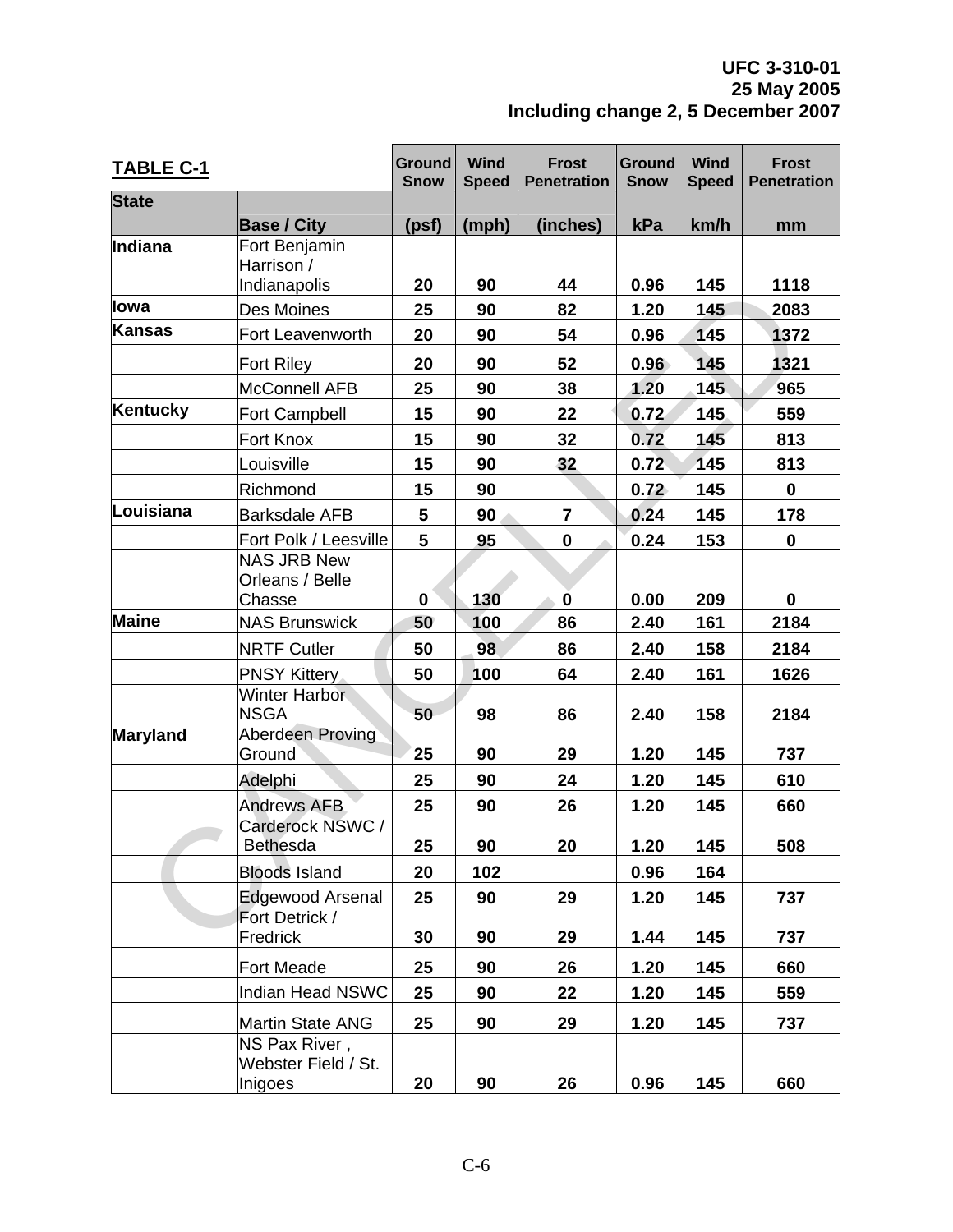| <b>TABLE C-1</b>     |                              | <b>Ground</b><br><b>Snow</b> | <b>Wind</b><br><b>Speed</b> | <b>Frost</b><br><b>Penetration</b> | <b>Ground</b><br><b>Snow</b> | <b>Wind</b><br><b>Speed</b> | <b>Frost</b><br><b>Penetration</b> |
|----------------------|------------------------------|------------------------------|-----------------------------|------------------------------------|------------------------------|-----------------------------|------------------------------------|
| <b>State</b>         |                              |                              |                             |                                    |                              |                             |                                    |
|                      | <b>Base / City</b>           | (psf)                        | (mph)                       | (inches)                           | kPa                          | km/h                        | mm                                 |
| Maryland             | <b>U.S Naval</b>             |                              |                             |                                    |                              |                             |                                    |
|                      | Academy/                     |                              |                             | 26                                 |                              |                             |                                    |
| <b>Massachusetts</b> | Annapolis                    | 25                           | 90                          |                                    | 1.20                         | 145                         | 660                                |
|                      | Fort Devens / Ayer           | 50                           | 97                          | 64                                 | 2.40                         | 156                         | 1626                               |
|                      | Hanscom AFB                  | 50                           | 100                         | 54                                 | 2.40                         | 161                         | 1372                               |
|                      | <b>Natick</b>                | 50                           | 100                         |                                    | 2.40                         | 161                         |                                    |
|                      | Otis AGB /                   |                              |                             |                                    |                              |                             |                                    |
|                      | Falmouth                     | 25                           | 115                         | 38                                 | 1.20                         | 185                         | 965                                |
|                      | <b>Westover ARB</b>          | 35                           | 95                          | 64                                 | 1.68                         | 153                         | 1626                               |
| Michigan             | <b>Battle Creek</b>          | 30                           | 90                          |                                    | 1.44                         | 145                         |                                    |
|                      | Detroit Arsenal /            |                              |                             |                                    |                              |                             |                                    |
|                      | Warren                       | 25                           | 90                          | 61                                 | 1.20                         | 145                         | 1549                               |
|                      | Selfridge ANG<br><b>Base</b> | 25                           | 90                          | 59                                 | 1.20                         | 145                         | 1499                               |
| Minnesota            | Minneapolis - St             |                              |                             |                                    |                              |                             |                                    |
|                      | Paul                         | 50                           | 90                          | 125                                | 2.40                         | 145                         | 3175                               |
| Mississippi          | Stennis / Bay St.            |                              |                             |                                    |                              |                             |                                    |
|                      | Louis                        | $\mathbf 0$                  | 130                         |                                    | 0.00                         | 209                         |                                    |
|                      | <b>Columbus AFB</b>          | 10                           | 90                          | $\overline{7}$                     | 0.48                         | 145                         | 178                                |
|                      | Gulfport                     | $\mathbf 0$                  | 135                         | $\bf{0}$                           | 0.00                         | 217                         | $\mathbf 0$                        |
|                      | Jackson                      | 5                            | 92                          | 5                                  | 0.24                         | 148                         | 127                                |
|                      | Keesler AFB                  | $\bf{0}$                     | 140                         | $\mathbf 0$                        | 0.00                         | 225                         | $\mathbf 0$                        |
|                      | <b>NAS Meridian</b>          | 5                            | 97                          | 5                                  | 0.24                         | 156                         | 127                                |
|                      | Pascagoula NS                | $\pmb{0}$                    | 150                         | $\mathbf 0$                        | 0.00                         | 241                         | $\mathbf 0$                        |
|                      | Vicksburg                    | 5                            | 90                          |                                    | 0.24                         | 145                         |                                    |
| <b>Missouri</b>      | <b>Fort Leonard Wood</b>     | 20                           | 90                          | 36                                 | 0.96                         | 145                         | 914                                |
|                      | <b>Kansas City</b>           | 20                           | 90                          | 49                                 | 0.96                         | 145                         | 1245                               |
|                      | Overland                     | 20                           | 90                          |                                    | 0.96                         | 145                         |                                    |
|                      | St. Louis                    | 20                           | 90                          | 38                                 | 0.96                         | 145                         | 965                                |
|                      | Whiteman AFB                 | 20                           | 90                          | 46                                 | 0.96                         | 145                         | 1168                               |
| <b>Montana</b>       | Great Falls ANG              | 20                           | 90                          | 107                                | 0.96                         | 145                         | 2718                               |
|                      | <b>Malmstrom AFB</b>         | 20                           | 90                          | 107                                | 0.96                         | 145                         | 2718                               |
| Nebraska             | <b>Offutt AFB</b>            | 25                           | 90                          | 73                                 | 1.20                         | 145                         | 1854                               |
|                      | Lincoln                      | 25                           | 90                          | 64                                 | 1.20                         | 145                         | 1626                               |
| <b>Nevada</b>        | <b>NAS Fallon</b>            | 5                            | 90                          | 23                                 | 0.24                         | 145                         | 584                                |
|                      | <b>Indian Springs AFS</b>    | $\overline{\mathbf{5}}$      | 90                          | $\overline{\mathbf{7}}$            | 0.24                         | 145                         | 178                                |
|                      | Nellis AFB                   | 5                            | 90                          | $\overline{\mathbf{7}}$            | 0.24                         | 145                         | 178                                |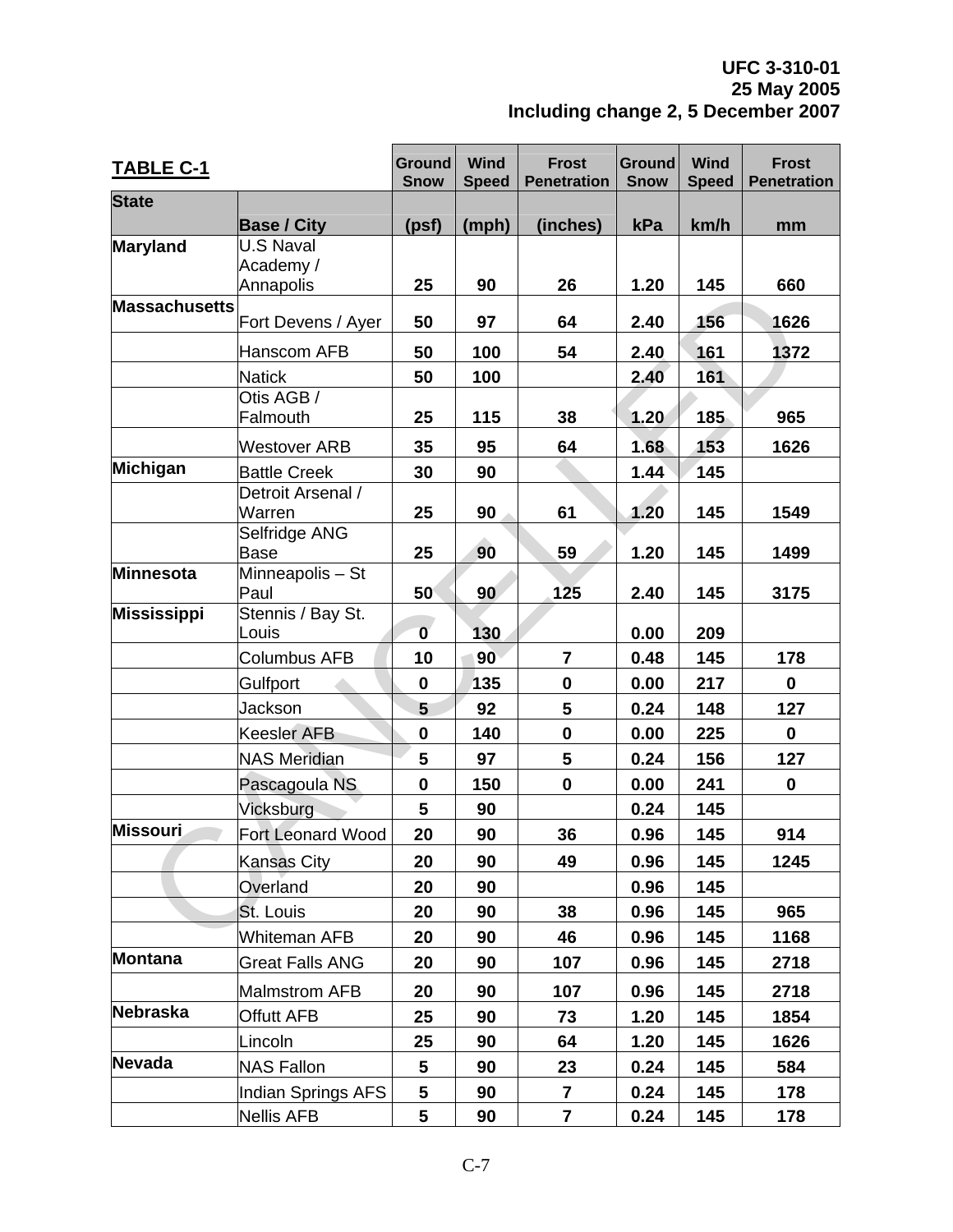| <b>TABLE C-1</b>      |                                           | <b>Ground</b><br><b>Snow</b> | <b>Wind</b><br><b>Speed</b> | <b>Frost</b><br><b>Penetration</b> | <b>Ground</b><br><b>Snow</b> | <b>Wind</b><br><b>Speed</b> | <b>Frost</b><br><b>Penetration</b> |
|-----------------------|-------------------------------------------|------------------------------|-----------------------------|------------------------------------|------------------------------|-----------------------------|------------------------------------|
| <b>State</b>          |                                           |                              |                             |                                    |                              |                             |                                    |
|                       | <b>Base / City</b>                        | (psf)                        | (mph)                       | (inches)                           | kPa                          | km/h                        | mm                                 |
| <b>Nevada</b>         | Nellis AF Range                           | 5                            | 90                          | $\overline{7}$                     | 0.24                         | 145                         | 178                                |
| <b>New</b>            | <b>Portsmouth Naval</b>                   |                              |                             |                                    |                              |                             |                                    |
| Hampshire             | Shipyard                                  | 50                           | 100                         | 64                                 | 2.40                         | 161                         | 1626                               |
| <b>New Jersey</b>     | <b>NWS Earle / Colts</b><br><b>Neck</b>   | 20                           | 110                         |                                    | 0.96                         | 177                         |                                    |
|                       |                                           |                              |                             |                                    |                              |                             |                                    |
|                       | Fort Dix / Trenton                        | 25                           | 105                         | 29                                 | 1.20                         | 169                         | 737                                |
|                       | Fort Monmouth                             | 20                           | 110                         | 38                                 | 0.96                         | 177                         | 965                                |
| <b>New Jersey</b>     | Lakehurst                                 | 25                           | 105                         | 29                                 | 1.20                         | 169                         | 737                                |
|                       | <b>McGuire AFB</b>                        | 25                           | 105                         | 29                                 | 1.20                         | 169                         | 737                                |
|                       | <b>Picatinny Arsenal</b>                  | 35                           | 90                          | 32 <sub>2</sub>                    | 1.68                         | 145                         | 813                                |
| <b>New Mexico</b>     | Albuquerque                               | 10                           | 90                          | 18                                 | 0.48                         | 145                         | 457                                |
|                       | <b>Cannon AFB</b>                         | 15                           | $90^{\circ}$                | 18                                 | 0.72                         | 145                         | 457                                |
|                       | Holloman AFB                              | 5                            | 90                          | $\overline{\mathbf{4}}$            | 0.24                         | 145                         | 102                                |
|                       | Kirtland AFB                              | 10                           | (a)                         | 18                                 | 0.48                         | (a)                         | 457                                |
|                       | <b>White Sands</b>                        | 5                            | 90                          | 4                                  | 0.24                         | 145                         | 102                                |
| <b>New York</b>       | Buffalo                                   | 45                           | 90                          | 59                                 | 2.16                         | 145                         | 1499                               |
|                       | Fort Drum                                 | 70                           | 90                          | 94                                 | 3.35                         | 145                         | 2388                               |
|                       | Fort Hamilton /                           |                              |                             |                                    |                              |                             |                                    |
|                       | <b>Brooklyn</b>                           | 25                           | 90                          |                                    | 1.20                         | 145                         |                                    |
|                       | Griffis AFB / Rome                        | 60                           | 90                          | 86                                 | 2.87                         | 145                         | 2184                               |
|                       | <b>NIAGARA FALLS</b>                      |                              |                             |                                    |                              |                             |                                    |
|                       | <b>IAP</b><br><b>NSU Saratoga</b>         | 35                           | 90                          | 59                                 | 1.68                         | 145                         | 1499                               |
|                       | <b>Springs</b>                            | 50                           | 90                          |                                    | 2.40                         | 145                         |                                    |
|                       | Stewart ANG /                             |                              |                             |                                    |                              |                             |                                    |
|                       | Newburgh                                  | 35                           | 90                          | 54                                 | 1.68                         | 145                         | 1372                               |
|                       | Syracuse                                  | 40                           | 90                          | 73                                 | 1.92                         | 145                         | 1854                               |
|                       |                                           |                              | 90                          |                                    |                              | 145                         |                                    |
|                       | <b>West Point</b><br>Watervliet Arsenal / | 30                           | Special                     | 54                                 | 1.44                         | <b>Special</b>              | 1372                               |
|                       | Albany                                    | 40                           | 90                          | 82                                 | 1.92                         | 145                         | 2083                               |
| <b>North Carolina</b> | <b>MCAS Cherry Point</b>                  | 10                           | 128                         | $\mathbf 0$                        | 0.48                         | 206                         | $\mathbf 0$                        |
|                       | Fort Bragg                                | 10                           | 95                          | $\mathbf 0$                        | 0.48                         | 153                         | $\mathbf 0$                        |
|                       | <b>Jacksonville</b>                       |                              |                             |                                    |                              |                             |                                    |
|                       | <b>Region</b>                             |                              |                             |                                    |                              |                             |                                    |
|                       | Camp Lejeune                              |                              |                             |                                    |                              |                             |                                    |
|                       | <b>MCAS New River</b>                     | 10                           | 130                         | $\mathbf 0$                        | 0.48                         | 209                         | $\mathbf 0$                        |
|                       | Pope AFB                                  | 10                           | 95                          | $\mathbf 0$                        | 0.48                         | 153                         | $\mathbf 0$                        |
|                       | Raleigh                                   | 15                           | 93                          |                                    | 0.72                         | 150                         |                                    |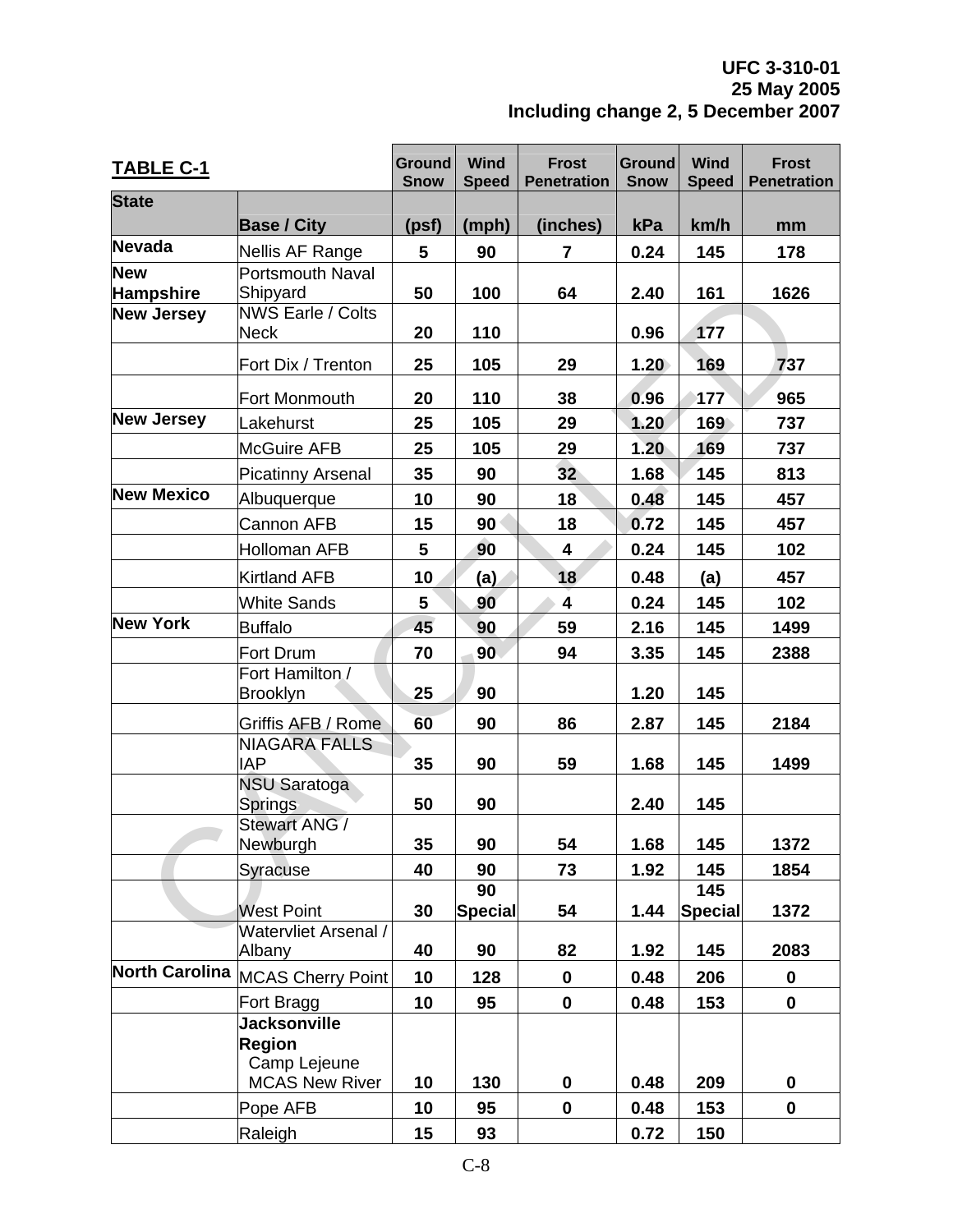| <b>TABLE C-1</b>      |                                                  | <b>Ground</b><br><b>Snow</b> | <b>Wind</b><br><b>Speed</b> | <b>Frost</b><br><b>Penetration</b> | <b>Ground</b><br><b>Snow</b> | <b>Wind</b><br><b>Speed</b> | <b>Frost</b><br><b>Penetration</b> |
|-----------------------|--------------------------------------------------|------------------------------|-----------------------------|------------------------------------|------------------------------|-----------------------------|------------------------------------|
| <b>State</b>          | <b>Base / City</b>                               | (psf)                        | (mph)                       | (inches)                           | kPa                          | km/h                        | mm                                 |
| <b>North Carolina</b> | Seymour Johnson<br><b>AFB</b>                    | 10                           | 100                         | 4                                  | 0.48                         | 161                         | 102                                |
| <b>North Dakota</b>   | <b>Grand Forks AFB</b>                           | 60                           | 90                          | 156                                | 2.87                         | 145                         | 3962                               |
|                       | <b>NRTF La Moure</b>                             | 40                           | 90                          |                                    | 1.92                         | 145                         |                                    |
|                       | Minot AFB                                        | 40                           | 90                          | 163                                | 1.92                         | 145                         | 4140                               |
| Ohio                  | Cleveland                                        | 20                           | 90                          | 52                                 | 0.96                         | 145                         | 1321                               |
|                       | DSC Whitehall /<br>Columbus                      | 20                           | 90                          | 46                                 | 0.96                         | 145                         | 1168                               |
|                       | Wright-Patterson<br><b>AFB</b>                   | 20                           | 90                          | 49                                 | 0.96                         | 145                         | 1245                               |
|                       | Youngstown ARS /<br>Vienna                       | 20                           | 90                          |                                    | 0.96                         | 145                         |                                    |
| Oklahoma              | Altus AFB                                        | 10                           | 90                          | 14                                 | 0.48                         | 145                         | 356                                |
|                       | <b>Fort Sill</b>                                 | 10                           | 90                          | 14                                 | 0.48                         | 145                         | 356                                |
|                       | <b>McAlester Army</b><br><b>Ammunition Plant</b> | 10                           | 90                          | 16                                 | 0.48                         | 145                         | 406                                |
|                       | Tinker AFB /<br>Oklahoma City                    | 10                           | 90                          | 17                                 | 0.48                         | 145                         | 432                                |
|                       | Tulsa                                            | 10                           | 90                          | 23                                 | 0.48                         | 145                         | 584                                |
|                       | Vance AFB                                        | 15                           | 90                          | 22                                 | 0.72                         | 145                         | 559                                |
| Oregon                | Portland                                         | 10                           | 85                          | 14                                 | 0.48                         | 137                         | 356                                |
| Pennsylvania          | ARS Coraopolis /<br>Pittsburg                    | 25                           | 90                          | 38                                 | 1.20                         | 145                         | 965                                |
|                       | <b>Carlisle Barracks</b><br>Fort Indiantown      | 25                           | 90                          | 36                                 | 1.20                         | 145                         | 914                                |
|                       | Gap / Annville                                   | 35                           | 90                          | 49                                 | 1.68                         | 145                         | 1245                               |
|                       | Letterkenny /<br>Chambersburg                    | 30                           | 90                          | 36                                 | 1.44                         | 145                         | 914                                |
|                       | Mechanicsburg                                    | 25                           | 90                          |                                    | 1.20                         | 145                         |                                    |
|                       | Philadelphia                                     | 25                           | 90                          | 30                                 | 1.20                         | 145                         | 762                                |
|                       | New Cumberland /<br>Defense Depot<br>Susquehanna | 25                           | 90                          |                                    | 1.20                         | 145                         | 0                                  |
|                       | Tobyhanna Army<br>Depot                          | 50                           | 90                          | 52                                 | 2.40                         | 145                         |                                    |
|                       | Willow Grove ARS /<br><b>NAS</b>                 | 30                           | 90                          |                                    | 1.44                         | 145                         | $\mathbf 0$                        |
| <b>Rhode Island</b>   | <b>NS Newport</b>                                | 30                           | 115                         | 35                                 | 1.44                         | 185                         | 889                                |
|                       | South Carolina MCAS Beaufort                     | 5                            | 122                         | $\mathbf 0$                        | 0.24                         | 196                         | $\mathbf 0$                        |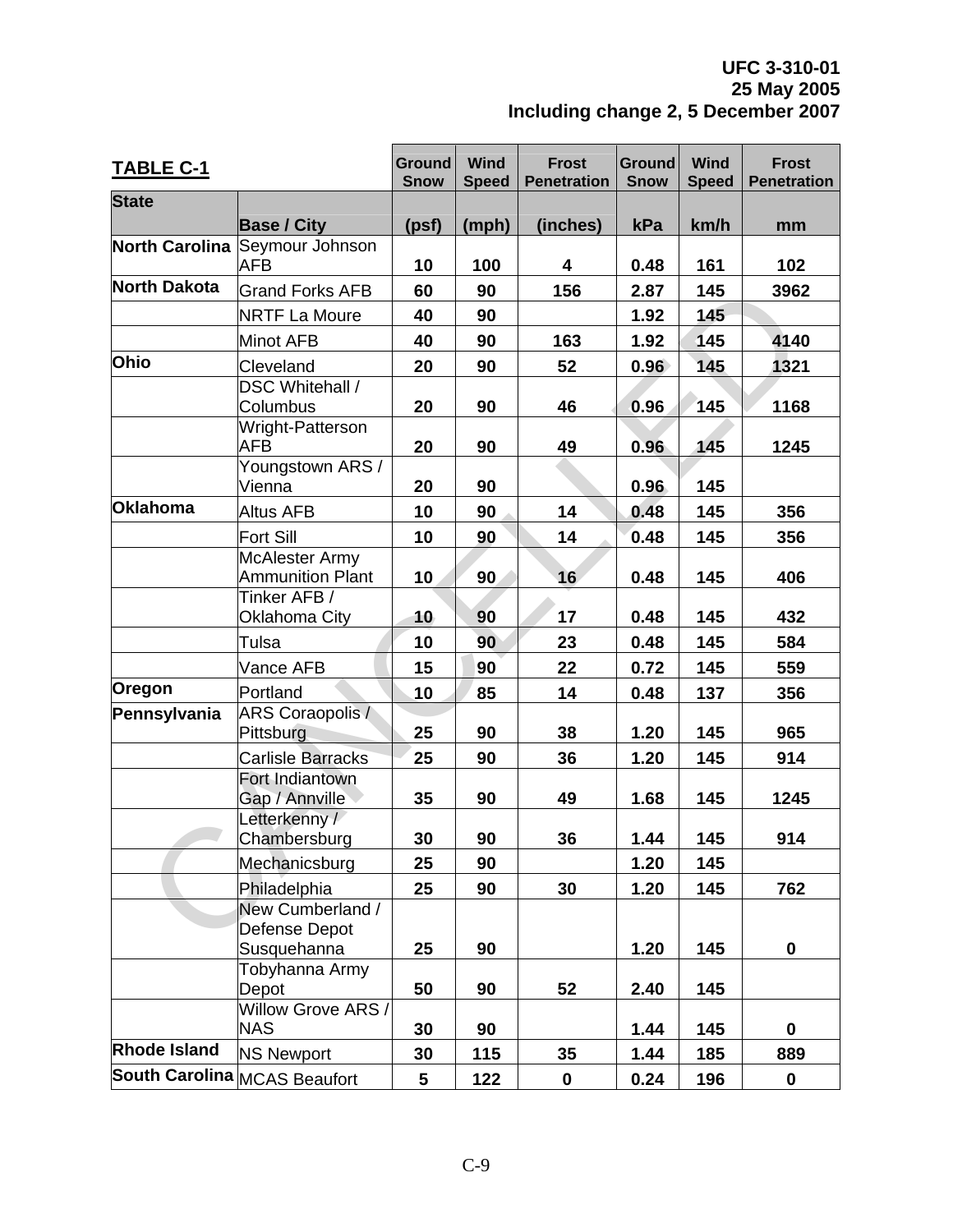| <b>TABLE C-1</b>                |                                                                                                                                         | <b>Ground</b><br><b>Snow</b> | <b>Wind</b><br><b>Speed</b> | <b>Frost</b><br><b>Penetration</b> | <b>Ground</b><br><b>Snow</b> | <b>Wind</b><br><b>Speed</b> | <b>Frost</b><br><b>Penetration</b> |
|---------------------------------|-----------------------------------------------------------------------------------------------------------------------------------------|------------------------------|-----------------------------|------------------------------------|------------------------------|-----------------------------|------------------------------------|
| <b>State</b>                    |                                                                                                                                         |                              |                             |                                    |                              |                             |                                    |
|                                 | <b>Base / City</b>                                                                                                                      | (psf)                        | (mph)                       | (inches)                           | kPa                          | km/h                        | mm                                 |
| <b>South</b><br><b>Carolina</b> | <b>Charleston</b><br><b>Region:</b><br><b>Charletion AFB</b><br><b>NWS Charleston</b>                                                   | 5                            | 125                         | $\mathbf 0$                        | 0.24                         | 201                         | $\mathbf 0$                        |
|                                 | <b>Columbia Region:</b><br><b>McEntire</b><br>Fort Jackson<br>Shaw AFB                                                                  | 10                           | 97                          | $\mathbf 0$                        | 0.48                         | 156                         | 0                                  |
|                                 | <b>MCRD Parris Island</b>                                                                                                               | $\mathbf 0$                  | 125                         | $\mathbf 0$                        | 0.00                         | 201                         | 0                                  |
| <b>South Dakota</b>             | <b>Ellsworth AFB</b>                                                                                                                    | 20                           | 90                          | 86                                 | 0.96                         | 145                         | 2184                               |
| <b>Tennessee</b>                | <b>Arnold AFB</b>                                                                                                                       | 10                           | 90                          |                                    | 0.48                         | 145                         |                                    |
|                                 | NSWC LCC /<br>Memphis                                                                                                                   | 10                           | 90                          | $\mathbf 0$                        | 0.48                         | 145                         | $\mathbf 0$                        |
|                                 | NSA Mid-South /<br>Millington                                                                                                           | 10                           | 90                          |                                    | 0.48                         | 145                         |                                    |
|                                 | Nashville                                                                                                                               | 10                           | 90                          | 22                                 | 0.48                         | 145                         | 559                                |
| <b>Texas</b>                    | NAS JRB, Carswell<br>Fort Worth                                                                                                         | 5                            | 90                          | $\overline{7}$                     | 0.24                         | 145                         | 178                                |
|                                 | NAS Corpus Christi                                                                                                                      | $\mathbf 0$                  | 130                         | $\mathbf 0$                        | 0.00                         | 209                         | 0                                  |
|                                 | Dallas / Irving                                                                                                                         | 5                            | 90                          | $\overline{7}$                     | 0.24                         | 145                         | 178                                |
|                                 | <b>Dyess AFB</b>                                                                                                                        | 5                            | 90                          | $\overline{7}$                     | 0.24                         | 145                         | 178                                |
|                                 | Ellington ANG /<br>Houston                                                                                                              | 0                            | 115                         | $\mathbf 0$                        | 0.00                         | 185                         | $\mathbf 0$                        |
|                                 | Fort Bliss / El Paso                                                                                                                    | 5                            | 90                          | $\mathbf 0$                        | 0.24                         | 145                         | $\mathbf 0$                        |
|                                 | Fort Hood / Killeen                                                                                                                     | 5                            | 90                          | $6\phantom{1}6$                    | 0.24                         | 145                         | 152                                |
|                                 | <b>Goodfellow AFB</b>                                                                                                                   | 5                            | 90                          | 5                                  | 0.24                         | 145                         | 127                                |
|                                 | NS Ingleside                                                                                                                            | 0                            | 130                         | $\mathbf 0$                        | 0.00                         | 209                         | $\mathbf 0$                        |
|                                 | <b>NAS Kingsville</b>                                                                                                                   | 0                            | 115                         | 0                                  | 0.00                         | 185                         | 0                                  |
|                                 | Laughlin AFB                                                                                                                            | $\mathbf 0$                  | 90                          | $\mathbf 0$                        | 0.00                         | 145                         | $\mathbf 0$                        |
|                                 | <b>Red River Army</b><br>Depot / Texarkana                                                                                              | 5                            | 90                          | 8                                  | 0.24                         | 145                         | 203                                |
|                                 | <b>San Antonio</b><br><b>Region</b><br><b>Brooks AFB</b><br>Fort Sam Houston<br><b>Kelly AFB</b><br><b>Lackland AFB</b><br>Randolph AFB | 5                            | 90                          | $\mathbf 0$                        | 0.24                         | 145                         | $\mathbf 0$                        |
|                                 | Sheppard AFB                                                                                                                            | 5                            | 90                          | 11                                 | 0.24                         | 145                         | 279                                |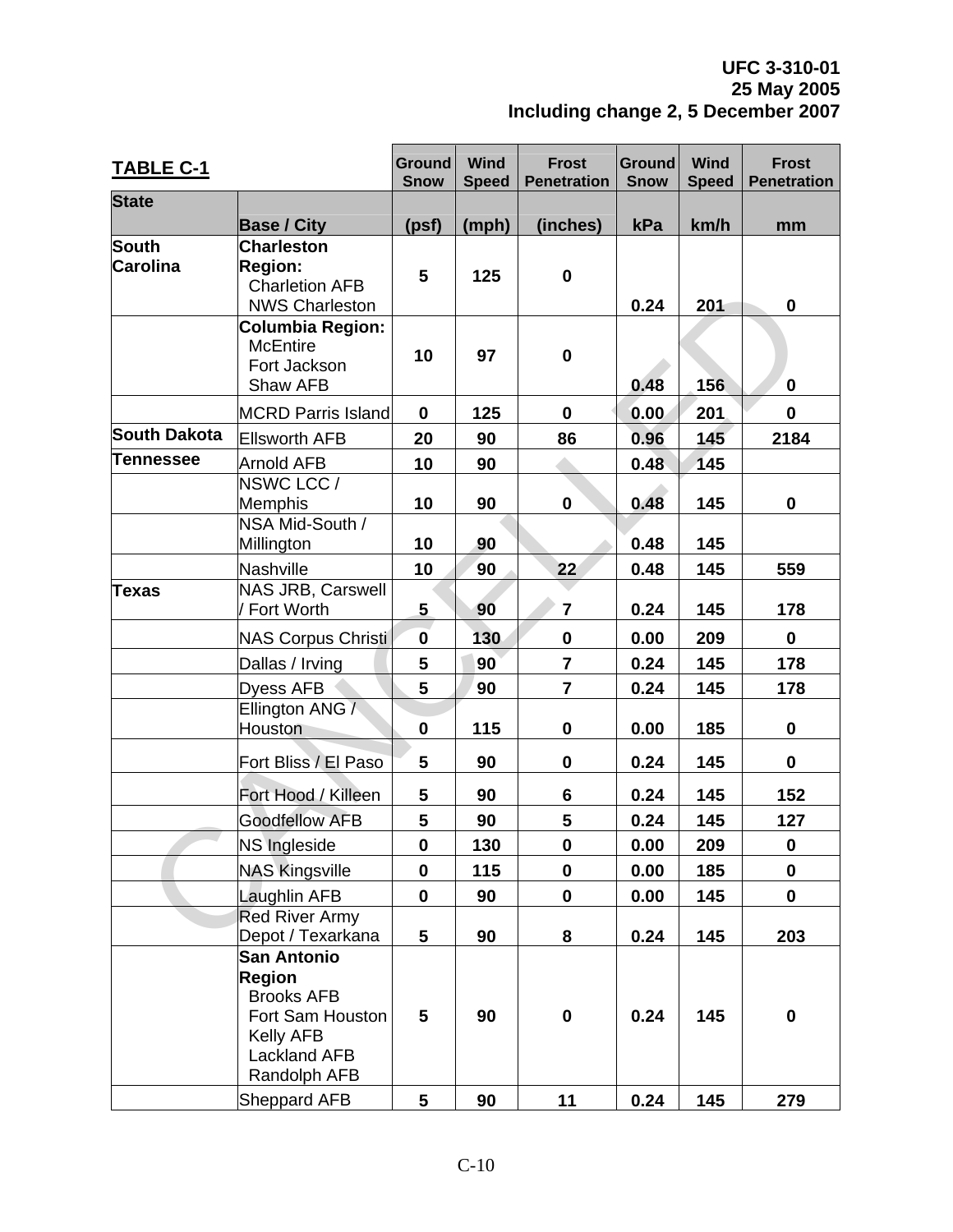| <b>TABLE C-1</b> |                                                                                                            | <b>Ground</b><br><b>Snow</b> | <b>Wind</b><br><b>Speed</b> | <b>Frost</b><br><b>Penetration</b> | <b>Ground</b><br><b>Snow</b> | <b>Wind</b><br><b>Speed</b> | <b>Frost</b><br><b>Penetration</b> |
|------------------|------------------------------------------------------------------------------------------------------------|------------------------------|-----------------------------|------------------------------------|------------------------------|-----------------------------|------------------------------------|
| <b>State</b>     | <b>Base / City</b>                                                                                         | (psf)                        | (mph)                       | (inches)                           | kPa                          | km/h                        | mm                                 |
| <b>Utah</b>      | Dugway Proving<br>Ground                                                                                   | 10                           | 90                          | 54                                 | 0.48                         | 145                         | 1372                               |
|                  | <b>Hill AFB</b>                                                                                            | 40                           | 90                          | 73                                 | 1.92                         | 145                         | 1854                               |
|                  | <b>Salt Lake City</b>                                                                                      | 15                           | 90                          | 59                                 | 0.72                         | 145                         | 1499                               |
|                  | <b>Tooele Army Depot</b>                                                                                   | 25                           | 90                          | 52                                 | 1.20                         | 145                         | 1321                               |
| Virginia         | Dahlgren                                                                                                   | 25                           | 90                          |                                    | 1.20                         | 145                         |                                    |
|                  | Dam Neck / Virginia<br>Beach Ocean front                                                                   | 10                           | 115                         | 5                                  | 0.48                         | 185                         | 127                                |
|                  | Fort A. P. Hill                                                                                            | 25                           | 90                          |                                    | 1.20                         | 145                         |                                    |
|                  | <b>Fort Belvoir</b>                                                                                        | 25                           | 90                          | 26                                 | 1.20                         | 145                         | 660                                |
|                  | <b>Fort Eustis</b>                                                                                         | 15                           | 97                          | $9^{\circ}$                        | 0.72                         | 156                         | 229                                |
|                  | Fort Lee                                                                                                   | 20                           | 90                          | 14                                 | 0.96                         | 145                         | 356                                |
|                  | <b>Fort Monroe</b>                                                                                         | 10                           | 105                         | $\boldsymbol{9}$                   | 0.48                         | 169                         | 229                                |
|                  | <b>Fort Myer</b>                                                                                           | 25                           | 90                          | 26                                 | 1.20                         | 145                         | 660                                |
|                  | Fort Story                                                                                                 | 10                           | 113                         | $\overline{9}$                     | 0.48                         | 182                         | 229                                |
|                  | Henderson Hall /<br>Arlington                                                                              | 25                           | 90                          | 26                                 | 1.20                         | 145                         | 660                                |
|                  | Langley AFB /<br>Hampton                                                                                   | 10                           | 105                         | 9                                  | 0.48                         | 169                         | 229                                |
|                  | <b>NAB Little Creek</b>                                                                                    | 10                           | 110                         | $\boldsymbol{9}$                   | 0.48                         | 177                         | 229                                |
|                  | <b>Norfolk Region:</b><br><b>Camp Elmore</b><br><b>Craney Island</b><br>Depot<br><b>Norfolk Naval Base</b> | 10                           | 107                         | 9                                  | 0.48                         | 172                         | 229                                |
|                  | Norfolk Shipyard -<br>Naval Hospital /<br>Portsmouth                                                       | 10                           | 105                         | $\boldsymbol{9}$                   | 0.48                         | 169                         | 229                                |
|                  | NSA Northwest /<br>Chesapeake                                                                              | 10                           | 105                         | 9                                  | 0.48                         | 169                         | 229                                |
|                  | NAS Oceana /<br>Virginia Beach                                                                             | 10                           | 113                         | 9                                  | 0.48                         | 182                         | 229                                |
|                  | Quantico                                                                                                   | 25                           | 90                          | 22                                 | 1.20                         | 145                         | 559                                |
|                  | Radford AAP                                                                                                | 25                           | 90                          |                                    | 1.20                         | 145                         |                                    |
|                  | Defense Supply Ctr<br>/ Richmond                                                                           | 20                           | 90                          | 18                                 | 0.96                         | 145                         | 457                                |
|                  | <b>Wallops Island</b>                                                                                      | 20                           | 115                         |                                    | 0.96                         | 185                         |                                    |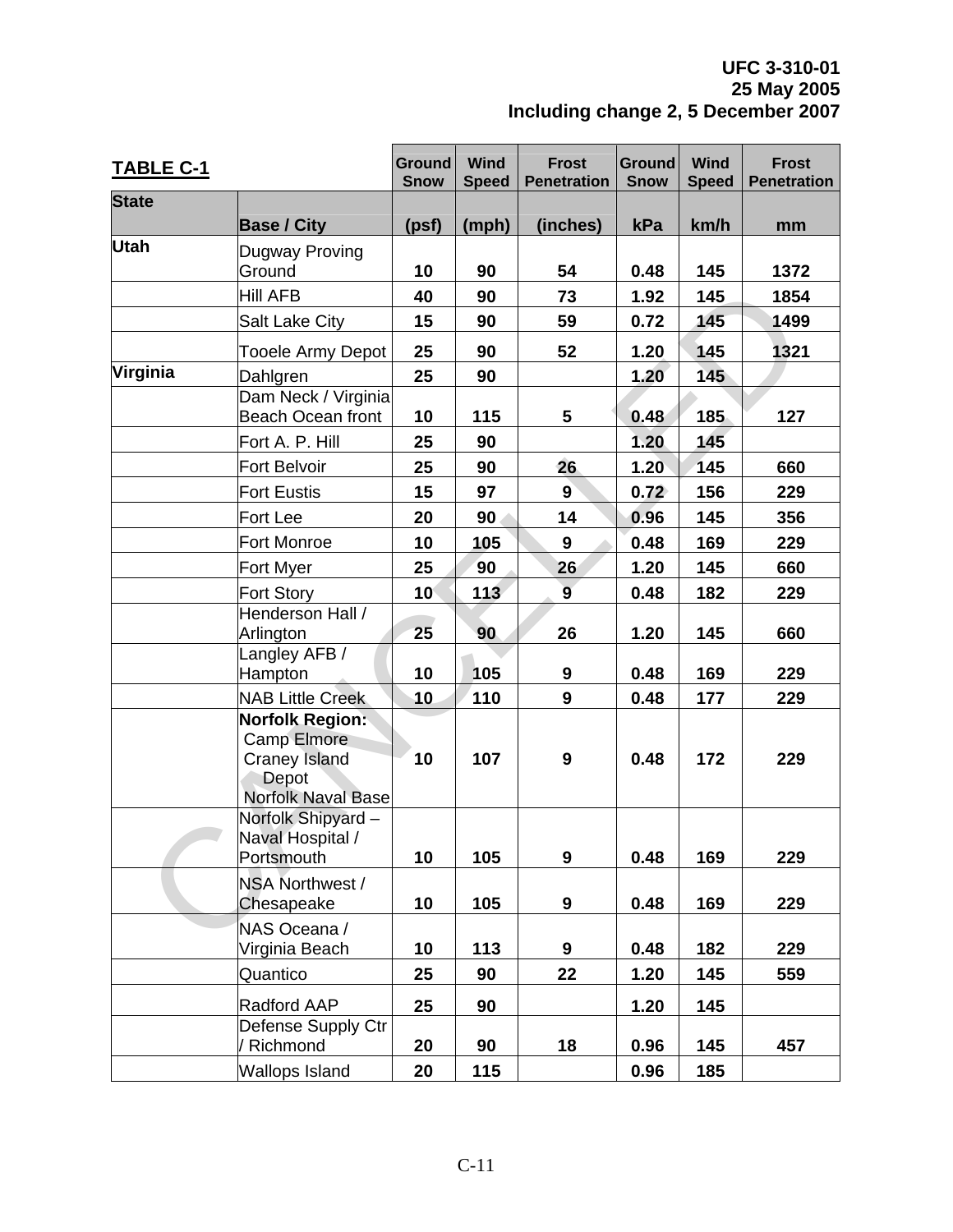| <b>TABLE C-1</b>     |                                                                                                            | <b>Ground</b><br><b>Snow</b> | <b>Wind</b><br><b>Speed</b> | <b>Frost</b><br><b>Penetration</b> | <b>Ground</b><br><b>Snow</b> | <b>Wind</b><br><b>Speed</b> | <b>Frost</b><br><b>Penetration</b> |
|----------------------|------------------------------------------------------------------------------------------------------------|------------------------------|-----------------------------|------------------------------------|------------------------------|-----------------------------|------------------------------------|
| <b>State</b>         | <b>Base / City</b>                                                                                         | (psf)                        | (mph)                       | (inches)                           | kPa                          | km/h                        | mm                                 |
| Virginia             | <b>Yorktown Region:</b><br>Camp Perry<br><b>Cheatham Annex</b><br><b>Yorktown NWS</b>                      | 15                           | 95                          | 9                                  | 0.72                         | 153                         | 229                                |
|                      | <b>NS Everett</b>                                                                                          | 15 <sub>(b)</sub>            | 85                          |                                    | 0.72(b)                      | 137                         |                                    |
|                      | <b>Fairchild AFB</b>                                                                                       | 42                           | 85                          | 64                                 | 2.01                         | 137                         | 1626                               |
| Washington           | Fort Lewis /<br>Tacoma                                                                                     | 15 <sub>(b)</sub>            | 85                          | 9                                  | 0.72(b)                      | 137                         | 229                                |
|                      | Indian Island SWC                                                                                          | 15 (b)                       | 85                          |                                    | 0.72(b)                      | 137                         |                                    |
|                      | <b>NRS</b> Jim Creek                                                                                       | 15 <sub>(b)</sub>            | 85                          |                                    | 0.72(b)                      | 137                         |                                    |
|                      | Keyport / Bangor<br>Engin. Sta Annex                                                                       | 15 (b)                       | 85                          | $\overline{9}$                     | 0.72(b)                      | 137                         | 229                                |
|                      | <b>McChord AFB</b>                                                                                         | 15                           | 85                          | 9                                  | 0.72                         | 137                         | 229                                |
|                      | <b>Puget Sound</b><br><b>Region:</b><br><b>Bangor NSB</b><br><b>Bremerton NS</b><br><b>Puget Sound NSY</b> | 15(b)                        | 85                          | 9                                  | 0.72(b)                      | 137                         | 229                                |
|                      | <b>NAS Whidbey</b><br><b>Island / Oak Harbor</b>                                                           | 15 <sub>(b)</sub>            | 85                          |                                    | 0.72(b)                      | 137                         |                                    |
|                      | Seattle                                                                                                    | 15                           | 85                          | 9                                  | 0.72                         | 137                         | 229                                |
| <b>West Virginia</b> | <b>Allegheny Ballistics</b><br>Lab                                                                         | <b>CS</b>                    | 90                          |                                    | $\mathsf{CS}\phantom{0}$     | 145                         |                                    |
|                      | <b>Beckley</b>                                                                                             | 30                           | 90                          |                                    | 1.44                         | 145                         |                                    |
|                      | <b>Huntington</b>                                                                                          | 20                           | 90                          | 22                                 | 0.96                         | 145                         | 559                                |
|                      | <b>Sugar Grove NRS</b>                                                                                     | 30                           | 90                          | 38                                 | 1.44                         | 145                         | 965                                |
| Wisconsin            | Fort McCoy                                                                                                 | 40                           | 90                          | 114                                | 1.92                         | 145                         | 2896                               |
|                      | <b>General Mitchell</b><br><b>AFRC / Milwaukee</b>                                                         | 30                           | 90                          | 75                                 | 1.44                         | 145                         | 1905                               |
|                      | Madison                                                                                                    | 30                           | 90                          | 75                                 | 1.44                         | 145                         | 1905                               |
| Wyoming              | F. E. Warren AFB                                                                                           | 20                           | 90                          | 59                                 | 0.96                         | 145                         | 1499                               |
| American             | Pago Pago / Tutuila                                                                                        |                              |                             |                                    |                              |                             |                                    |
| Samoa                | Island                                                                                                     | $\mathbf 0$                  | 125                         | $\mathbf 0$                        | 0.00                         | 201                         | 0                                  |
| <b>Mariana</b>       |                                                                                                            |                              |                             |                                    |                              |                             |                                    |
| <b>Islands</b>       | Guam                                                                                                       | $\mathbf 0$                  | 170                         | 0                                  | 0.00                         | 274                         | 0                                  |
| <b>Puerto Rico</b>   | Saipan / Tinian                                                                                            | $\mathbf 0$                  | 150                         | $\mathbf 0$                        | 0.00                         | 241                         | $\mathbf 0$                        |
|                      | All                                                                                                        | $\mathbf 0$                  | 145                         | $\mathbf 0$                        | 0.00                         | 233                         | $\mathbf 0$                        |
|                      |                                                                                                            |                              |                             |                                    |                              |                             |                                    |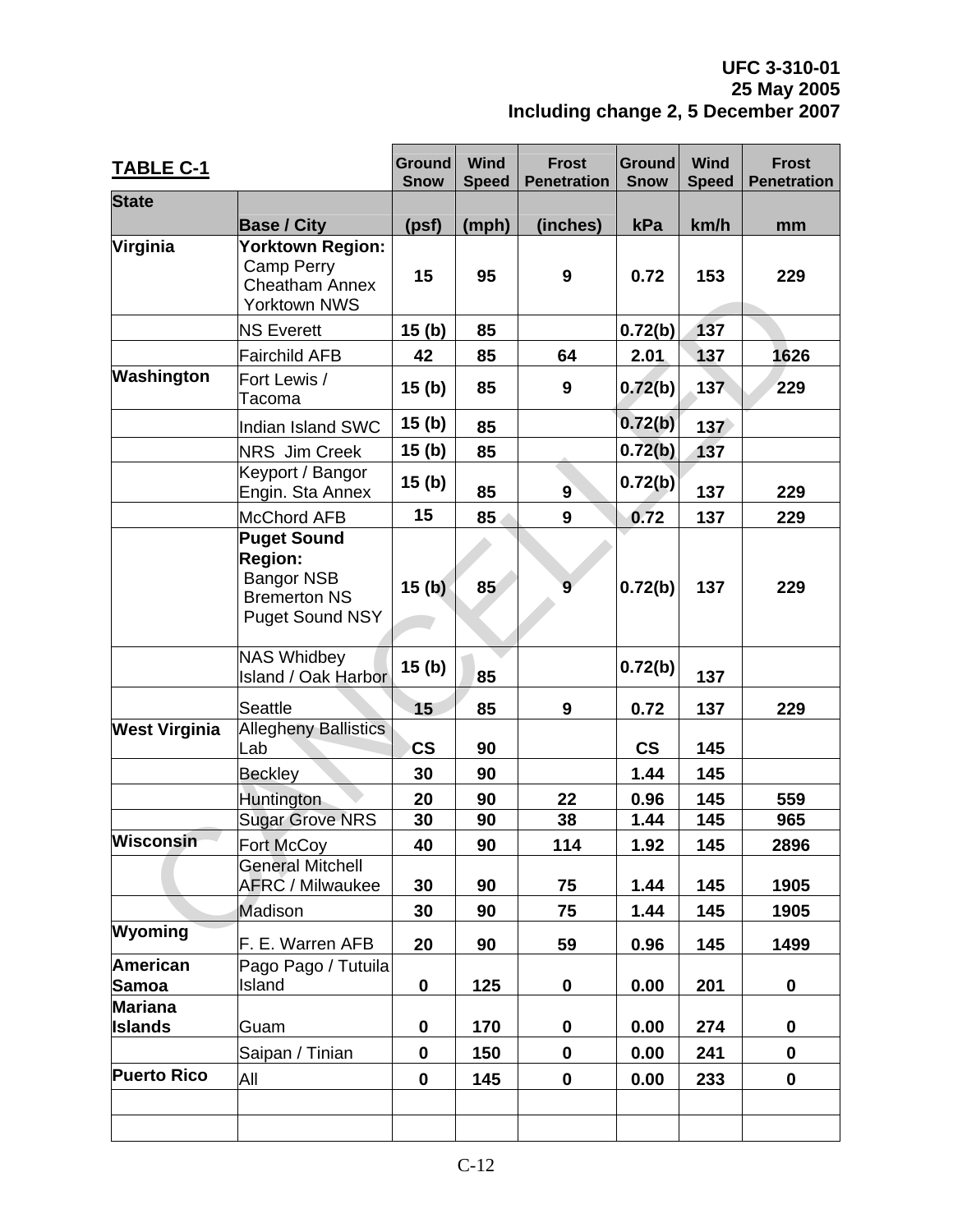#### **Notes to TABLE C-1, "STRUCTURAL CLIMATIC LOADING DATA – UNITED STATES, ITS TERRITORIES AND POSSESSIONS"**

- (a) Wind speed equals 125 mph (201 km/h) in the south sector of Kirtland AFB. Wind speed equals 100 mph (161 km/h) on the remainder of the base.
- (b) Ground snow load to be used for Navy facilities at identified locations in Washington State equals 25 psf (1.20 kPa).
- CS Site specific case studies are required to establish ground snow loads.

Special - Special wind regions where unusual geographic conditions require consideration for potential unusual wind conditions. The wind speeds shown are minimum values. The potential for higher wind speeds due to unusual geographic conditions should also be considered. which speed equals Too inprint (for Kinni) of the lemanted of the base.<br>Capcinal show load to be used for Navy facilities at identified locations in Washington St<br>equals 25 psf (1.20 kPa).<br>Cial - Special wind regions where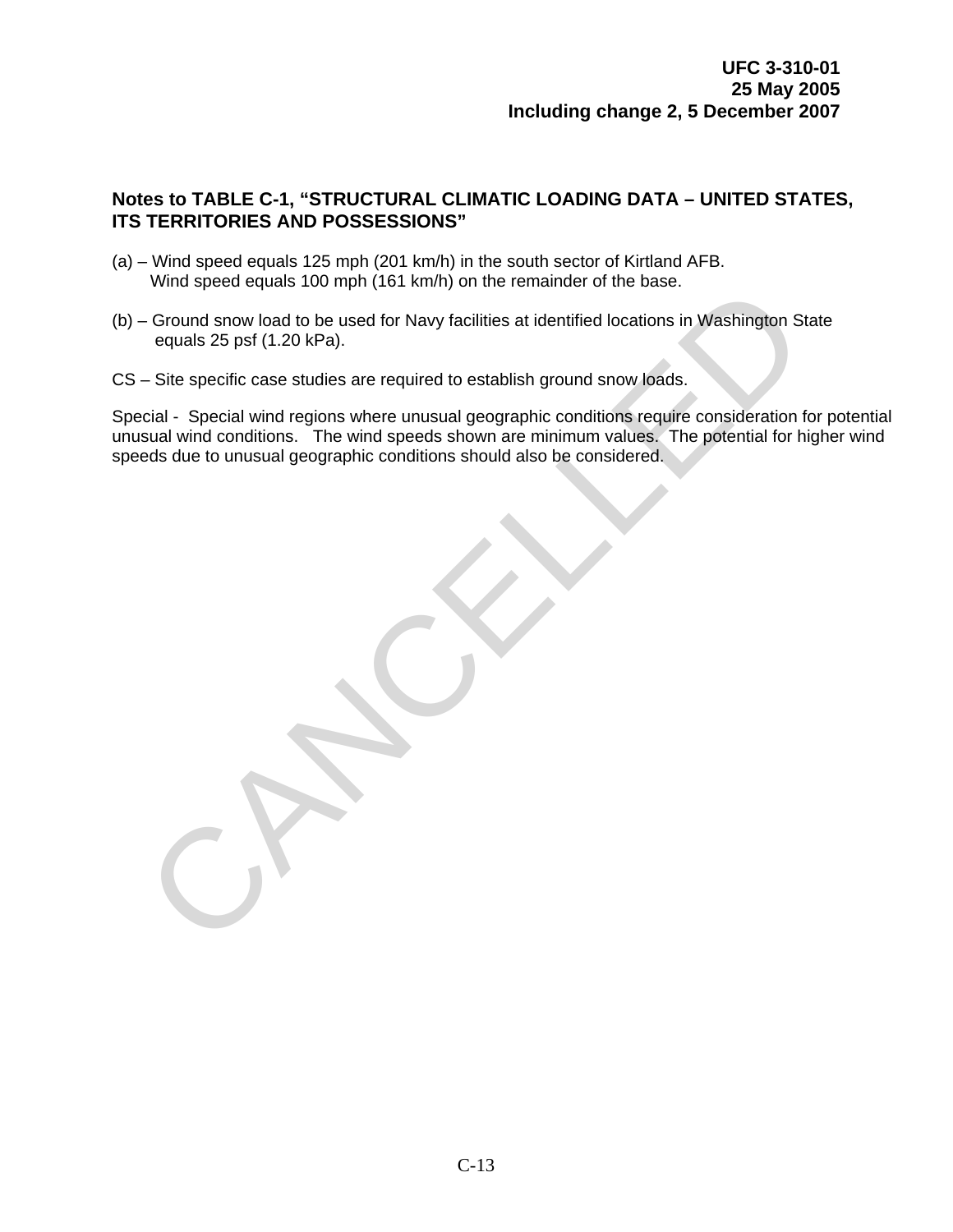| <b>TABLE C-2</b>  |                                          |                  | <b>Seismic Data (Site Class B)</b> |                         |                         |
|-------------------|------------------------------------------|------------------|------------------------------------|-------------------------|-------------------------|
| <b>State</b>      | <b>Base / City</b>                       | $S_{S}$<br>( %g) | S <sub>1</sub><br>(%g)             | 10/50 $S_s$<br>(%g)     | 10/50 $S_1$<br>(%g)     |
| <b>Alabama</b>    | <b>Anniston Army Depot</b>               | 28               | 9                                  | 11                      | 4                       |
|                   | Birmingham                               | 30               | 10                                 | 11                      | $\overline{\mathbf{4}}$ |
|                   | Fort McClellan                           | 28               | 9                                  | 11                      | $\overline{\mathbf{4}}$ |
|                   | <b>Fort Rucker</b>                       | 11               | $6\phantom{1}$                     | 4 <sup>°</sup>          | $\overline{2}$          |
|                   | Maxwell-Gunther AFB /<br>Montgomery      | 16               | $\overline{7}$                     | 6                       | 3                       |
|                   | <b>Mobile</b>                            | 12               | 5                                  | $\overline{4}$          | $\overline{2}$          |
|                   | Redstone Arsenal /<br>Huntsville         | 30               | 11                                 | 11                      | $\overline{\mathbf{4}}$ |
| Alaska            | Clear AS                                 | 108              | 30                                 | 47                      | 14                      |
|                   | Eielson AFB                              | 106              | 29                                 | 44                      | 14                      |
|                   | <b>Elmendorf AFB</b>                     | 149              | 55                                 | 100                     | 30                      |
|                   | <b>Fort Greely</b>                       | 81               | 38                                 | 34                      | 14                      |
|                   | Fort Richardson                          | 152              | 57                                 | 101                     | 31                      |
|                   | Fort Wainwright                          | 111              | 31                                 | 49                      | 14                      |
|                   | Galena AFB                               | 35               | 10                                 | 15                      | $\overline{\mathbf{4}}$ |
|                   | Juneau                                   | 57               | 27                                 | 27                      | 14                      |
|                   | Ketchikan                                | 23               | 14                                 | 11                      | 8                       |
|                   | Kodiak                                   | 179              | 66                                 | 116                     | 37                      |
|                   | <b>Sitka</b>                             | 102              | 52                                 | 52                      | 31                      |
|                   | Valdez                                   | 147              | 57                                 | 93                      | 30                      |
| <b>Arizona</b>    | Davis-Monthan AFB /<br><b>Tucson AFB</b> | 28               | 8                                  | 13                      | 4                       |
|                   | Fort Huachuca                            | 26               | 8                                  | 12                      | 3                       |
|                   | Luke Air Force Base                      | 17               | 6                                  | 11                      | $\mathbf{3}$            |
|                   | Phoenix                                  | 18               | $6\phantom{1}$                     | 11                      | 3                       |
|                   | Yuma MCB                                 | 68               | 26                                 | 37                      | 14                      |
|                   | <b>Yuma Proving Ground</b>               | 47 Max<br>20 Min | 23 Max<br><b>14 Min</b>            | 29 Max<br><b>15 Min</b> | 11 Max<br>6 Min         |
| <b>Arkansas</b>   | Little Rock AFB                          | 57               | 18                                 | 14                      | 4                       |
|                   | <b>Pine Bluff Arsenal</b>                | 44               | 15                                 | 11                      | 4                       |
| <b>California</b> | Alameda                                  | 150              | 60                                 | 123                     | 55                      |
|                   | <b>MCLB Barstow</b>                      | 133              | 48                                 | 61                      | 22                      |
|                   | <b>Beale AFB</b>                         | 44               | 20                                 | 26                      | 11                      |

#### **TABLE C-2 EARTHQUAKE LOADING DATA – UNITED STATES, ITS TERRITORIES AND POSSESSIONS**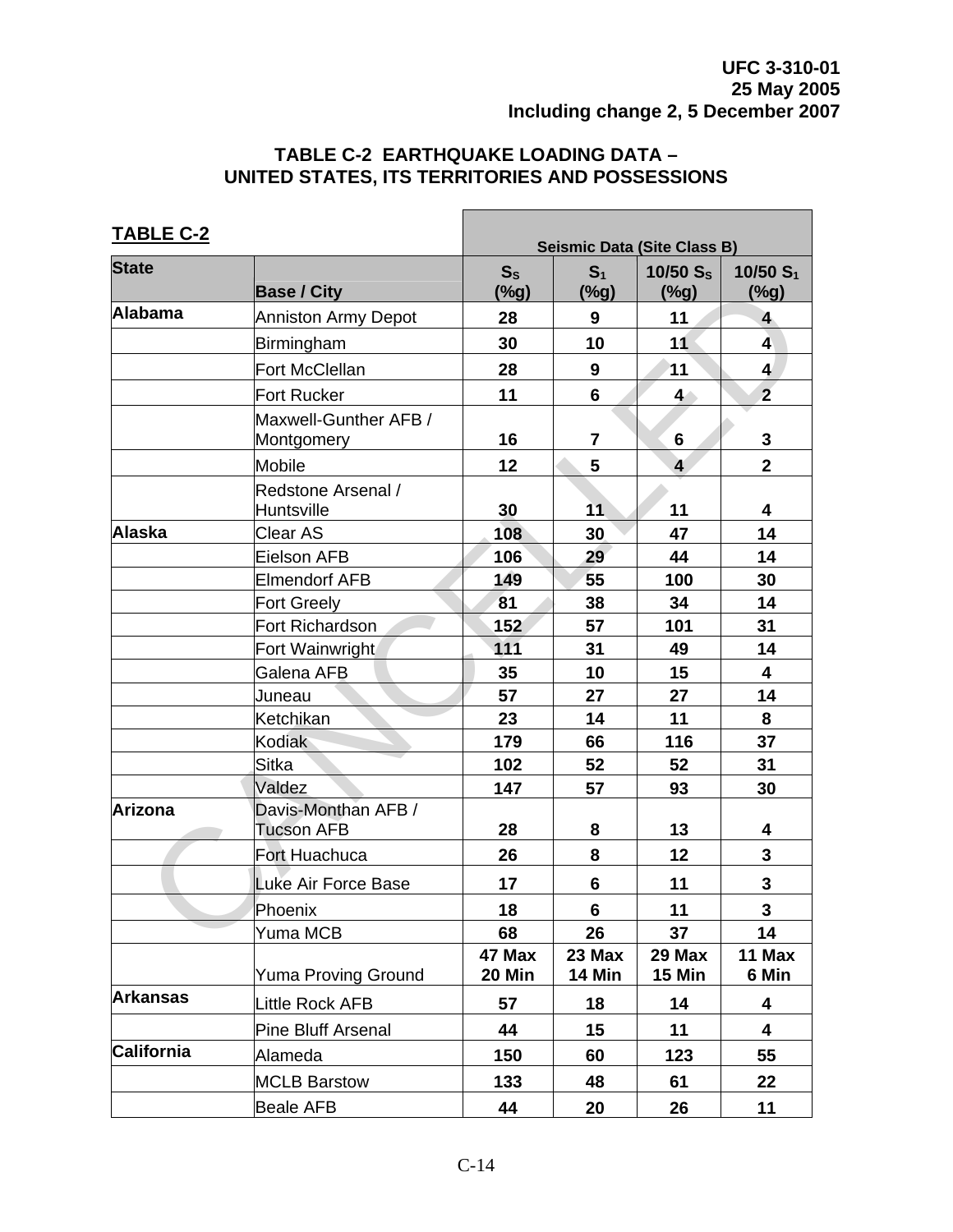| <b>TABLE C-2</b>  |                                    | <b>Seismic Data (Site Class B)</b> |                |                |               |  |  |  |
|-------------------|------------------------------------|------------------------------------|----------------|----------------|---------------|--|--|--|
|                   |                                    |                                    |                |                |               |  |  |  |
| <b>State</b>      |                                    | $S_{S}$                            | S <sub>1</sub> | 10/50 $S_s$    | $10/50 S_1$   |  |  |  |
|                   | <b>Base / City</b>                 | $(\%g)$                            | $(\%g)$        | $(\%g)$        | $(\%g)$       |  |  |  |
| <b>California</b> | <b>MCMTC Bridgeport</b>            | 110                                | 39             | 63             | 21            |  |  |  |
|                   |                                    | <b>139 Max</b>                     | 51 Max         |                |               |  |  |  |
|                   | Camp Pendleton                     | <b>111 Min</b>                     | <b>42 Min</b>  | 61             | 25            |  |  |  |
|                   |                                    | <b>136 Max</b>                     | 45 Max         | 80 Max         | 27 Max        |  |  |  |
|                   | <b>NWS China Lake</b>              | <b>109 Min</b>                     | <b>38 Min</b>  | <b>61 Min</b>  | 19 Min        |  |  |  |
|                   | <b>NSWC Corona</b>                 | 169                                | 60             | 127            | 47            |  |  |  |
|                   | <b>NRTF Dixon</b>                  | 129                                | 42             |                |               |  |  |  |
|                   |                                    | <b>115 Max</b>                     | <b>59 Max</b>  | <b>85 Max</b>  | 39 Max        |  |  |  |
|                   | <b>Edwards AFB</b>                 | <b>86 Min</b>                      | <b>39 Min</b>  | <b>47 Min</b>  | 21 Min        |  |  |  |
|                   |                                    | <b>190 Max</b>                     | <b>66 Max</b>  | <b>160 Max</b> | <b>54 Max</b> |  |  |  |
|                   | El Centro NAF                      | <b>150 Min</b>                     | 60 Min         | <b>128 Min</b> | <b>39 Min</b> |  |  |  |
|                   |                                    | <b>197 Max</b>                     | <b>95 Max</b>  | <b>144 Max</b> | <b>55 Max</b> |  |  |  |
|                   | Fort Irwin                         | <b>78 Min</b>                      | <b>29 Min</b>  | <b>40 Min</b>  | <b>15 Min</b> |  |  |  |
|                   | Fresno ANG                         | 49                                 | 22             | 27             | 12            |  |  |  |
|                   | <b>NAS Lemoore</b>                 | 89                                 | 33             | 49             | 20            |  |  |  |
|                   | Los Angeles AFB / El               |                                    |                |                |               |  |  |  |
|                   | Segundo                            | 150                                | 60             | 113            | 39            |  |  |  |
|                   | Los Angeles                        | 188                                | 68             | 119            | 42            |  |  |  |
|                   | March ARB                          | 150                                | 60             | 127            | 50            |  |  |  |
|                   | McClellan AFB /                    |                                    |                |                |               |  |  |  |
|                   | Sacremento                         | 48                                 | 22             | 28             | 13            |  |  |  |
|                   |                                    | <b>197 Max</b>                     | <b>95 Max</b>  | <b>106 Max</b> | 36 Max        |  |  |  |
|                   | <b>NWC Mohave Range</b>            | <b>94 Min</b>                      | <b>33 Min</b>  | 49 Min         | 20 Min        |  |  |  |
|                   | <b>Presidio of Monterey</b>        | 151                                | 63             | 105            | 37            |  |  |  |
|                   | Point Mugu / Port                  |                                    |                |                |               |  |  |  |
|                   | Hueneme                            | 219                                | 91             | 128            | 54            |  |  |  |
|                   | <b>San Diego Region</b>            |                                    |                |                |               |  |  |  |
|                   | <b>NAS North Island</b>            | 146                                | 56             | 66.4           | 24.8          |  |  |  |
|                   | <b>NAB Coronada</b><br><b>MCRD</b> | 157<br>163                         | 63<br>65       | 62.8<br>67.5   | 22.8<br>25.4  |  |  |  |
|                   | Miramar                            | 137                                | 51             | 64.8           | 24.1          |  |  |  |
|                   | <b>Naval Medical Ctr</b>           | 155                                | 60             | 63.4           | 24.3          |  |  |  |
|                   | San Diego NS                       | 140                                | 54             | 60.8           | 22.2          |  |  |  |
|                   | NS Point Loma                      | 154                                | 61             | 72.5           | 26.1          |  |  |  |
|                   | Moffett Field - Onizuka /          |                                    |                |                |               |  |  |  |
|                   | Sunnyvale                          | 150                                | 60             | 125            | 57            |  |  |  |
|                   | San Clemente Island                |                                    |                |                |               |  |  |  |
|                   | <b>Naval Reservation</b>           | 83                                 | 26             | 31             | 12            |  |  |  |
|                   | San Nicolas Island                 | 62                                 | 22             | 26             | 10            |  |  |  |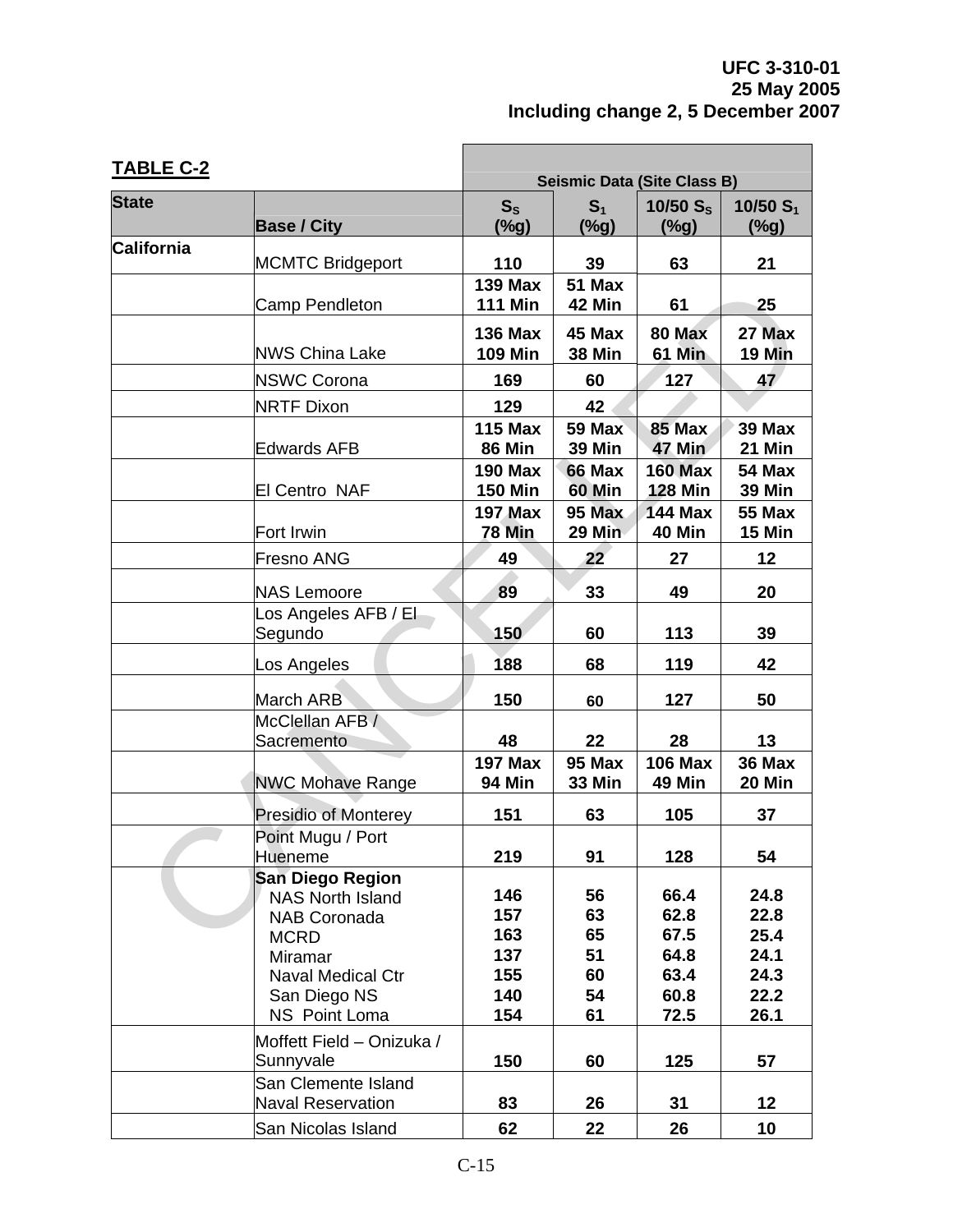| <b>TABLE C-2</b>               | <b>Seismic Data (Site Class B)</b>                                                                                                                                                                  |                                  |                                |                                 |                         |  |
|--------------------------------|-----------------------------------------------------------------------------------------------------------------------------------------------------------------------------------------------------|----------------------------------|--------------------------------|---------------------------------|-------------------------|--|
| <b>State</b>                   | <b>Base / City</b>                                                                                                                                                                                  | $S_{\rm S}$<br>$(\%g)$           | S <sub>1</sub><br>$(\%g)$      | 10/50 $S_s$<br>$(\%g)$          | 10/50 $S_1$<br>(%g)     |  |
| <b>California</b>              | <b>Seal Beach NWS</b>                                                                                                                                                                               | 164                              | 61                             | 110                             | 37                      |  |
|                                | Seal Beach NWS -<br><b>Concord Detachment</b>                                                                                                                                                       | 150                              | 60                             | 145                             | 55                      |  |
|                                | Sierra Army Depot /<br>Herlong                                                                                                                                                                      | 95                               | 35                             | 48                              | 16                      |  |
|                                | Stockton / San Joaquin                                                                                                                                                                              | 148                              | 48                             | 76                              | 26                      |  |
|                                | Travis AFB                                                                                                                                                                                          | 186                              | 60                             | 111                             | 37                      |  |
|                                | Twentynine Palms                                                                                                                                                                                    | <b>162 Max</b><br><b>88 Min</b>  | <b>58 Max</b><br><b>30 Min</b> | <b>102 Max</b><br><b>39 Min</b> | 32 Max<br>14 Min        |  |
|                                | Vandenberg AFB                                                                                                                                                                                      | <b>138 Max</b><br><b>105 Min</b> | 49 Max<br><b>36 Min</b>        | 64 Max<br><b>53 Min</b>         | 24 Max<br><b>19 Min</b> |  |
| Colorado                       | Buckley AFB / Aurora                                                                                                                                                                                | 20                               | 5                              | 7                               | $\mathbf 2$             |  |
|                                | Denver                                                                                                                                                                                              | 21                               | $6\phantom{1}$                 | 8                               | $\mathbf{2}$            |  |
|                                | <b>Fort Carson</b>                                                                                                                                                                                  | 21                               | $6\phantom{1}$                 | $\overline{7}$                  | $\overline{2}$          |  |
|                                | Cheyenne Mountain AS /<br><b>NORAD</b>                                                                                                                                                              | 21                               | 6                              | $\overline{7}$                  | $\mathbf 2$             |  |
|                                | Peterson AFB / Colorado<br>Springs                                                                                                                                                                  | 20                               | 6                              | 7                               | $\mathbf{2}$            |  |
|                                | <b>Schriever AFB</b>                                                                                                                                                                                | 19                               | 6                              | $\overline{7}$                  | $\overline{2}$          |  |
|                                | <b>USAF Academy</b>                                                                                                                                                                                 | 22                               | 6                              | 8                               | $\mathbf{2}$            |  |
| <b>Connecticut</b>             | <b>NSB New London / Groton</b>                                                                                                                                                                      | 21                               | 6                              | 8                               | $\overline{\mathbf{3}}$ |  |
| <b>Delaware</b>                | Dover AFB                                                                                                                                                                                           | 16                               | 5                              | $\overline{7}$                  | $\overline{2}$          |  |
| <b>District of</b><br>Columbia | <b>Washington Region</b><br><b>Bolling AFB</b><br><b>Anacostia NS</b><br><b>Fort McNair</b><br><b>Marine Barracks</b><br><b>NRL Washington</b><br>NDW / Anacostia<br>Pentagon<br><b>Walter Reed</b> | 15                               | 5                              | 6                               | $\mathbf{2}$            |  |
| Florida                        | <b>Avon Park AS</b>                                                                                                                                                                                 | 8                                | 3                              | $\mathbf{2}$                    | 1                       |  |
|                                | <b>Cape Canaveral AFS</b>                                                                                                                                                                           | 9                                | 4                              | 3                               | 1                       |  |
|                                | Eglin AFB                                                                                                                                                                                           | 10                               | 5                              | 3                               | $\mathbf 2$             |  |
|                                | Homestead                                                                                                                                                                                           | 5                                | $\mathbf{2}$                   | 1                               | $\mathbf 0$             |  |
|                                | <b>Hurlburt Field</b>                                                                                                                                                                               | 9                                | 5                              | 3                               | $\overline{2}$          |  |
|                                | NAS Jacksonville /<br>Jacksonville                                                                                                                                                                  | 14                               | 6                              | 5                               | $\mathbf{2}$            |  |
|                                | <b>NAS Key West</b>                                                                                                                                                                                 | 3                                | 1                              |                                 |                         |  |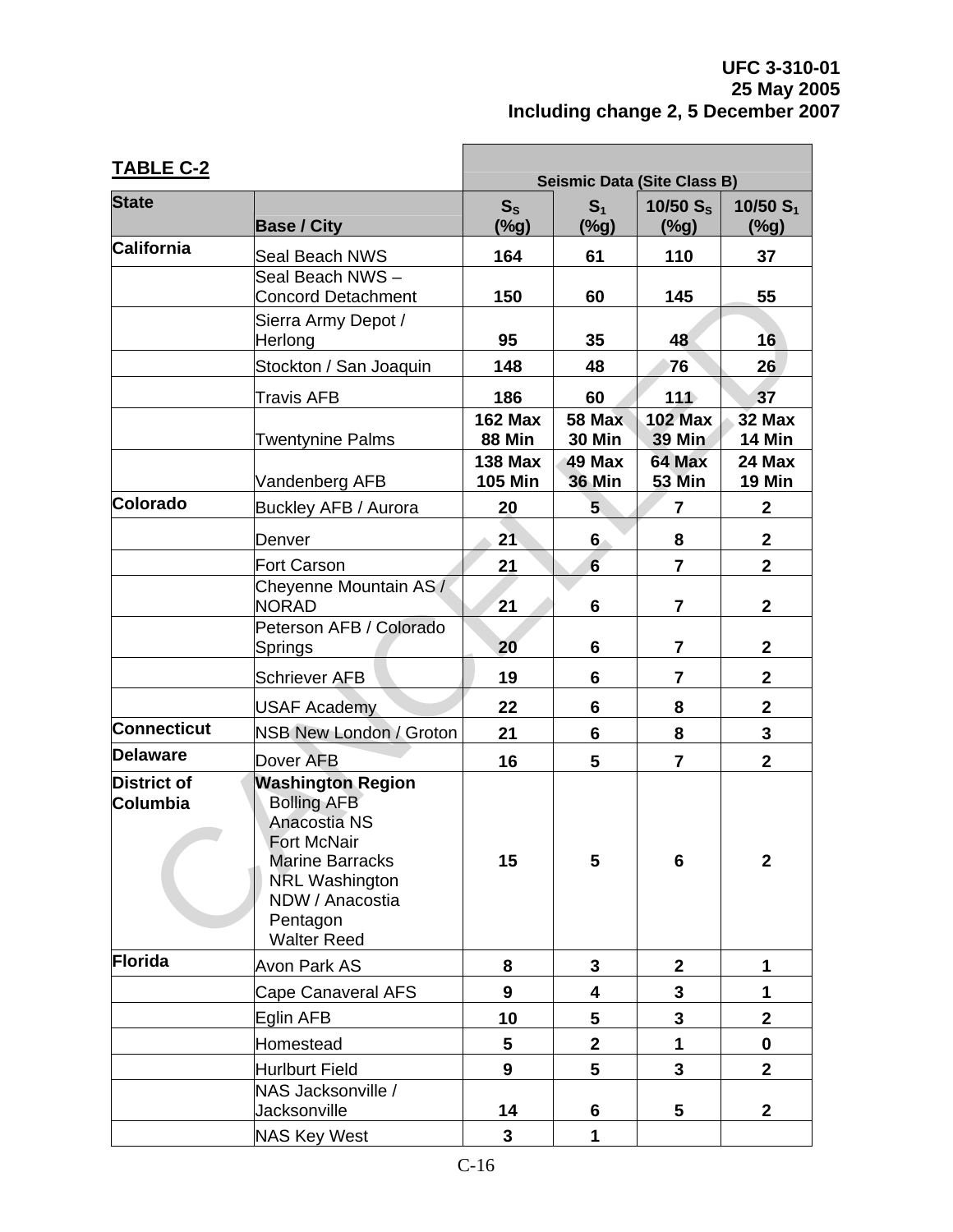| <b>TABLE C-2</b> |                                                                                                                                  | <b>Seismic Data (Site Class B)</b> |                           |                         |                         |  |  |
|------------------|----------------------------------------------------------------------------------------------------------------------------------|------------------------------------|---------------------------|-------------------------|-------------------------|--|--|
| <b>State</b>     | <b>Base / City</b>                                                                                                               | $S_{\rm S}$<br>$(\%g)$             | S <sub>1</sub><br>$(\%g)$ | 10/50 $S_s$<br>(%g)     | 10/50 $S_1$<br>$(\%g)$  |  |  |
| Florida          | MacDill AFB                                                                                                                      | $\overline{7}$                     | 3                         | $\mathbf{2}$            | 1                       |  |  |
|                  | <b>NAS Mayport</b>                                                                                                               | 15                                 | $6\phantom{1}$            | 5                       | $\mathbf{2}$            |  |  |
|                  | HQ Southcom / Miami                                                                                                              | 5                                  | $\overline{2}$            | 1                       | 1                       |  |  |
|                  | Orlando                                                                                                                          | 10                                 | 4                         | $\mathbf{3}$            | $\overline{\mathbf{1}}$ |  |  |
|                  | <b>NAS Panama City</b>                                                                                                           | 8                                  | 5                         | $\mathbf{3}$            | $\overline{2}$          |  |  |
|                  | <b>Patrick AFB</b>                                                                                                               | 8                                  | $\overline{\mathbf{4}}$   | 2 <sub>1</sub>          | $\overline{\mathbf{1}}$ |  |  |
|                  | <b>NAS Pensacola</b>                                                                                                             | 10                                 | 5                         | $\overline{\mathbf{3}}$ | $\overline{\mathbf{2}}$ |  |  |
|                  | Tampa                                                                                                                            | 8                                  | $\overline{\mathbf{3}}$   | $\mathbf{2}$            | 1                       |  |  |
|                  | <b>Tyndall AFB</b>                                                                                                               | 8                                  | 4                         | $\overline{3}$          | $\overline{\mathbf{2}}$ |  |  |
|                  | NAS Whiting Field / Milton                                                                                                       | 11                                 | $5\phantom{.}$            | 4                       | $\overline{2}$          |  |  |
| Georgia          | MC Logistics Support /<br>Albany                                                                                                 | 13                                 | $6 \,$                    | $\overline{\mathbf{5}}$ | 3                       |  |  |
|                  | <b>Athens NCSC</b>                                                                                                               | 26                                 | 9                         | 12                      | 5                       |  |  |
|                  | Dobbins AFB / Atlanta<br><b>NAS</b>                                                                                              | 25                                 | 9                         | 11                      | 4                       |  |  |
|                  | Fort Benning                                                                                                                     | 15                                 | $\overline{7}$            | 6                       | $\overline{\mathbf{3}}$ |  |  |
|                  | <b>Fort Gordon</b>                                                                                                               | 33                                 | 11                        | 14                      | 5                       |  |  |
|                  | Fort McPherson / Fort<br>Gillem                                                                                                  | 22                                 | 9                         | 10                      | 4                       |  |  |
|                  | <b>Fort Stewart</b>                                                                                                              | 29                                 | 10                        | $\boldsymbol{9}$        | 4                       |  |  |
|                  | Hunter Army Airfield /<br>Savannah                                                                                               | 38                                 | 12                        | 12                      | 4                       |  |  |
|                  | <b>NSB Kings Bay</b>                                                                                                             | 17                                 | $\overline{7}$            | 6                       | 3                       |  |  |
|                  | <b>Moody AFB</b>                                                                                                                 | 13                                 | $\bf 6$                   | $5\phantom{1}$          | 3                       |  |  |
|                  | <b>Robins AFB</b>                                                                                                                | 19                                 | 8                         | 8                       | 4                       |  |  |
| <b>Hawaii</b>    | <b>PMRF Barking Sands,</b><br>Kauai                                                                                              | 19                                 | 6                         | 8                       | $\mathbf{2}$            |  |  |
|                  | <b>MCBH Kaneohe Bay</b>                                                                                                          | 63                                 | 18                        | 30                      | 8                       |  |  |
|                  | <b>Pearl Harbor Region:</b><br>Camp H.M. Smith<br><b>Fort Shafter</b><br><b>Hickam AFB</b><br>Pearl Harbor<br><b>Tripler AMC</b> | 61                                 | 18                        | 29                      | 8                       |  |  |
|                  | <b>Pohakuloa Training Area</b>                                                                                                   | 150                                | 60                        |                         |                         |  |  |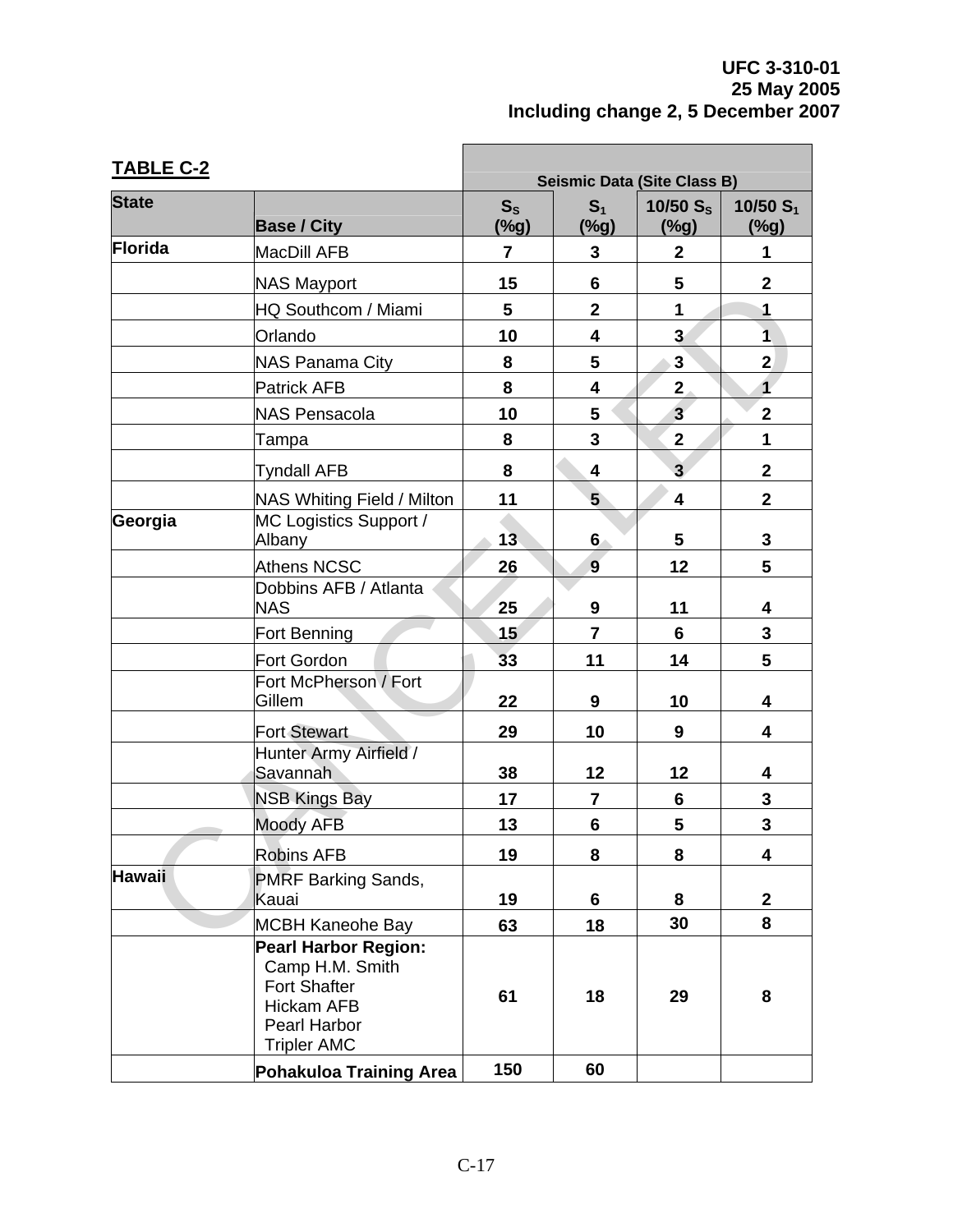| <b>TABLE C-2</b> |                                                                                                                    | <b>Seismic Data (Site Class B)</b> |                         |                         |                         |  |  |
|------------------|--------------------------------------------------------------------------------------------------------------------|------------------------------------|-------------------------|-------------------------|-------------------------|--|--|
| <b>State</b>     | <b>Base / City</b>                                                                                                 | $S_{S}$<br>( %g)                   | S <sub>1</sub><br>(%g)  | 10/50 $S_s$<br>$(\%g)$  | 10/50 $S_1$<br>$(\%g)$  |  |  |
| <b>Hawaii</b>    | <b>Wahiawa Region:</b><br>Lualualei<br><b>Wahiawa Naval Res</b><br><b>Wheeler AFB</b><br><b>Schofield Barracks</b> | 59                                 | 17                      | 28                      | 8                       |  |  |
| Idaho            | <b>ARD Bayview</b>                                                                                                 | 42                                 | 12                      | 17 <sub>2</sub>         | 5 <sup>1</sup>          |  |  |
|                  | <b>Boise ANG</b>                                                                                                   | 30                                 | 10                      | 16                      | 5                       |  |  |
|                  | <b>Mountain Home AFB</b>                                                                                           | 26                                 | 9                       | 14                      | $\overline{\mathbf{4}}$ |  |  |
| <b>Illinois</b>  | Fort Sheridan / Chicago                                                                                            | 15                                 | 6                       | 5                       | $\mathbf{2}$            |  |  |
|                  | <b>Great Lakes</b>                                                                                                 | 14                                 | 5                       | 5 <sup>5</sup>          | $\mathbf{2}$            |  |  |
|                  | <b>Rock Island Arsenal</b>                                                                                         | 13                                 | 6                       | $\overline{5}$          | $\overline{2}$          |  |  |
|                  | <b>Scott AFB</b>                                                                                                   | 66                                 | 19                      | 24                      | 6                       |  |  |
|                  | Springfield                                                                                                        | 27                                 | 11                      | 10                      | 4                       |  |  |
| Indiana          | Crane NWSC                                                                                                         | 35                                 | 12                      | 13                      | 4                       |  |  |
|                  | <b>Grissom ARB</b>                                                                                                 | 15                                 | 7                       | $6\phantom{1}$          | 3                       |  |  |
|                  | Fort Benjamin Harrison /<br>Indianapolis                                                                           | 18                                 | 8                       | 7                       | 3                       |  |  |
| lowa             | <b>Des Moines</b>                                                                                                  | 8                                  | $\overline{\mathbf{4}}$ | 3                       | $\mathbf{1}$            |  |  |
| <b>Kansas</b>    | Fort Leavenworth                                                                                                   | 13                                 | 6                       | 4                       | $\mathbf{2}$            |  |  |
|                  | <b>Fort Riley</b>                                                                                                  | 19                                 | 5                       | $6\phantom{1}$          | $\overline{2}$          |  |  |
|                  | McConnell AFB                                                                                                      | 14                                 | 5                       | 5                       | $\mathbf{2}$            |  |  |
| Kentucky         | <b>Fort Campbell</b>                                                                                               | 74 Max<br><b>59 Min</b>            | 22 Max<br>19 Min        | 24 Max<br><b>18 Min</b> | 6 Max<br>6 Min          |  |  |
|                  | Fort Knox                                                                                                          | 26                                 | 11                      | 10                      | 4                       |  |  |
|                  | Louisville                                                                                                         | 25                                 | 10                      | 10                      | 4                       |  |  |
|                  | Richmond                                                                                                           | 23                                 | $\boldsymbol{9}$        | 10                      | 4                       |  |  |
| Louisiana        | <b>Barksdale AFB</b>                                                                                               | 16                                 | $\overline{7}$          | 5                       | $\overline{2}$          |  |  |
|                  | Fort Polk / Leesville                                                                                              | 12                                 | 5                       | $\overline{\mathbf{4}}$ | $\overline{2}$          |  |  |
|                  | NAS JRB New Orleans /<br><b>Belle Chasse</b>                                                                       | 11                                 | 5                       | 4                       | 1                       |  |  |
| <b>Maine</b>     | <b>NAS Brunswick</b>                                                                                               | 30                                 | 8                       | 12                      | 4                       |  |  |
|                  | <b>NRTF Cutler</b>                                                                                                 | 27                                 | $\overline{7}$          |                         |                         |  |  |
|                  | <b>PNSY Kittery</b>                                                                                                | 36                                 | 8                       | 13                      | 4                       |  |  |
|                  | <b>Winter Harbour NSGA</b>                                                                                         | 21                                 | 6                       | 8                       | 3                       |  |  |
| Maryland         | Aberdeen Proving Ground                                                                                            | 20                                 | 5                       | 8                       | $\overline{\mathbf{2}}$ |  |  |
|                  | Adelphi                                                                                                            | 16                                 | 5                       | 6                       | $\overline{\mathbf{2}}$ |  |  |
|                  | <b>Andrews AFB</b>                                                                                                 | 15                                 | $5\phantom{.0}$         | 6                       | $\overline{2}$          |  |  |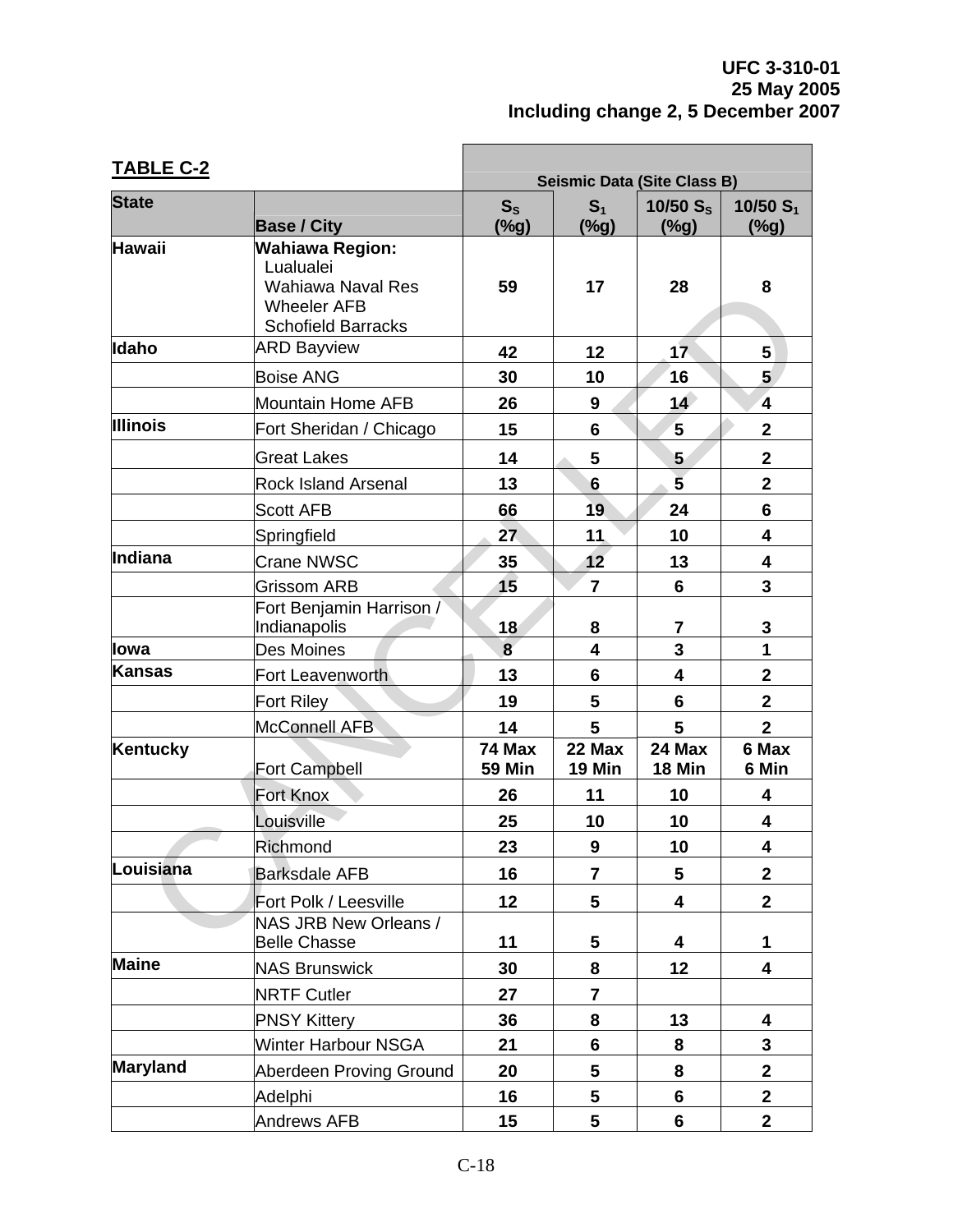| <b>TABLE C-2</b>     | <b>Seismic Data (Site Class B)</b>           |                 |                           |                         |                         |  |
|----------------------|----------------------------------------------|-----------------|---------------------------|-------------------------|-------------------------|--|
| <b>State</b>         |                                              |                 |                           |                         |                         |  |
|                      | <b>Base / City</b>                           | $S_{S}$<br>(%g) | S <sub>1</sub><br>$(\%g)$ | 10/50 $S_s$<br>$(\%g)$  | 10/50 $S_1$<br>(%g)     |  |
| Maryland             | Carderock NSWC /                             |                 |                           |                         |                         |  |
|                      | <b>Bethesda</b>                              | 16              | 5                         | 6                       | $\mathbf 2$             |  |
|                      | <b>Bloods Island</b>                         | 12              | 5                         | 5                       | $\overline{\mathbf{2}}$ |  |
|                      | <b>Edgewood Arsenal</b>                      | 19              | 5                         | $\overline{7}$          | $\overline{2}$          |  |
|                      | Fort Detrick / Fredrick                      | 16              | 5                         | $\overline{7}$          | $\overline{2}$          |  |
|                      | <b>Fort Meade</b>                            | 16              | 5                         | $6\phantom{1}$          | $\mathbf{2}$            |  |
|                      | <b>Indian Head NSWC</b>                      | 16              | 5                         | $\overline{\mathbf{r}}$ | $\overline{2}$          |  |
|                      | <b>Martin State ANG</b>                      | 18              | 5                         | 7                       | $\overline{2}$          |  |
|                      | NS Pax River, Webster<br>Field / St. Inigoes | 14              | 5                         | 6                       | $\mathbf 2$             |  |
|                      | U.S Naval Academy /<br>Annapolis             | 16              | 5                         | 6                       | $\mathbf{2}$            |  |
| <b>Massachusetts</b> | Fort Devens / Ayer                           | 28              | $\overline{\mathbf{7}}$   | 11                      | 3                       |  |
|                      | <b>Hanscom AFB</b>                           | 28              | $\overline{\mathbf{r}}$   | 11                      | $\overline{\mathbf{3}}$ |  |
|                      | <b>Natick</b>                                | 26              | $\overline{7}$            | 10                      | 3                       |  |
|                      | Otis AGB / Falmouth                          | 20              | 5                         | 8                       | $\mathbf 2$             |  |
|                      | <b>Westover ARB</b>                          | 23              | $\overline{7}$            | 9                       | 3                       |  |
| Michigan             | <b>Battle Creek</b>                          | 11              | 5                         | 4                       | $\mathbf{2}$            |  |
|                      | Detroit Arsenal / Warren                     | 12              | 4                         | 4                       | $\mathbf{2}$            |  |
|                      | Selfridge ANG Base                           | 11              | $\overline{\mathbf{4}}$   | 4                       | $\mathbf{2}$            |  |
| Minnesota            | Minneapolis - St Paul                        | 6               | 3                         | $\overline{2}$          | $\mathbf{1}$            |  |
| <b>Mississippi</b>   | Stennis / Bay St. Louis                      | 12              | 5                         | 4                       | $\mathbf 2$             |  |
|                      | <b>Columbus AFB</b>                          | 28              | 11                        | 8                       | 4                       |  |
|                      | Gulfport                                     | 12              | 5                         | 4                       | $\overline{\mathbf{2}}$ |  |
|                      | Jackson                                      | 20              | 9                         | 6                       | 3                       |  |
|                      | Keesler AFB                                  | 12              | 5                         | 4                       | $\mathbf{2}$            |  |
|                      | <b>NAS Meridian</b>                          | 20              | 8                         | $\overline{7}$          | 3                       |  |
|                      | Pascagoula NS                                | 11              | 5                         | 4                       | $\overline{\mathbf{2}}$ |  |
|                      | Vicksburg                                    | 20              | 9                         | 6                       | 3                       |  |
| <b>Missouri</b>      | Fort Leonard Wood                            | 30              | 12                        | 10                      | 4                       |  |
|                      | Kansas City                                  | 13              | 6                         | 4                       | $\overline{\mathbf{2}}$ |  |
|                      | Overland                                     | 52              | 16                        | 19                      | 5                       |  |
|                      | St. Louis                                    | 58              | 17                        | 21                      | 6                       |  |
|                      | <b>Whiteman AFB</b>                          | 14              | $\overline{7}$            | 5                       | $\overline{2}$          |  |
| <b>Montana</b>       | <b>Great Falls ANG</b>                       | 23              | 8                         | 13                      | 4                       |  |
|                      | Malmstrom AFB                                | 20              | 8                         | 12                      | 4                       |  |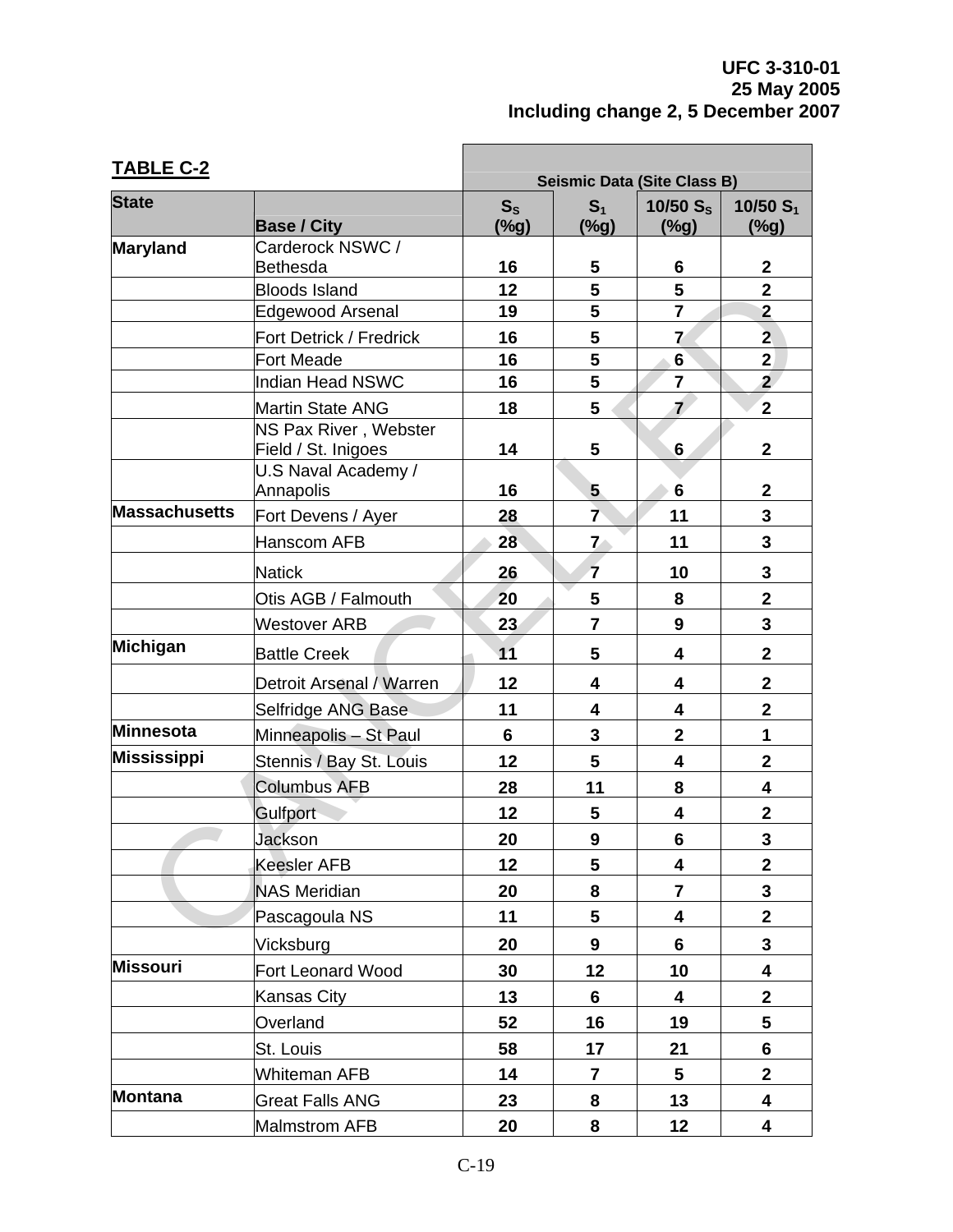| <b>TABLE C-2</b>      |                                                                     | <b>Seismic Data (Site Class B)</b> |                         |                         |                         |  |
|-----------------------|---------------------------------------------------------------------|------------------------------------|-------------------------|-------------------------|-------------------------|--|
| <b>State</b>          |                                                                     | $S_{S}$                            | S <sub>1</sub>          | 10/50 $S_s$             | 10/50 $S_1$             |  |
|                       | <b>Base / City</b>                                                  | (%g)                               | (%g)                    | $(\%g)$                 | $(\%g)$                 |  |
| Nebraska              | <b>Offutt AFB</b>                                                   | 13                                 | 4                       | 4                       | 1                       |  |
|                       | Lincoln                                                             | 18                                 | 5                       | 5                       | $\overline{2}$          |  |
| Nevada                | <b>NAS Fallon</b>                                                   | 81                                 | 29                      | 43                      | 14                      |  |
|                       | <b>Indian Springs AFS</b>                                           | 45                                 | 16                      | 24                      | 8                       |  |
|                       | <b>Nellis AFB</b>                                                   | 50                                 | 17                      | 26                      | 9                       |  |
|                       | Nellis AF Range                                                     | 70Max<br><b>59 Min</b>             | 26 Max<br>19 Min        | 37 Max<br><b>28 Min</b> | 13 Max<br>9 Min         |  |
| <b>New Hampshire</b>  | <b>Portsmouth Naval</b><br>Shipyard                                 |                                    | 8                       | 13                      | 4                       |  |
| <b>New Jersey</b>     | <b>NWS Earle / Colts Neck</b>                                       | 30                                 | 6                       | 11                      | 3                       |  |
|                       | Fort Dix / Trenton                                                  | 26                                 | 6                       | 10                      | 3                       |  |
|                       | <b>Fort Monmouth</b>                                                | 30 <sup>°</sup>                    | 6                       | 11                      | 3                       |  |
|                       | Lakehurst                                                           | 25                                 | 6                       | 10                      | 3                       |  |
|                       | <b>McGuire AFB</b>                                                  | 26                                 | $6\phantom{1}$          | 10                      | 3                       |  |
|                       | <b>Picatinny Arsenal</b>                                            | 32                                 | $\overline{7}$          | 12                      | 3                       |  |
| <b>New Mexico</b>     | Albuquerque                                                         | 55                                 | 17                      | 27                      | $\overline{\mathbf{r}}$ |  |
|                       | Cannon AFB                                                          | 11                                 | 3                       | 4                       | 1                       |  |
|                       | <b>Holloman AFB</b>                                                 | 32                                 | 10                      | 13                      | 4                       |  |
|                       | Kirtland AFB                                                        | 56                                 | 17                      | 27                      | $\overline{7}$          |  |
|                       | <b>White Sands</b>                                                  | 41                                 | 13                      | 13                      | 4                       |  |
| <b>New York</b>       | <b>Buffalo</b>                                                      | 28                                 | 6                       | 9                       | $\mathbf 2$             |  |
|                       | Fort Drum                                                           | 30                                 | 8                       | 12                      | 4                       |  |
|                       | Fort Hamilton / Brooklyn                                            | 35                                 | $\overline{\mathbf{r}}$ | 12                      | 3                       |  |
|                       | Griffis AFB / Rome                                                  | 22                                 | $\overline{7}$          | 9                       | 3                       |  |
|                       | <b>NIAGARA FALLS IAP</b>                                            | 28                                 | 6                       | $\boldsymbol{9}$        | $\mathbf 2$             |  |
|                       | <b>NSU Saratoga Springs</b>                                         | 26                                 | $\overline{7}$          | 11                      | 4                       |  |
|                       | Stewart ANG / Newburgh                                              | 28                                 | 7                       | 11                      | 3                       |  |
|                       | Syracuse                                                            | 18                                 | 6                       | 8                       | 3                       |  |
|                       | <b>West Point</b>                                                   | 31                                 | $\overline{\mathbf{7}}$ | 12                      | 3                       |  |
|                       | Watervliet Arsenal / Albany                                         | 23                                 | $\overline{\mathbf{7}}$ | 10                      | 3                       |  |
| <b>North Carolina</b> | <b>MCAS Cherry Point</b>                                            | 16                                 | $\overline{7}$          | 5                       | $\overline{2}$          |  |
|                       | Fort Bragg                                                          | 29                                 | 10                      | 9                       | 4                       |  |
|                       | <b>Jacksonville Region</b><br>Camp Lejeune<br><b>MCAS New River</b> | 21                                 | 8                       | 6                       | 3                       |  |
|                       | Pope AFB                                                            | 29                                 | 10                      | 9                       | 4                       |  |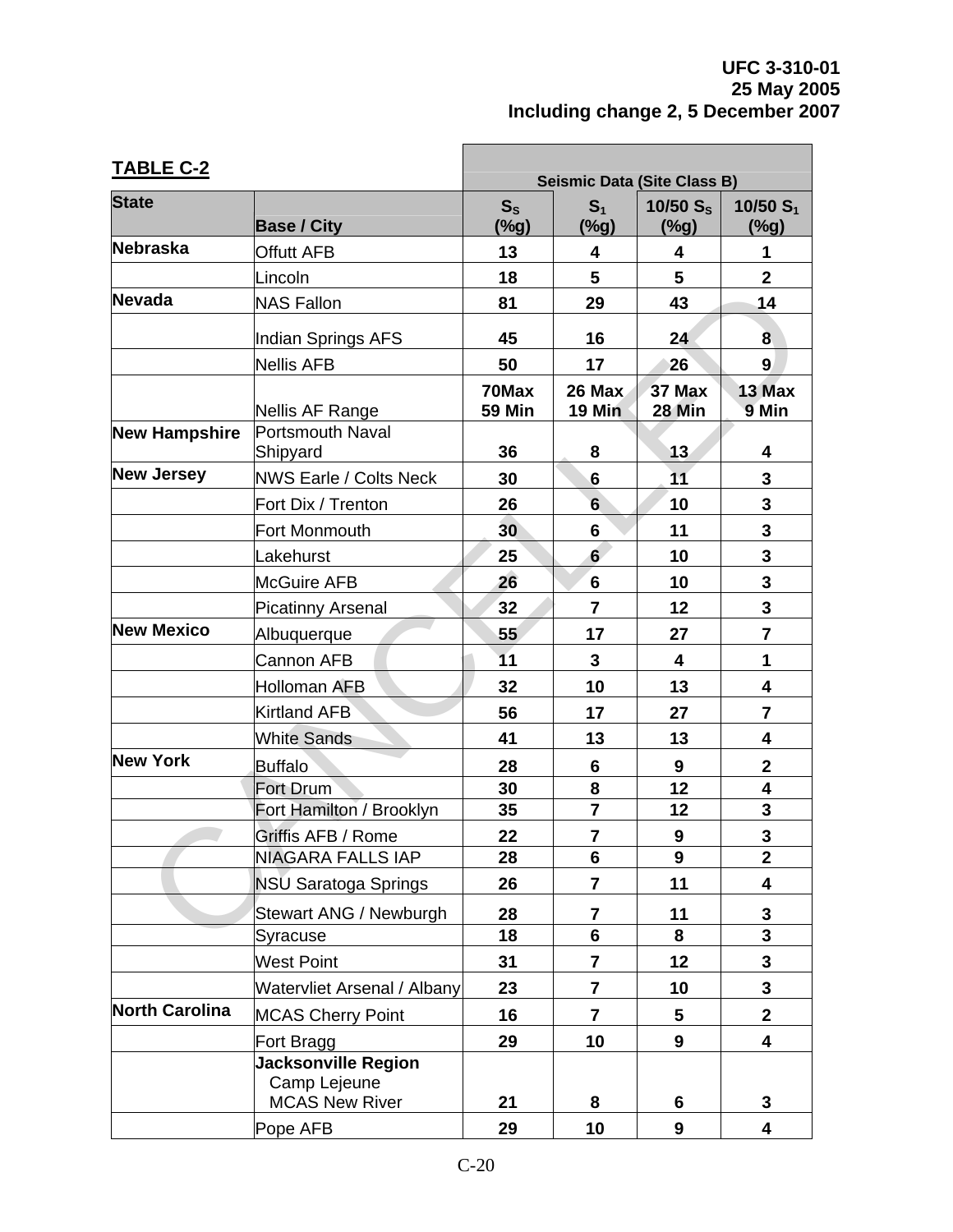| <b>TABLE C-2</b>      | <b>Seismic Data (Site Class B)</b>                                          |                 |                           |                          |                         |  |
|-----------------------|-----------------------------------------------------------------------------|-----------------|---------------------------|--------------------------|-------------------------|--|
| <b>State</b>          | <b>Base / City</b>                                                          | $S_{S}$<br>(%g) | S <sub>1</sub><br>$(\%g)$ | 10/50 $S_s$<br>$(\%g)$   | 10/50 $S_1$<br>(%g)     |  |
| <b>North Carolina</b> | Raleigh                                                                     | 20              | 8                         | 8                        | 4                       |  |
|                       | Seymour Johnson AFB                                                         | 20              | 8                         | $\overline{7}$           | 3                       |  |
| North Dakota          | <b>Grand Forks AFB</b>                                                      | 5               | $\overline{2}$            | $\overline{2}$           | $\mathbf{0}$            |  |
|                       | <b>NRTF La Moure</b>                                                        | $6\phantom{1}$  | $\mathbf{2}$              |                          |                         |  |
|                       | <b>Minot AFB</b>                                                            | $\overline{7}$  | $\overline{2}$            | $\overline{2}$           | $\mathbf{1}$            |  |
| <b>Ohio</b>           | Cleveland                                                                   | 19              | 5                         | 6                        | $\overline{2}$          |  |
|                       | <b>DSC Whitehall / Columbus</b>                                             | 15              | 6                         | $\overline{\mathcal{L}}$ | $\overline{\mathbf{3}}$ |  |
|                       | <b>Wright-Patterson AFB</b>                                                 | 19              | $\overline{7}$            | 8                        | 3                       |  |
|                       | Youngstown ARS / Vienna                                                     | 17              | 5                         | $6\phantom{1}6$          | $\overline{\mathbf{2}}$ |  |
| <b>Oklahoma</b>       | <b>Altus AFB</b>                                                            | 20              | 6                         | 6                        | $\overline{\mathbf{2}}$ |  |
|                       | Fort Sill                                                                   | 38              | 9                         | 8                        | $\overline{2}$          |  |
|                       | <b>McAlester Army</b><br><b>Ammunition Plant</b>                            | 21              | $\overline{7}$            | $\overline{7}$           | $\mathbf{2}$            |  |
|                       | Tinker AFB / Oklahoma<br>City                                               | 32              | $\overline{7}$            | 10                       | 3                       |  |
|                       | Tulsa                                                                       | 16              | $\overline{7}$            | 6                        | $\overline{\mathbf{2}}$ |  |
|                       | Vance AFB                                                                   | 23              | 6                         | $\overline{7}$           | $\overline{2}$          |  |
| Oregon                | Portland                                                                    | 93              | 32                        | 43                       | 17                      |  |
| Pennsylvania          | <b>ARS Coraopolis / Pittsburg</b>                                           | 12              | 5                         | 5                        | $\overline{\mathbf{2}}$ |  |
|                       | <b>Carlisle Barracks</b>                                                    | 17              | 5                         | $\overline{7}$           | $\overline{2}$          |  |
|                       | Fort Indiantown Gap /<br>Annville                                           | 21              | 6                         | 8                        | $\overline{2}$          |  |
|                       | Letterkenny /<br>Chambersburg                                               | 16              | 5                         | 6                        | $\mathbf 2$             |  |
|                       | Mechanicsburg                                                               | 18              | 5                         | $\overline{7}$           | $\overline{2}$          |  |
|                       | Philadelphia                                                                | 28              | 6                         | 10                       | 3                       |  |
|                       | New Cumberland /<br>Defense Depot<br>Susquehanna                            | 19              | 5                         | $\overline{\mathbf{7}}$  | $\mathbf{2}$            |  |
|                       | Tobyhanna Army Depot                                                        | 22              | 6                         | 9                        | 3                       |  |
|                       | Willow Grove ARS / NAS                                                      | 28              | $6\phantom{1}$            | 11                       | $\overline{\mathbf{3}}$ |  |
| <b>Rhode Island</b>   | <b>NS Newport</b>                                                           | 21              | 6                         | 8                        | $\mathbf{2}$            |  |
| <b>South Carolina</b> | <b>MCAS Beaufort</b>                                                        | 71              | 19                        | 19                       | 6                       |  |
|                       | <b>Charleston Region:</b><br><b>Charletion AFB</b><br><b>NWS Charleston</b> | 192<br>219      | 49<br>55                  | 34<br>36                 | 8<br>8                  |  |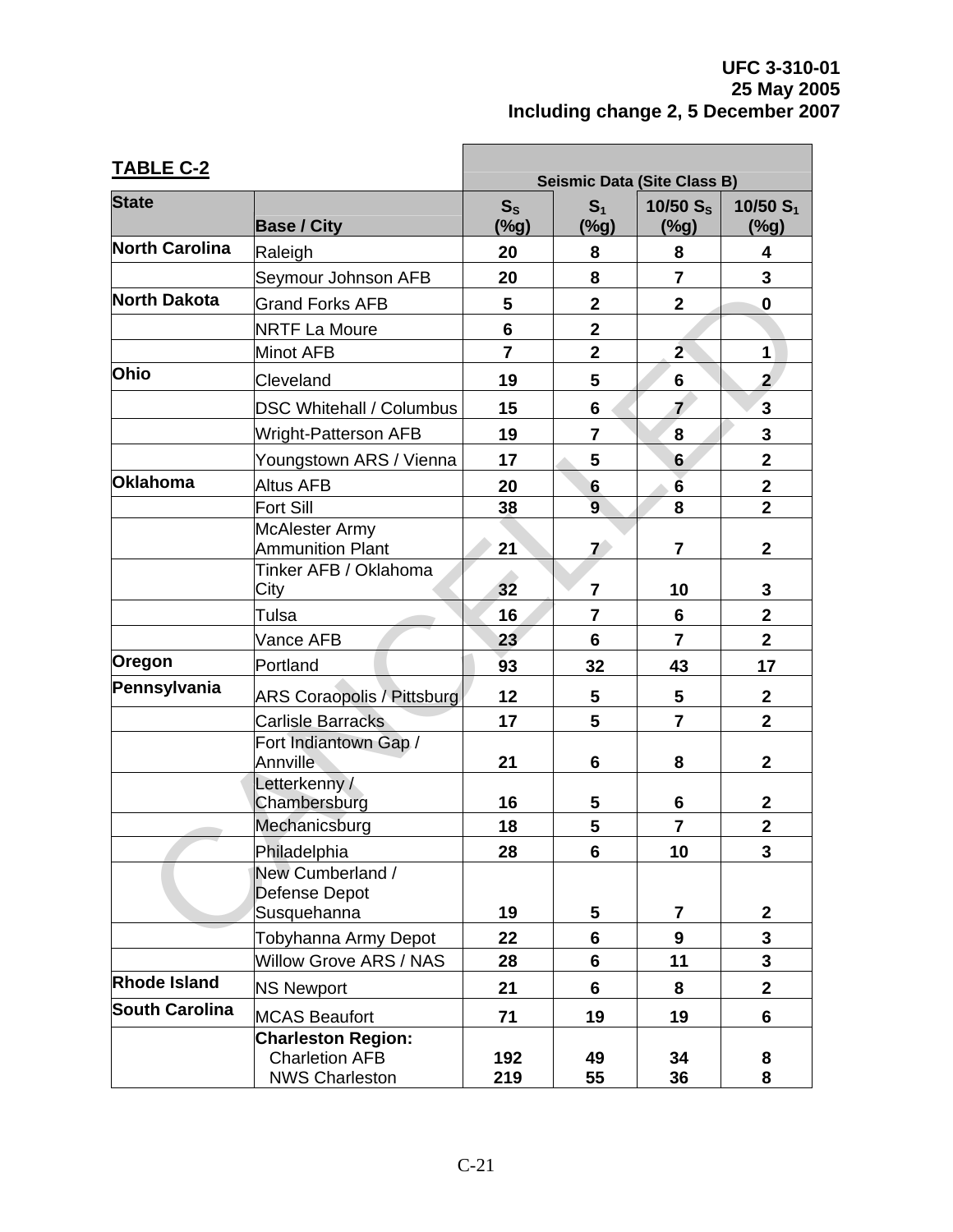| <b>TABLE C-2</b>      | <b>Seismic Data (Site Class B)</b>                                                                                            |                            |                         |                                 |                        |
|-----------------------|-------------------------------------------------------------------------------------------------------------------------------|----------------------------|-------------------------|---------------------------------|------------------------|
| <b>State</b>          | <b>Base / City</b>                                                                                                            | $S_{\rm S}$<br>(%g)        | S <sub>1</sub><br>(%g)  | 10/50 $S_s$<br>$(\%g)$          | 10/50 $S_1$<br>$(\%g)$ |
| <b>South Carolina</b> | Columbia Region:<br><b>McEntire</b><br>Fort Jackson<br>Shaw AFB                                                               | 56<br>56<br>67             | 16<br>15<br>18          | 22<br>20<br>22                  | 6<br>6<br>6            |
|                       | <b>MCRD Parris Island</b>                                                                                                     | 62                         | 17                      | 18                              | 5                      |
| <b>South Dakota</b>   | <b>Ellsworth AFB</b>                                                                                                          | 15                         | 4                       | $5^{\circ}$                     | $\mathbf{2}$           |
| <b>Tennessee</b>      | <b>Arnold AFB</b>                                                                                                             | 30                         | 11                      | 12                              | $\overline{5}$         |
|                       | <b>NSWC LCC / Memphis</b>                                                                                                     | 141                        | 38                      | 28                              | $\overline{7}$         |
|                       | NSA Mid-South / Millington                                                                                                    | 150                        | 43                      | 32                              | 7                      |
|                       | <b>Nashville</b>                                                                                                              | 33                         | 13                      | 12                              | 5                      |
| <b>Texas</b>          | NAS JRB, Carswell / Fort<br>Worth                                                                                             | 11                         | 5 <sub>5</sub>          | 4                               | $\mathbf{2}$           |
|                       | <b>NAS Corpus Christi</b>                                                                                                     | 8                          | $\overline{2}$          | $\overline{2}$                  | $\mathbf{1}$           |
|                       | Dallas / Irving                                                                                                               | 12                         | 5 <sup>5</sup>          | $\overline{\mathbf{4}}$         | $\mathbf 2$            |
|                       | Dyess AFB                                                                                                                     | 9                          | $\overline{\mathbf{4}}$ | 3                               | 1                      |
|                       | Ellington ANG / Houston                                                                                                       | $\overline{9}$             | 4                       | 3                               | 1                      |
|                       | Fort Bliss / El Paso                                                                                                          | 31                         | 10                      | 14                              | 4                      |
|                       | Fort Hood / Killeen                                                                                                           | 8                          | 4                       | 3                               | 1                      |
|                       | <b>Goodfellow AFB</b>                                                                                                         | 8                          | 3                       | 3                               | 1                      |
|                       | <b>NS Ingleside</b>                                                                                                           | 8                          | $\mathbf 2$             | $\mathbf{2}$                    | 1                      |
|                       | <b>NAS Kingsville</b>                                                                                                         | 8                          | $\overline{\mathbf{2}}$ | $\mathbf{2}$                    | 1                      |
|                       | Laughlin AFB                                                                                                                  | 6                          | $\overline{\mathbf{2}}$ | $\overline{2}$                  | 1                      |
|                       | Red River Army Depot /<br>Texarkana                                                                                           | 17                         | 8                       | $6\phantom{1}6$                 | $\mathbf{2}$           |
|                       | <b>San Antonio Region</b><br><b>Brooks AFB</b><br>Fort Sam Houston<br><b>Kelly AFB</b><br><b>Lackland AFB</b><br>Randolph AFB | 12<br>11<br>11<br>11<br>11 | 3<br>3<br>3<br>3<br>3   | $\mathbf 3$<br>3<br>3<br>3<br>3 | 1<br>1<br>1<br>1       |
|                       | Sheppard AFB                                                                                                                  | 17                         | 6                       | 5                               | $\mathbf 2$            |
| <b>Utah</b>           | <b>Dugway Proving Ground</b>                                                                                                  | 35                         | 14                      | 17                              | 6                      |
|                       | <b>Hill AFB</b>                                                                                                               | 114                        | 48                      | 50                              | 17                     |
|                       | Salt Lake City                                                                                                                | 153                        | 60                      | 61                              | 20                     |
|                       | <b>Tooele Army Depot</b>                                                                                                      | 73                         | 27                      | 35                              | 12                     |
| Virginia              | Dahlgren                                                                                                                      | 16                         | 5                       | 6                               | $\mathbf 2$            |
|                       | Dam Neck / Virginia Beach<br>Ocean front                                                                                      | 11                         | 5                       | 4                               | $\mathbf{2}$           |
|                       | Fort A. P. Hill                                                                                                               | 18                         | 5                       | $\overline{7}$                  | $\overline{2}$         |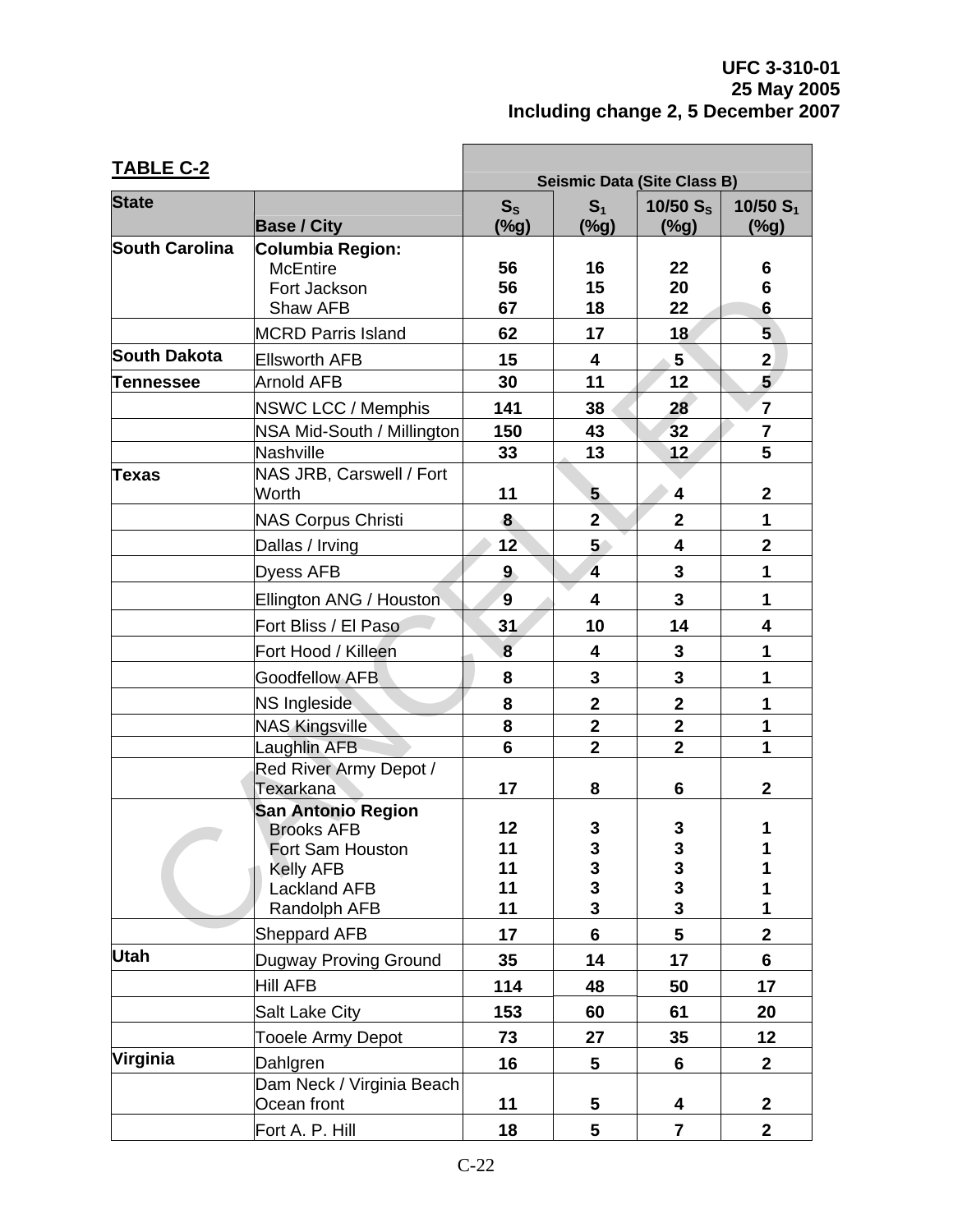| <b>TABLE C-2</b> | <b>Seismic Data (Site Class B)</b>                                                               |                 |                        |                              |                         |
|------------------|--------------------------------------------------------------------------------------------------|-----------------|------------------------|------------------------------|-------------------------|
| <b>State</b>     | <b>Base / City</b>                                                                               | $S_{S}$<br>(%g) | S <sub>1</sub><br>(%g) | 10/50 S <sub>s</sub><br>(%g) | $10/50 S_1$<br>(%g)     |
| Virginia         | Fort Belvoir                                                                                     | 15              | 5                      | 6                            | $\mathbf 2$             |
|                  | <b>Fort Eustis</b>                                                                               | 13              | 5                      | 5                            | $\overline{\mathbf{2}}$ |
|                  | Fort Lee                                                                                         | 19              | $6\phantom{1}$         | $\overline{7}$               | 3                       |
|                  | Fort Monroe                                                                                      | 12              | 5                      | 5                            | $\overline{2}$          |
|                  | Fort Myer                                                                                        | 15              | 5                      | $6 \overline{6}$             | $\mathbf{2}$            |
|                  | Fort Story                                                                                       | 11              | 5                      | 4                            | $\overline{2}$          |
|                  | Henderson Hall / Arlington                                                                       | 15              | 5                      | $6\phantom{1}$               | $\overline{2}$          |
|                  | Langley AFB / Hampton                                                                            | 12              | 5                      | 5                            | $\overline{\mathbf{2}}$ |
|                  | <b>NAB Little Creek</b>                                                                          | 11              | 5                      | 5 <sup>5</sup>               | $\mathbf 2$             |
|                  | <b>Norfolk Region:</b><br>Camp Elmore<br><b>Craney Island Depot</b><br><b>Norfolk Naval Base</b> | 12              | 5 <sup>5</sup>         | 5                            | $\mathbf{2}$            |
|                  | Norfolk Shipyard - Naval<br>Hospital / Portsmouth                                                | 12              | 5                      | 5                            | $\overline{2}$          |
|                  | NSA Northwest /<br>Chesapeake                                                                    | 12 <sup>7</sup> | 5                      | 5                            | $\overline{\mathbf{2}}$ |
|                  | NAS Oceana / Virginia<br>Beach                                                                   | 11              | 5                      | 4                            | $\mathbf 2$             |
|                  | Quantico                                                                                         | 17              | 5                      | $\overline{7}$               | $\overline{2}$          |
|                  | Defense Supply Ctr /<br>Richmond<br><b>Radford AAP</b>                                           | 22<br>32        | 6<br>8                 | 8                            | 3                       |
|                  | <b>Wallops Island</b>                                                                            | 10              | 4                      | 4                            | $\mathbf 2$             |
|                  | <b>Yorktown Region:</b><br><b>Camp Perry</b><br><b>Cheatham Annex</b><br><b>Yorktown NWS</b>     | 13              | 5                      | 5                            | $\overline{\mathbf{2}}$ |
| Washington       | <b>NS Everett</b>                                                                                | 118(a)          | 42(b)                  | 62                           | 20                      |
|                  | Fairchild AFB                                                                                    | 39              | 11                     | 13                           | 4                       |
|                  | Fort Lewis / Tacoma                                                                              | 117             | 41                     | 59                           | 20                      |
|                  | Indian Island SWC                                                                                | 127(a)          | 46(b)                  | 63                           | 21                      |
|                  | NRS Jim Creek                                                                                    | 110(a)          | 38(b)                  | 59                           | 19                      |
|                  | Keyport / Bangor Engin.<br>Sta Annex                                                             | 129(a)          | 45(b)                  | 69                           | 22                      |
|                  | <b>McChord AFB</b>                                                                               | 119             | 41                     | 61                           | 20                      |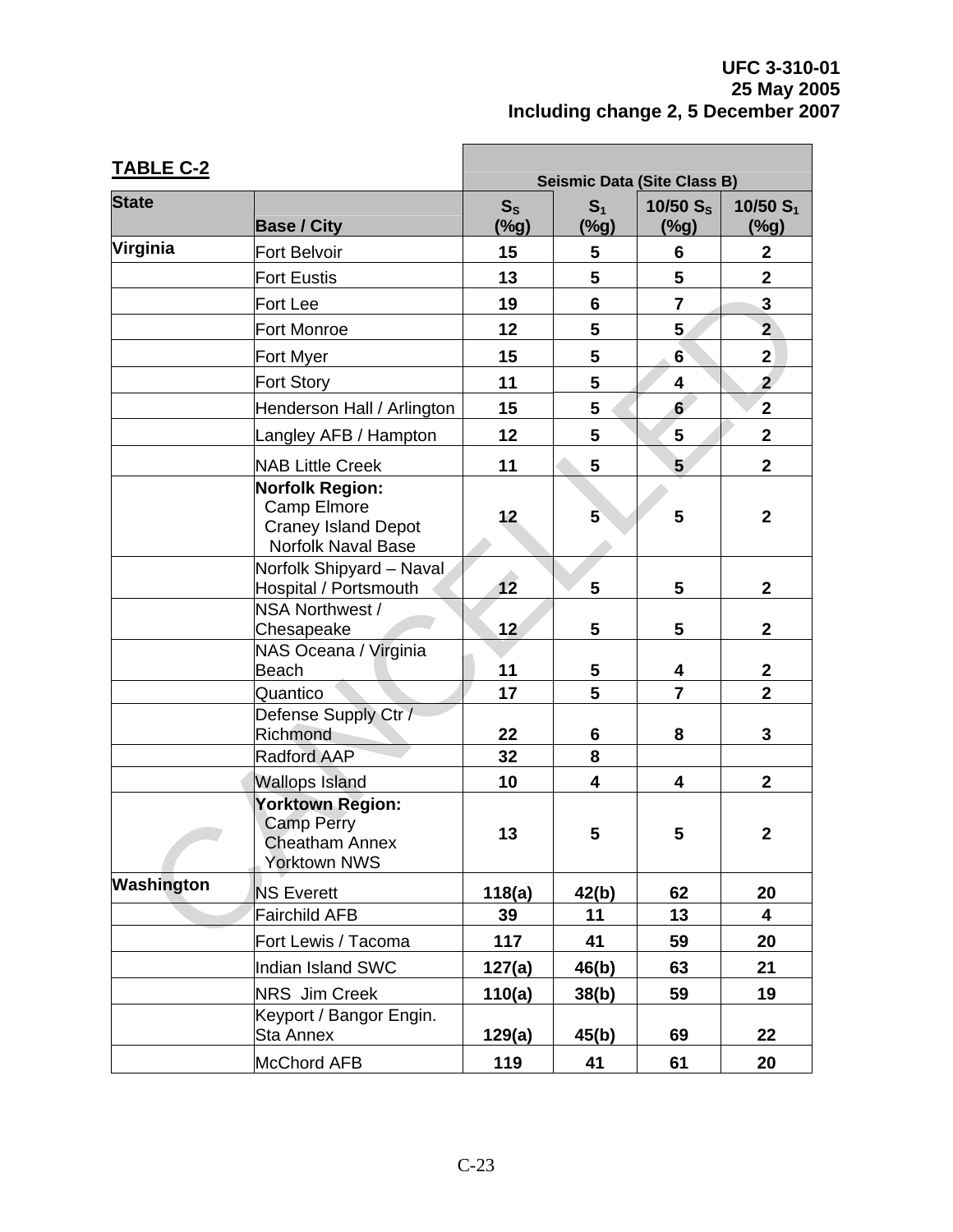| <b>State</b>           |                                                    | $S_{S}$ | S <sub>1</sub>          | 10/50 $S_s$             | 10/50 $S_1$             |
|------------------------|----------------------------------------------------|---------|-------------------------|-------------------------|-------------------------|
|                        | <b>Base / City</b>                                 | $(\%g)$ | $(\%g)$                 | $(\%g)$                 | (%g)                    |
| Washington             | <b>Puget Sound Region:</b>                         |         |                         |                         |                         |
|                        | <b>Bangor NSB</b>                                  | 158(a)  | 56(b)                   | 76                      | 23                      |
|                        | <b>Bremerton NS</b>                                | 150(a)  | 53(b)                   | 72                      | 23                      |
|                        | <b>Puget Sound NSY</b><br>NAS Whidbey Island / Oak | 153(a)  | 54(b)                   | 73                      | 23                      |
|                        | Harbor                                             | 133(a)  | 47(b)                   | 59                      | 20                      |
|                        | <b>Seattle</b>                                     | 151     | 52                      | 75                      | 22                      |
| <b>West Virginia</b>   | Allegheny Ballistics Lab                           | 13      | 6                       |                         |                         |
|                        | <b>Beckley</b>                                     | 26      | 8                       | 10                      | $\overline{\mathbf{4}}$ |
|                        | Huntington                                         | 19      | $\overline{7}$          | 8                       | 3                       |
|                        | <b>Sugar Grove NRS</b>                             | 18      | 6                       | $\overline{7}$          | 3                       |
| Wisconsin              | Fort McCoy                                         | 6       | $\overline{\mathbf{3}}$ | $\overline{2}$          | $\mathbf{1}$            |
|                        | General Mitchell AFRC /<br>Milwaukee               | 11      | 5 <sub>5</sub>          | 4                       | 1                       |
|                        | Madison                                            | 11      | $\overline{4}$          | $\overline{\mathbf{4}}$ | 1                       |
| Wyoming                | F. E. Warren AFB                                   | 20      | 5                       | 8                       | $\overline{2}$          |
|                        |                                                    | 100     | 40                      | 50                      | 20                      |
| <b>Mariana Islands</b> | Guam                                               | 150     | 60                      | 75                      | 30                      |
|                        | Saipan / Tinian                                    | 150     | 60                      | 75                      | 30                      |
| <b>Puerto Rico</b>     | <b>NRTF Aguada</b>                                 | 119     | 38                      |                         |                         |
|                        | Fort Buchanan                                      | 89      | 31                      | 50                      | 20                      |
|                        | <b>Ramey AFB</b>                                   | 120     | 38                      |                         |                         |
|                        | <b>NS Roosevelt Roads</b>                          | 87      | 28                      |                         |                         |
|                        | <b>Sebana Seca NRS</b>                             | 90      | 31                      |                         |                         |
|                        |                                                    |         |                         |                         |                         |
|                        |                                                    |         |                         |                         |                         |

(b) – For Navy facilities at identified locations in Washington State use minimum  $S_1$  of 50 %g.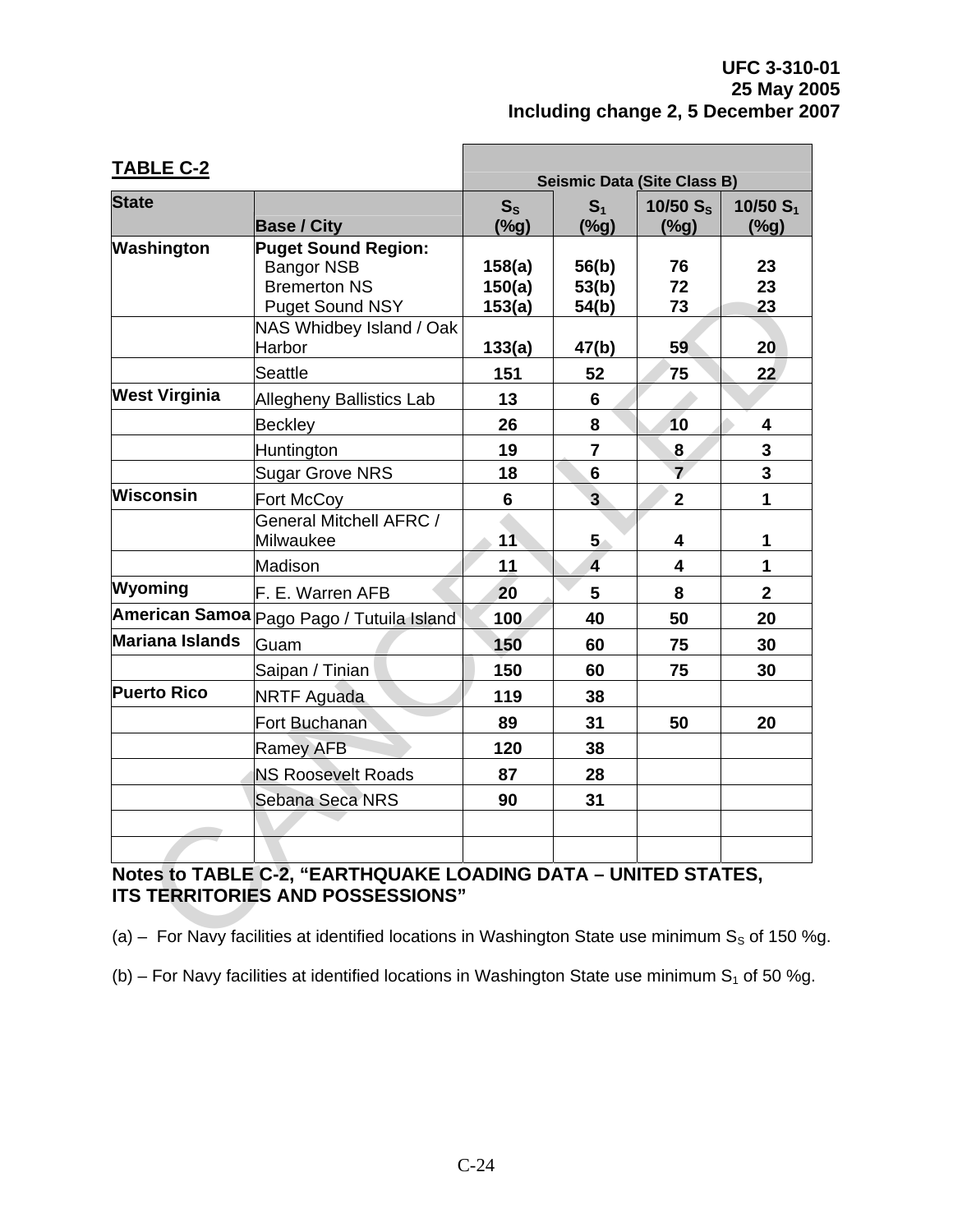## **APPENDIX D**

#### **SITE SPECIFIC STRUCTURAL LOADING DATA – OUTSIDE OF THE UNITED STATES, ITS TERRITORIES AND POSSESSIONS**

**D-1 Climatic Loading Data Table.** Site-specific structural climatic loading data for potential DoD locations outside of the United States, its territories and possessions is provided in Table D-1.

|                  |                           | data for potential DoD locations outside of the United States, its territories and<br>possessions is provided in Table D-1.                                                                                                                                                                      |                              |                      |                                    |                              |                     |                                          |
|------------------|---------------------------|--------------------------------------------------------------------------------------------------------------------------------------------------------------------------------------------------------------------------------------------------------------------------------------------------|------------------------------|----------------------|------------------------------------|------------------------------|---------------------|------------------------------------------|
| $D-2$            | is provided in Table D-2. | <b>Earthquake Loading Data Table.</b> Site-specific earthquake loading data<br>for potential DoD locations outside of the United States, its territories and possessions<br><b>TABLE D-1 STRUCTURAL CLIMATIC LOADING DATA - OUTSIDE OF THE</b><br>UNITED STATES, ITS TERRITORIES AND POSSESSIONS |                              |                      |                                    |                              |                     |                                          |
| <b>TABLE D-1</b> |                           |                                                                                                                                                                                                                                                                                                  | <b>Ground</b><br><b>Snow</b> | Wind<br><b>Speed</b> | <b>Frost</b><br><b>Penetration</b> | <b>Ground</b><br><b>Snow</b> | <b>Wind</b>         | <b>Frost</b><br><b>Speed Penetration</b> |
| <b>Continent</b> |                           |                                                                                                                                                                                                                                                                                                  |                              | (mph)<br><b>Note</b> |                                    |                              | km/h<br><b>Note</b> |                                          |
| / Region         | <b>Country</b>            | <b>Base / City</b>                                                                                                                                                                                                                                                                               | (psf)                        | (a)                  | (inches)                           | kPa                          | (a)                 | mm                                       |
| <b>Africa</b>    | <b>Egypt</b>              | Alexandria                                                                                                                                                                                                                                                                                       | $\mathbf 0$                  | 85                   | 0                                  | 0.00                         | 137                 | $\mathbf 0$                              |
|                  | <b>Morocco</b>            | Casablanca                                                                                                                                                                                                                                                                                       | $\mathbf 0$                  | 90                   | $\mathbf 0$                        | 0.00                         | 145                 | $\mathbf 0$                              |
| Asia             | Afghanistan               | Kabul                                                                                                                                                                                                                                                                                            |                              | 78                   |                                    |                              | 125                 |                                          |
|                  | <b>Bahrain</b>            | <b>NSA Bahrain</b>                                                                                                                                                                                                                                                                               | $\mathbf 0$                  | 85                   | $\mathbf 0$                        | 0.00                         | 137                 | $\bf{0}$                                 |
|                  | India                     | Bombay                                                                                                                                                                                                                                                                                           | $\mathbf 0$                  | 91                   | $\mathbf 0$                        | 0.00                         | 146                 | $\bf{0}$                                 |
|                  |                           | Calcutta                                                                                                                                                                                                                                                                                         | $\bf{0}$                     | 114                  | 0                                  | 0.00                         | 183                 | $\bf{0}$                                 |
|                  |                           | <b>Madras</b>                                                                                                                                                                                                                                                                                    | $\mathbf 0$                  | 92                   | $\mathbf 0$                        | 0.00                         | 148                 | $\bf{0}$                                 |
|                  |                           | <b>New Delhi</b>                                                                                                                                                                                                                                                                                 | $\bf{0}$                     | 91                   | 0                                  | 0.00                         | 146                 | 0                                        |
|                  | Iraq                      | Baghdad                                                                                                                                                                                                                                                                                          |                              |                      |                                    |                              |                     |                                          |
|                  |                           | Basra                                                                                                                                                                                                                                                                                            |                              |                      |                                    |                              |                     |                                          |
|                  | Japan                     | <b>NAF Atsugi</b>                                                                                                                                                                                                                                                                                | 21                           | 100                  | 6                                  | 1.00                         | 161                 | 152                                      |
|                  |                           | <b>MCAS Iwakuni</b>                                                                                                                                                                                                                                                                              | 12                           | 120                  | 10                                 | 0.57                         | 193                 | 254                                      |
|                  |                           | Iwo Jima                                                                                                                                                                                                                                                                                         | $\mathbf 0$                  | 210                  | 0                                  | 0.00                         | 338                 | 0                                        |
|                  |                           | Misawa AFB                                                                                                                                                                                                                                                                                       | 58                           | 101                  | 30                                 | 2.78                         | 163                 | 762                                      |
|                  |                           | Okinawa<br>(All<br>installations)                                                                                                                                                                                                                                                                | $\mathbf 0$                  | 180                  | 0                                  | 0.00                         | 290                 | 0                                        |
|                  |                           | Sagamihara                                                                                                                                                                                                                                                                                       | 21                           | 100                  | 6                                  | 1.00                         | 161                 | 152                                      |
|                  |                           | Sasebo                                                                                                                                                                                                                                                                                           | 12                           | 100                  | 6                                  | 0.57                         | 161                 | 152                                      |
|                  |                           | Tokyo                                                                                                                                                                                                                                                                                            | 15                           | 100                  | 6                                  | 0.71                         | 161                 | 152                                      |

### **TABLE D-1 STRUCTURAL CLIMATIC LOADING DATA – OUTSIDE OF THE UNITED STATES, ITS TERRITORIES AND POSSESSIONS**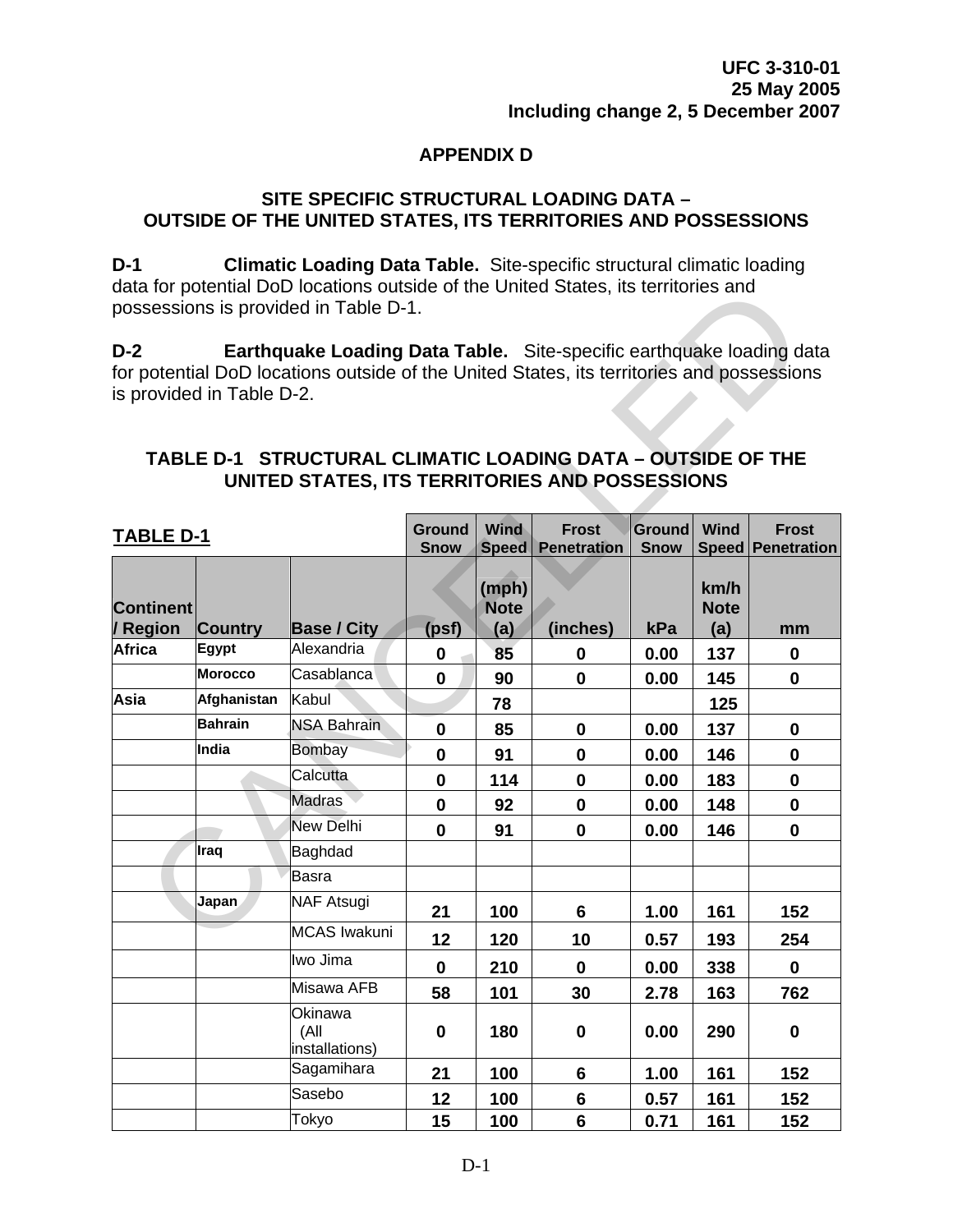| <b>TABLE D-1</b>             |                |                                                                     | <b>Ground</b><br><b>Snow</b> | <b>Wind</b><br><b>Speed</b> | <b>Frost</b><br><b>Penetration</b> | <b>Ground</b><br><b>Snow</b> | <b>Wind</b>                | <b>Frost</b><br><b>Speed Penetration</b> |
|------------------------------|----------------|---------------------------------------------------------------------|------------------------------|-----------------------------|------------------------------------|------------------------------|----------------------------|------------------------------------------|
| <b>Continent</b><br>/ Region | <b>Country</b> | <b>Base / City</b>                                                  | (psf)                        | (mph)<br><b>Note</b><br>(a) | (inches)                           | kPa                          | km/h<br><b>Note</b><br>(a) | mm                                       |
| Asia                         | Japan          | <b>COMFLTACT</b><br>Yokosuka                                        | 12                           | 100                         | 6                                  | 0.57                         | 161                        | 152                                      |
|                              |                | Yokota AFB,<br>Honshu                                               | 21                           | 100                         | 6                                  | 1.00                         | 161                        | 161                                      |
|                              |                | Camp Zama                                                           | 21                           | 100                         | 6                                  | 1.00                         | 161                        | 152                                      |
|                              | Kuwait         | <b>Kuwait City</b>                                                  | $\mathbf 0$                  |                             | $\mathbf 0$                        | 0.00                         |                            | $\mathbf 0$                              |
|                              | Oman           | Areas south and<br>west of Jabal<br>Akehadar                        |                              |                             |                                    |                              |                            |                                          |
|                              |                | - Ibri                                                              | $\mathbf 0$                  | 105                         | 0                                  | 0.00                         | 169                        | $\mathbf 0$                              |
|                              |                | - Nazwa                                                             | $\mathbf 0$                  | 105                         | $\overline{\mathbf{0}}$            | 0.00                         | 169                        | $\mathbf 0$                              |
|                              |                | <b>Batinah Coast</b>                                                |                              |                             |                                    |                              |                            |                                          |
|                              |                | - Ash Shinash                                                       | $\mathbf 0$                  | 105                         | $\bf{0}$                           | 0.00                         | 169                        | $\bf{0}$                                 |
|                              |                | - Sib                                                               | 0                            | 105                         | $\overline{\mathbf{0}}$            | 0.00                         | 169                        | $\mathbf 0$                              |
|                              |                | - Suhar                                                             | $\overline{\mathbf{0}}$      | 105                         | $\mathbf 0$                        | 0.00                         | 169                        | $\mathbf 0$                              |
|                              |                | Central,<br>Southern, and<br><b>Coastal Areas</b><br>Sur to Sarfait |                              |                             |                                    |                              |                            |                                          |
|                              |                | - Barik                                                             | $\mathbf{0}$                 | 115                         | $\mathbf 0$                        | 0.00                         | 185                        | $\mathbf 0$                              |
|                              |                | - Dawqa                                                             | $\bf{0}$                     | 115                         | $\mathbf 0$                        | 0.00                         | 185                        | $\mathbf 0$                              |
|                              |                | - Hayma                                                             | $\mathbf 0$                  | 115                         | $\mathbf 0$                        | 0.00                         | 185                        | $\mathbf 0$                              |
|                              |                | - Salalah                                                           | $\bf{0}$                     | 115                         | $\mathbf 0$                        | 0.00                         | 185                        | $\pmb{0}$                                |
|                              |                | - Shalim                                                            | $\mathbf 0$                  | 115                         | $\mathbf 0$                        | 0.00                         | 185                        | $\pmb{0}$                                |
|                              |                | <b>High Jabal</b><br>Locations                                      |                              |                             |                                    |                              |                            |                                          |
|                              |                | - Miskin                                                            | 0                            | 115                         | $\mathbf 0$                        | 0.00                         | 185                        | $\mathbf 0$                              |
|                              |                | - Sumail                                                            | $\mathbf 0$                  | 115                         | $\pmb{0}$                          | 0.00                         | 185                        | 0                                        |
|                              |                | - Rikshah                                                           | 0                            | 115                         | $\mathbf 0$                        | 0.00                         | 185                        | 0                                        |
|                              |                | - Shaww                                                             | 0                            | 115                         | $\pmb{0}$                          | 0.00                         | 185                        | 0                                        |
|                              |                | Kuria Muria<br>Island                                               | 0                            | 120                         | 0                                  | 0.00                         | 193                        | 0                                        |
|                              |                | Masirah Island                                                      | $\mathbf 0$                  | 120                         | $\mathbf 0$                        | 0.00                         | 193                        | $\mathbf 0$                              |
|                              |                | Mussandam<br>Island                                                 | 0                            | 120                         | 0                                  | 0.00                         | 193                        | $\mathbf 0$                              |
|                              | Pakistan       | Peshawar                                                            | 10                           | 88                          | 6                                  | 0.48                         | 142                        | 152                                      |
|                              | Quatar         | Doha                                                                | 0                            |                             | $\pmb{0}$                          | 0.00                         |                            | $\mathbf 0$                              |
|                              | Saudi Arabia   | Dhahran                                                             | $\mathbf 0$                  | 87                          | $\pmb{0}$                          | 0.00                         | 140                        | $\mathbf 0$                              |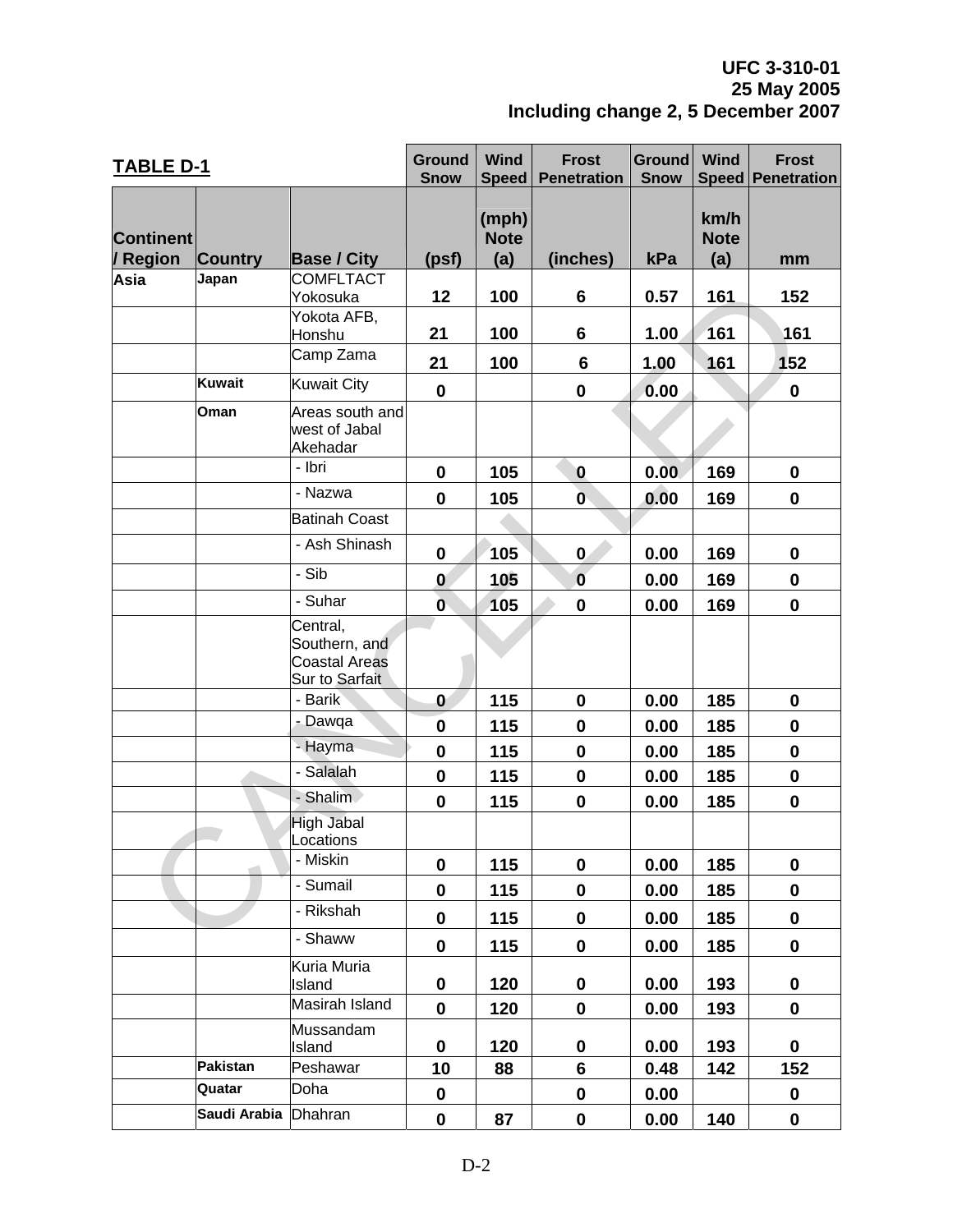| <b>TABLE D-1</b>             |                    |                                       | <b>Ground</b><br><b>Snow</b> | <b>Wind</b><br><b>Speed</b> | <b>Frost</b><br><b>Penetration</b> | <b>Ground</b><br><b>Snow</b> | <b>Wind</b>                | <b>Frost</b><br><b>Speed Penetration</b> |
|------------------------------|--------------------|---------------------------------------|------------------------------|-----------------------------|------------------------------------|------------------------------|----------------------------|------------------------------------------|
| <b>Continent</b><br>/ Region | <b>Country</b>     | <b>Base / City</b>                    | (psf)                        | (mph)<br><b>Note</b><br>(a) | (inches)                           | kPa                          | km/h<br><b>Note</b><br>(a) | mm                                       |
| Asia                         | Saudi Arabia       | Hafr al Batin                         | $\bf{0}$                     | 80                          | $\bf{0}$                           | 0.00                         | 129                        | $\mathbf 0$                              |
|                              |                    | <b>Khamis</b><br>Mushayt              | $\bf{0}$                     | 80                          | $\bf{0}$                           | 0.00                         | 129                        | $\bf{0}$                                 |
|                              |                    | Jeddah                                | $\mathbf 0$                  | 80                          | $\mathbf 0$                        | 0.00                         | 129                        | $\mathbf 0$                              |
|                              |                    | Jubail                                | $\mathbf 0$                  | 80                          | $\mathbf 0$                        | 0.00                         | 129                        | $\mathbf 0$                              |
|                              |                    | Qadimah                               | $\mathbf 0$                  | 80                          | $\bf{0}$                           | 0.00                         | 129                        | $\pmb{0}$                                |
|                              |                    | Riyadh                                | $\bf{0}$                     | 80                          | $\mathbf 0$                        | 0.00                         | 129                        | $\mathbf 0$                              |
|                              |                    | <b>Tabuk</b>                          | $\mathbf 0$                  | 80                          | $\mathbf 0$                        | 0.00                         | 129                        | $\mathbf 0$                              |
|                              | <b>South Korea</b> | Camp Casey                            | 20                           | 105                         | 48                                 | 0.96                         | 169                        | 1219                                     |
|                              |                    | Camp Hialeah,<br>Pusan                | 20                           | 110                         | 24                                 | 0.96                         | 177                        | 610                                      |
|                              |                    | Camp<br>Humphreys /                   |                              |                             |                                    |                              |                            |                                          |
|                              |                    | Pyongtaek<br>Chinhae                  | 20                           | 95                          | 45                                 | 0.96                         | 153                        | 1143                                     |
|                              |                    |                                       | 20                           | 105                         | 24                                 | 0.96                         | 169                        | 610                                      |
|                              |                    | Kimpo AFB                             | 20                           | 105                         | 48                                 | 0.96                         | 169                        | 1219                                     |
|                              |                    | Kunsan /<br>Kunsan City<br>Osan AFB / | 20                           | 100                         | 30                                 | 0.96                         | 161                        | 762                                      |
|                              |                    | Songtan                               | 20                           | 95                          | 45                                 | 0.96                         | 153                        | 1143                                     |
|                              |                    | Pohang                                | 20                           | 110                         | 24                                 | 0.96                         | 177                        | 610                                      |
|                              |                    | Seoul                                 | 20                           | 105                         | 48                                 | 0.96                         | 169                        | 1219                                     |
|                              |                    | Taegu                                 | 20                           | 115                         | 40                                 | 0.96                         | 185                        | 1016                                     |
|                              |                    | <b>Uijongbu</b>                       | 20                           | 105                         | 48                                 | 0.96                         | 169                        | 1219                                     |
|                              |                    | Yongsan                               | 20                           | 105                         | 45                                 | 0.96                         | 169                        | 1143                                     |
|                              | <b>Vietnam</b>     | Da Nang                               | $\pmb{0}$                    | 120                         | $\pmb{0}$                          | 0.00                         | 193                        | $\pmb{0}$                                |
|                              |                    | Ho Chi Minh                           |                              |                             |                                    |                              |                            |                                          |
|                              |                    | City                                  | $\mathbf 0$                  | 95                          | 0                                  | 0.00                         | 153                        | 0                                        |
|                              |                    | Nha Trang                             | $\mathbf 0$                  | 95                          | $\mathbf 0$                        | 0.00                         | 153                        | $\mathbf 0$                              |
|                              | <b>Taiwan</b>      | Tainan                                | $\pmb{0}$                    | 120                         | $\pmb{0}$                          | 0.00                         | 193                        | $\boldsymbol{0}$                         |
|                              |                    | Taipei                                | $\pmb{0}$                    | 130                         | $\pmb{0}$                          | 0.00                         | 209                        | $\pmb{0}$                                |
|                              |                    | Tsoying                               | $\mathbf 0$                  | 110                         | $\mathbf 0$                        | 0.00                         | 177                        | 0                                        |
|                              | <b>Thailand</b>    | Bangkok                               | $\pmb{0}$                    | 80                          | $\pmb{0}$                          | 0.00                         | 129                        | $\pmb{0}$                                |
|                              |                    | Chiang Mai                            | $\pmb{0}$                    | 95                          | $\pmb{0}$                          | 0.00                         | 153                        | $\boldsymbol{0}$                         |
|                              |                    | Sattahip                              | $\mathbf 0$                  | 85                          | $\mathbf 0$                        | 0.00                         | 137                        | $\mathbf 0$                              |
|                              | <b>Thailand</b>    | Udonthani                             | $\mathbf 0$                  | 85                          | $\mathbf 0$                        | 0.00                         | 137                        | $\mathbf 0$                              |
|                              | <b>Turkey</b>      | Ankara                                | 20                           | 99                          | 24                                 | 0.96                         | 159                        | 610                                      |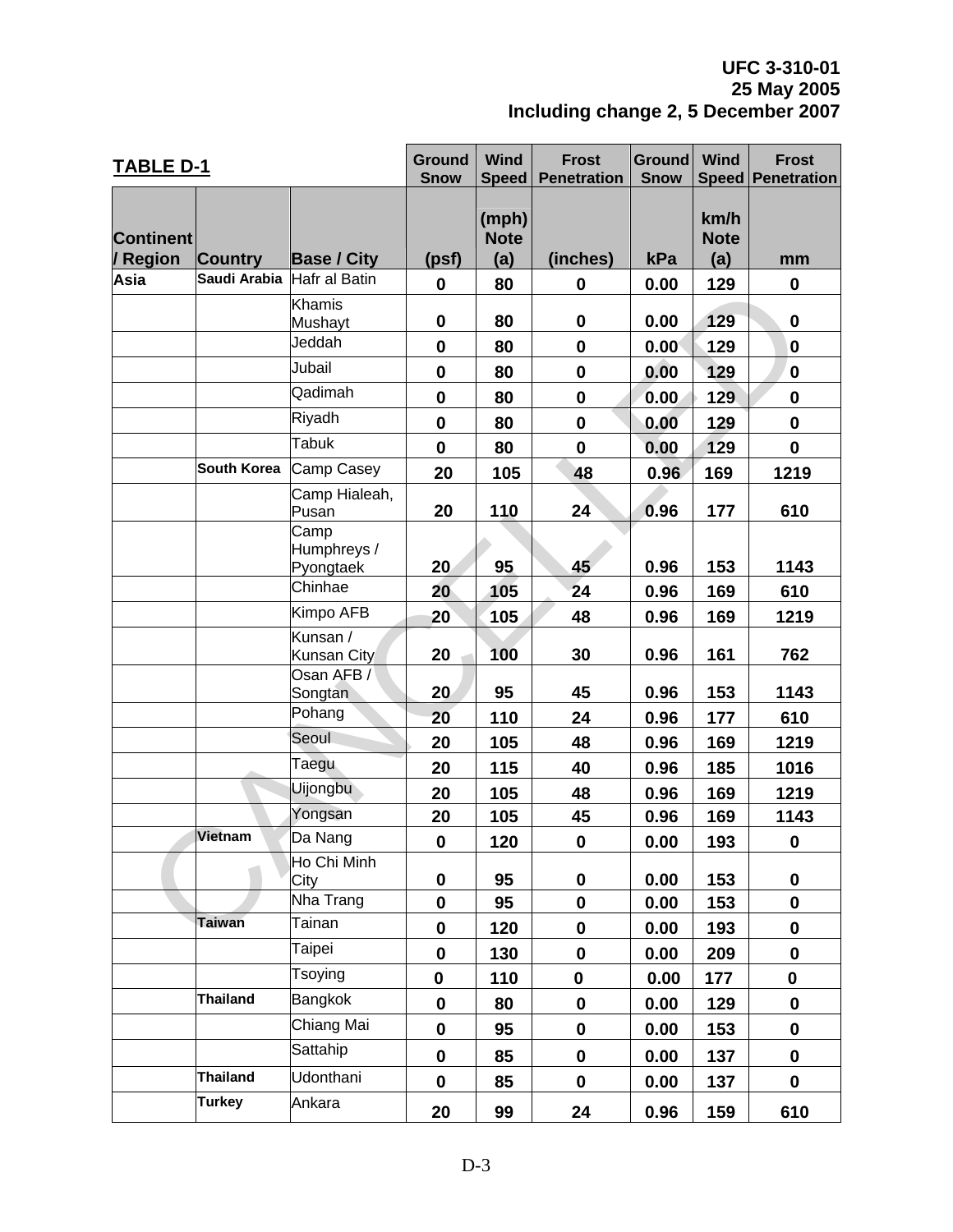| <b>TABLE D-1</b>             |                          |                                                    | <b>Ground</b><br><b>Snow</b> | <b>Wind</b><br><b>Speed</b> | <b>Frost</b><br><b>Penetration</b> | <b>Ground</b><br><b>Snow</b> | <b>Wind</b>                | <b>Frost</b><br><b>Speed Penetration</b> |
|------------------------------|--------------------------|----------------------------------------------------|------------------------------|-----------------------------|------------------------------------|------------------------------|----------------------------|------------------------------------------|
| <b>Continent</b><br>/ Region | <b>Country</b>           | <b>Base / City</b>                                 | (psf)                        | (mph)<br><b>Note</b><br>(a) | (inches)                           | kPa                          | km/h<br><b>Note</b><br>(a) | mm                                       |
| Asia                         | <b>Turkey</b>            | Incirlik AB /                                      |                              |                             |                                    |                              |                            |                                          |
|                              |                          | Adana                                              | $\mathbf 0$                  | 70                          | 5                                  | 0.00                         | 113                        | 127                                      |
|                              |                          | Izmir AS                                           |                              |                             |                                    |                              |                            |                                          |
|                              |                          | Karamursel                                         | 15                           | 95                          | 12                                 | 0.72                         | 153                        | 305                                      |
| Central                      | <b>Canal Zone</b>        |                                                    |                              |                             |                                    |                              |                            |                                          |
| <b>America</b>               |                          |                                                    | $\mathbf 0$                  | 95                          | $\mathbf 0$                        | 0.00                         | 153                        | $\mathbf 0$                              |
| Europe                       | <b>Belgium</b>           | <b>Brussels</b>                                    |                              |                             |                                    |                              |                            |                                          |
|                              |                          | Kester                                             |                              |                             |                                    |                              |                            |                                          |
|                              |                          | Kleine Brogel                                      |                              |                             |                                    |                              |                            |                                          |
|                              |                          | Shape -<br>Chievres                                |                              |                             |                                    |                              |                            |                                          |
|                              | Bosnia -<br>Hertzegovina | Tulza AFB                                          |                              |                             |                                    |                              |                            |                                          |
|                              | <b>England</b>           | RAF Alconbury,<br>Molesworth /<br>Huntingdon       |                              |                             |                                    |                              |                            |                                          |
|                              |                          | Birmingham                                         | 15                           | 89                          | 12                                 | 0.72                         | 143                        | 305                                      |
|                              |                          | <b>RAF Croughton</b><br>/ Brackley                 | 15                           | 100                         | 15                                 | 0.72                         | 161                        | 381                                      |
|                              |                          | <b>RAF Fairford</b>                                |                              |                             |                                    |                              |                            |                                          |
|                              |                          | <b>RAF</b><br>Lakenheath /<br>Lakeheath<br>Village | 15                           | 100                         | 15                                 | 0.72                         | 161                        | 381                                      |
|                              |                          | USNA UK /<br>London                                | 15                           | 95                          | 12                                 | 0.72                         | 153                        | 305                                      |
|                              |                          | <b>RAF Menwith</b><br>Hill / Harrogate             |                              |                             |                                    |                              |                            |                                          |
|                              |                          | RAF Mildenhall                                     | 15                           | 104                         | 12                                 | 0.72                         | 167                        | 305                                      |
|                              |                          | Plymouth                                           | 10                           | 94                          | 12                                 | 0.48                         | 151                        | 305                                      |
|                              |                          | RAF Upwood /<br>Ramsey<br>JMF St.                  |                              |                             |                                    |                              |                            |                                          |
|                              |                          | Mawgan /<br>Cornwall                               |                              |                             |                                    |                              |                            |                                          |
|                              |                          | Sculthorpe AB                                      | 15                           | 99                          | 12                                 | 0.72                         | 159                        | 305                                      |
|                              |                          | Southport                                          | 10                           | 104                         | 12                                 | 0.48                         | 167                        | 305                                      |
|                              |                          | South Shields                                      | 15                           | 99                          | 12                                 | 0.72                         | 159                        | 305                                      |
|                              |                          | Spurn Head                                         | 15                           | 99                          | 12 <sub>2</sub>                    | 0.72                         | 159                        | 305                                      |
|                              | Germany                  | Ansbach                                            |                              |                             |                                    |                              |                            |                                          |
|                              |                          | Bamberg                                            |                              |                             |                                    |                              |                            |                                          |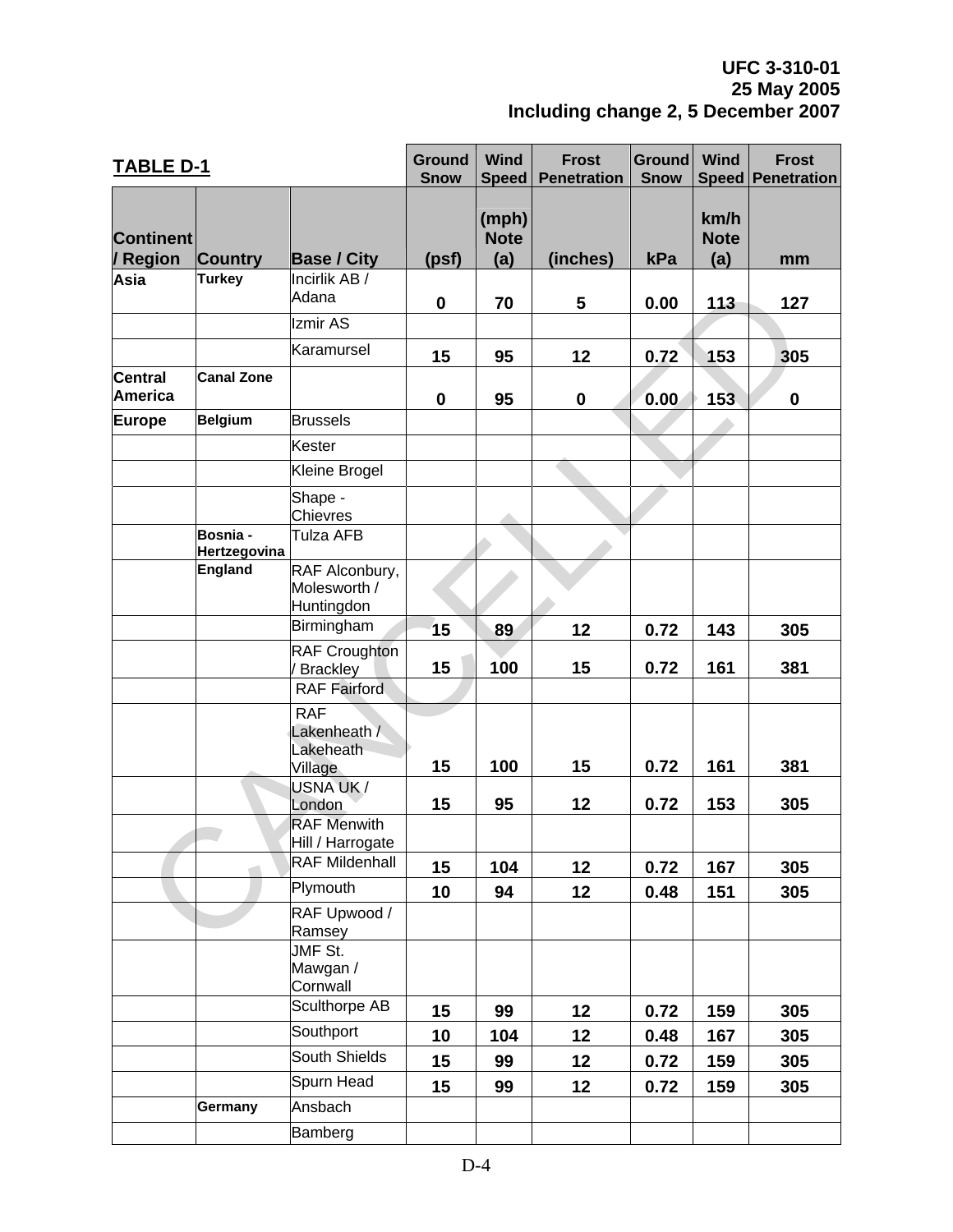| <b>TABLE D-1</b>             |                |                                           | <b>Ground</b><br><b>Snow</b> | <b>Wind</b><br><b>Speed</b> | <b>Frost</b><br><b>Penetration</b> | <b>Ground</b><br><b>Snow</b> | <b>Wind</b>                | <b>Frost</b><br><b>Speed Penetration</b> |
|------------------------------|----------------|-------------------------------------------|------------------------------|-----------------------------|------------------------------------|------------------------------|----------------------------|------------------------------------------|
| <b>Continent</b><br>/ Region | <b>Country</b> | <b>Base / City</b>                        | (psf)                        | (mph)<br><b>Note</b><br>(a) | (inches)                           | kPa                          | km/h<br><b>Note</b><br>(a) | mm                                       |
| <b>Europe</b>                | Germany        | Baumholder                                |                              |                             |                                    |                              |                            |                                          |
|                              |                | <b>Bremen</b>                             | 25                           | 85                          | 30                                 | 1.20                         | 137                        | 762                                      |
|                              |                | <b>Buechel Air</b><br>Base / Cochem       |                              |                             |                                    |                              |                            |                                          |
|                              |                | Darmstadt                                 |                              |                             |                                    |                              |                            |                                          |
|                              |                | Garmisch AST                              |                              |                             |                                    |                              |                            |                                          |
|                              |                | Geilenkirchen                             |                              |                             |                                    |                              |                            |                                          |
|                              |                | Grafenwoehr                               | 25                           | 90                          | $\mathbf 0$                        | 1.20                         | 145                        | $\mathbf 0$                              |
|                              |                | Hanau                                     | 25                           | 55                          | 25                                 | 1.20                         | 89                         | 635                                      |
|                              |                | Heidelberg                                | 25                           | 55                          | 30 <sup>°</sup>                    | 1.20                         | 89                         | 762                                      |
|                              |                | Hohenfels                                 |                              |                             |                                    |                              |                            |                                          |
|                              |                | Illesheim                                 |                              |                             |                                    |                              |                            |                                          |
|                              |                | Kaiserslautern                            |                              |                             |                                    |                              |                            |                                          |
|                              |                | Kalkar                                    |                              |                             |                                    |                              |                            |                                          |
|                              |                | Mannheim                                  |                              |                             |                                    |                              |                            |                                          |
|                              |                | Munich                                    | 40                           | 98                          | 36                                 | 1.92                         | 158                        | 914                                      |
|                              |                | Ramstein AB                               |                              |                             |                                    |                              |                            |                                          |
|                              |                | Rhein-Main Air<br><b>Base</b>             | 25                           | 85                          | 30                                 | 1.20                         | 137                        | 762                                      |
|                              |                | Schweinfurt                               |                              |                             |                                    |                              |                            |                                          |
|                              |                | Spangdahlem<br>Air Base                   | 25                           | 55                          | 30                                 | 1.20                         | 89                         | 762                                      |
|                              |                | <b>Stuttgart</b>                          | 45                           | 90                          | 36                                 | 2.16                         | 145                        | 914                                      |
|                              |                | <b>Vilseck</b>                            |                              |                             |                                    |                              |                            |                                          |
|                              |                | Wiesbaden /<br>Mainz /<br>Dexheim         |                              |                             |                                    |                              |                            |                                          |
|                              |                | Wuerzburg /<br>Kitzingen /<br>Giebelstadt | 25                           | 90                          | 35                                 | 1.20                         | 145                        | 889                                      |
|                              | <b>Greece</b>  | Athens                                    | 5                            | 92                          | $\mathbf 0$                        | 0.24                         | 148                        | $\mathbf 0$                              |
|                              |                | Larissa                                   |                              |                             |                                    |                              |                            |                                          |
|                              |                | NAS Soudi Bay<br>/ Mouzouras              | 5                            | 86                          | $\mathbf 0$                        | 0.24                         | 138                        | $\mathbf 0$                              |
|                              | Iceland        | Keflavik - NSA                            | 30                           | 115                         | 24                                 | 1.44                         | 185                        | 610                                      |
|                              |                | Thorshofn                                 | 30                           | 146                         | 36                                 | 1.44                         | 235                        | 914                                      |
|                              | <b>Italy</b>   | Aviano AB                                 | 35                           | 80                          | 18                                 | 1.68                         | 129                        | 457                                      |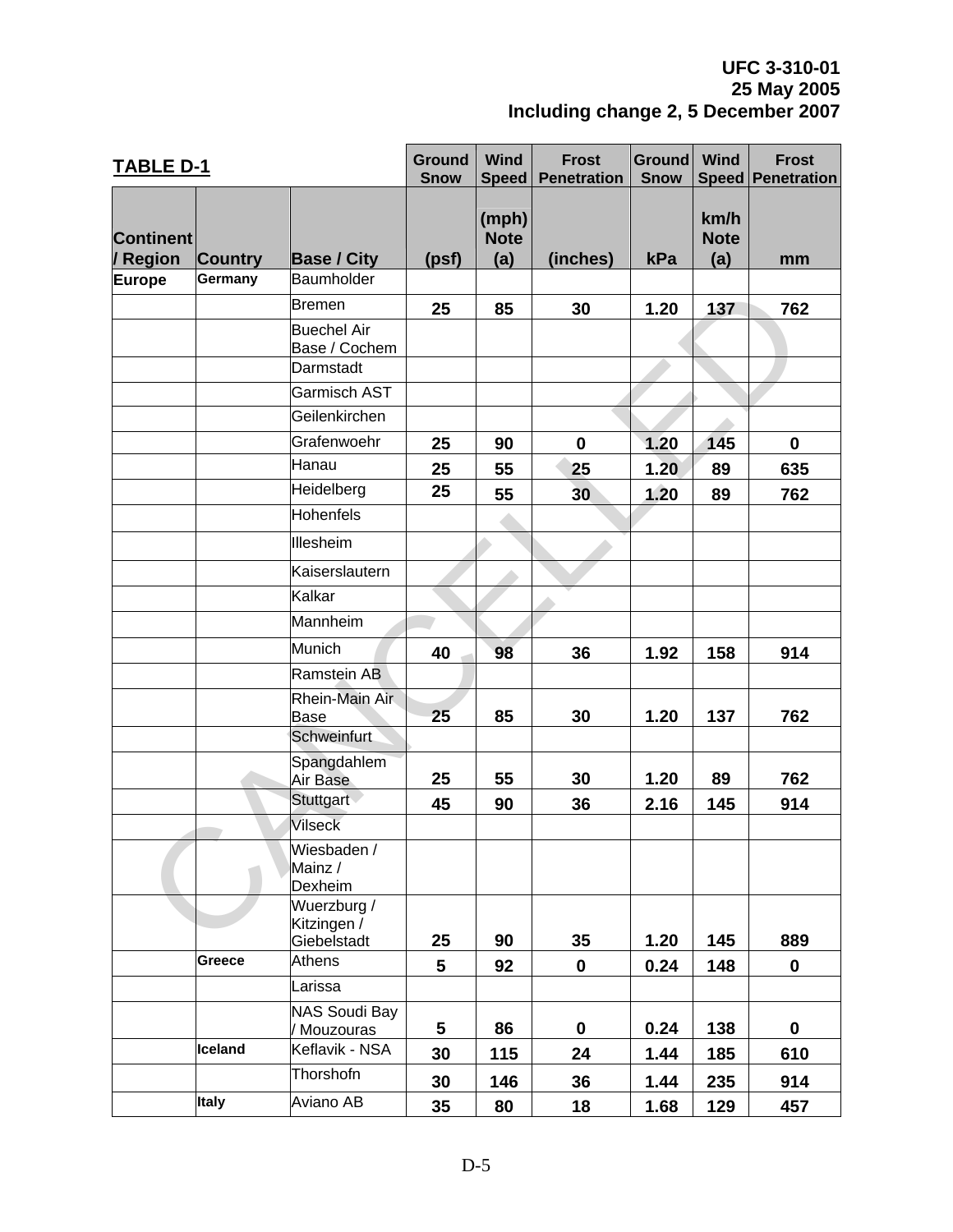| <b>TABLE D-1</b>             |                            |                                    | <b>Ground</b><br><b>Snow</b> | <b>Wind</b><br><b>Speed</b> | <b>Frost</b><br><b>Penetration</b> | <b>Ground</b><br><b>Snow</b> | <b>Wind</b>                | <b>Frost</b><br><b>Speed Penetration</b> |
|------------------------------|----------------------------|------------------------------------|------------------------------|-----------------------------|------------------------------------|------------------------------|----------------------------|------------------------------------------|
| <b>Continent</b><br>/ Region | <b>Country</b>             | <b>Base / City</b>                 | (psf)                        | (mph)<br><b>Note</b><br>(a) | (inches)                           | kPa                          | km/h<br><b>Note</b><br>(a) | mm                                       |
| <b>Europe</b>                | <b>Italy</b>               | Brindisi / San                     | 5                            | 110                         | 6                                  | 0.24                         | 177                        | 152                                      |
|                              |                            | Vito<br>Camp Darby                 |                              |                             |                                    |                              |                            |                                          |
|                              |                            | Livorno                            |                              |                             |                                    |                              |                            |                                          |
|                              |                            | Gaeta - NSA                        | 20                           | 80                          | 0                                  | 0.96                         | 129                        | $\mathbf 0$                              |
|                              |                            | Ghedi                              |                              |                             |                                    |                              |                            |                                          |
|                              |                            | NSA La<br>Maddalena                | 20                           | 80                          | 5                                  | 0.96                         | 129                        | 127                                      |
|                              |                            | <b>NSA Naples</b>                  | 20                           | 80                          | 5                                  | 0.96                         | 129                        | 127                                      |
|                              |                            | Niscemi                            | 20                           | 90                          | 5                                  | 0.96                         | 145                        | 127                                      |
|                              |                            | <b>NAS Sigonella</b>               | 20                           | 90                          | 5                                  | 0.96                         | 145                        | 127                                      |
|                              |                            | Vicenza                            | 35                           | 80                          | 25                                 | 1.68                         | 129                        | 635                                      |
|                              | Netherlands                | <b>Volkel Air Base</b>             |                              |                             |                                    |                              |                            |                                          |
|                              |                            | <b>AF North</b><br><b>Brunssum</b> |                              |                             |                                    |                              |                            |                                          |
|                              |                            | Schinnen                           | 15                           | 70                          | 20                                 | 0.72                         | 113                        | 508                                      |
|                              | <b>Northern</b><br>Ireland | Londonderry                        | 15                           | 133                         | 12                                 | 0.72                         | 214                        | 305                                      |
|                              | <b>Norway</b>              | Stavanger                          |                              |                             |                                    |                              |                            |                                          |
|                              | Portugal                   | Azores / Lajes<br>Field            | $\bf{0}$                     | 120                         | 0                                  | 0.00                         | 193                        | $\mathbf 0$                              |
|                              |                            | Southlant /<br>Oeiras              |                              |                             |                                    |                              |                            |                                          |
|                              | Scotland                   | Aberdeen                           | 15                           | 90                          | 12                                 | 0.72                         | 145                        | 305                                      |
|                              |                            | Edinburgh                          | 15                           | 99                          | 12                                 | 0.72                         | 159                        | 305                                      |
|                              |                            | Edzell                             | 15                           | 85                          | 12                                 | 0.72                         | 137                        | 305                                      |
|                              |                            | Glasgow                            | 15                           | 99                          | 12                                 | 0.72                         | 159                        | 305                                      |
|                              |                            | Prestwick                          | 15                           | 100                         | 12                                 | 0.72                         | 161                        | 305                                      |
|                              |                            | Stornoway                          | 15                           | 120                         | 12                                 | 0.72                         | 193                        | 305                                      |
|                              |                            | Thurso                             | 15                           | 105                         | 12                                 | 0.72                         | 169                        | 305                                      |
|                              | Spain                      | Madrid / JHQ<br>SW                 | 10                           | 83                          | 6                                  | 0.48                         | 134                        | 152                                      |
|                              |                            | Moron AB                           |                              |                             |                                    |                              |                            |                                          |
|                              |                            | <b>NS Rota</b>                     | 5                            | 90                          | 5                                  | 0.24                         | 145                        | 127                                      |
|                              |                            | San Pablo                          | 5                            | 117                         | 6                                  | 0.24                         | 188                        | 152                                      |
|                              |                            | <b>HRF Valencia</b>                |                              |                             |                                    |                              |                            |                                          |
|                              |                            | Zaragoza                           | 10                           | 117                         | 6                                  | 0.48                         | 188                        | 152                                      |
| <b>North</b><br>America      | Canada                     | Argentia NAS,<br>Newfoundland      | 47                           | 115                         | 36                                 | 2.25                         | 185                        | 914                                      |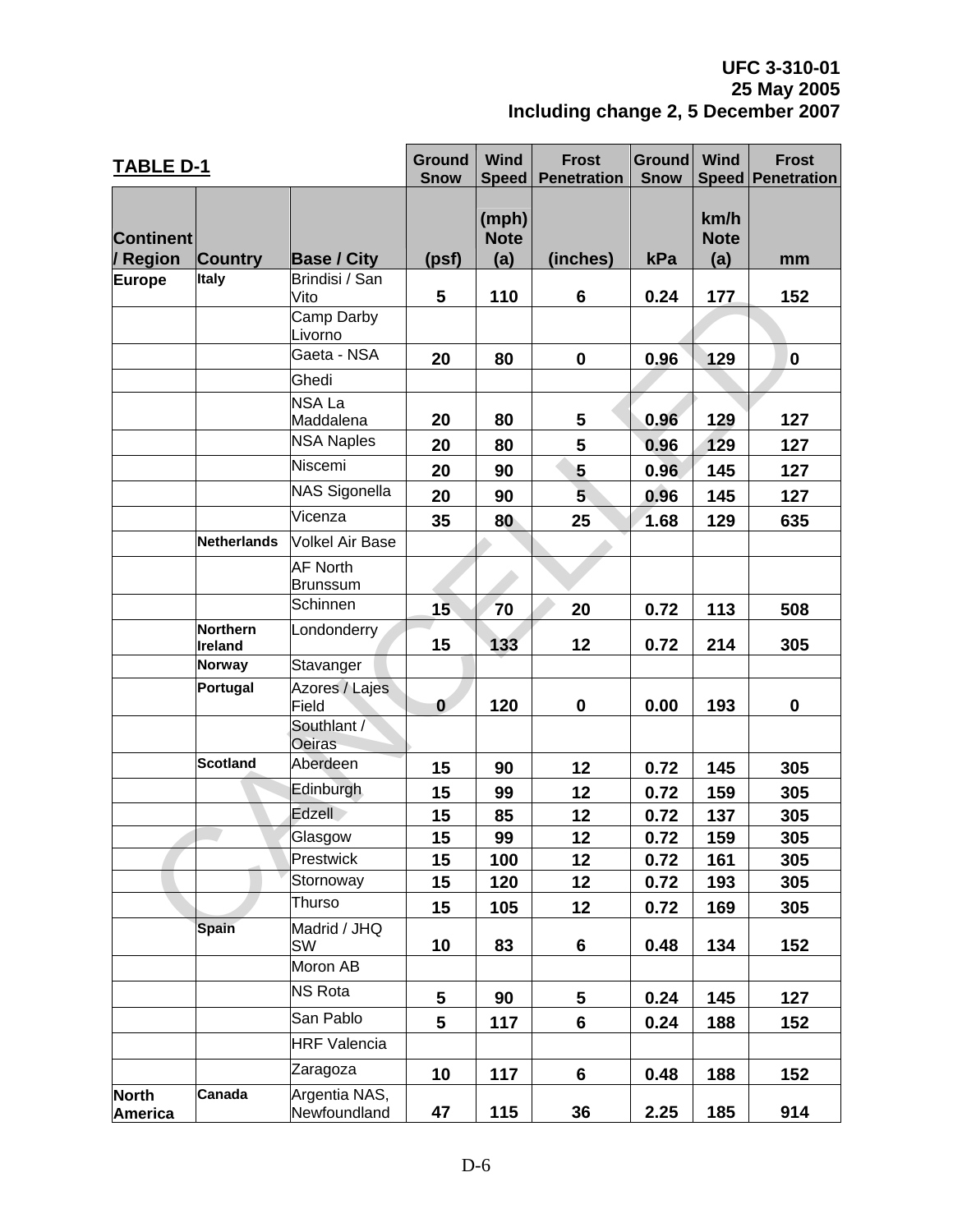| <b>TABLE D-1</b>                |                                  |                                | <b>Ground</b><br><b>Snow</b> | <b>Wind</b><br><b>Speed</b> | <b>Frost</b><br><b>Penetration</b> | <b>Ground</b><br><b>Snow</b> | <b>Wind</b>                | <b>Frost</b><br><b>Speed Penetration</b> |
|---------------------------------|----------------------------------|--------------------------------|------------------------------|-----------------------------|------------------------------------|------------------------------|----------------------------|------------------------------------------|
| <b>Continent</b><br>/ Region    | <b>Country</b>                   | <b>Base / City</b>             | (psf)                        | (mph)<br><b>Note</b><br>(a) | (inches)                           | kPa                          | km/h<br><b>Note</b><br>(a) | mm                                       |
| <b>North</b>                    | Canada                           | Churchill,                     |                              |                             |                                    |                              |                            |                                          |
| America                         |                                  | Manitoba                       | 66                           | 107                         | permafrost                         | 3.16                         | 172                        | permafrost                               |
|                                 |                                  | Cold Lake,<br>Alberta          | 41                           | 81                          | 72                                 | 1.96                         | 130                        | 1829                                     |
|                                 |                                  | Edmonton,<br>Alberta           | 27                           | 84                          | 60                                 | 1.29                         | 135                        | 1524                                     |
|                                 |                                  | E. Harmon AFB,<br>Newfoundland | 86                           | 113                         | 60                                 | 4.12                         | 182                        | 1524                                     |
|                                 |                                  | Fort William,<br>Ontario       | 73                           | 81                          | 60                                 | 3.50                         | 130                        | 1524                                     |
|                                 |                                  | Frobisher, NWT                 | 50                           | 107                         | permafrost                         | 2.40                         | 172                        | permafrost                               |
|                                 |                                  | Goose Airport,<br>Newfoundland | 100                          | 89                          | 60                                 | 4.79                         | 143                        | 1524                                     |
|                                 |                                  | Ottawa, Ontario                |                              |                             |                                    |                              |                            |                                          |
|                                 |                                  |                                | 60                           | 90                          | 48                                 | 2.87                         | 145                        | 1219                                     |
|                                 |                                  | St. John's,<br>Newfoundland    | 72                           | 114                         | 36                                 | 3.45                         | 183                        | 914                                      |
|                                 |                                  | Toronto, Ontario               | 40                           | 90                          | 36                                 | 1.92                         | 145                        | 914                                      |
|                                 |                                  | Winnipeg,<br>Manitoba          | 45                           | 82                          | 60                                 | 2.16                         | 132                        | 1524                                     |
|                                 | Greenland                        | Narsarssuak AB                 | 30                           | 139                         | 60                                 | 1.44                         | 224                        | 1524                                     |
|                                 |                                  | Simiutak AB                    | 25                           | 166                         | 60                                 | 1.20                         | 267                        | 1524                                     |
|                                 |                                  | Sondrestrom AB                 | 20                           | 120                         | permafrost                         | 0.96                         | 193                        | permafrost                               |
|                                 |                                  | Thule AB                       | 25                           | 135                         | permafrost                         | 1.20                         | 217                        | permafrost                               |
| <b>Atlantic</b><br><b>Ocean</b> | <b>Ascension</b><br>Island       |                                | $\bf{0}$                     | 67                          | $\bf{0}$                           | 0.00                         | 108                        | $\mathbf 0$                              |
| Caribbean<br>Sea                |                                  | The Bahamas Eleuthera Island   | 0                            | 148                         | $\mathbf 0$                        | 0.00                         | 238                        | $\mathbf 0$                              |
|                                 |                                  | Grand Bahama<br>Island         | $\mathbf 0$                  | 148                         | $\mathbf 0$                        | 0.00                         | 238                        | $\pmb{0}$                                |
|                                 |                                  | <b>Grand Turk</b><br>Island    | 0                            | 161                         | $\pmb{0}$                          | 0.00                         | 259                        | $\pmb{0}$                                |
|                                 |                                  | Great Exuma<br>Island          | 0                            | 148                         | 0                                  | 0.00                         | 238                        | 0                                        |
|                                 | Cuba                             | <b>NS</b><br>Guantanamo<br>Bay | 0                            | 105                         | 0                                  | 0.00                         | 169                        | 0                                        |
| <b>Caribbean</b><br>Sea         | Trinidad<br><b>Island</b>        | Port of Spain                  | 0                            | 59                          | 0                                  | 0.00                         | 95                         | 0                                        |
| Indian                          | <b>British Indian NSF Diego</b>  |                                |                              |                             |                                    |                              |                            |                                          |
| Ocean                           | <b>Ocean</b><br><b>Territory</b> | Garcia                         |                              | 105                         | 0                                  | 0.00                         | 169                        | 0                                        |
| <b>Pacific</b><br>Ocean         | <b>Australia</b>                 | H.E. Holt / N.W.<br>Cape       | 0                            | 130                         | 0                                  | $\mathbf 0$                  | 209                        | 0                                        |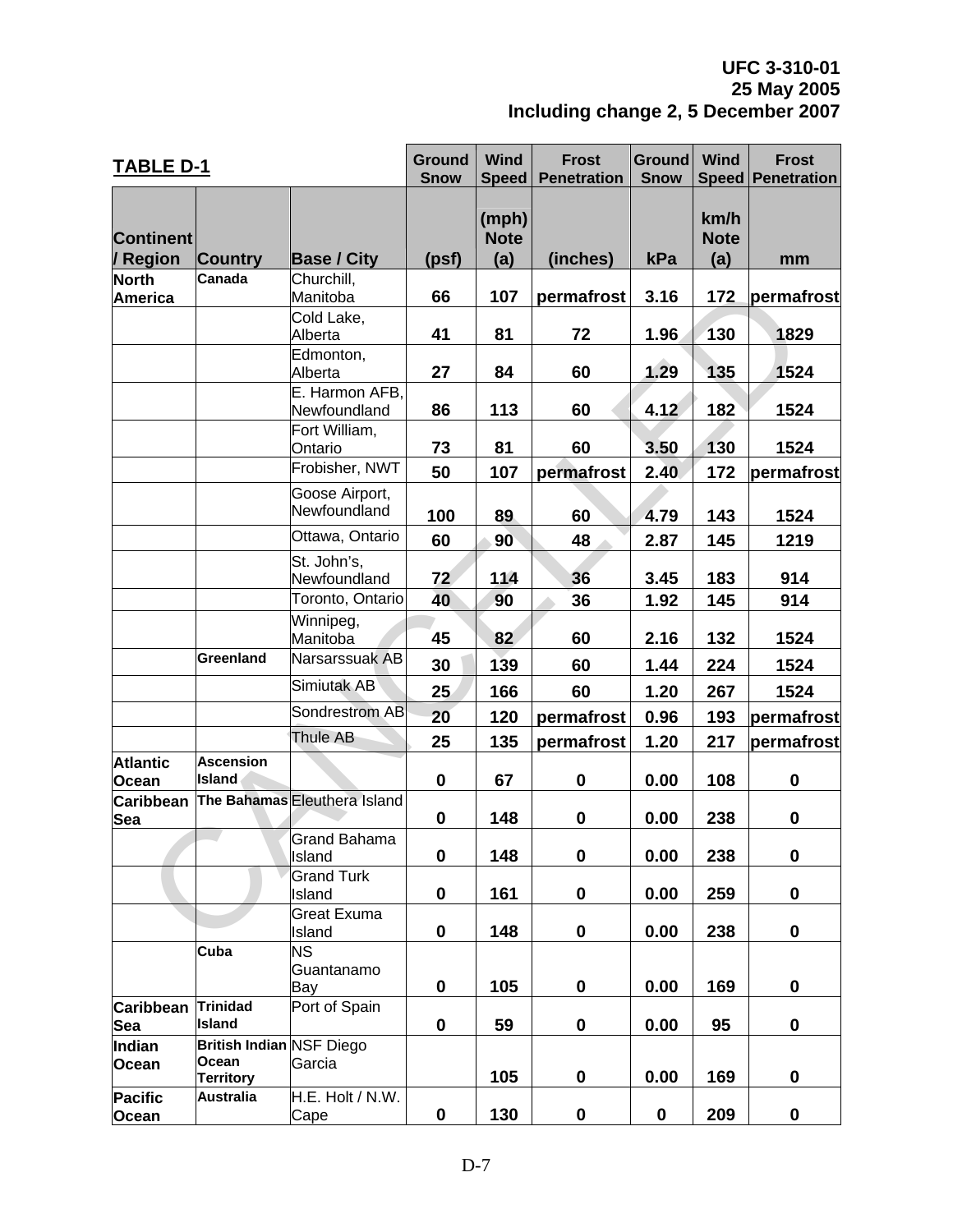| <b>TABLE D-1</b>                                                                                                                                                                                        |                                   |                          | <b>Ground</b><br><b>Snow</b> | <b>Wind</b><br><b>Speed</b> | <b>Frost</b><br><b>Penetration</b> | <b>Ground</b><br><b>Snow</b> | <b>Wind</b>                | <b>Frost</b><br><b>Speed Penetration</b> |
|---------------------------------------------------------------------------------------------------------------------------------------------------------------------------------------------------------|-----------------------------------|--------------------------|------------------------------|-----------------------------|------------------------------------|------------------------------|----------------------------|------------------------------------------|
| <b>Continent</b><br>/ Region                                                                                                                                                                            | <b>Country</b>                    | <b>Base / City</b>       | (psf)                        | (mph)<br><b>Note</b><br>(a) | (inches)                           | kPa                          | km/h<br><b>Note</b><br>(a) | mm                                       |
| Pacific<br>Ocean                                                                                                                                                                                        | <b>Australia</b>                  | Woomera                  | $\mathbf 0$                  | 80                          | $\mathbf 0$                        | $\mathbf 0$                  | 129                        | $\mathbf 0$                              |
|                                                                                                                                                                                                         | <b>Caroline</b><br><b>Islands</b> | Koror, Paulau<br>Islands | 0                            | 95                          | 0                                  | 0.00                         | 153                        | $\mathbf 0$                              |
|                                                                                                                                                                                                         |                                   | Ponape                   | 0                            | 110                         | $\mathbf 0$                        | 0.00                         | 177                        | 0                                        |
|                                                                                                                                                                                                         | Johnston<br>Atoll                 |                          | 0                            | 95                          | $\pmb{0}$                          | 0.00                         | 137                        | 0                                        |
|                                                                                                                                                                                                         | <b>Marcus</b><br><b>Island</b>    |                          | $\mathbf 0$                  | 150                         | $\mathbf 0$                        | 0.00                         | 241                        | 0                                        |
|                                                                                                                                                                                                         | <b>Marshall</b><br><b>Islands</b> | Kwajalein                | $\mathbf 0$                  | 105                         | $\boldsymbol{0}$                   | 0.00                         | 169                        | 0                                        |
|                                                                                                                                                                                                         | Marshall<br><b>Islands</b>        | Wake Island              | 0                            | 110                         | 0                                  | 0.00                         | 177                        | $\pmb{0}$                                |
|                                                                                                                                                                                                         | <b>Midway</b><br><b>Island</b>    |                          | 0                            | 95                          | $\mathbf 0$                        | 0.00                         | 153                        | 0                                        |
|                                                                                                                                                                                                         | Phillipine Is.                    | <b>Clark AFB</b>         | $\bf{0}$                     | 90                          | $\bf{0}$                           | 0.00                         | 145                        | 0                                        |
|                                                                                                                                                                                                         |                                   | Sangley Point            | $\mathbf{0}$                 | 90                          | $\bf{0}$                           | 0.00                         | 145                        | 0                                        |
|                                                                                                                                                                                                         |                                   | Subic Bay                | 0                            | 90                          | $\mathbf 0$                        | 0.00                         | 145                        | $\bf{0}$                                 |
|                                                                                                                                                                                                         | <b>Samoa</b>                      | Apia / Upolu             | $\mathbf{0}$                 | 150                         | $\mathbf 0$                        | 0.00                         | 241                        | $\mathbf 0$                              |
| Notes to Table D-1, "STRUCTURAL CLIMATIC LOADING DATA - OUTSIDE OF THE<br>UNITED STATES, ITS TERRITORIES AND POSSESSIONS"<br>Note (a) – Use a minimum wind speed of 85 mph (137 km/h) for all locations |                                   |                          |                              |                             |                                    |                              |                            |                                          |

#### **Notes to Table D-1, "STRUCTURAL CLIMATIC LOADING DATA – OUTSIDE OF THE UNITED STATES, ITS TERRITORIES AND POSSESSIONS***"*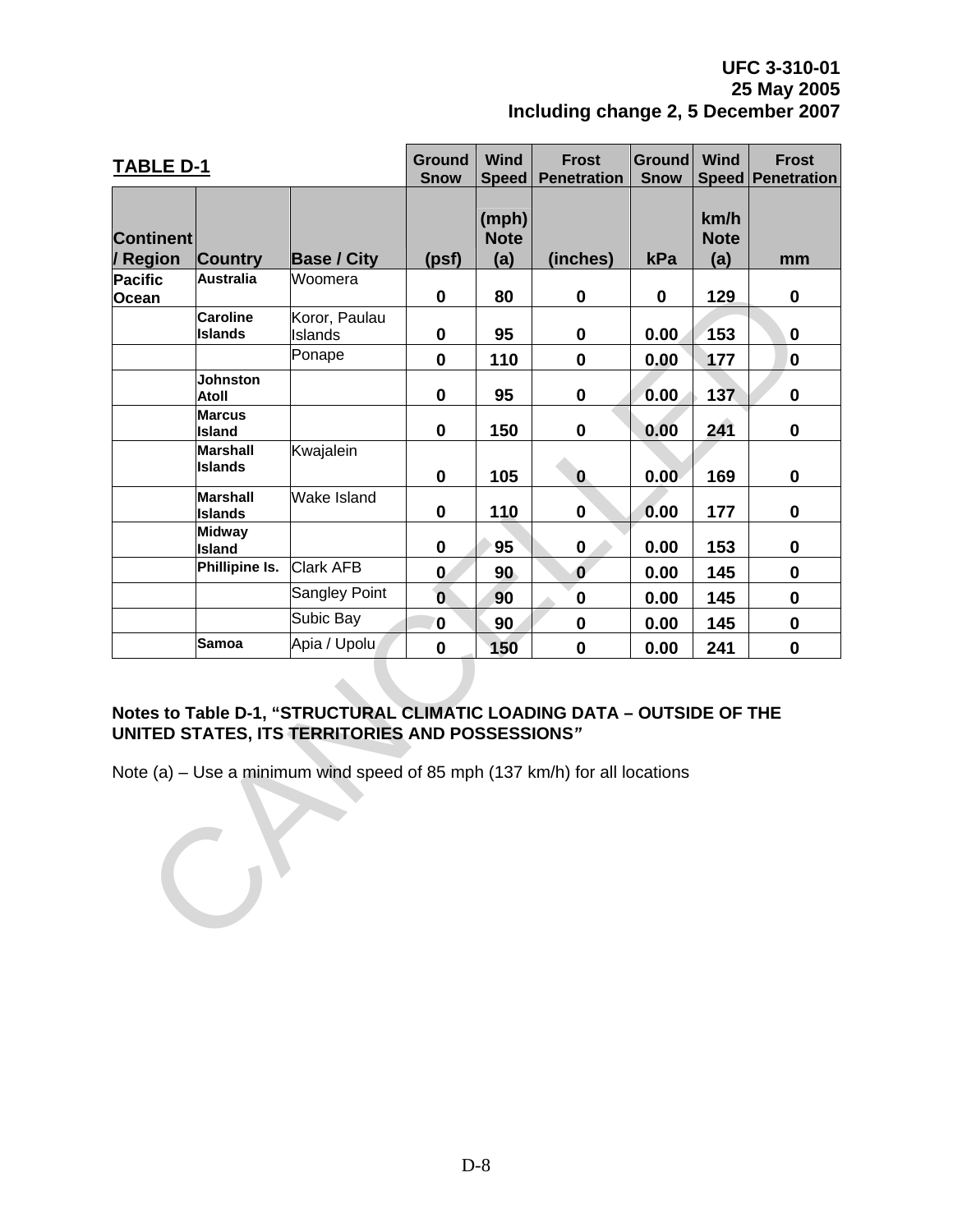| TABLE D-2 EARTHQUAKE LOADING DATA - OUTSIDE OF THE |
|----------------------------------------------------|
| UNITED STATES, ITS TERRITORIES AND POSSESSIONS     |

|                                     |                |                                                           |                 |                        | <b>Seismic Loading (Site Class B)</b> |                        |
|-------------------------------------|----------------|-----------------------------------------------------------|-----------------|------------------------|---------------------------------------|------------------------|
| <b>Continent /</b><br><b>Region</b> | <b>Country</b> | <b>Base / City</b>                                        | $S_{S}$<br>(%g) | S <sub>1</sub><br>(%g) | 10/50 $S_s$<br>( %g)                  | 10/50 $S_1$<br>$(\%g)$ |
| <b>Africa</b>                       | Egypt          | Alexandria                                                | 23              | 9                      | 11                                    | 5                      |
|                                     | <b>Morocco</b> | Casablanca                                                | 25              | 10                     | 13                                    | 5 <sup>5</sup>         |
| Asia                                | Afghanistan    | Kabul                                                     | 128             | 51                     | 64                                    | 26                     |
|                                     | <b>Bahrain</b> | <b>NSA Bahrain</b>                                        | 31              | 12                     | 15                                    | $6\phantom{1}$         |
|                                     | India          | Bombay                                                    | 26              | 10                     | 13                                    | 5                      |
|                                     |                | Calcutta                                                  | 50              | 20                     | 25                                    | 10                     |
|                                     |                | <b>Madras</b>                                             | 14              | 6                      | $\overline{\mathbf{z}}$               | 3                      |
|                                     |                | New Delhi                                                 | 71              | 28                     | 35                                    | 14                     |
|                                     | Iraq           | Baghdad                                                   | 124             | 56                     | 62                                    | 29                     |
|                                     |                | <b>Basra</b>                                              | 98              | 39                     | 49                                    | 20                     |
|                                     | Japan          | <b>NAF Atsugi</b>                                         | 187             | 75                     |                                       |                        |
|                                     |                | <b>MCAS Iwakuni</b>                                       | 94              | 38                     | 47                                    | 19                     |
|                                     |                | Iwo Jima                                                  | 89              | 36                     | 45                                    | 18                     |
|                                     |                | Misawa AFB                                                | 124             | 56                     |                                       |                        |
|                                     |                | Okinawa<br>(All installations)                            | 165             | 75                     | 83                                    | 38                     |
|                                     |                | Sagamihara                                                | 187             | 75                     |                                       |                        |
|                                     |                | Sasebo                                                    | 91              | 36                     | 45                                    | 18                     |
|                                     |                | Tokyo                                                     | 187             | 75                     | 94                                    | 37                     |
|                                     |                | <b>COMFLTACT</b><br>Yokosuka                              | 187             | 75                     |                                       |                        |
|                                     |                | Yokota AFB, Honshu                                        | 200             | 80                     | 100                                   | 40                     |
|                                     |                | Camp Zama                                                 | 187             | 75                     |                                       |                        |
|                                     | Kuwait         | <b>Kuwait City</b>                                        | 54              | 22                     | 27                                    | 11                     |
|                                     | Oman           | Areas south and west<br>of Jabal Akehadar                 |                 |                        |                                       |                        |
|                                     |                | - Ibri                                                    | 91              | 36                     | 46                                    | 18                     |
|                                     |                | - Nazwa                                                   | 88              | 35                     | 44                                    | 18                     |
|                                     |                | <b>Batinah Coast</b>                                      |                 |                        |                                       |                        |
|                                     |                | - Ash Shinash                                             | 166             | 66                     | 83                                    | 33                     |
|                                     |                | - Sib                                                     | 129             | 52                     | 65                                    | 26                     |
|                                     |                | - Suhar                                                   | 149             | 60                     | 75                                    | 30                     |
|                                     |                | Central, Southern,<br>and Coastal Areas<br>Sur to Sarfait |                 |                        |                                       |                        |
|                                     |                | - Barik                                                   |                 |                        |                                       |                        |
|                                     |                |                                                           |                 |                        |                                       |                        |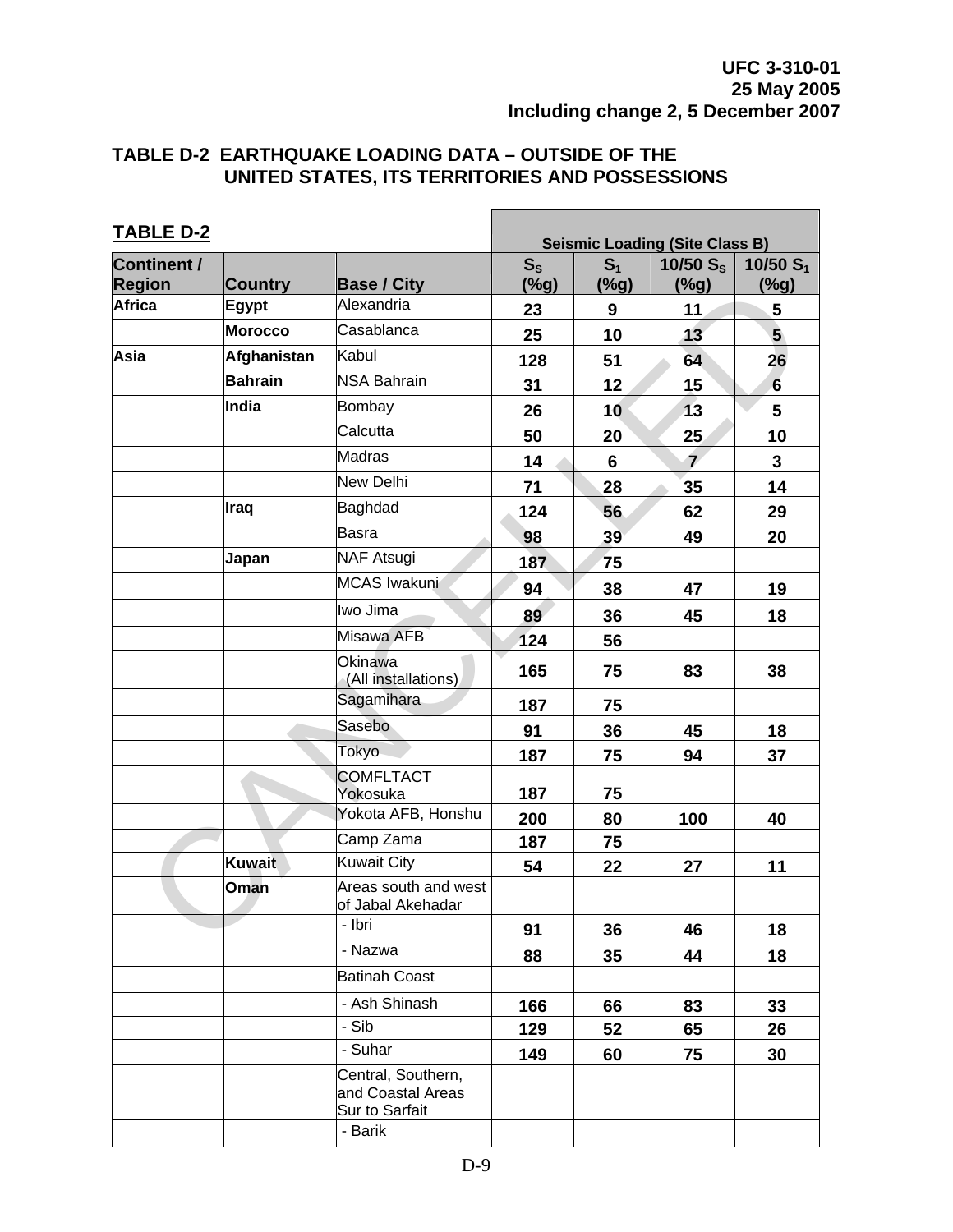| <b>Continent /</b><br>10/50 $S_s$<br>S <sub>1</sub><br>$S_{S}$<br><b>Region</b><br>$(\%g)$<br>( %g)<br>( %g)<br>( %g)<br><b>Country</b><br><b>Base / City</b><br>Asia<br>Oman<br>- Dawqa<br>3<br>$\overline{2}$<br>1<br>1<br>- Hayma<br>$\mathbf 0$<br>$\mathbf 0$<br>$\mathbf 0$<br>$\mathbf 0$<br>- Salalah<br>3<br>$\overline{\mathbf{4}}$<br>$\overline{2}$<br>8<br>- Shalim<br>$\mathbf 0$<br>$\bf{0}$<br>$\mathbf 0$<br>$\boldsymbol{0}$<br><b>High Jabal Locations</b><br>- Miskin<br>107<br>43<br>54<br>21<br>- Sumail<br>- Rikshah<br>98<br>39<br>49<br>20<br>- Shaww<br>99<br>40<br>50<br>20<br>Kuria Muria Island<br>Masirah Island<br>19<br>9<br>8<br>4<br>Mussandam Island<br>Pakistan<br>Peshawar<br>105<br>42<br>53<br>21<br>Doha<br>$\overline{3}$<br>$\mathbf{3}$<br>Quatar<br>6<br>6<br>Dhahran<br>Saudi Arabia<br>5<br>$\overline{2}$<br>10 <sub>1</sub><br>4<br>Hafr al Batin<br>Khamis Mushayt<br>3<br>6<br>$\mathbf{2}$<br>1<br>Jeddah<br>49<br>24<br>10<br>20<br><b>Jubail</b><br>35<br>14<br>18<br>$\overline{7}$<br>Qadimah<br>10<br>12<br>5<br>24<br>Riyadh<br>6(a)<br>6(a)<br>3(a)<br>3(a)<br>Tabuk<br>14<br>28<br>11<br>6<br><b>South Korea</b><br>Camp Casey<br>15<br>$\overline{\mathbf{3}}$<br>$\overline{7}$<br>6<br>Camp Hialeah, Pusan<br>30<br>12<br>6<br>15<br>Camp Humphreys /<br>19<br>$\overline{7}$<br>9<br>4<br>Pyongtaek<br>Chinhae<br>17<br>8<br>$\mathbf{3}$<br>$\overline{\mathbf{7}}$<br>Kimpo AFB<br>8<br>$\overline{\mathbf{3}}$<br>15<br>$6\phantom{1}$<br>Kunsan / Kunsan City<br>17<br>$\mathbf{3}$<br>$\overline{7}$<br>8<br>Osan AFB / Songtan<br>$\overline{\mathbf{4}}$<br>19<br>$\overline{\mathbf{7}}$<br>9<br>Pohang<br>$\overline{7}$<br>$\mathbf{3}$<br>$6\phantom{a}$<br>14<br>Seoul<br>17<br>$\mathbf{3}$<br>$\overline{7}$<br>8<br>Taegu<br>11<br>14<br>29<br>6<br>Uijongbu<br>$\mathbf{3}$<br>17<br>8<br>$\overline{\mathbf{7}}$ | <b>TABLE D-2</b> |                 | <b>Seismic Loading (Site Class B)</b> |  |  |             |  |
|--------------------------------------------------------------------------------------------------------------------------------------------------------------------------------------------------------------------------------------------------------------------------------------------------------------------------------------------------------------------------------------------------------------------------------------------------------------------------------------------------------------------------------------------------------------------------------------------------------------------------------------------------------------------------------------------------------------------------------------------------------------------------------------------------------------------------------------------------------------------------------------------------------------------------------------------------------------------------------------------------------------------------------------------------------------------------------------------------------------------------------------------------------------------------------------------------------------------------------------------------------------------------------------------------------------------------------------------------------------------------------------------------------------------------------------------------------------------------------------------------------------------------------------------------------------------------------------------------------------------------------------------------------------------------------------------------------------------------------------------------------------------------------------------------------------------------------------------------------------------------------------------------|------------------|-----------------|---------------------------------------|--|--|-------------|--|
|                                                                                                                                                                                                                                                                                                                                                                                                                                                                                                                                                                                                                                                                                                                                                                                                                                                                                                                                                                                                                                                                                                                                                                                                                                                                                                                                                                                                                                                                                                                                                                                                                                                                                                                                                                                                                                                                                                  |                  |                 |                                       |  |  | 10/50 $S_1$ |  |
|                                                                                                                                                                                                                                                                                                                                                                                                                                                                                                                                                                                                                                                                                                                                                                                                                                                                                                                                                                                                                                                                                                                                                                                                                                                                                                                                                                                                                                                                                                                                                                                                                                                                                                                                                                                                                                                                                                  |                  |                 |                                       |  |  |             |  |
|                                                                                                                                                                                                                                                                                                                                                                                                                                                                                                                                                                                                                                                                                                                                                                                                                                                                                                                                                                                                                                                                                                                                                                                                                                                                                                                                                                                                                                                                                                                                                                                                                                                                                                                                                                                                                                                                                                  |                  |                 |                                       |  |  |             |  |
|                                                                                                                                                                                                                                                                                                                                                                                                                                                                                                                                                                                                                                                                                                                                                                                                                                                                                                                                                                                                                                                                                                                                                                                                                                                                                                                                                                                                                                                                                                                                                                                                                                                                                                                                                                                                                                                                                                  |                  |                 |                                       |  |  |             |  |
|                                                                                                                                                                                                                                                                                                                                                                                                                                                                                                                                                                                                                                                                                                                                                                                                                                                                                                                                                                                                                                                                                                                                                                                                                                                                                                                                                                                                                                                                                                                                                                                                                                                                                                                                                                                                                                                                                                  |                  |                 |                                       |  |  |             |  |
|                                                                                                                                                                                                                                                                                                                                                                                                                                                                                                                                                                                                                                                                                                                                                                                                                                                                                                                                                                                                                                                                                                                                                                                                                                                                                                                                                                                                                                                                                                                                                                                                                                                                                                                                                                                                                                                                                                  |                  |                 |                                       |  |  |             |  |
|                                                                                                                                                                                                                                                                                                                                                                                                                                                                                                                                                                                                                                                                                                                                                                                                                                                                                                                                                                                                                                                                                                                                                                                                                                                                                                                                                                                                                                                                                                                                                                                                                                                                                                                                                                                                                                                                                                  |                  |                 |                                       |  |  |             |  |
|                                                                                                                                                                                                                                                                                                                                                                                                                                                                                                                                                                                                                                                                                                                                                                                                                                                                                                                                                                                                                                                                                                                                                                                                                                                                                                                                                                                                                                                                                                                                                                                                                                                                                                                                                                                                                                                                                                  |                  |                 |                                       |  |  |             |  |
|                                                                                                                                                                                                                                                                                                                                                                                                                                                                                                                                                                                                                                                                                                                                                                                                                                                                                                                                                                                                                                                                                                                                                                                                                                                                                                                                                                                                                                                                                                                                                                                                                                                                                                                                                                                                                                                                                                  |                  |                 |                                       |  |  |             |  |
|                                                                                                                                                                                                                                                                                                                                                                                                                                                                                                                                                                                                                                                                                                                                                                                                                                                                                                                                                                                                                                                                                                                                                                                                                                                                                                                                                                                                                                                                                                                                                                                                                                                                                                                                                                                                                                                                                                  |                  |                 |                                       |  |  |             |  |
|                                                                                                                                                                                                                                                                                                                                                                                                                                                                                                                                                                                                                                                                                                                                                                                                                                                                                                                                                                                                                                                                                                                                                                                                                                                                                                                                                                                                                                                                                                                                                                                                                                                                                                                                                                                                                                                                                                  |                  |                 |                                       |  |  |             |  |
|                                                                                                                                                                                                                                                                                                                                                                                                                                                                                                                                                                                                                                                                                                                                                                                                                                                                                                                                                                                                                                                                                                                                                                                                                                                                                                                                                                                                                                                                                                                                                                                                                                                                                                                                                                                                                                                                                                  |                  |                 |                                       |  |  |             |  |
|                                                                                                                                                                                                                                                                                                                                                                                                                                                                                                                                                                                                                                                                                                                                                                                                                                                                                                                                                                                                                                                                                                                                                                                                                                                                                                                                                                                                                                                                                                                                                                                                                                                                                                                                                                                                                                                                                                  |                  |                 |                                       |  |  |             |  |
|                                                                                                                                                                                                                                                                                                                                                                                                                                                                                                                                                                                                                                                                                                                                                                                                                                                                                                                                                                                                                                                                                                                                                                                                                                                                                                                                                                                                                                                                                                                                                                                                                                                                                                                                                                                                                                                                                                  |                  |                 |                                       |  |  |             |  |
|                                                                                                                                                                                                                                                                                                                                                                                                                                                                                                                                                                                                                                                                                                                                                                                                                                                                                                                                                                                                                                                                                                                                                                                                                                                                                                                                                                                                                                                                                                                                                                                                                                                                                                                                                                                                                                                                                                  |                  |                 |                                       |  |  |             |  |
|                                                                                                                                                                                                                                                                                                                                                                                                                                                                                                                                                                                                                                                                                                                                                                                                                                                                                                                                                                                                                                                                                                                                                                                                                                                                                                                                                                                                                                                                                                                                                                                                                                                                                                                                                                                                                                                                                                  |                  |                 |                                       |  |  |             |  |
|                                                                                                                                                                                                                                                                                                                                                                                                                                                                                                                                                                                                                                                                                                                                                                                                                                                                                                                                                                                                                                                                                                                                                                                                                                                                                                                                                                                                                                                                                                                                                                                                                                                                                                                                                                                                                                                                                                  |                  |                 |                                       |  |  |             |  |
|                                                                                                                                                                                                                                                                                                                                                                                                                                                                                                                                                                                                                                                                                                                                                                                                                                                                                                                                                                                                                                                                                                                                                                                                                                                                                                                                                                                                                                                                                                                                                                                                                                                                                                                                                                                                                                                                                                  |                  |                 |                                       |  |  |             |  |
|                                                                                                                                                                                                                                                                                                                                                                                                                                                                                                                                                                                                                                                                                                                                                                                                                                                                                                                                                                                                                                                                                                                                                                                                                                                                                                                                                                                                                                                                                                                                                                                                                                                                                                                                                                                                                                                                                                  |                  |                 |                                       |  |  |             |  |
|                                                                                                                                                                                                                                                                                                                                                                                                                                                                                                                                                                                                                                                                                                                                                                                                                                                                                                                                                                                                                                                                                                                                                                                                                                                                                                                                                                                                                                                                                                                                                                                                                                                                                                                                                                                                                                                                                                  |                  |                 |                                       |  |  |             |  |
|                                                                                                                                                                                                                                                                                                                                                                                                                                                                                                                                                                                                                                                                                                                                                                                                                                                                                                                                                                                                                                                                                                                                                                                                                                                                                                                                                                                                                                                                                                                                                                                                                                                                                                                                                                                                                                                                                                  |                  |                 |                                       |  |  |             |  |
|                                                                                                                                                                                                                                                                                                                                                                                                                                                                                                                                                                                                                                                                                                                                                                                                                                                                                                                                                                                                                                                                                                                                                                                                                                                                                                                                                                                                                                                                                                                                                                                                                                                                                                                                                                                                                                                                                                  |                  |                 |                                       |  |  |             |  |
|                                                                                                                                                                                                                                                                                                                                                                                                                                                                                                                                                                                                                                                                                                                                                                                                                                                                                                                                                                                                                                                                                                                                                                                                                                                                                                                                                                                                                                                                                                                                                                                                                                                                                                                                                                                                                                                                                                  |                  |                 |                                       |  |  |             |  |
|                                                                                                                                                                                                                                                                                                                                                                                                                                                                                                                                                                                                                                                                                                                                                                                                                                                                                                                                                                                                                                                                                                                                                                                                                                                                                                                                                                                                                                                                                                                                                                                                                                                                                                                                                                                                                                                                                                  |                  |                 |                                       |  |  |             |  |
|                                                                                                                                                                                                                                                                                                                                                                                                                                                                                                                                                                                                                                                                                                                                                                                                                                                                                                                                                                                                                                                                                                                                                                                                                                                                                                                                                                                                                                                                                                                                                                                                                                                                                                                                                                                                                                                                                                  |                  |                 |                                       |  |  |             |  |
|                                                                                                                                                                                                                                                                                                                                                                                                                                                                                                                                                                                                                                                                                                                                                                                                                                                                                                                                                                                                                                                                                                                                                                                                                                                                                                                                                                                                                                                                                                                                                                                                                                                                                                                                                                                                                                                                                                  |                  |                 |                                       |  |  |             |  |
|                                                                                                                                                                                                                                                                                                                                                                                                                                                                                                                                                                                                                                                                                                                                                                                                                                                                                                                                                                                                                                                                                                                                                                                                                                                                                                                                                                                                                                                                                                                                                                                                                                                                                                                                                                                                                                                                                                  |                  |                 |                                       |  |  |             |  |
|                                                                                                                                                                                                                                                                                                                                                                                                                                                                                                                                                                                                                                                                                                                                                                                                                                                                                                                                                                                                                                                                                                                                                                                                                                                                                                                                                                                                                                                                                                                                                                                                                                                                                                                                                                                                                                                                                                  |                  |                 |                                       |  |  |             |  |
|                                                                                                                                                                                                                                                                                                                                                                                                                                                                                                                                                                                                                                                                                                                                                                                                                                                                                                                                                                                                                                                                                                                                                                                                                                                                                                                                                                                                                                                                                                                                                                                                                                                                                                                                                                                                                                                                                                  |                  |                 |                                       |  |  |             |  |
|                                                                                                                                                                                                                                                                                                                                                                                                                                                                                                                                                                                                                                                                                                                                                                                                                                                                                                                                                                                                                                                                                                                                                                                                                                                                                                                                                                                                                                                                                                                                                                                                                                                                                                                                                                                                                                                                                                  |                  |                 |                                       |  |  |             |  |
|                                                                                                                                                                                                                                                                                                                                                                                                                                                                                                                                                                                                                                                                                                                                                                                                                                                                                                                                                                                                                                                                                                                                                                                                                                                                                                                                                                                                                                                                                                                                                                                                                                                                                                                                                                                                                                                                                                  |                  |                 |                                       |  |  |             |  |
|                                                                                                                                                                                                                                                                                                                                                                                                                                                                                                                                                                                                                                                                                                                                                                                                                                                                                                                                                                                                                                                                                                                                                                                                                                                                                                                                                                                                                                                                                                                                                                                                                                                                                                                                                                                                                                                                                                  |                  |                 |                                       |  |  |             |  |
|                                                                                                                                                                                                                                                                                                                                                                                                                                                                                                                                                                                                                                                                                                                                                                                                                                                                                                                                                                                                                                                                                                                                                                                                                                                                                                                                                                                                                                                                                                                                                                                                                                                                                                                                                                                                                                                                                                  |                  |                 |                                       |  |  |             |  |
|                                                                                                                                                                                                                                                                                                                                                                                                                                                                                                                                                                                                                                                                                                                                                                                                                                                                                                                                                                                                                                                                                                                                                                                                                                                                                                                                                                                                                                                                                                                                                                                                                                                                                                                                                                                                                                                                                                  |                  |                 |                                       |  |  |             |  |
| 17<br>9<br>$\mathbf{3}$<br>$\overline{7}$                                                                                                                                                                                                                                                                                                                                                                                                                                                                                                                                                                                                                                                                                                                                                                                                                                                                                                                                                                                                                                                                                                                                                                                                                                                                                                                                                                                                                                                                                                                                                                                                                                                                                                                                                                                                                                                        |                  | Yongsan / Seoul |                                       |  |  |             |  |
| Da Nang<br>Vietnam<br>$\boldsymbol{9}$<br>$\overline{\mathbf{4}}$<br>18<br>$\overline{7}$                                                                                                                                                                                                                                                                                                                                                                                                                                                                                                                                                                                                                                                                                                                                                                                                                                                                                                                                                                                                                                                                                                                                                                                                                                                                                                                                                                                                                                                                                                                                                                                                                                                                                                                                                                                                        |                  |                 |                                       |  |  |             |  |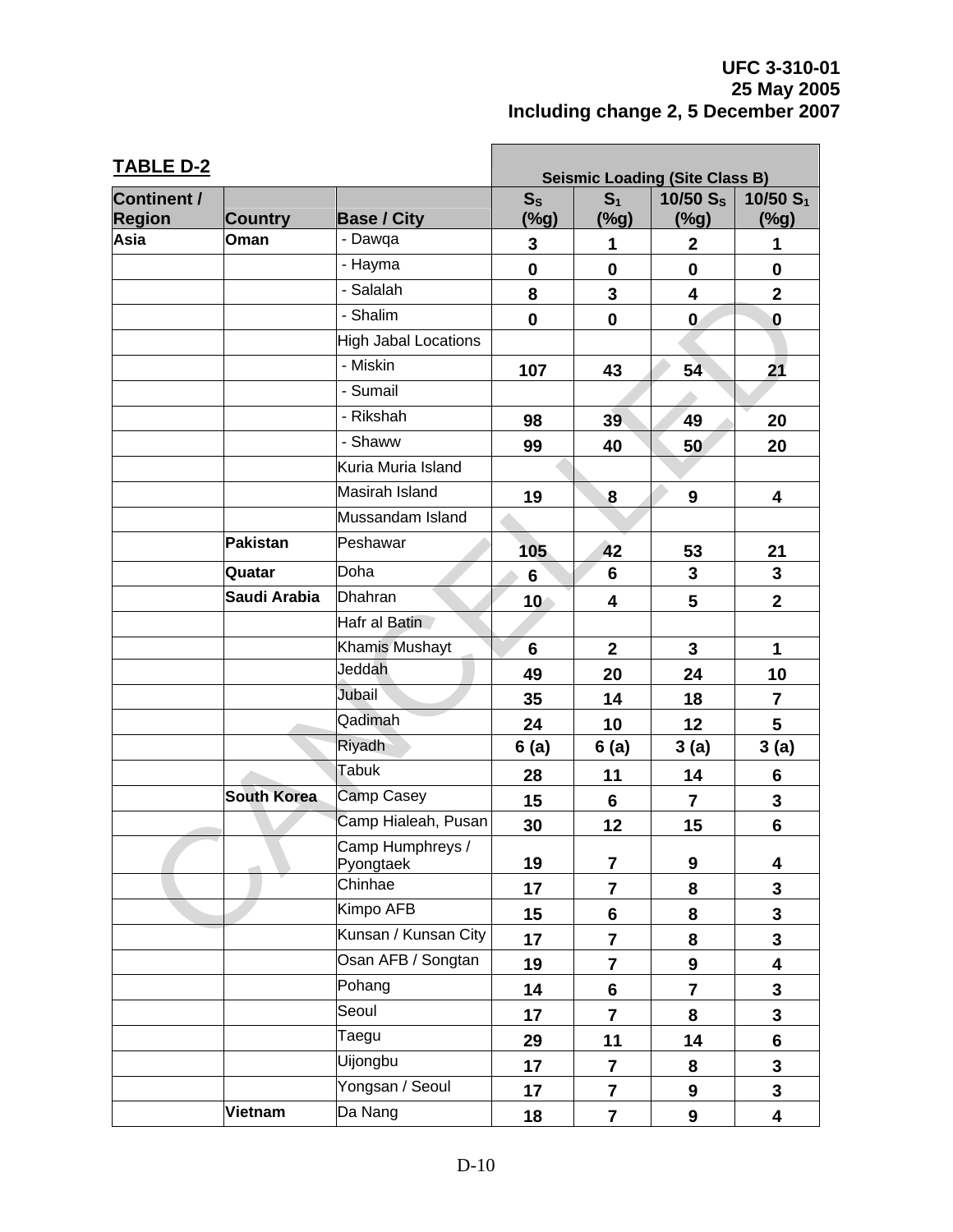| <b>TABLE D-2</b>                    |                                        |                                                            | <b>Seismic Loading (Site Class B)</b> |                           |                        |                         |  |
|-------------------------------------|----------------------------------------|------------------------------------------------------------|---------------------------------------|---------------------------|------------------------|-------------------------|--|
| <b>Continent /</b><br><b>Region</b> | <b>Country</b>                         | <b>Base / City</b>                                         | $S_{\rm S}$<br>$(\%g)$                | S <sub>1</sub><br>$(\%g)$ | 10/50 $S_s$<br>$(\%g)$ | 10/50 $S_1$<br>(%g)     |  |
| Asia                                | Vietnam                                | Ho Chi Minh City                                           | 14                                    | 6                         | $\overline{7}$         | 3                       |  |
|                                     |                                        | Nha Trang                                                  | 13                                    | 5                         | $6\phantom{1}$         | $\overline{3}$          |  |
|                                     | <b>Taiwan</b>                          | Tainan                                                     | 239                                   | 96                        | 120                    | 48                      |  |
|                                     |                                        | Taipei                                                     | 325                                   | 130                       | 162                    | 65                      |  |
|                                     |                                        | Tsoying                                                    | 251                                   | 100                       | 125                    | 50                      |  |
|                                     | <b>Thailand</b>                        | Bangkok                                                    | 28                                    | 11                        | 14                     | 6                       |  |
|                                     |                                        | Chiang Mai                                                 | 27                                    | 11                        | 14                     | $5\phantom{1}$          |  |
|                                     |                                        | Sattahip                                                   | 21                                    | $9^{\circ}$               | 11                     | 4                       |  |
|                                     |                                        | Udonthani                                                  |                                       |                           |                        | 5                       |  |
|                                     | <b>Turkey</b>                          | Ankara                                                     | 24                                    | 10                        | 12                     |                         |  |
|                                     |                                        | Incirlik AB / Adana                                        | 99                                    | 40                        | 49                     | 20                      |  |
|                                     |                                        |                                                            | 105                                   | 42                        | 52                     | 21                      |  |
|                                     |                                        | Izmir AS                                                   | 242                                   | 97                        | 121                    | 48                      |  |
|                                     |                                        | Karamursel                                                 | 139                                   | 56                        | 70                     | 28                      |  |
| <b>Central</b><br><b>America</b>    | <b>Canal Zone</b>                      |                                                            | 93                                    | 37                        | 46                     | 19                      |  |
| <b>Europe</b>                       | <b>Belgium</b>                         | <b>Brussels</b>                                            | 32 <sub>2</sub>                       | 13                        | 16                     | 6                       |  |
|                                     |                                        | <b>Kester</b>                                              | 36                                    | 14                        | 18                     | $\overline{\mathbf{7}}$ |  |
|                                     |                                        | <b>Kleine Brogel</b>                                       | 31                                    | 13                        | 16                     | 6                       |  |
|                                     |                                        | Shape - Chievres                                           | 54                                    | 22                        | 27                     | 11                      |  |
|                                     | <b>Bosnia</b> -<br><b>Hertzegovina</b> | <b>Tulza AFB</b>                                           | 92                                    | 37                        | 46                     | 18                      |  |
|                                     | England                                | RAF Alconbury,<br>Molesworth /<br>Huntingdon<br>Birmingham | 18                                    | $\overline{\mathbf{7}}$   | 9                      | 4                       |  |
|                                     |                                        | RAF Croughton /<br><b>Brackley</b>                         | 22<br>28                              | 9<br>11                   | 11<br>14               | 4<br>6                  |  |
|                                     |                                        | <b>RAF Fairford</b>                                        | 16                                    | 6                         | 8                      | $\mathbf{3}$            |  |
|                                     |                                        | RAF Lakenheath /<br>Lakeheath Village                      | 15                                    | 6                         | 8                      | $\mathbf 3$             |  |
|                                     |                                        | USNA UK / London                                           | 13                                    | $\overline{\mathbf{3}}$   | 6                      | 1                       |  |
|                                     |                                        | RAF Menwith Hill /<br>Harrogate                            | 21                                    | 9                         | 11                     | 4                       |  |
|                                     |                                        | <b>RAF Mildenhall</b>                                      | 15                                    | 6                         | 8                      | 3                       |  |
|                                     |                                        | Plymouth                                                   | 20                                    | 8                         | 10                     | 4                       |  |
|                                     |                                        | RAF Upwood /<br>Ramsey                                     | 16                                    | 6                         | 8                      | $\mathbf{3}$            |  |
|                                     |                                        | JMF St. Mawgan /<br>Cornwall                               | 20                                    | 4                         | 10                     | $\mathbf{2}$            |  |
|                                     |                                        | Sculthorpe AB                                              | 16                                    | $6\phantom{a}$            | 8                      | $\overline{\mathbf{3}}$ |  |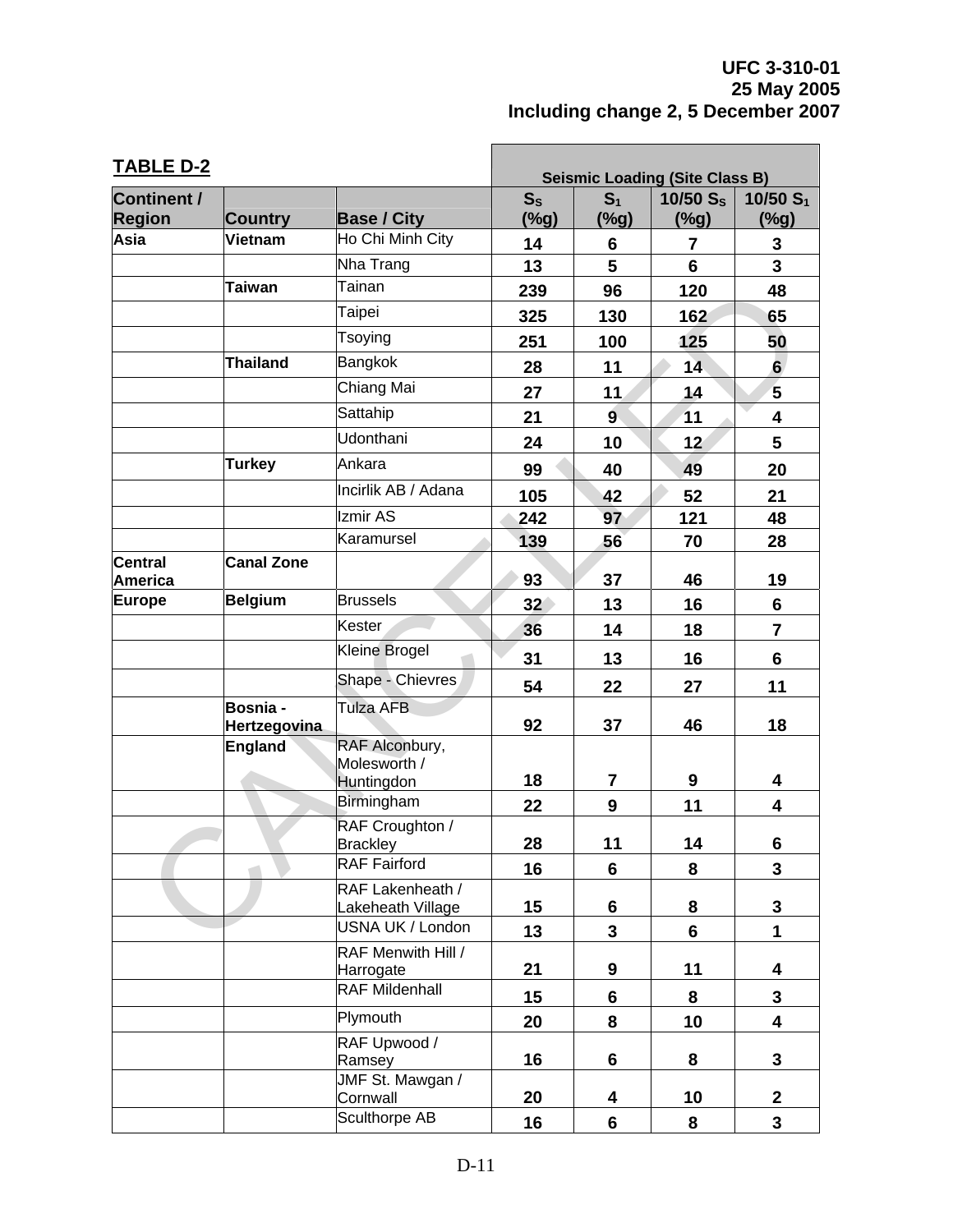| <b>TABLE D-2</b> |                |                                | <b>Seismic Loading (Site Class B)</b> |                         |             |                         |  |
|------------------|----------------|--------------------------------|---------------------------------------|-------------------------|-------------|-------------------------|--|
| Continent /      |                |                                | $S_{\rm S}$                           | S <sub>1</sub>          | 10/50 $S_s$ | 10/50 $S_1$             |  |
| <b>Region</b>    | <b>Country</b> | <b>Base / City</b>             | (%g)                                  | (%g)                    | (%g)        | $(\%g)$                 |  |
| <b>Europe</b>    | <b>England</b> | Southport                      | 23                                    | 9                       | 12          | 5                       |  |
|                  |                | South Shields                  | 11                                    | 5                       | 6           | $\overline{2}$          |  |
|                  |                | Spurn Head                     |                                       |                         |             |                         |  |
|                  | Germany        | Ansbach                        | 24                                    | 10                      | 12          | 5                       |  |
|                  |                | Bamberg                        | 21                                    | 8                       | 10          | $\overline{\mathbf{4}}$ |  |
|                  |                | Baumholder                     | 25                                    | 10                      | 13          | 5                       |  |
|                  |                | <b>Bremen</b>                  | 10                                    | $\overline{\mathbf{4}}$ | 5           | $\overline{2}$          |  |
|                  |                | Buechel Air Base /<br>Cochem   | 33                                    | 13                      | 16          | 7                       |  |
|                  |                | Darmstadt                      | 40                                    | 16                      | 20          | 8                       |  |
|                  |                | <b>Garmisch AST</b>            | 46                                    | 18                      | 23          | 9                       |  |
|                  |                | Geilenkirchen                  | 55                                    | 22                      | 27          | 11                      |  |
|                  |                | Grafenwoehr                    | 24                                    | 10                      | 12          | 5                       |  |
|                  |                | Hanau                          | 38                                    | 15                      | 19          | 8                       |  |
|                  |                | Heidelberg                     | 38                                    | 15                      | 19          | 8                       |  |
|                  |                | <b>Hohenfels</b>               | 26 <sup>°</sup>                       | 10                      | 13          | 5                       |  |
|                  |                | <b>Illesheim</b>               | 23                                    | 9                       | 11          | 5                       |  |
|                  |                | Kaiserslautern                 | 25                                    | 10                      | 13          | 5                       |  |
|                  |                | Kalkar                         | 22                                    | 9                       | 11          | 4                       |  |
|                  |                | Mannheim                       | 40                                    | 16                      | 20          | 8                       |  |
|                  |                | Munich                         | 26                                    | 10                      | 13          | 5                       |  |
|                  |                | <b>Ramstein AB</b>             | 24                                    | 10                      | 12          | 5                       |  |
|                  |                | Rhein-Main Air Base            | 39                                    | 16                      | 20          | 8                       |  |
|                  |                | Schweinfurt                    | 21                                    | 8                       | 10          | 4                       |  |
|                  |                | Spangdahlem Air                |                                       |                         |             |                         |  |
|                  |                | Base                           | 24                                    | 10                      | 12          | 5                       |  |
|                  |                | Stuttgart                      | 44                                    | 18                      | 22          | 9                       |  |
|                  |                | <b>Vilseck</b>                 | 22                                    | 9                       | 11          | 4                       |  |
|                  |                | Wiesbaden / Mainz /<br>Dexheim | 38                                    | 15                      | 19          | 8                       |  |
|                  |                | Wuerzburg / Kitzingen          |                                       |                         |             |                         |  |
|                  |                | / Giebelstadt                  | 21                                    | 9                       | 11          | 4                       |  |
|                  | Greece         | Athens                         | 81                                    | 32                      | 40          | 16                      |  |
|                  |                | Larissa                        | 140                                   | 26                      | 70          | 13                      |  |
|                  |                | NAS Soudi Bay /                |                                       |                         |             |                         |  |
|                  |                | Mouzouras                      | 120                                   | 34                      | 60          | 17                      |  |
|                  | Iceland        | Keflavik - NSA                 | 100                                   | 40                      | 50          | 20                      |  |
|                  |                | Thorshofn                      | 49                                    | 19                      | 24          | 10                      |  |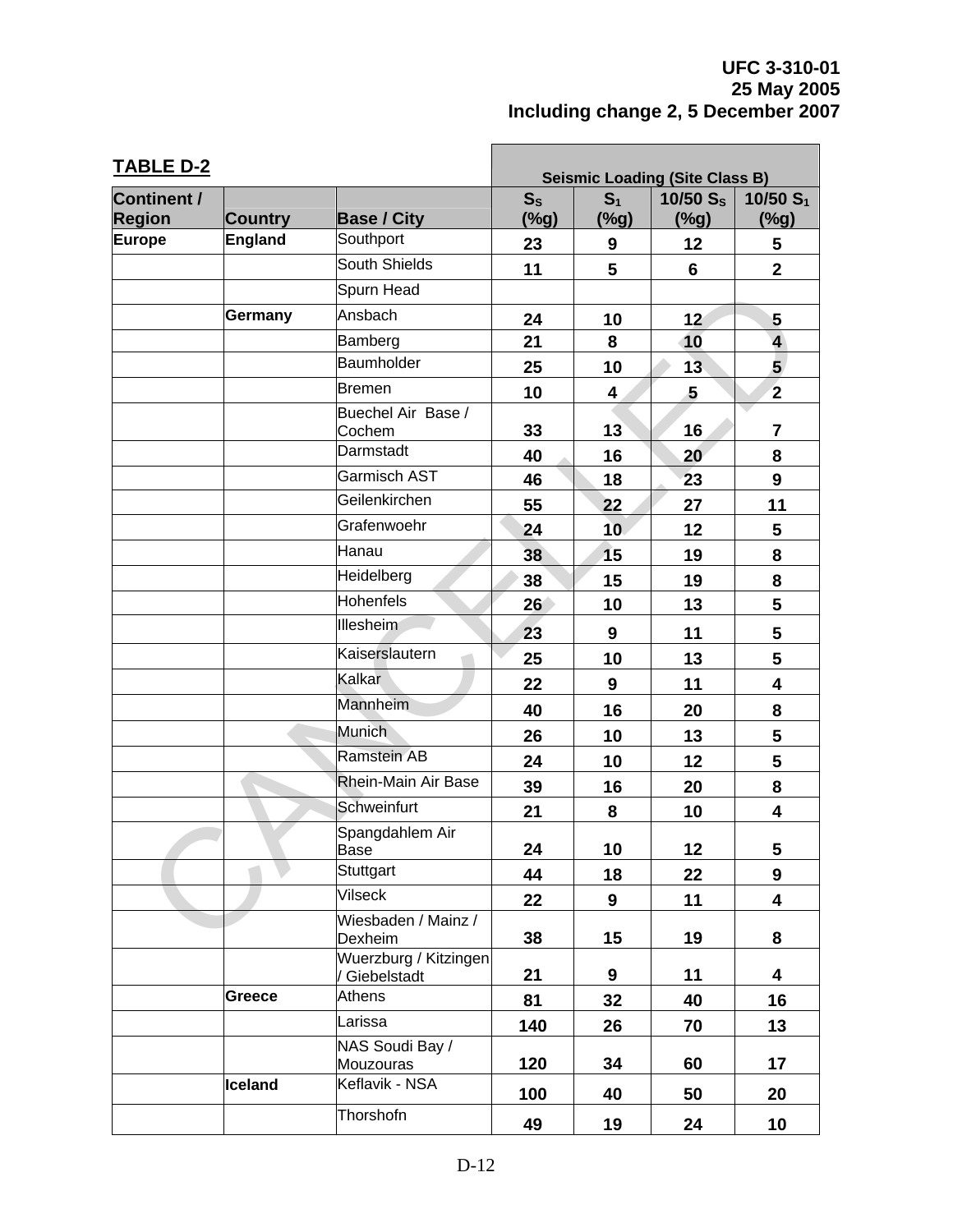| <b>TABLE D-2</b>     |                |                          | <b>Seismic Loading (Site Class B)</b> |                         |                               |                         |  |
|----------------------|----------------|--------------------------|---------------------------------------|-------------------------|-------------------------------|-------------------------|--|
| <b>Continent /</b>   |                |                          | $S_{S}$                               | S <sub>1</sub>          | 10/50 S <sub>s</sub>          | 10/50 $S_1$             |  |
| <b>Region</b>        | <b>Country</b> | <b>Base / City</b>       | (%g)                                  | ( %g)                   | (%g)                          | (%g)                    |  |
| Europe               | <b>Italy</b>   | Aviano AB                | 115                                   | 46                      | 57                            | 23                      |  |
|                      |                | Brindisi / San Vito      | 37                                    | 15                      | 18                            | $\overline{7}$          |  |
|                      |                | Camp Darby Livorno       | 62                                    | 25                      | 31                            | 12                      |  |
|                      |                | Gaeta - NSA              | 50                                    | 21                      | 25                            | 11                      |  |
|                      |                | Ghedi                    | 71                                    | 29                      | 36                            | 14                      |  |
|                      |                | <b>NSA La Maddalena</b>  | 23                                    | 9                       | 12                            | 5 <sub>5</sub>          |  |
|                      |                | <b>NSA Naples</b>        | 67                                    | 27                      | 34                            | 14                      |  |
|                      |                | Niscemi                  | 120                                   | 31                      | 60                            | 16                      |  |
|                      |                | <b>NAS Sigonella</b>     | 120                                   | 31                      | 60                            | 16                      |  |
|                      |                | Vicenza                  | 93                                    | 37                      | 46                            | 19                      |  |
|                      | Netherlands    | <b>Volkel Air Base</b>   | 29                                    | 12                      | 15                            | 6                       |  |
|                      |                | <b>AF North Brunssum</b> | 55                                    | 22                      |                               |                         |  |
|                      |                | Schinnen                 | $6\phantom{1}$                        | $6\phantom{1}6$         | 28<br>$\overline{\mathbf{3}}$ | 11<br>$\overline{3}$    |  |
|                      | Northern       | Londonderry              |                                       |                         |                               |                         |  |
|                      | Ireland        |                          | 8                                     | 3                       | 4                             | $\mathbf{2}$            |  |
|                      | Norway         | Stavanger                |                                       |                         |                               |                         |  |
|                      | Portugal       | Azores / Lajes Field     | 165                                   | 75                      | 83                            | 38                      |  |
|                      |                | Southlant / Oeiras       | 61                                    | 25                      | 31                            | 12                      |  |
|                      | Scotland       | Aberdeen                 | 9                                     | $\overline{\mathbf{4}}$ | 5                             | $\mathbf{2}$            |  |
|                      |                | Edinburgh                | 17                                    | $\overline{7}$          | 8                             | 3                       |  |
|                      |                | Edzell                   | 11                                    | 4                       | 5                             | $\mathbf{2}$            |  |
|                      |                | Glasgow                  | 21                                    | 9                       | 11                            | $\overline{\mathbf{4}}$ |  |
|                      |                | Prestwick                | 12                                    | 5                       | 6                             | $\mathbf{2}$            |  |
|                      |                | Stornoway                | 10                                    | $\overline{\mathbf{4}}$ | 5                             | $\mathbf{2}$            |  |
|                      |                | Thurso                   | 9                                     | 3                       | 4                             | $\overline{2}$          |  |
|                      | Spain          | Madrid / JHQ SW          | 13                                    | 5                       | $\bf 6$                       | ${\bf 3}$               |  |
|                      |                | Moron AB                 | 61                                    | 24                      | 31                            | 12                      |  |
|                      |                | NS Rota                  | 72                                    | 28                      | 36                            | 14                      |  |
|                      |                | San Pablo                |                                       |                         |                               |                         |  |
|                      |                | <b>HRF Valencia</b>      | 66                                    | 27                      | 33                            | 13                      |  |
|                      |                | Zaragoza                 | 15                                    | 6                       | 8                             | $\mathbf{3}$            |  |
| North America Canada |                | Argentia NAS,            |                                       |                         |                               |                         |  |
|                      |                | Newfoundland             | 21                                    | 8                       | 10                            | 4                       |  |
|                      |                | Churchill, Manitoba      | 1                                     | $\mathbf 0$             | $\mathbf 0$                   | $\mathbf 0$             |  |
|                      |                | Cold Lake, Alberta       | 5                                     | $\mathbf 2$             | $\mathbf{3}$                  | 1                       |  |
|                      |                | Edmonton, Alberta        | 8                                     | 3                       | $\overline{\mathbf{4}}$       | $\overline{2}$          |  |
|                      |                | E. Harmon AFB,           |                                       |                         |                               |                         |  |
|                      |                | Newfoundland             | 16                                    | 6                       | 8                             | $\mathbf{3}$            |  |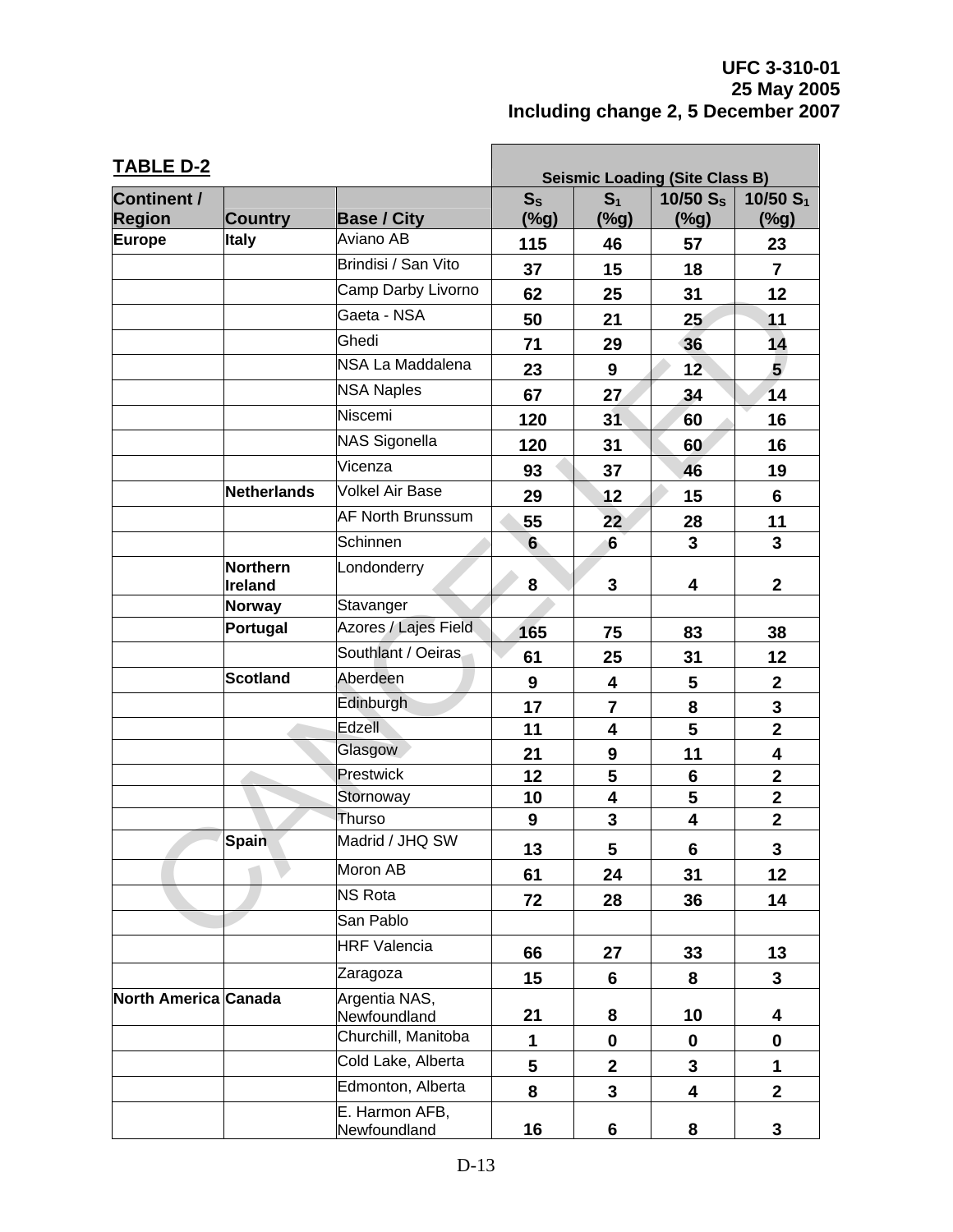| <b>TABLE D-2</b>                    |                                       |                             | <b>Seismic Loading (Site Class B)</b> |                           |                        |                         |  |
|-------------------------------------|---------------------------------------|-----------------------------|---------------------------------------|---------------------------|------------------------|-------------------------|--|
| <b>Continent /</b><br><b>Region</b> | <b>Country</b>                        | <b>Base / City</b>          | $S_{S}$<br>$(\%g)$                    | S <sub>1</sub><br>$(\%g)$ | 10/50 $S_s$<br>$(\%g)$ | 10/50 $S_1$<br>(%g)     |  |
| North America Canada                |                                       | Fort William, Ontario       |                                       |                           |                        |                         |  |
|                                     |                                       | Frobisher, NWT              | $\overline{7}$                        | $\overline{3}$            | $\overline{3}$         | $\mathbf 1$             |  |
|                                     |                                       | Goose Airport,              |                                       |                           |                        |                         |  |
|                                     |                                       | Newfoundland                | 16                                    | 6                         | 8                      | 3                       |  |
|                                     |                                       | Ottawa, Ontario             | 91                                    | 36                        | 46                     | 18                      |  |
|                                     |                                       | St. John's,<br>Newfoundland | 19                                    | 8                         | 10                     | 4                       |  |
|                                     |                                       | Toronto, Ontario            | 36                                    | 15                        | 18                     | $\overline{7}$          |  |
|                                     |                                       | Winnipeg, Manitoba          | 31                                    | 14                        | 16                     | $\overline{\mathbf{7}}$ |  |
|                                     | Greenland                             | Narsarssuak AB              | 31                                    | 14                        | 16                     | $\overline{7}$          |  |
|                                     |                                       | Simiutak AB                 | 31                                    | 14                        | 16                     | $\overline{\mathbf{7}}$ |  |
|                                     |                                       | Sondrestrom AB              | 22                                    | 9                         | 11                     | 4                       |  |
|                                     |                                       | Thule AB                    | 37                                    | 15                        | 18                     | $\overline{7}$          |  |
| <b>Atlantic Ocean Ascension</b>     | <b>Island</b>                         |                             |                                       |                           |                        |                         |  |
| Caribbean Sea The Bahamas           |                                       | Eleuthera Island            | $\mathbf{2}$                          | 1                         | 1                      | $\mathbf 0$             |  |
|                                     |                                       | <b>Grand Bahama Island</b>  | 2 <sub>1</sub>                        | 1                         | 1                      | $\mathbf 0$             |  |
|                                     |                                       | <b>Grand Turk Island</b>    | 58                                    | 23                        | 29                     | 12                      |  |
|                                     |                                       | <b>Great Exuma Island</b>   | 19                                    | 8                         | 10                     | 4                       |  |
|                                     | Cuba                                  | NS Guantanamo Bay           | 126                                   | 50                        | 63                     | 25                      |  |
|                                     | <b>Trinidad</b><br><b>Island</b>      | Port of Spain               | 171                                   | 68                        | 86                     | 34                      |  |
| Indian Ocean                        | <b>British Indian</b><br><b>Ocean</b> | <b>NSF Diego Garcia</b>     |                                       |                           |                        |                         |  |
| <b>Pacific Ocean</b>                | <b>Territoty</b><br><b>Australia</b>  | H.E. Holt / N.W. Cape       | 70                                    | 28                        | 35                     | 14                      |  |
|                                     |                                       |                             | 47                                    | 19                        | 23                     | 9                       |  |
|                                     |                                       | Woomera                     | 47                                    | 19                        | 23                     | 9                       |  |
|                                     | <b>Caroline</b><br><b>Islands</b>     | Koror, Paulau Islands       | 70                                    | 28                        | 35                     | 14                      |  |
|                                     |                                       | Ponape                      | 103                                   | 41                        | 51                     | 21                      |  |
|                                     | <b>Johnston Atoll</b>                 |                             | 136                                   | 54                        | 68                     | 27                      |  |
|                                     | <b>Marcus Island</b>                  |                             | 95                                    | 38                        | 47                     | 19                      |  |
|                                     | <b>Marshall</b><br>Islands            | Kwajalein                   | 119                                   | 48                        | 60                     | 24                      |  |
|                                     |                                       | Wake Island                 |                                       |                           |                        |                         |  |
|                                     | <b>Midway Island</b>                  |                             | 137                                   | 55                        | 68                     | 27                      |  |
|                                     |                                       |                             |                                       |                           |                        |                         |  |
|                                     | Phillipine Is.                        | <b>Clark AFB</b>            | 159                                   | 64                        | 79                     | 32                      |  |
|                                     |                                       | <b>Sangley Point</b>        | 195                                   | 78                        | 97                     | 39                      |  |
|                                     |                                       | Subic Bay                   | 177                                   | 71                        | 88                     | 35                      |  |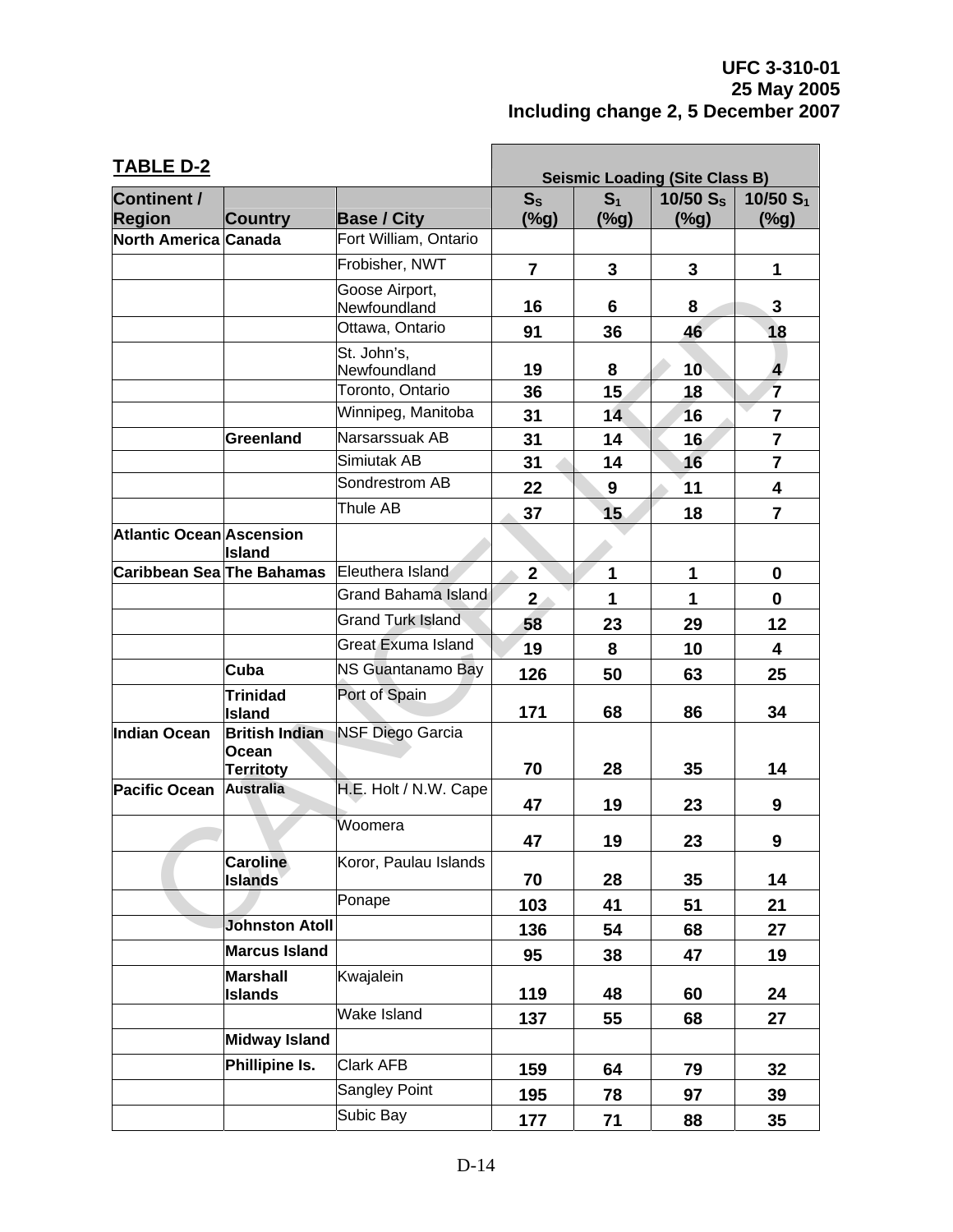| <b>TABLE D-2</b>                    |                |                    | <b>Seismic Loading (Site Class B)</b> |                        |                              |                              |
|-------------------------------------|----------------|--------------------|---------------------------------------|------------------------|------------------------------|------------------------------|
| <b>Continent /</b><br><b>Region</b> | <b>Country</b> | <b>Base / City</b> | $S_{\rm S}$<br>(%g)                   | $\mathbf{S}_1$<br>(%g) | 10/50 $S_{\rm s}$<br>$(\%g)$ | 10/50 S <sub>1</sub><br>(%g) |
| Pacific Ocean Samoa                 |                | Apia / Upolu       | 158                                   | 63                     | 79                           | 32                           |

CANCELLED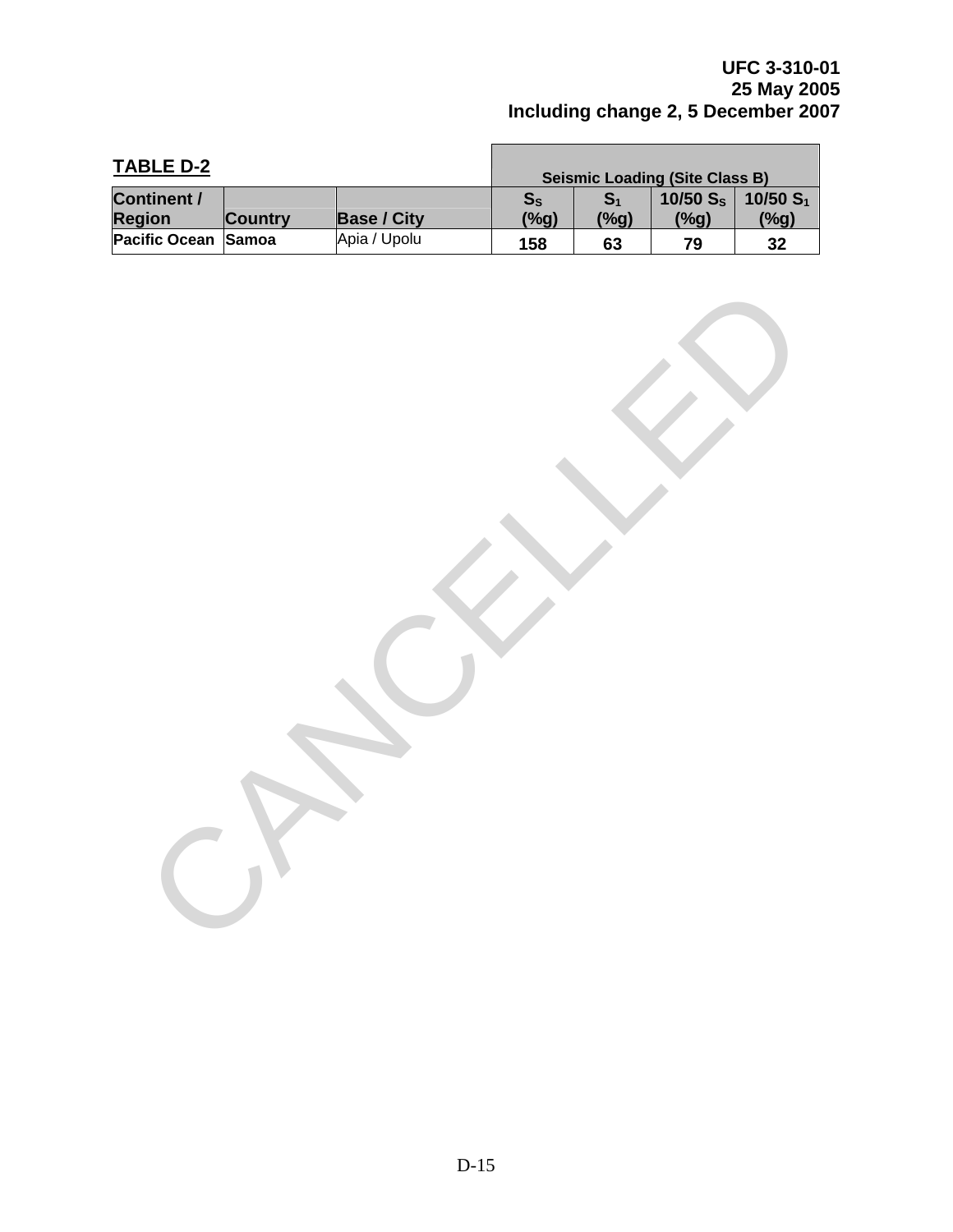## **APPENDIX E**

#### **EARTHQUAKE LOADING DATA AT ADDITIONAL SELECTED LOCATIONS OUTSIDE OF THE UNITED STATES, ITS TERRITORIES AND POSSESSIONS**

### **TABLE E-1 EARTHQUAKE LOADING DATA AT ADDITIONAL LOCATIONS OUTSIDE OF THE UNITED STATES, ITS TERRITORIES AND POSSESSIONS**

| $E-1$<br>Table E-1. |                                                          | Earthquake Loading Data Table. Earthquake loading data for additiona<br>selected cities outside of the United States, its territories and possessions is provided |                                       |                |             |             |
|---------------------|----------------------------------------------------------|-------------------------------------------------------------------------------------------------------------------------------------------------------------------|---------------------------------------|----------------|-------------|-------------|
|                     |                                                          | TABLE E-1 EARTHQUAKE LOADING DATA AT ADDITIONAL<br><b>LOCATIONS OUTSIDE OF THE UNITED STATES, ITS</b><br><b>TERRITORIES AND POSSESSIONS</b>                       |                                       |                |             |             |
| <b>TABLE E-1</b>    |                                                          |                                                                                                                                                                   | <b>Seismic Loading (Site Class B)</b> |                |             |             |
| <b>Continent /</b>  |                                                          |                                                                                                                                                                   | $S_{\rm S}$                           | S <sub>1</sub> | 10/50 $S_s$ | 10/50 $S_1$ |
| <b>Region</b>       | <b>Country</b>                                           | <b>Base / City</b>                                                                                                                                                | (%g)                                  | $(\%g)$        | (%g)        | (%g)        |
| <b>Africa</b>       | <b>Algeria</b>                                           | Alger                                                                                                                                                             | 96.1                                  | 38.4           | 48.0        | 19.2        |
|                     |                                                          | Oran                                                                                                                                                              | 60.0                                  | 24.0           | 30.0        | 12.0        |
|                     | Angola                                                   | Luanda                                                                                                                                                            | 5.6                                   | 2.2            | 2.8         | 1.1         |
|                     | <b>Benin</b>                                             | Cotonou                                                                                                                                                           | 10.9                                  | 4.4            | 5.4         | 2.2         |
|                     | <b>Botswana</b>                                          | Gaborone                                                                                                                                                          | 2.6                                   | 1.0            | 1.3         | 0.5         |
|                     | <b>Burkino Vaso</b>                                      | Kampala                                                                                                                                                           | 44.1                                  | 17.7           | 22.1        | 8.8         |
|                     | <b>Burundi</b>                                           | <b>Bujumbura</b>                                                                                                                                                  | 66.1                                  | 26.5           | 33.1        | 13.2        |
|                     | <b>Cameroon</b>                                          | Douala                                                                                                                                                            | 15.8                                  | 6.3            | 7.9         | 3.2         |
|                     |                                                          | Yaounde                                                                                                                                                           | 26.0                                  | 10.4           | 13.0        | 5.2         |
|                     | <b>Central</b>                                           | Bangui                                                                                                                                                            |                                       |                |             |             |
|                     | <b>African</b><br><b>Republic</b>                        |                                                                                                                                                                   | 26.0                                  | 10.4           | 13.0        | 5.2         |
|                     | Chad                                                     | Ndjamena                                                                                                                                                          | 5.6                                   | 2.2            | 2.8         | 1.1         |
|                     | Congo                                                    | Brazzaville                                                                                                                                                       |                                       |                |             |             |
|                     | Congo,<br><b>Democratic</b><br><b>Republic of</b><br>the | <b>Bukavu</b>                                                                                                                                                     | 74.0                                  | 29.6           | 37.0        | 14.8        |
|                     |                                                          | Kinshasa                                                                                                                                                          |                                       |                |             |             |
|                     |                                                          | Lubumbashi                                                                                                                                                        | 37.4                                  | 14.9           | 18.7        | 7.5         |
|                     | Cote d'Ivoire                                            | Abidjan                                                                                                                                                           | 3.7                                   | 1.5            | 1.8         | 0.7         |
|                     | <b>Djibouti</b>                                          | Djibouti                                                                                                                                                          | 81.5                                  | 32.6           | 40.7        | 16.3        |
|                     | <b>Egypt</b>                                             | Cairo                                                                                                                                                             | 67.2                                  | 26.9           | 33.6        | 13.4        |
|                     |                                                          | Port Said                                                                                                                                                         | 65.1                                  | 26.1           | 32.6        | 13.0        |
|                     | Equatorial                                               | Malabo                                                                                                                                                            |                                       |                |             |             |
|                     | Guinea                                                   |                                                                                                                                                                   | 15.8                                  | 6.3            | 7.9         | 3.2         |
|                     | <b>Eritrea</b>                                           | Asmara                                                                                                                                                            | 43.0                                  | 17.2           | 21.5        | 8.6         |
|                     | <b>Ethiopia</b>                                          | Addis Ababa                                                                                                                                                       | 55.3                                  | 22.1           | 27.6        | 11.1        |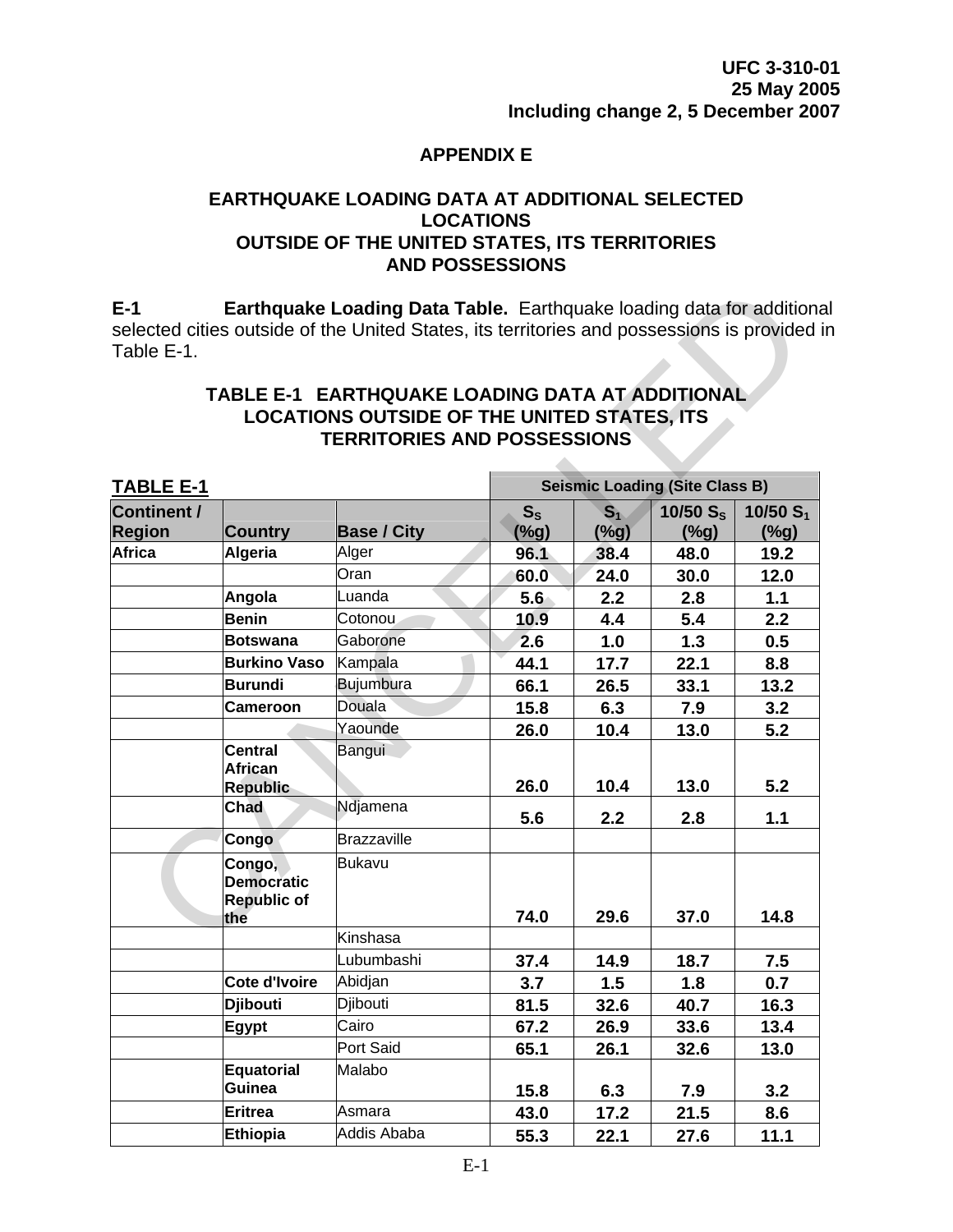| <b>TABLE E-1</b>   |                      |                    | <b>Seismic Loading (Site Class B)</b>                   |         |         |         |  |
|--------------------|----------------------|--------------------|---------------------------------------------------------|---------|---------|---------|--|
| <b>Continent /</b> |                      |                    | 10/50 $S_s$<br>$S_{S}$<br>S <sub>1</sub><br>10/50 $S_1$ |         |         |         |  |
| <b>Region</b>      | <b>Country</b>       | <b>Base / City</b> | (%g)                                                    | $(\%g)$ | $(\%g)$ | $(\%g)$ |  |
| <b>Africa</b>      | Gabon                | Libreville         | 26.0                                                    | 10.4    | 13.0    | 5.2     |  |
|                    | Gambia               | Banjul             |                                                         |         |         |         |  |
|                    | Ghana                | Accra              | 35.6                                                    | 14.3    | 17.8    | 7.1     |  |
|                    | Guinea               | Conakry            | 36.1                                                    | 14.5    | 18.1    | $7.2$   |  |
|                    | Guinea-Bissau Bissau |                    | 0.9                                                     | 0.4     | 0.5     | 0.2     |  |
|                    | Kenya                | Nairobi            | 30.7                                                    | 12.3    | 15.3    | 6.1     |  |
|                    | Lesotho              | Maseru             | 6.3                                                     | 2.5     | 3.1     | 1.3     |  |
|                    | Liberia              | Monrovia           | 21.4                                                    | 8.5     | 10.7    | 4.3     |  |
|                    | Libya                | Tripoli            | 57.1                                                    | 22.9    | 28.6    | 11.4    |  |
|                    | <b>Madagascar</b>    | Tananarive         | 18.4                                                    | 7.3     | 9.2     | 3.7     |  |
|                    | <b>Malawi</b>        | <b>Blantyre</b>    | 46.3                                                    | 18.5    | 23.1    | 9.3     |  |
|                    |                      | Lilongwe           | 26.3                                                    | 10.5    | 13.2    | 5.3     |  |
|                    |                      | Zomba              | 48.3                                                    | 19.3    | 24.2    | 9.7     |  |
|                    | <b>Mali</b>          | Bamako             |                                                         |         |         |         |  |
|                    | <b>Mauritania</b>    | Nouakchott         | 7.7                                                     | 3.1     | 3.8     | 1.5     |  |
|                    | <b>Morocco</b>       | Kenitra            | 27.0                                                    | 10.8    | 13.5    | 5.4     |  |
|                    |                      | Rabat              | 25.5                                                    | 10.2    | 12.7    | 5.1     |  |
|                    |                      | Tangier            | 44.3                                                    | 17.7    | 22.2    | 8.9     |  |
|                    | Mozambique           | Maputo             | 10.2                                                    | 4.1     | 5.1     | 2.0     |  |
|                    | Niger                | Niamey             | 0.2                                                     | 0.1     | 0.1     | 0.0     |  |
|                    | Nigera               | Ibadan             |                                                         |         |         |         |  |
|                    |                      | Kaduna             | 5.6                                                     | 2.2     | 2.8     | 1.1     |  |
|                    |                      | Lagos              | 0.3                                                     | 0.1     | 0.1     | 0.1     |  |
|                    | Rwanda               | Kigali             | 27.8                                                    | 11.1    | 13.9    | 5.6     |  |
|                    | Senegal              | Dakar              | 7.7                                                     | 3.1     | 3.8     | 1.5     |  |
|                    | Sierra Leone         | Freetown           | 34.9                                                    | 14.0    | 17.4    | 7.0     |  |
|                    | <b>Somalia</b>       | Mogadishu          |                                                         |         |         |         |  |
|                    | <b>South Africa</b>  | Cape Town          | 26.0                                                    | 10.4    | 13.0    | 5.2     |  |
|                    |                      | Durban             | 28.7                                                    | 11.5    | 14.3    | 5.7     |  |
|                    |                      | Johannesburg       | 3.1                                                     | 1.2     | 1.5     | 0.6     |  |
|                    |                      | Natal              | 6.4                                                     | 2.6     | 3.2     | 1.3     |  |
|                    | <b>Swaziland</b>     | Pretoria           | 3.1                                                     | 1.2     | 1.5     | 0.6     |  |
|                    | <b>Tanzania</b>      | Dar es Salaam      | 17.1                                                    | 6.8     | 8.5     | 3.4     |  |
|                    |                      | Mbabane            | 17.9                                                    | 7.2     | 9.0     | 3.6     |  |
|                    | Togo                 | Zanzibar           | 11.5                                                    | 4.6     | 5.7     | 2.3     |  |
|                    | <b>Tunisia</b>       | Lome               | 37.5                                                    | 15.0    | 18.8    | 7.5     |  |
|                    | Uganda               | Tunis              | 91.0                                                    | 36.4    | 45.5    | 18.2    |  |
|                    | Zambia               | Ougadougou         |                                                         |         |         |         |  |
|                    | <b>Zimbabwe</b>      | Harare             | 5.6                                                     | 2.2     | 2.8     | 1.1     |  |
|                    |                      | Lusaka             | 21.9                                                    | 8.8     | 11.0    | 4.4     |  |
| Asia               | <b>Bahrain</b>       | Manama             | 26.9                                                    | 10.8    | 13.5    | 5.4     |  |
|                    | <b>Bangladesh</b>    | Dhaka              | 69.5                                                    | 27.8    | 34.8    | 13.9    |  |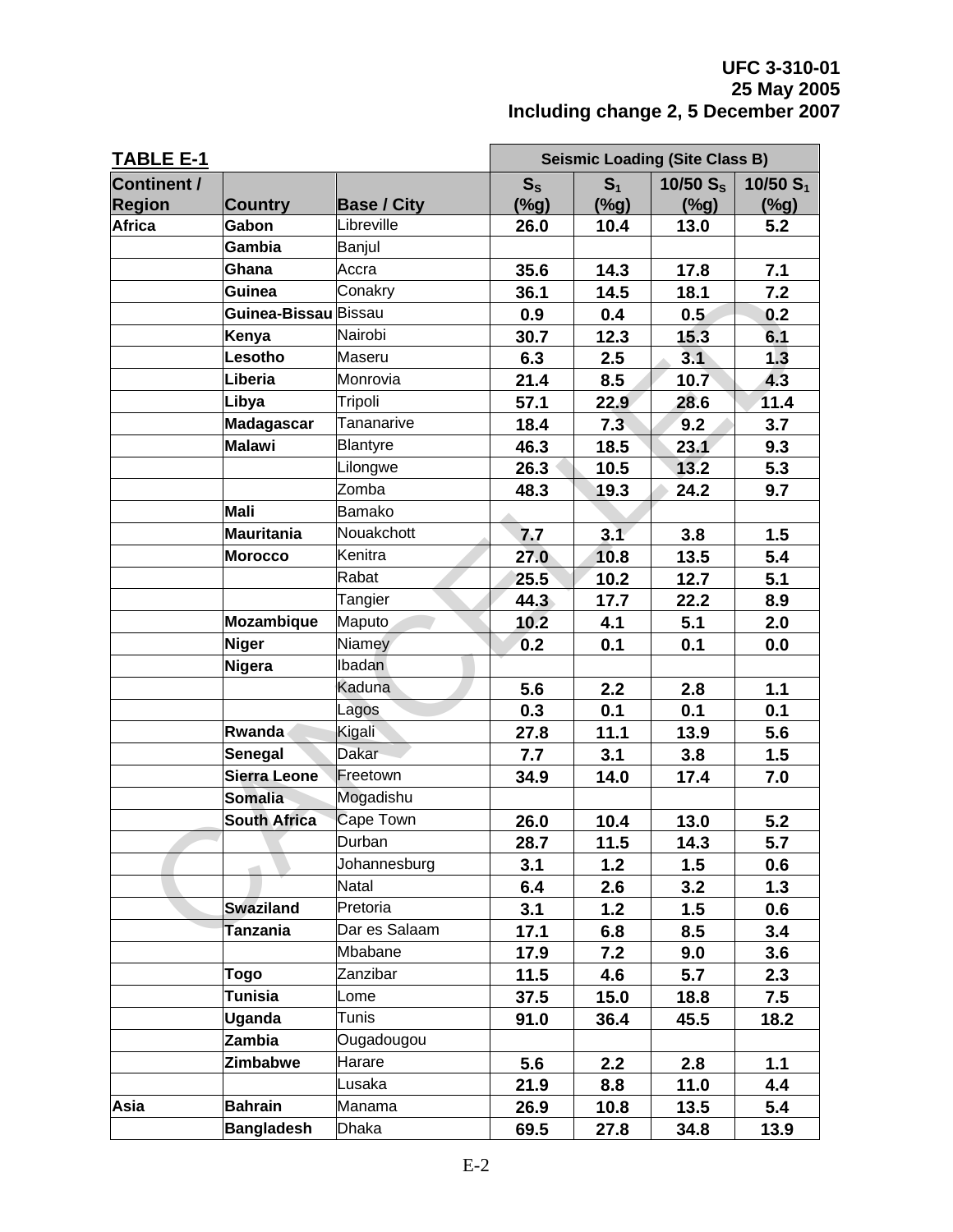| <b>TABLE E-1</b>   |                  |                     | <b>Seismic Loading (Site Class B)</b> |                |             |             |
|--------------------|------------------|---------------------|---------------------------------------|----------------|-------------|-------------|
| <b>Continent /</b> |                  |                     | $S_{S}$                               | S <sub>1</sub> | 10/50 $S_s$ | 10/50 $S_1$ |
| <b>Region</b>      | <b>Country</b>   | <b>Base / City</b>  | (%g)                                  | (%g)           | $(\%g)$     | $(\%g)$     |
| Asia               | <b>Brunei</b>    | Bandar Seri Begawan | 37.2                                  | 14.9           | 18.6        | 7.4         |
|                    | <b>Burma</b>     | Mandalay            | 201.0                                 | 80.4           | 100.5       | 40.2        |
|                    |                  | Rangoon             | 76.8                                  | 30.7           | 38.4        | 15.4        |
|                    | China            | Beijing (Peking)    | 55.9                                  | 22.4           | 28.0        | 11.2        |
|                    |                  | Chengdu             | 44.2                                  | 17.7           | 22.1        | 8.8         |
|                    |                  | Chongqing           | 8.4                                   | 3.4            | 4.2         | 1.7         |
|                    |                  | Guangzhou (Canton)  | 13.5                                  | 5.4            | 6.8         | 2.7         |
|                    |                  | Harbin              | 12.4                                  | 4.9            | 6.2         | 2.5         |
|                    |                  | Nanjing             | 23.4                                  | 9.4            | 11.7        | 4.7         |
|                    |                  | Qingdao (Tsingtao)  | 31.6                                  | 12.6           | 15.8        | 6.3         |
|                    |                  | Shanghai            | 17.3                                  | 6.9            | 8.7         | 3.5         |
|                    |                  | Shengyang           | 88.7                                  | 35.5           | 44.3        | 17.7        |
|                    |                  | Tianjin (Tientsan)  | 72.2                                  | 28.9           | 36.1        | 14.4        |
|                    |                  | Wuhan               | 7.3                                   | 2.9            | 3.7         | 1.5         |
|                    | <b>Cyprus</b>    | Nicosia             | 118.0                                 | 47.2           | 59.0        | 23.6        |
|                    | <b>Hong Kong</b> | Hong Kong           | 12.8                                  | 5.1            | 6.4         | 2.6         |
|                    | Indonesia        | Bandung             | 164.3                                 | 65.7           | 82.1        | 32.9        |
|                    |                  | Jakarta             | 138.1                                 | 55.2           | 69.0        | 27.6        |
|                    |                  | Medan               | 111.5                                 | 44.6           | 55.7        | 22.3        |
|                    |                  | Surabaya            | 96.4                                  | 38.6           | 48.2        | 19.3        |
|                    | Iran             | Isfahan             | 90.8                                  | 36.3           | 45.4        | 18.2        |
|                    |                  | <b>Shiraz</b>       | 173.2                                 | 69.3           | 86.6        | 34.6        |
|                    |                  | Tabriz              | 181.2                                 | 72.5           | 90.6        | 36.2        |
|                    |                  | Tehran              | 205.0                                 | 82.0           | 102.5       | 41.0        |
|                    | <b>Israel</b>    | Haifa               | 136.9                                 | 54.7           | 68.4        | 27.4        |
|                    |                  | <b>Jerusalem</b>    | 106.9                                 | 42.8           | 53.4        | 21.4        |
|                    |                  | Tel Aviv            | 95.2                                  | 38.1           | 47.6        | 19.0        |
|                    | Japan            | Fukuoka             | 67.4                                  | 27.0           | 33.7        | 13.5        |
|                    |                  | Itazuke AFB         | 73.6                                  | 29.4           | 36.8        | 14.7        |
|                    |                  | Kobe                | 189.8                                 | 75.9           | 94.9        | 38.0        |
|                    |                  | Osaka               | 178.1                                 | 71.2           | 89.0        | 35.6        |
|                    |                  | Sapporo             | 100.4                                 | 40.2           | 50.2        | 20.1        |
|                    |                  | Yokohama            | 187                                   | 75             |             |             |
|                    | Jordan           | Amman               | 70.2                                  | 28.1           | 35.1        | 14.0        |
|                    | <b>Kuwait</b>    | Ali Al Salem        | 24.2                                  | 9.7            | 12.1        | 4.8         |
|                    | Laos             | Vientiane           | 53.9                                  | 21.6           | 27.0        | 10.8        |
|                    | Lebanon          | <b>Beirut</b>       | 149.7                                 | 59.9           | 74.9        | 29.9        |
|                    | <b>Malaysia</b>  | Kuala Lumpur        | 55.8                                  | 22.3           | 27.9        | 11.2        |
|                    | Nepal            | Kathmandu           | 245.5                                 | 98.2           | 122.8       | 49.1        |
|                    | Oman             | <b>Muscat</b>       | 123.6                                 | 49.5           | 61.8        | 24.7        |
|                    | <b>Pakistan</b>  | Islamabad           | 128.9                                 | 51.6           | 64.5        | 25.8        |
|                    |                  | Karachi             | 73.3                                  | 29.3           | 36.6        | 14.7        |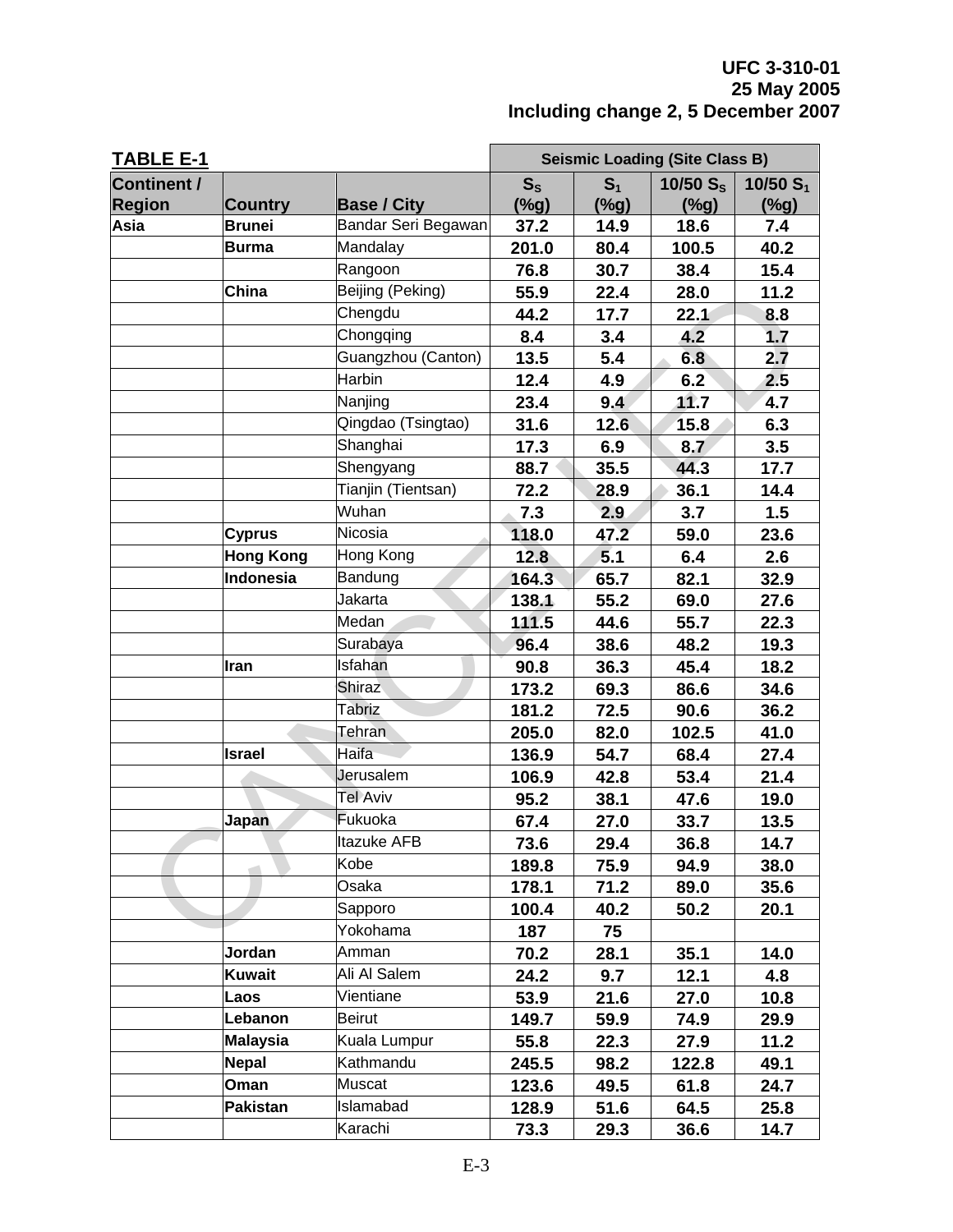| <b>TABLE E-1</b>   |                    |                    |         | <b>Seismic Loading (Site Class B)</b>                   |         |         |  |  |
|--------------------|--------------------|--------------------|---------|---------------------------------------------------------|---------|---------|--|--|
| <b>Continent /</b> |                    |                    |         | 10/50 $S_s$<br>$S_{S}$<br>S <sub>1</sub><br>10/50 $S_1$ |         |         |  |  |
| <b>Region</b>      | <b>Country</b>     | <b>Base / City</b> | $(\%g)$ | $(\%g)$                                                 | $(\%g)$ | $(\%g)$ |  |  |
| Asia               | <b>Pakistan</b>    | Lahore             | 117.1   | 46.8                                                    | 58.5    | 23.4    |  |  |
|                    | <b>Singapore</b>   | All                | 37.5    | 15.0                                                    | 18.8    | 7.5     |  |  |
|                    | <b>Sir Lanka</b>   | Colombo            | 2.6     | 1.0                                                     | 1.3     | 0.5     |  |  |
|                    | <b>South Korea</b> | Kimhae             | 18.3    | 7.3                                                     | 9.2     | 3.7     |  |  |
|                    |                    | Kwangju            | 12.9    | 5.2                                                     | 6.5     | 2.6     |  |  |
|                    | <b>Syria</b>       | Aleppo             | 64.3    | 25.7                                                    | 32.2    | 12.9    |  |  |
|                    |                    | Damascus           | 79.1    | 31.6                                                    | 39.5    | 15.8    |  |  |
|                    | <b>Taiwan</b>      | Changhua           | 274.4   | 109.8                                                   | 137.2   | 54.9    |  |  |
|                    |                    | Kao-hsiung         | 250.6   | 100.3                                                   | 125.3   | 50.1    |  |  |
|                    | <b>Thailand</b>    | Songkhla           | 29.6    | 11.8                                                    | 14.8    | 5.9     |  |  |
|                    |                    | Udorn              | 24.1    | 9.6                                                     | 12.0    | 4.8     |  |  |
|                    | <b>Turkey</b>      | Istanbul           | 145.8   | 58.3                                                    | 72.9    | 29.2    |  |  |
|                    | <b>United Arab</b> | Abu Dhabi          |         |                                                         |         |         |  |  |
|                    | <b>Emirates</b>    |                    | 107.0   | 42.8                                                    | 53.5    | 21.4    |  |  |
|                    |                    | Dubai              | 168.4   | 67.4                                                    | 84.2    | 33.7    |  |  |
|                    | Yemen              | <b>Aden City</b>   | 36.6    | 14.7                                                    | 18.3    | 7.3     |  |  |
|                    |                    | Sanaa              | 34.3    | 13.7                                                    | 17.2    | 6.9     |  |  |
| <b>Central</b>     | <b>Belize</b>      | Belmopan           |         |                                                         |         |         |  |  |
| <b>America</b>     |                    |                    | 53.7    | 21.5                                                    | 26.8    | 10.7    |  |  |
|                    | <b>Costa Rica</b>  | San Jose           | 280.4   | 112.2                                                   | 140.2   | 56.1    |  |  |
|                    | <b>El Salvador</b> | San Salvador       | 170.8   | 68.3                                                    | 85.4    | 34.2    |  |  |
|                    | <b>Guatemala</b>   | Guatemala          | 168.3   | 67.3                                                    | 84.2    | 33.7    |  |  |
|                    | <b>Honduras</b>    | Tegucigalpa        | 99.9    | 40.0                                                    | 50.0    | 20.0    |  |  |
| <b>Europe</b>      | <b>Albania</b>     | Tirana             | 111.6   | 44.6                                                    | 55.8    | 22.3    |  |  |
|                    | <b>Austria</b>     | Salzburg           | 41.5    | 16.6                                                    | 20.7    | 8.3     |  |  |
|                    |                    | Vienna             | 49.3    | 19.7                                                    | 24.7    | 9.9     |  |  |
|                    | <b>Belgium</b>     | Antwerp            | 19.7    | 7.9                                                     | 9.9     | 3.9     |  |  |
|                    | <b>Bulgaria</b>    | Sofia              | 116.3   | 46.5                                                    | 58.1    | 23.3    |  |  |
|                    | <b>Czech</b>       | Prague             |         |                                                         |         |         |  |  |
|                    | <b>Republic</b>    |                    | 12.8    | 5.1                                                     | 6.4     | 2.6     |  |  |
|                    | <b>Denmark</b>     | Copenhagen         | 11.6    | 4.7                                                     | 5.8     | 2.3     |  |  |
|                    | <b>England</b>     | Liverpool          | 23.0    | 9.2                                                     | 11.5    | 4.6     |  |  |
|                    | <b>Finland</b>     | Helsinki           | 5.1     | 2.0                                                     | 2.6     | 1.0     |  |  |
|                    | <b>France</b>      | <b>Bordeaux</b>    | 16.4    | 6.6                                                     | 8.2     | 3.3     |  |  |
|                    |                    | <b>Istres AFB</b>  | 36.2    | 14.5                                                    | 18.1    | 7.2     |  |  |
|                    |                    | Lyon               | 28.6    | 11.4                                                    | 14.3    | 5.7     |  |  |
|                    |                    | Marseille          | 44.4    | 17.8                                                    | 22.2    | 8.9     |  |  |
|                    |                    | <b>Nice</b>        | 41.3    | 16.5                                                    | 20.7    | 8.3     |  |  |
|                    |                    | Strasbourg         | 42.7    | 17.1                                                    | 21.3    | 8.5     |  |  |
|                    | Germany            | Babenhausen        | 34.2    | 13.7                                                    | 17.1    | 6.8     |  |  |
|                    |                    | <b>Berlin</b>      | 5.1     | 2.0                                                     | 2.6     | 1.0     |  |  |
|                    |                    | <b>Bonn</b>        | 42.2    | 16.9                                                    | 21.1    | 8.4     |  |  |
|                    |                    | <b>Dusseldorf</b>  | 30.6    | 12.3                                                    | 15.3    | 6.1     |  |  |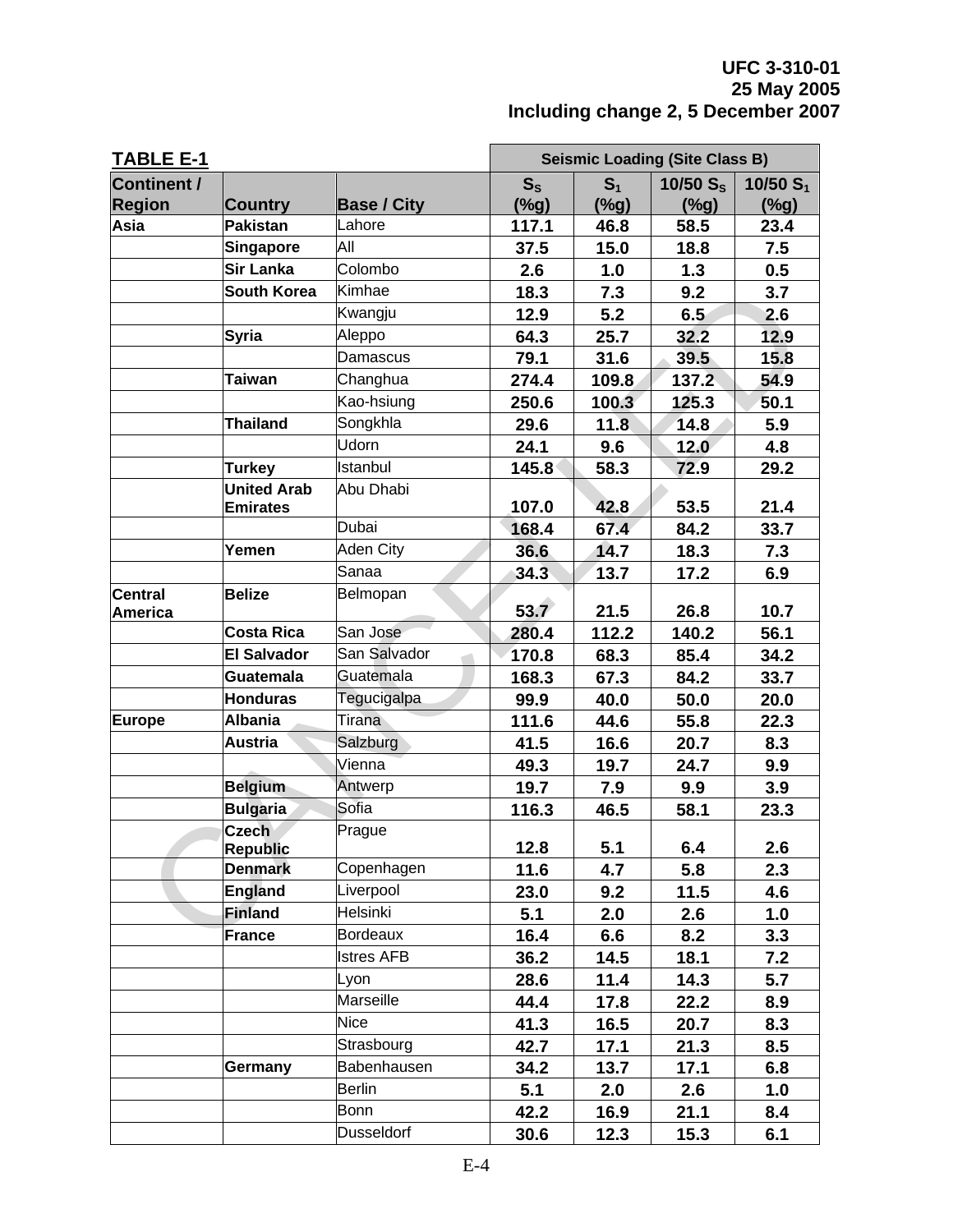| <b>TABLE E-1</b>   |                    |                      | <b>Seismic Loading (Site Class B)</b> |                |             |             |
|--------------------|--------------------|----------------------|---------------------------------------|----------------|-------------|-------------|
| <b>Continent /</b> |                    |                      | $S_{S}$                               | S <sub>1</sub> | 10/50 $S_s$ | 10/50 $S_1$ |
| <b>Region</b>      | <b>Country</b>     | <b>Base / City</b>   | (%g)                                  | $(\%g)$        | $(\%g)$     | $(\%g)$     |
| Europe             | Germany            | Frankfurt am Main    | 37.7                                  | 15.1           | 18.8        | 7.5         |
|                    |                    | Giebelstadt          | 21.9                                  | 8.8            | 11.0        | 4.4         |
|                    |                    | Hamburg              | 9.2                                   | 3.7            | 4.6         | 1.8         |
|                    |                    | Kitzingen            | 21.2                                  | 8.5            | 10.6        | 4.2         |
|                    |                    | Landstuhl            | 23.7                                  | 9.5            | 11.9        | 4.7         |
|                    |                    | Vaihingen an der Enz | 38.7                                  | 15.5           | 19.4        | 7.7         |
|                    | Greece             | Kavalla              | 108.2                                 | 43.3           | 54.1        | 21.6        |
|                    |                    | Nea Makri            | 86.7                                  | 34.7           | 43.4        | 17.3        |
|                    |                    | <b>Rhodes</b>        | 137.0                                 | 54.8           | 68.5        | 27.4        |
|                    |                    | Thessaloniki         | 142.1                                 | 56.8           | 71.0        | 28.4        |
|                    | Hungary            | <b>Budapest</b>      | 46.3                                  | 18.5           | 23.1        | 9.3         |
|                    |                    | Taszar AB            |                                       |                |             |             |
|                    | Iceland            | Reykjavik            | 91.8                                  | 36.7           | 45.9        | 18.4        |
|                    | <b>Italy</b>       | Florence             | 96.4                                  | 38.6           | 48.2        | 19.3        |
|                    |                    | Genoa                | 66.1                                  | 26.4           | 33.0        | 13.2        |
|                    |                    | Milan                | 41.3                                  | 16.5           | 20.7        | 8.3         |
|                    |                    | Palermo              | 66.9                                  | 26.8           | 33.5        | 13.4        |
|                    |                    | Rome                 | 89.8                                  | 35.9           | 44.9        | 18.0        |
|                    |                    | Siculiana            | 44.8                                  | 17.9           | 22.4        | 9.0         |
|                    |                    | <b>Trieste</b>       | 72.3                                  | 28.9           | 36.2        | 14.5        |
|                    |                    | Turin                | 53.7                                  | 21.5           | 26.8        | 10.7        |
|                    | Luxembourg         | Luxembourg           | 21.4                                  | 8.6            | 10.7        | 4.3         |
|                    | Malta              | Valletta             | 28.6                                  | 11.5           | 14.3        | 5.7         |
|                    | Netherlands        | Amsterdam            | 13.0                                  | 5.2            | 6.5         | 2.6         |
|                    | Northern           | <b>Belfast</b>       |                                       |                |             |             |
|                    | Ireland            |                      | 8.7                                   | 3.5            | 4.3         | 1.7         |
|                    | Norway             | Oslo                 | 14.8                                  | 5.9            | 7.4         | 3.0         |
|                    | Poland             | Krakow               | 19.1                                  | 7.6            | 9.5         | 3.8         |
|                    |                    | Poznan               | 5.6                                   | 2.2            | 2.8         | 1.1         |
|                    |                    | Waraszawa            | 11.7                                  | 4.7            | 5.9         | 2.3         |
|                    |                    | Warsow               | 10.2                                  | 4.1            | 5.1         | 2.0         |
|                    | Portugal           | Lisbon               | 67.7                                  | 27.1           | 33.9        | 13.5        |
|                    |                    | Oporto               | 64.5                                  | 25.8           | 32.2        | 12.9        |
|                    | <b>Republic of</b> | <b>Dublin</b>        |                                       |                |             |             |
|                    | Ireland<br>Romania | <b>Bucharest</b>     | 9.4                                   | 3.8            | 4.7         | 1.9         |
|                    | Russia             | Kiev                 | 104.9                                 | 42.0           | 52.5        | 21.0        |
|                    |                    | Moscow               | 6.6                                   | 2.7            | 3.3         | 1.3         |
|                    |                    | St. Petersburg       | 6.6                                   | 2.7            | 3.3         | 1.3         |
|                    |                    | (Leningrad)          | 6.6                                   | 2.7            | 3.3         | 1.3         |
|                    | <b>Scotland</b>    | Hamilton             | 18.3                                  | 7.3            | 9.2         | 3.7         |
|                    |                    | Renfrew              | 21.6                                  | 8.6            | 10.8        | 4.3         |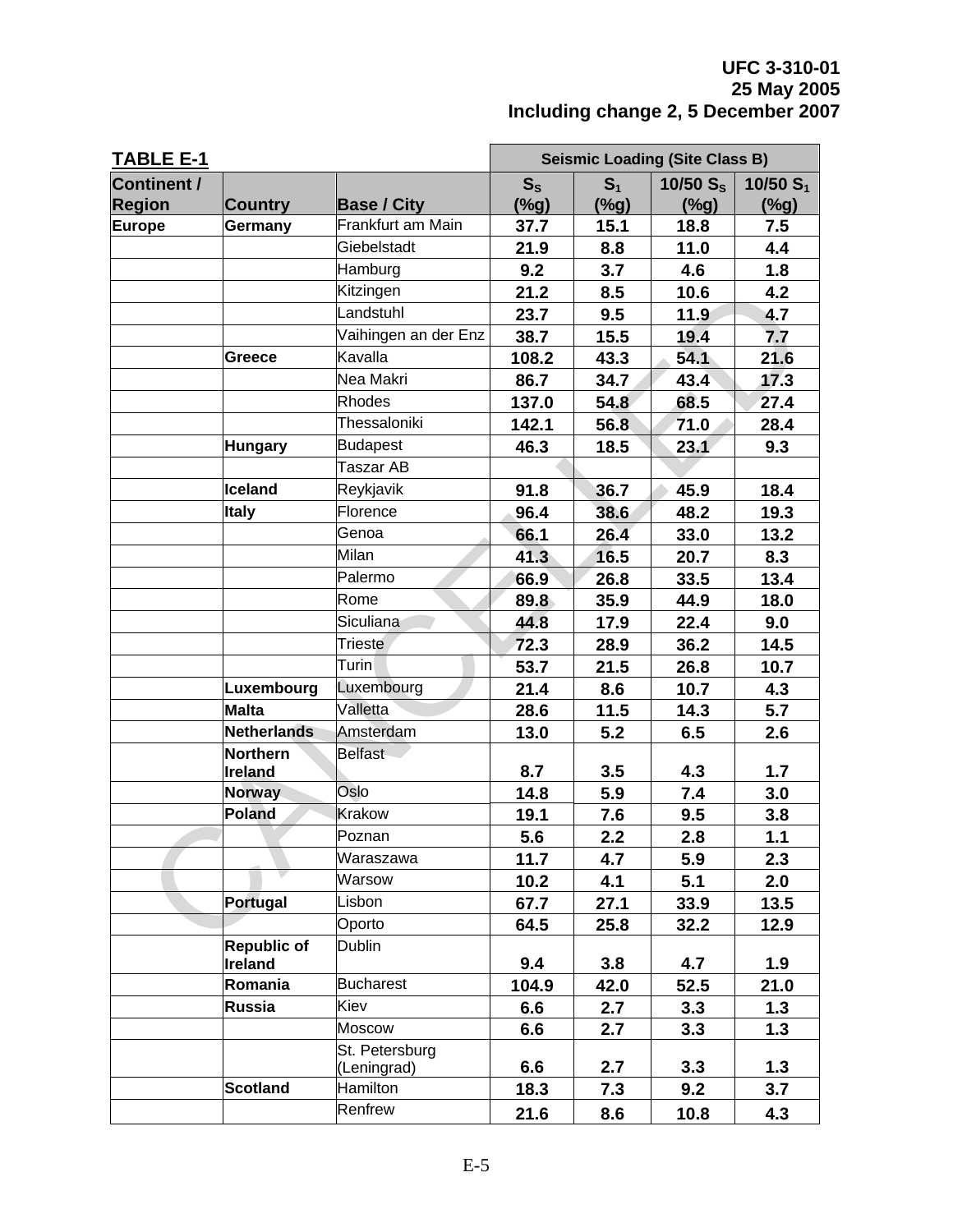| <b>TABLE E-1</b>        |                    |                       | <b>Seismic Loading (Site Class B)</b> |                |                      |             |
|-------------------------|--------------------|-----------------------|---------------------------------------|----------------|----------------------|-------------|
| <b>Continent /</b>      |                    |                       | $S_{S}$                               | S <sub>1</sub> | 10/50 S <sub>s</sub> | 10/50 $S_1$ |
| <b>Region</b>           | <b>Country</b>     | <b>Base / City</b>    | $(\%g)$                               | $(\%g)$        | (%g)                 | (%g)        |
| <b>Europe</b>           | Serbia and         | Belgrade              |                                       |                |                      |             |
|                         | <b>Montenegro</b>  |                       | 97.2                                  | 38.9           | 48.6                 | 19.4        |
|                         |                    | Zagrebac              | 103.9                                 | 41.6           | 52.0                 | 20.8        |
|                         | <b>Slovakia</b>    | Bratislava            | 56.2                                  | 22.5           | 28.1                 | 11.2        |
|                         | Spain              | Barcelona             | 60.0                                  | 24.0           | 30.0                 | 12.0        |
|                         |                    | Bilbao                | 32.1                                  | 12.9           | 16.1                 | 6.4         |
|                         |                    | Sevilleja de la Jara  | 12.8                                  | 5.1            | 6.4                  | 2.6         |
|                         | <b>Sweden</b>      | Goteborg              | 14.4                                  | 5.7            | 7.2                  | 2.9         |
|                         |                    | Stockholm             | 7.7                                   | 3.1            | 3.8                  | 1.5         |
|                         | <b>Switzerland</b> | Bern                  | 44.0                                  | 17.6           | 22.0                 | 8.8         |
|                         |                    | Geneva                | 46.3                                  | 18.5           | 23.1                 | 9.3         |
|                         |                    | Zurich                | 38.9                                  | 15.6           | 19.5                 | 7.8         |
| North America Canada    |                    | Calgary               | 19.8                                  | 7.9            | 9.9                  | 4.0         |
|                         |                    | <b>Halifax</b>        | 25.0                                  | 10.0           | 12.5                 | 5.0         |
|                         |                    | Montreal              | 102.9                                 | 41.2           | 51.4                 | 20.6        |
|                         |                    | Vancouver             | 90.4                                  | 36.2           | 45.2                 | 18.1        |
|                         | <b>Mexico</b>      | Ciudad Juarez         | 18.2                                  | 7.3            | 9.1                  | 3.6         |
|                         |                    | Guadalajara           | 146.9                                 | 58.8           | 73.4                 | 29.4        |
|                         |                    | Hermosillo            | 46.3                                  | 18.5           | 23.1                 | 9.3         |
|                         |                    | <b>Matamoros</b>      | 2.0                                   | 0.8            | 1.0                  | 0.4         |
|                         |                    | Mazatlan              | 97.4                                  | 39.0           | 48.7                 | 19.5        |
|                         |                    | Merida                | 3.6                                   | 1.4            | 1.8                  | 0.7         |
|                         |                    | <b>Mexico City</b>    | 56.9                                  | 22.8           | 28.5                 | 11.4        |
|                         |                    | Monterrey             | 21.5                                  | 8.6            | 10.8                 | 4.3         |
|                         |                    | Nuevo Laredo          | 14.8                                  | 5.9            | 7.4                  | 3.0         |
|                         |                    | Tijuana               | 92.7                                  | 37.1           | 46.4                 | 18.5        |
| South America Argentina |                    | <b>Buenos Aires</b>   | 6.6                                   | 2.7            | 3.3                  | 1.3         |
|                         | <b>Bolivia</b>     | La Paz                | 111.0                                 | 44.4           | 55.5                 | 22.2        |
|                         | <b>Brazil</b>      | Belem                 | 0.5                                   | 0.2            | 0.3                  | 0.1         |
|                         |                    | <b>Belo Horizonte</b> | 0.5                                   | 0.2            | 0.3                  | 0.1         |
|                         |                    | <b>Brasilia</b>       | 0.5                                   | 0.2            | 0.3                  | 0.1         |
|                         |                    | <b>Manaus</b>         | 1.7                                   | 0.7            | 0.8                  | 0.3         |
|                         |                    | Porto Alegre          | 0.5                                   | 0.2            | 0.3                  | 0.1         |
|                         |                    | Recife                | 4.1                                   | 1.6            | 2.0                  | 0.8         |
|                         |                    | Rio de Janeiro        | 0.5                                   | 0.2            | 0.3                  | 0.1         |
|                         |                    | Salvador              | 0.5                                   | 0.2            | 0.3                  | 0.1         |
|                         |                    | Sao Paulo             | 0.5                                   | 0.2            | 0.3                  | 0.1         |
|                         | <b>Chile</b>       | Santiago              | 202.5                                 | 81.0           | 101.2                | 40.5        |
|                         |                    | Valparaiso            | 289.3                                 | 115.7          | 144.7                | 57.9        |
|                         | Colombia           | Bogata                | 166.4                                 | 66.6           | 83.2                 | 33.3        |
|                         | <b>Ecuador</b>     | Guayaquil             | 136.9                                 | 54.8           | 68.5                 | 27.4        |
|                         |                    | Quito                 | 204.6                                 | 81.8           | 102.3                | 40.9        |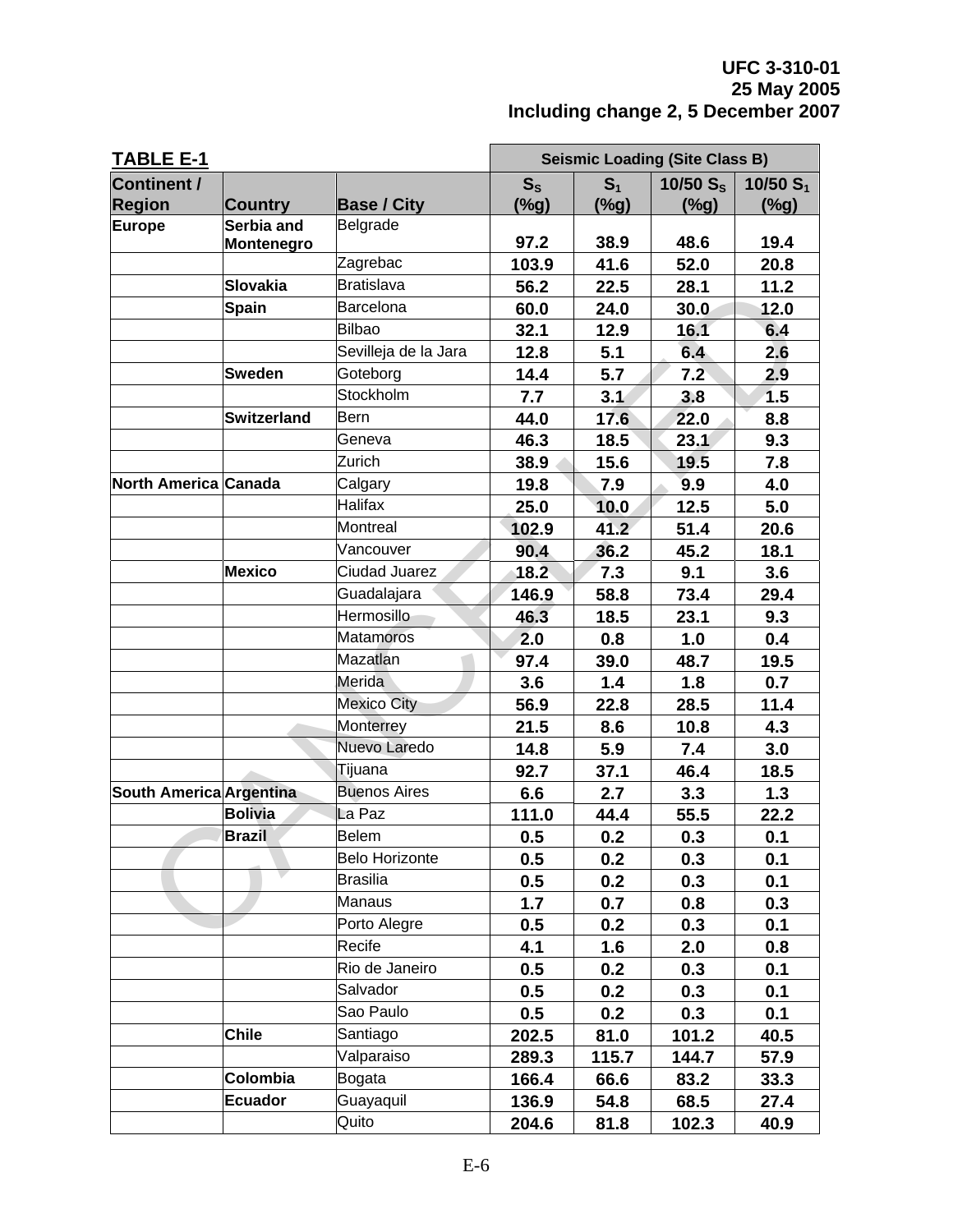| <b>TABLE E-1</b>      |                                                   |                         | <b>Seismic Loading (Site Class B)</b> |                           |                     |         |
|-----------------------|---------------------------------------------------|-------------------------|---------------------------------------|---------------------------|---------------------|---------|
| <b>Continent /</b>    |                                                   |                         | $S_{S}$                               | 10/50 $S_1$               |                     |         |
| <b>Region</b>         | <b>Country</b>                                    | <b>Base / City</b>      | (%g)                                  | S <sub>1</sub><br>$(\%g)$ | 10/50 $S_s$<br>(%g) | $(\%g)$ |
| <b>South</b>          | Paraguay                                          | Asuncion                |                                       |                           |                     |         |
| <b>America</b>        |                                                   |                         | 15.3                                  | 6.1                       | 7.7                 | 3.1     |
|                       | Peru                                              | Lima                    | 355.2                                 | 142.1                     | 177.6               | 71.0    |
|                       |                                                   | Piura                   | 188.3                                 | 75.3                      | 94.1                | 37.7    |
|                       | <b>Uruguay</b>                                    | Montevideo              | 3.6                                   | 1.4                       | 1.8                 | 0.7     |
|                       | Venezuela                                         | Caracas                 | 131.0                                 | 52.4                      | 65.5                | 26.2    |
|                       | Venezuela                                         | Maracaibo               | 104.4                                 | 41.8                      | 52.2                | 20.9    |
| Caribbean Sea Bahamas |                                                   | Nassau                  | 7.1                                   | 2.9                       | 3.6                 | 1.4     |
|                       | <b>Barbados</b>                                   | Bridgetown              | 37.4                                  | 15.0                      | 18.7                | 7.5     |
|                       | Cuba                                              | Havana                  | 25.5                                  | 10.2                      | 12.8                | 5.1     |
|                       | <b>Dominica</b>                                   | Roseau                  | 107.7                                 | 43.1                      | 53.8                | 21.5    |
|                       | <b>Dominican</b>                                  | Santo Domingo           |                                       |                           |                     |         |
|                       | <b>Republic</b>                                   |                         | 173.6                                 | 69.5                      | 86.8                | 34.7    |
|                       | Grenada                                           | <b>Saint Georges</b>    | 107.3                                 | 42.9                      | 53.6                | 21.5    |
|                       | <b>Guadeloupe</b>                                 | <b>Basse-Terre</b>      | 131.0                                 | 52.4                      | 65.5                | 26.2    |
|                       | <b>Haiti</b>                                      | Port au Prince          | 80.0                                  | 32.0                      | 40.0                | 16.0    |
|                       | <b>Jamaica</b>                                    | Kingston                | 144.9                                 | 58.0                      | 72.4                | 29.0    |
|                       | <b>Martinique</b>                                 | Fort-de-France          | 97.4                                  | 39.0                      | 48.7                | 19.5    |
|                       | <b>Montserrat</b>                                 | <b>Plymouth</b>         | 162.4                                 | 65.0                      | 81.2                | 32.5    |
|                       | <b>Saint Kitts and Basseterre</b><br><b>Nevis</b> |                         | 149.6                                 | 59.8                      | 74.8                | 29.9    |
|                       | <b>Saint Lucia</b>                                | <b>Castries</b>         | 89.8                                  | 35.9                      | 44.9                | 18.0    |
|                       | <b>Saint Vincent</b>                              | Port Eliazabeth         |                                       |                           |                     |         |
|                       | and The                                           |                         |                                       |                           |                     |         |
|                       | <b>Grenadines</b>                                 |                         | 53.1                                  | 21.2                      | 26.5                | 10.6    |
|                       | <b>St. Croix</b>                                  | Frederiksted            | 80.5                                  | 24.2                      | 40.2                | 12.4    |
|                       | St. John                                          | Bethany                 | 108.1                                 | 32.6                      | 60.1                | 17.8    |
|                       | <b>St. Thomas</b>                                 | <b>Charlotte Amalie</b> | 107.5                                 | 32.5                      | 59.7                | 17.8    |
|                       | Trinidad &<br><b>Tobago</b>                       | Scarborough             | 111.8                                 | 44.7                      | 55.9                | 22.4    |
|                       | <b>Trinidad</b>                                   | <b>Trinidad NS</b>      | 0.0                                   | 0.0                       | 0.0                 | 0.0     |
|                       | <b>Vieques</b>                                    | <b>Isabel Segunda</b>   | 93.1                                  | 28.8                      | 49.1                | 15.4    |
| <b>Pacific Ocean</b>  | <b>Australia</b>                                  | <b>Brisbane</b>         | 30.6                                  | 12.2                      | 15.3                | 6.1     |
|                       |                                                   | Canberra                |                                       |                           |                     |         |
|                       |                                                   |                         | 46.4                                  | 18.6                      | 23.2                | 9.3     |
|                       |                                                   | Melbourne               | 46.9                                  | 18.8                      | 23.4                | 9.4     |
|                       |                                                   | Perth                   | 45.1                                  | 18.0                      | 22.5                | 9.0     |
|                       |                                                   | Sydney                  | 43.9                                  | 17.6                      | 21.9                | 8.8     |
|                       | <b>Caroline</b><br><b>Islands</b>                 | Yap                     | 78.6                                  | 31.4                      | 39.3                | 15.7    |
|                       | Fiji                                              | Suva                    | 57.1                                  | 22.8                      | 28.5                | 11.4    |
|                       | <b>Marshall</b>                                   | Majuro                  |                                       |                           |                     |         |
|                       | <b>Islands</b>                                    |                         | 121.4                                 | 48.6                      | 60.7                | 24.3    |
|                       | <b>New Zealand</b>                                | Auckland                | 83.8                                  | 33.5                      | 41.9                | 16.8    |